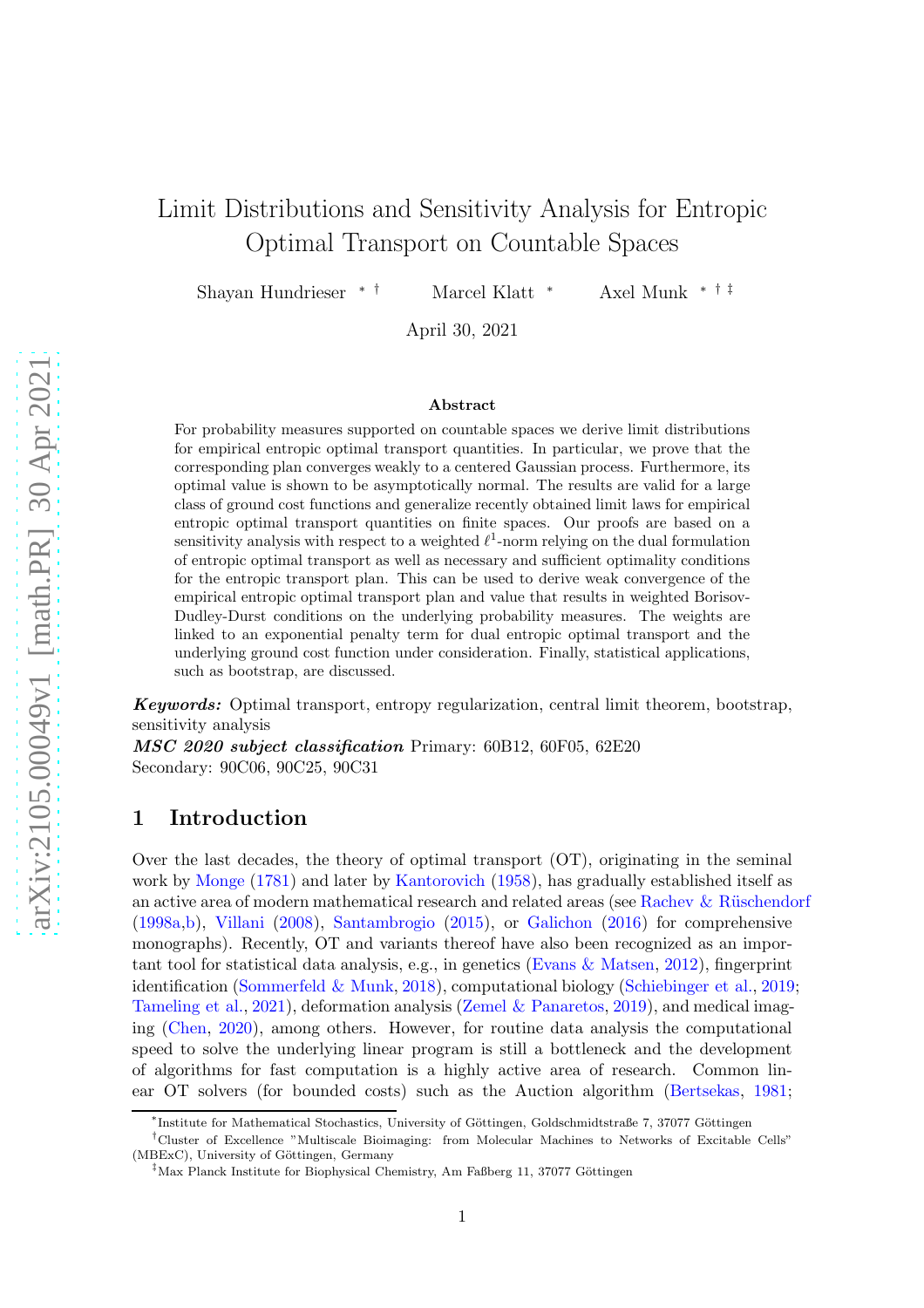[Bertsekas & Castanon,](#page-36-1) [1989](#page-36-1)) or Orlin's algorithm [\(Orlin](#page-38-6), [1988](#page-38-6)) have a worst case complexity  $\tilde{\mathcal{O}}(N^3)$  for  $N$  denoting the size of the data and where  $\tilde{\mathcal{O}}$  suppresses polylogarithmic terms. The best known (theoretical) worst case complexity to solve OT as a linear program is given by  $\mathcal{O}(N^{2.5})$  [\(Lee & Sidford,](#page-38-7) [2014](#page-38-7)) for which, however, no practical implementation is known. As an alternative approach [Cuturi](#page-37-2) [\(2013](#page-37-2)) suggests to replace the original OT optimization problem by an entropy regularized surrogate. The proposed algorithm based on the work by [Sinkhorn](#page-39-5) [\(1964](#page-39-5), [1967\)](#page-39-6) solves the corresponding optimization problem in about  $\mathcal{O}(N^2)$  elementary operations [\(Altschuler et al.](#page-36-2), [2017;](#page-36-2) [Dvurechensky et al.](#page-37-3), [2018\)](#page-37-3). Since then, entropy regularized OT (EROT) has become a frequently used compu-tational scheme for the approximation of OT (Peyré & Cuturi, [2019](#page-36-3); [Amari et al.](#page-36-3), 2019; [Clason et al.](#page-37-4), [2021](#page-37-4); [Tong & Kobayashi](#page-39-7), [2021\)](#page-39-7).

In this paper we are concerned with EROT on countable spaces  $\mathcal{X} = \{x_1, x_2, \dots\}$  and  $\mathcal{Y} = \{y_1, y_2, \dots\}$  (possibly  $\mathcal{X} = \mathcal{Y}$ ). A probability measure r on X (s on Y) is represented as an element in  $\ell^1(\mathcal{X})$  (resp.  $\ell^1(\mathcal{Y})$ ), the space of absolutely summable sequences indexed over X (resp. Y), such that  $\sum_{x \in \mathcal{X}} r_x = 1$  and  $r \geq 0$ . The set of couplings between r and s, also known as transport plans, on the product space  $\mathcal{X} \times \mathcal{Y}$  is defined by

$$
\Pi(r,s) := \left\{ \pi \in \ell^1(\mathcal{X} \times \mathcal{Y}) : A(\pi) = \binom{r}{s}, \pi \geq 0 \right\},\,
$$

where A is the marginalization operator

$$
A \colon \ell^1(\mathcal{X} \times \mathcal{Y}) \to \ell^1(\mathcal{X}) \times \ell^1(\mathcal{Y}), \quad \pi \mapsto \left( \begin{matrix} (\sum_{y \in \mathcal{Y}} \pi_{xy})_{x \in \mathcal{X}} \\ (\sum_{x \in \mathcal{X}} \pi_{xy})_{y \in \mathcal{Y}} \end{matrix} \right).
$$

For a cost function  $c: \mathcal{X} \times \mathcal{Y} \to \mathbb{R}$  and a regularization parameter  $\lambda > 0$  the *entropic optimal* transport value between probability measures r and s is defined as

<span id="page-1-0"></span>
$$
EROT^{\lambda}(r,s) \coloneqq \inf_{\pi \in \Pi(r,s)} \langle c, \pi \rangle + \lambda M(\pi). \tag{EROT}
$$

The quantity  $\langle c, \pi \rangle = \sum_{(x,y)\in \mathcal{X}\times \mathcal{Y}} c(x,y) \pi_{xy}$  denotes the total costs associated to a transport plan  $\pi \in \Pi(r,s)$  and  $\overline{M}(\pi)$  represents the mutual information

$$
M(\pi) \coloneqq \sum_{\substack{x \in \mathcal{X} \\ y \in \mathcal{Y}}} \pi_{xy} \log \left( \frac{\pi_{xy}}{\left( \sum_{y' \in \mathcal{Y}} \pi_{xy'} \right) \left( \sum_{x' \in \mathcal{X}} \pi_{x'y} \right)} \right) = \sum_{\substack{x \in \mathcal{X} \\ y \in \mathcal{Y}}} \pi_{xy} \log \left( \frac{\pi_{xy}}{r_x s_y} \right) \in [0, \infty],
$$

where by convention  $0\log(0) = 0$ . If there exists  $\pi \in \Pi(r, s)$  such that  $\langle c, \pi \rangle + \lambda \cdot M(\pi) \langle \infty \rangle$ and  $EROT^{\lambda}(r, s) > -\infty$ , i.e., if [\(EROT\)](#page-1-0) is feasible, then there exists a unique minimizer

<span id="page-1-2"></span>
$$
\pi^{\lambda}(r,s) \coloneqq \underset{\pi \in \Pi(r,s)}{\operatorname{argmin}} \langle c, \pi \rangle + \lambda M(\pi), \tag{1.1}
$$

known as entropic optimal transport plan (Proposition [2.1\)](#page-6-0). Plugging  $\pi^{\lambda}(r,s)$  into the functional for total costs  $\langle c, \cdot \rangle$  yields the *Sinkhorn costs* 

<span id="page-1-1"></span>
$$
S^{\lambda}(r,s)\coloneqq\langle c,\pi^{\lambda}(r,s)\rangle.
$$

Moreover, [\(EROT\)](#page-1-0) is a convex optimization problem and hence exhibits a dual formulation

$$
\sup_{\substack{\alpha \in \ell_r^1(\mathcal{X}) \\ \beta \in \ell_s^1(\mathcal{Y})}} \langle \alpha, r \rangle + \langle \beta, s \rangle - \lambda \Bigg[ \sum_{\substack{x \in \mathcal{X} \\ y \in \mathcal{Y}}} \exp \Bigg( \frac{\alpha_x + \beta_y - c(x, y)}{\lambda} \Bigg) r_x s_y - r_x s_y \Bigg], \tag{DEROT}
$$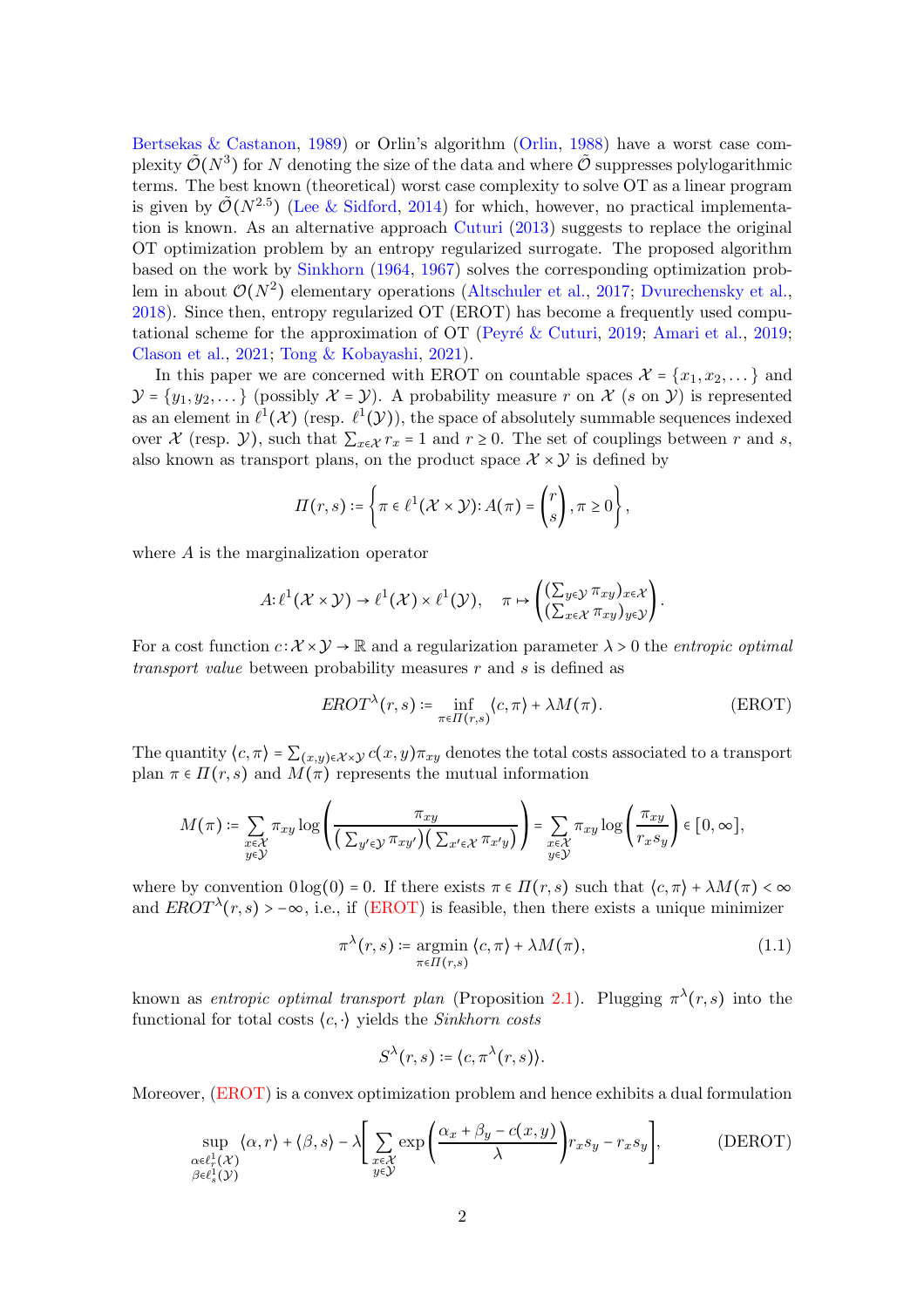where  $\ell_r^1(\mathcal{X})$  and  $\ell_s^1(\mathcal{Y})$  denote the spaces of functions on  $\mathcal{X}, \mathcal{Y}$  with finite expectation under  $r$  and  $s$ , respectively (for a general dual formulation on Polish spaces see [Chizat et al.](#page-37-5) [\(2016](#page-37-5))). Elements  $\alpha = (\alpha_x)_{x \in \mathcal{X}} \in \ell_r^1(\mathcal{X}), \beta = (\beta_y)_{y \in \mathcal{Y}} \in \ell_s^1(\mathcal{Y})$  attaining the supremum in [\(DEROT\)](#page-1-1) are called *optimal entropic dual potentials* and the quantities  $\langle \alpha, r \rangle = \sum_{x \in \mathcal{X}} \alpha_x r_x$ ,  $\langle \beta, s \rangle = \sum_{y \in \mathcal{Y}} \beta_y s_y$  are equal to their expectation with respect to r and s.

Statistical questions arise as soon as the probability measures  $r$  and  $s$  are estimated by (discrete) empirical measures

<span id="page-2-3"></span>
$$
\hat{r}_n = \frac{1}{n} \sum_{i=1}^n \delta_{X_i}
$$
 and  $\hat{s}_m = \frac{1}{m} \sum_{j=1}^m \delta_{Y_j}$  (1.2)

for samples  $X_1, \ldots, X_n \stackrel{\text{i.i.d.}}{\sim} r$  and independent  $Y_1, \ldots, Y_m \stackrel{\text{i.i.d.}}{\sim} s$  where  $\delta_x$  is the Dirac measure at  $x$ . This scenario occurs, e.g., if the underlying probability measures are unknown [\(Genevay et al.](#page-38-9), [2019\)](#page-38-9), when subsampling methods are applied for randomized approximations [\(Sommerfeld et al.](#page-39-8), [2019](#page-39-8)), or if statistical inference based on EROT is aimed for [\(Bigot et al.](#page-36-4), [2019;](#page-36-4) [Klatt et al.](#page-38-10), [2020b](#page-38-10)). Fundamental to such tasks are asymptotic limit laws of the empirical EROT value and its corresponding plan. So far, existing results are limited to certain restrictions on the ground space. For probability measures supported on finitely many points [Bigot et al.](#page-36-4) [\(2019](#page-36-4)) proved that the limit law for the empirical EROT value centered by its population counterpart is normal and [Klatt et al.](#page-38-10) [\(2020b](#page-38-10)) showed asymptotic normality for the empirical EROT plan and empirical Sinkhorn costs. For the Euclidean space  $\mathbb{R}^d$  and squared Euclidean costs [Mena & Niles-Weed](#page-38-11) [\(2019](#page-38-11)) derived a normal limit law of the empirical EROT value when sampling from sub-Gaussian probability measures. In contrast to the finite case, the centering constant is given by the expected value of the empirical estimator rather than the population quantity.

Herein, we extend such results to countable spaces. Under suitable assumptions (to be discussed below) on the ground costs and probability measures  $r, s$  we prove that the empirical EROT value is asymptotically normal

<span id="page-2-2"></span>
$$
\sqrt{n}(EROT^{\lambda}(\hat{r}_n, s) - EROT^{\lambda}(r, s)) \xrightarrow{\mathcal{D}} \mathcal{N}\big(0, \sigma_{\lambda}^2(r|s)\big),\tag{1.3}
$$

as  $n \to \infty$  (Theorem [4.1\)](#page-13-0). Throughout this paper  $\stackrel{\mathcal{D}}{\longrightarrow}$  denotes weak convergence [\(Billingsley](#page-36-5), [1999\)](#page-36-5). The asymptotic variance  $\sigma_{\lambda}^2(r|s)$  depends on the variance of the optimal entropic dual potential  $\alpha^{\lambda}$  for [\(DEROT\)](#page-1-1) with respect to r and is equal to

$$
\sigma_{\lambda}^{2}(r|s) = \sum_{x \in \mathcal{X}} (\alpha_{x}^{\lambda})^{2} r_{x} - \left(\sum_{x \in \mathcal{X}} \alpha_{x}^{\lambda} r_{x}\right)^{2}.
$$

Concerning the EROT plan, we show for the empirical version centered by its population counterpart, as  $n \to \infty$ , that

<span id="page-2-0"></span>
$$
\sqrt{n}(\pi^{\lambda}(\hat{r}_n, s) - \pi^{\lambda}(r, s)) \xrightarrow{\mathcal{D}} G(0, \Sigma_{\lambda, \pi^{\lambda}}(r|s)),
$$
\n(1.4)

for a centered Gaussian process G with covariance  $\Sigma_{\lambda,\pi^{\lambda}}(r|s)$  (Theorem [4.2\)](#page-14-0). The covariance  $\Sigma_{\lambda,\pi\lambda}(r|s)$  can be stated explicitly and depends on the regularization parameter  $\lambda$ and the EROT plan  $\pi^{\lambda}$  between r and s. Notably, weak convergence in [\(1.4\)](#page-2-0) takes place in a suitable weighted  $\ell^1$ -space over  $\mathcal{X} \times \mathcal{Y}$ . This allows to characterize the limit distribution of empirical Sinkhorn costs (Corollary [4.4\)](#page-15-0)

<span id="page-2-1"></span>
$$
\sqrt{n}(S^{\lambda}(\hat{r}_n, s) - S^{\lambda}(r, s)) \xrightarrow{\mathcal{D}} \mathcal{N}(0, \tilde{\sigma}_{\lambda, \pi^{\lambda}}^2(r|s)), \tag{1.5}
$$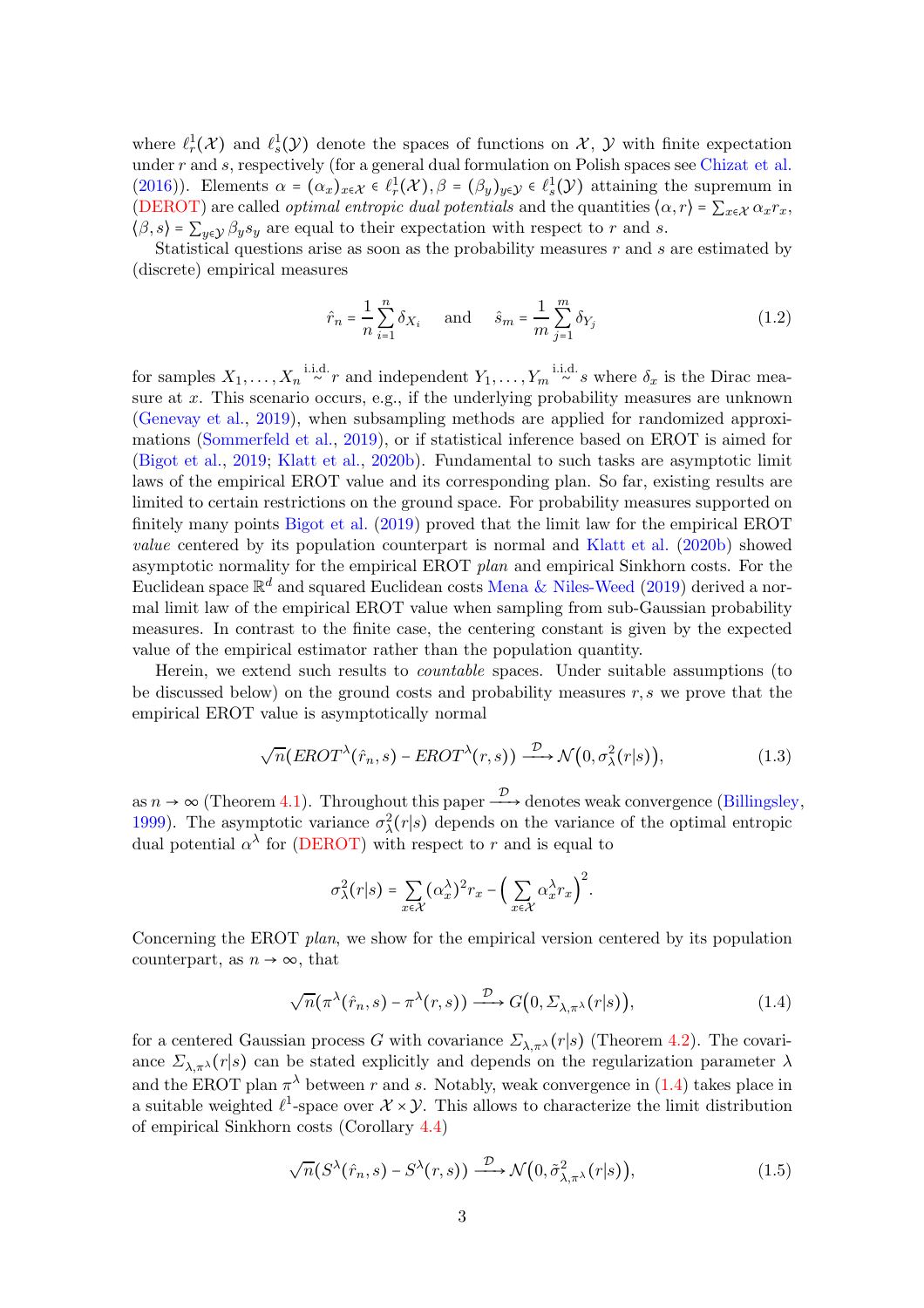as  $n \to \infty$ . The asymptotic variance  $\tilde{\sigma}^2_{\lambda,\pi^{\lambda}}(r|s)$  is given by

$$
\tilde{\sigma}_{\lambda,\pi^{\lambda}}^{2}(r|s) = \sum_{\substack{x,x'\in\mathcal{X}\\y,y'\in\mathcal{Y}}} c(x,y)c(x',y') \Big(\Sigma_{\lambda,\pi^{\lambda}}(r|s)\Big)_{(x,y),(x',y')}.
$$

Our limit laws are generically Gaussian for  $r \neq s$  and  $r = s$ . This is in strict contrast to limit results obtained for the empirical non-regularized  $(\lambda = 0)$  OT value [\(Tameling et al.](#page-39-9), [2019\)](#page-39-9) and for the OT plan [\(Klatt et al.,](#page-38-12) [2020a](#page-38-12)) on discrete spaces. Heuristically speaking, whereas the asymptotic law of the non-regularized OT quantities depends on the geometry of the boundary of the underlying transport simplex, the entropy regularization smoothes such quantities (unique solutions are attained in the interior of the simplex). Consequently, Gaussian fluctuations in the marginals translate to Gaussian fluctuations of EROT quantities.

Additionally, our results extend to the two-samples case and our method of proof implies consistency of the naïve *n*-out-of-*n* bootstrap (Theorem [4.9\)](#page-20-0), which is also in contrast to non-regularized OT (Sommerfeld  $\&$  Munk, [2018](#page-39-1)). The latter being useful as the limit quantities in  $(1.4)$  and  $(1.5)$  are in general not accessible and its estimation from data is computationally cumbersome.

Our analysis reveals an interesting interplay between the cost function and the probability measures  $r$  and  $s$  in order to guarantee weak convergence of empirical quantities, an issue which does not arise for finite ground spaces [\(Bigot et al.](#page-36-4), [2019](#page-36-4); [Klatt et al.,](#page-38-10) [2020b\)](#page-38-10). In analogy to asymptotic results on finite spaces, for uniformly bounded ground costs

$$
\sup_{(x,y)\in\mathcal{X}\times\mathcal{Y}}|c(x,y)| < \infty
$$

we find that our convergence results are valid if the *Borisov-Dudley-Durst* condition

<span id="page-3-1"></span>
$$
\sum_{x \in \mathcal{X}} \sqrt{r_x} < \infty \tag{1.6}
$$

[\(Durst & Dudley](#page-37-6), [1980](#page-37-6); [Borisov,](#page-36-6) [1981](#page-36-6), [1983](#page-36-7)) is fulfilled. This condition is known to be necessary and sufficient for the function class  $\mathcal{H} = \{1_K: K \subseteq \mathcal{X}\}\)$  $\mathcal{H} = \{1_K: K \subseteq \mathcal{X}\}\)$  $\mathcal{H} = \{1_K: K \subseteq \mathcal{X}\}\)$  to be r-Donsker<sup>1</sup> which is equivalent to weak convergence of the empirical process  $\sqrt{n}(\hat{r}_n - r)$  in  $\ell^1(\mathcal{X})$  towards a centered tight Gaussian process. For unbounded ground costs a careful modification of the usual  $\ell^1$ -norm to a weighted version is required. Given a strictly positive function  $\Phi_{\mathcal{X}}: \mathcal{X} \to [1, \infty)$  we introduce the weighted  $\ell^1$ -norm

$$
\|a\|_{\ell^1_{\Phi_{\mathcal{X}}}(\mathcal{X})} \coloneqq \sum_{x \in \mathcal{X}} \Phi_{\mathcal{X}}(x)|a_x|.
$$

A weak limit of the empirical process  $\sqrt{n}(\hat{r}_n - r)$  to a centered Gaussian process in the corresponding weighted  $\ell^1$ -space is then achieved by the *weighted* Borisov-Dudley-Durst condition [\(Yukich,](#page-39-10) [1986](#page-39-10); [Tameling et al.,](#page-39-9) [2019](#page-39-9))

<span id="page-3-2"></span>
$$
\sum_{x \in \mathcal{X}} \Phi_{\mathcal{X}}(x) \sqrt{r_x} < \infty. \tag{1.7}
$$

In analogy to [\(1.6\)](#page-3-1), weak convergence of the empirical process in  $\ell_{\Phi_{\mathcal{X}}}^1(\mathcal{X})$  is equivalent to the (weighted) function class  $\mathcal{H}_{\Phi_{\mathcal{X}}} \coloneqq {\Phi_{\mathcal{X}}} \mathbb{1}_K$ :  $K \subseteq \mathcal{X}$  being r-Donsker. The function

<span id="page-3-0"></span><sup>&</sup>lt;sup>1</sup>A class of real functions G on  $\chi$  is called r-Donsker if the empirical process  $\sqrt{n}(\hat{r}_n - r)$  converges weakly in the Banach space  $\ell^{\infty}(\mathcal{G})$  of uniformly bounded real functions on  $\mathcal{G}$ , equipped with supremum norm  $||a||_{\ell^{\infty}(G)} := \sup_{q \in \mathcal{G}} |a(g)|$ , towards a tight Borel-measurable random element [\(Van der Vaart & Wellner,](#page-39-11) [1996](#page-39-11)).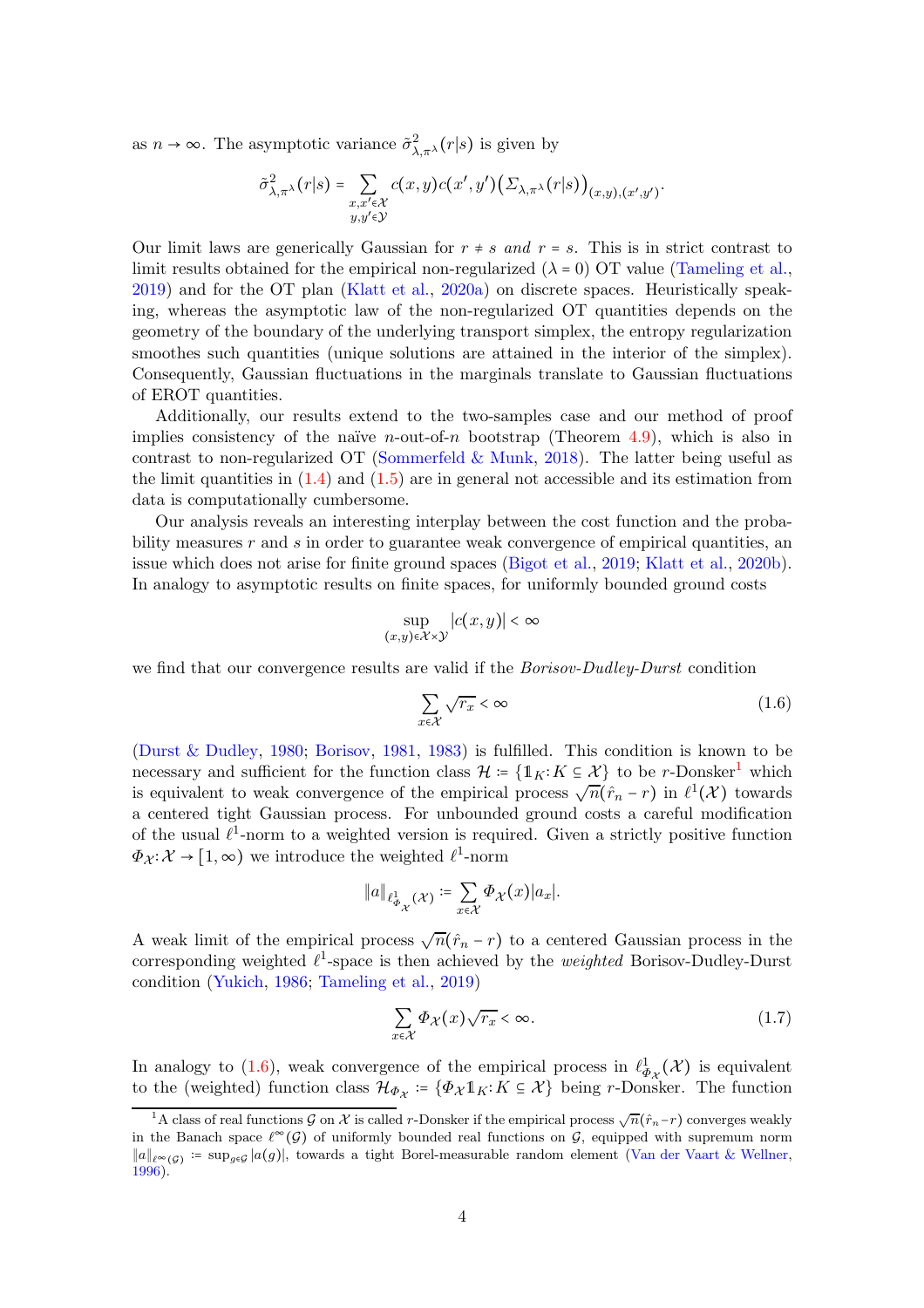$\Phi_{\mathcal{X}}$  is linked to the ground cost and the exponential penalty term of the dual formulation [\(DEROT\)](#page-1-1) in an intricate fashion. More precisely, we assume throughout that there exist (possibly unbounded) functions  $c_{\mathcal{X}}^-, c_{\mathcal{X}}^+ : \mathcal{X} \to \mathbb{R}$ ,  $c_{\mathcal{Y}}^-, c_{\mathcal{Y}}^+ : \mathcal{Y} \to \mathbb{R}$  with  $c_{\mathcal{X}}^- \leq c_{\mathcal{X}}^+$  and  $c_{\mathcal{Y}}^- \leq c_{\mathcal{Y}}^+$ such that

<span id="page-4-1"></span>
$$
c_X^-(x) + c_Y^-(y) \le c(x, y) \le c_X^+(x) + c_Y^+(y) \tag{1.8}
$$

for all  $(x, y) \in \mathcal{X} \times \mathcal{Y}$ . Then, the sum of absolute values of the functions  $c^+_{\mathcal{X}}$  and  $c^-_{\mathcal{X}}$   $(c^+_{\mathcal{Y}})$ and  $c_{\mathcal{Y}}$ ) multiplied with an exponential term of their respective difference (see Section [2.2\)](#page-7-0) yields the function  $\Phi_{\mathcal{X}}: \mathcal{X} \to [1, \infty)$  (resp.  $\Phi_{\mathcal{Y}}: \mathcal{Y} \to [1, \infty)$ ) of the weighted  $\ell^1$ -norm for  $\ell_{\Phi_{\mathcal{X}}}^1(\mathcal{X})$  (resp.  $\ell_{\Phi_{\mathcal{Y}}}^1(\mathcal{Y})$ ), i.e.,

$$
\Phi_{\mathcal{X}}(x) \coloneqq (1 + |c^+_{\mathcal{X}}(x)| + |c^-_{\mathcal{X}}(x)|) \exp\left(\frac{c^+_{\mathcal{X}}(x) - c^-_{\mathcal{X}}(x)}{\lambda}\right) \quad \text{ for all } x \in \mathcal{X},
$$
  

$$
\Phi_{\mathcal{Y}}(y) \coloneqq (1 + |c^+_{\mathcal{Y}}(y)| + |c^-_{\mathcal{Y}}(y)|) \exp\left(\frac{c^+_{\mathcal{Y}}(y) - c^-_{\mathcal{Y}}(y)}{\lambda}\right) \quad \text{ for all } y \in \mathcal{Y}.
$$

As a consequence, we require for our limit laws on the empirical EROT value [\(1.3\)](#page-2-2) in addition to the weighted Borisov-Dudley-Durst condition  $(1.7)$  for r a moment condition for s, given by

<span id="page-4-0"></span>
$$
\sum_{y \in \mathcal{Y}} \Phi_{\mathcal{Y}}(x) s_y < \infty. \tag{1.9}
$$

Note, that the different nature of the conditions  $(1.7)$  and  $(1.9)$  results from the fact that the measure r is randomly perturbed (sampled) while s is assumed to be fixed. For the related two-sample results for which both  $r$  and  $s$  are randomly perturbed we also need to consider the square-root of  $s_y$  in the sum, hence the conditions become symmetric. Our results on the empirical EROT plan and Sinkhorn costs additionally require the dominating functions  $c_{\mathcal{X}}^{\dagger}$ ,  $c_{\mathcal{X}}^{\dagger}$  to satisfy

$$
\sup_{x \in \mathcal{X}} |c_{\mathcal{X}}^+(x) - c_{\mathcal{X}}^-(x)| < \infty.
$$

This condition is met, e.g., for squared Euclidean costs  $c(x, y) = ||x - y||_2^2$  when the ground space  $\mathcal X$  is bounded whereas  $\mathcal Y$  may be selected to be unbounded (Section [4.1.1\)](#page-16-0), or for costs induced by a metric if the ground spaces  $\mathcal X$  and  $\mathcal Y$  fulfill certain geometrical properties (Section [4.1.2\)](#page-17-0). The respective summability constraints for our limit laws of the empirical EROT plan  $(1.4)$  and Sinkhorn costs  $(1.5)$  are similar to  $(1.9)$ . We distinguish between three types of cost functions and refer to Table [1](#page-5-0) for an overview. Let us emphasize that our conditions on the probability measures  $r$  and  $s$  to ensure weak convergence of the empirical EROT plan are *sharp* under uniformly bounded ground costs or ground costs with bounded variation (Remark [4.5\)](#page-15-1).

Our proof technique is based on a general functional delta method with respect to Hadamard differentiable functionals in a (weighted)  $\ell^1$ -space. To verify this notion of differentiability for the EROT value we use the dual formulation [\(DEROT\)](#page-1-1), exploit strong duality and explicitly use the (weighted)  $\ell^1$ -structure. Concerning the EROT plan we employ an optimality criterion for primal and dual optimizers of [\(EROT\)](#page-1-0) and perform a sensitivity analysis that is based on an implicit function approach. Additional mathematical challenges come into play as a certain operator is only invertible on a rather small domain which avoids an ad-hoc application of a standard implicit function theorem for Hadamard differentiable functionals (Römisch, [2004,](#page-38-13) Proposition 4). We refer to Remark [3.7](#page-12-0) for further details. Instead, we carefully assess the individual error terms that are caused by the perturbation and exploit explicit bounds for primal and dual optimizers.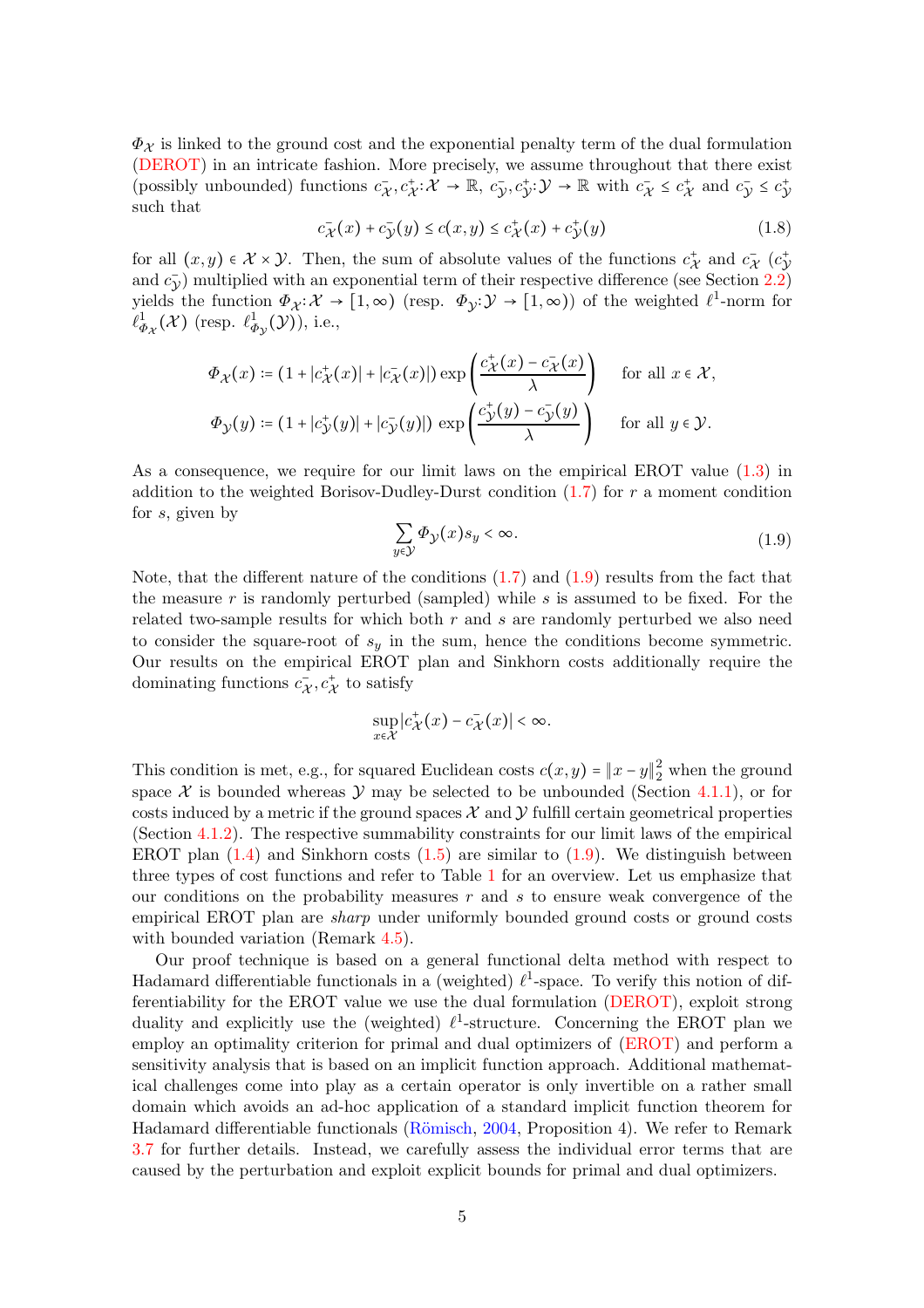<span id="page-5-0"></span>Table 1: Interplay between cost functions and weighted Borisov-Dudley-Durst conditions on the probability measure r for weak limits of empirical EROT plan and Sinkhorn costs.

| Type                                              | Cost                                                                                                                                                                     | Weighted Borisov-Dudley-Durst Condition                                                                                                                                                                                                                                                |
|---------------------------------------------------|--------------------------------------------------------------------------------------------------------------------------------------------------------------------------|----------------------------------------------------------------------------------------------------------------------------------------------------------------------------------------------------------------------------------------------------------------------------------------|
| Bounded costs                                     | $  c  _{\ell^{\infty}(\mathcal{X}\times\mathcal{Y})}<\infty$                                                                                                             | $\sum_{x \in \mathcal{X}} \sqrt{r_x} < \infty$                                                                                                                                                                                                                                         |
| Costs with<br>bounded variation                   | $  c^+_{\mathcal{X}} - c^-_{\mathcal{X}}  _{\ell^{\infty}(\mathcal{X})} < \infty$<br>$  c_{\mathcal{Y}}^+ - c_{\mathcal{Y}}^-  _{\ell^{\infty}(\mathcal{Y})}$ < $\infty$ | $\sum_{x \in \mathcal{X}} (1 +  c^+_{\mathcal{X}}(x)  +  c^-_{\mathcal{X}}(x) ) \sqrt{r_x} < \infty$<br>$\sum_{y \in \mathcal{Y}} (1 +  c_{\mathcal{V}}^+(y)  +  c_{\mathcal{V}}^-(y) ) s_y < \infty$                                                                                  |
| Costs with bounded<br>variation in $X$ -component | $  c^+_{\mathcal{X}} - c^-_{\mathcal{X}}  _{\ell^{\infty}(\mathcal{X})} < \infty$                                                                                        | $\sum_{x \in \mathcal{X}} (1 +  c^+_{\mathcal{X}}(x)  +  c^-_{\mathcal{X}}(x) ) \sqrt{r_x} < \infty$<br>$\sum_{y \in \mathcal{Y}} (1 +  c^+_{\mathcal{Y}}(y)  +  c^-_{\mathcal{V}}(y) )$<br>$-\exp\left(4\frac{c_{\mathcal{Y}}^+(y)-c_{\mathcal{Y}}^-(y)}{\lambda}\right)s_y < \infty$ |

The paper is structured as follows. Section [2](#page-5-1) introduces basic notation, states an optimality criterion for primal and dual optimizers of [\(EROT\)](#page-1-0), and shows existence and uniqueness of optimizers. Furthermore, we derive explicit bounds for optimal solutions and prove continuity of primal and dual optimizers. Section [3](#page-8-0) proves that the EROT value and plan are Hadamard differentiable in a weighted  $\ell^1$ -space with respect to their marginal probability measures (Theorems [3.2](#page-8-1) and [3.4\)](#page-10-0). Herein, we also motivate our candidates for the respective derivative of EROT value and plan. Section [4](#page-12-1) presents the main results on limit distributions for the empirical EROT value and plan (Theorems [4.1](#page-13-0) and [4.2\)](#page-14-0). As particular cases, we investigate the setting of squared Euclidean costs as well as cost functions which are induced by a metric. Furthermore, we study the behavior of the limit distributions as the regularization parameter tends to zero (Section [4.2\)](#page-18-0) and verify that the naïve *n*-out-of-*n* bootstrap is consistent for the empirical EROT value and plan (Theorem [4.9\)](#page-20-0). Section [5](#page-20-1) contains the proofs for our sensitivity analysis of the EROT value and plan. In Section [6,](#page-35-0) we discuss our results and conclude with open questions for future research. The Appendix contains proofs for results of Section [2](#page-5-1) and technical details that are employed in the proof of the sensitivity for the EROT plan.

We finally stress that our results have immediate statistical applications, which will be detailed in subsequent work. We briefly mention here biological colocalization of protein networks recorded with super-resolution microscopy which can be defined as a certain functional of the regularized OT plan. This has been done by [Klatt et al.](#page-38-10) [\(2020b\)](#page-38-10) in the context of finite ground spaces, i.e., for the setting of a finite number of pixels. Our conditions in Table [1](#page-5-0) can be viewed as a guarantee for the stability of this method for large scale images with many pixels (corresponding to the support of the intensity profile of protein structures).

### <span id="page-5-1"></span>2 Preliminaries

In this section, we state some basic results for [\(EROT\)](#page-1-0) most of which are well known and the purpose here is to generalize them to a broader class of cost functions. For the sake of readability the technical details are deferred to Appendix [A.](#page-40-0)

Throughout this work we denote by  $\ell^1(\mathcal{X})$  the space of summable sequences indexed over X and equipped with total variation norm  $||a||_{\ell^1(\mathcal{X})} = \sum_{x \in \mathcal{X}} |a_x|$ . Note that  $\ell^1(\mathcal{X})$  can be interpreted as the space of finite signed measures on  $\mathcal{X}$ . Its dual space can be identified by  $\ell^{\infty}(\mathcal{X})$  with norm  $||b||_{\ell^{\infty}(\mathcal{X})} = \sup_{x \in \mathcal{X}} |b_x|$ . Given a positive function  $f: \mathcal{X} \to (0, \infty)$ we introduce the weighted  $\ell^1$ -space  $\ell_f^1(\mathcal{X})$  and its corresponding dual space  $\ell_f^{\infty}(\mathcal{X})$  with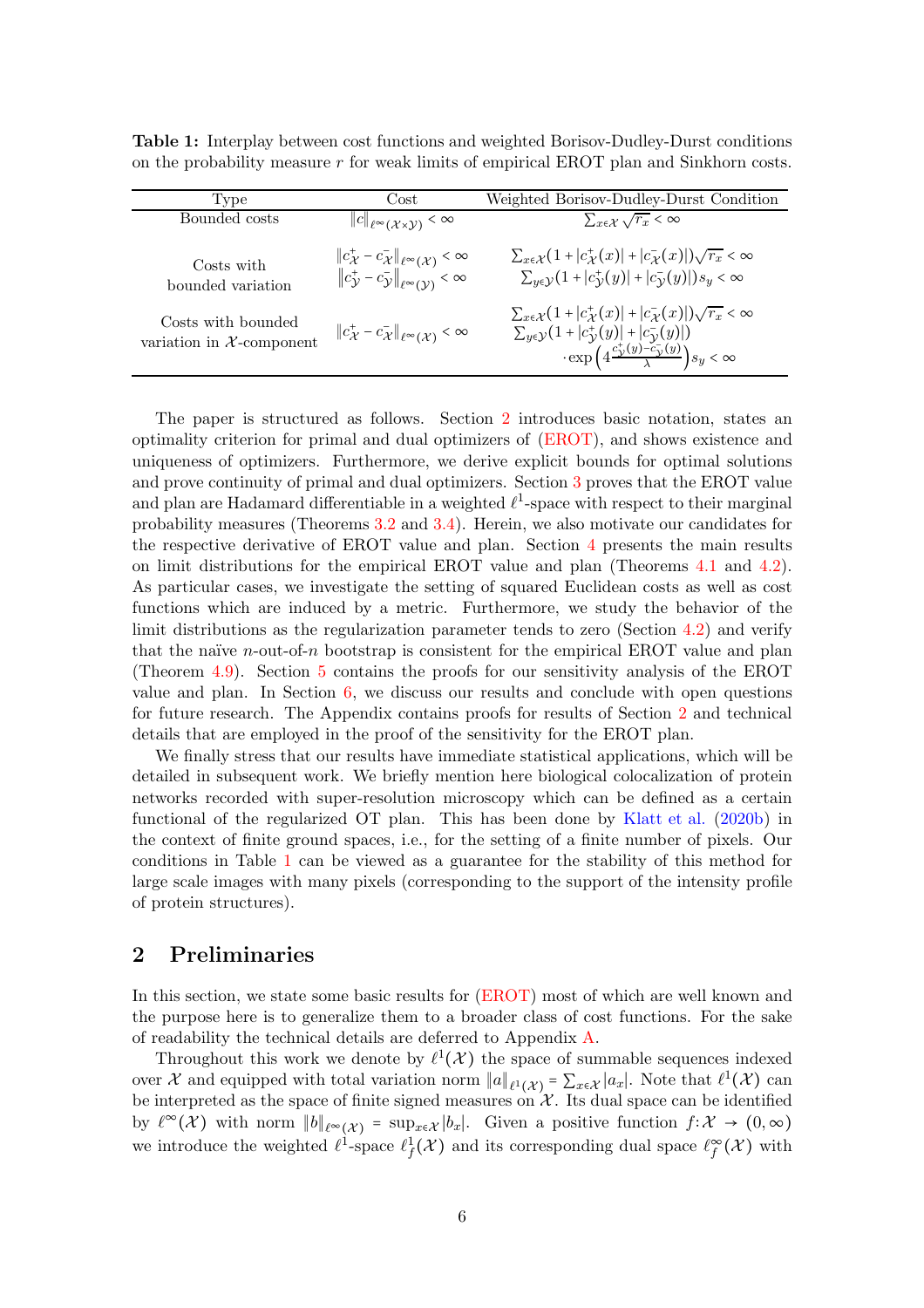respective norms

$$
\|a\|_{\ell_f^1(\mathcal{X})} \coloneqq \sum_{x \in \mathcal{X}} f(x)|a_x| \quad \text{ and } \quad \|b\|_{\ell_f^\infty(\mathcal{X})} \coloneqq \sup_{x \in \mathcal{X}} f(x)^{-1}|b_x|.
$$

For  $a \in \ell_f^1(\mathcal{X})$  and  $b \in \ell_f^{\infty}(\mathcal{X})$  we denote their dual pairing by  $\langle a,b \rangle \coloneqq \sum_{x \in \mathcal{X}} b_x a_x$  and let  $\mathcal{P}(\mathcal{X}) = \{r \in \ell^1(\mathcal{X}) : \sum_{x \in \mathcal{X}} r_x = 1, r \geq 0\}$  be the set of probability measures on  $\mathcal{X}$ . We emphasize that we equip  $\mathcal X$  with the discrete topology and do not embed it, e.g., in  $\mathbb{R}^d$ . Hence, for any probability measure  $r \in \mathcal{P}(\mathcal{X})$  its (topological) support is equal to  $\text{supp}(r) = \{x \in \mathcal{X} : r_x > 0\}$  and r is of full support if and only if  $r_x > 0$  for all  $x \in \mathcal{X}$ . For a probability measure  $r \in \mathcal{P}(\mathcal{X})$  we define with slight abuse of notation  $\ell_r^1(\mathcal{X})$  as the space of functions on X with finite expectation with respect to r. For the weighted  $\ell^1$ - and  $\ell^{\infty}$ -spaces on  $\mathcal Y$  and  $\mathcal X \times \mathcal Y$  we adapt the same notation.

#### <span id="page-6-1"></span>2.1 Primal and Dual Optimizers

Without loss of generality, we assume that the cost function  $c$  is non-negative. Otherwise, according to [\(1.8\)](#page-4-1) define the non-negative function

$$
\tilde{c}: \mathcal{X} \times \mathcal{Y} \to [0, \infty), \quad \tilde{c}(x, y) \coloneqq c(x, y) - c_X^{\top} \oplus c_Y^{\top}(x, y)
$$

with  $c_X^-\oplus c_Y^-(x,y) = c_X^-(x) + c_Y^-(y)$  which is bounded by  $\tilde{c}(x,y) \leq (c_X^+ - c_X^-(x)) + (c_Y^+ - c_Y^-(y))$ and satisfies for any  $\pi \in \Pi(r,s)$  that  $\langle c, \pi \rangle = \langle \tilde{c}, \pi \rangle + \langle c_{\mathcal{X}}^-, r \rangle + \langle c_{\mathcal{Y}}^-, s \rangle$ . Hence, in case  $c_X^-\in\ell^1_r(\mathcal{X})$  and  $c_Y^-\in\ell^1_s(\mathcal{Y})$  it follows that the objective functions of [\(EROT\)](#page-1-0) with cost function c and with the shifted non-negative cost function  $\tilde{c}$  only differ by a constant which does not affect the set of minimizers.

We start with a general result for existence of optimizers for [\(EROT\)](#page-1-0) and formulate a necessary and sufficient optimality criterion. Recall that the primal problem [\(EROT\)](#page-1-0) and its dual [\(DEROT\)](#page-1-1) are said to satisfy strong duality if their respective optimal values are equal.

<span id="page-6-0"></span>**Proposition 2.1.** If the primal problem [\(EROT\)](#page-1-0) is feasible, then there exists a unique EROT plan  $\pi^{\lambda} \in \Pi(r, s)$  and a pair  $(\alpha^{\lambda}, \beta^{\lambda}) \in \ell_r^1(\mathcal{X}) \times \ell_s^1(\mathcal{Y})$  of optimal entropic dual potentials for [\(DEROT\)](#page-1-1) unique up to a constant shift, i.e., for any pair of optimal entropic dual potentials  $(\tilde{\alpha}^{\lambda}, \tilde{\beta}^{\lambda}) \in \ell_r^1(\mathcal{X}) \times \ell_s^1(\mathcal{Y})$  there exists a constant  $\eta \in \mathbb{R}$  with

<span id="page-6-3"></span><span id="page-6-2"></span>
$$
\alpha_x^{\lambda} - \tilde{\alpha}_x^{\lambda} = \tilde{\beta}_y^{\lambda} - \beta_y^{\lambda} = \eta
$$

for all  $x \in supp(r), y \in supp(s)$ . Moreover, strong duality holds and the elements  $\pi \in$  $\ell^1(\mathcal{X}\times\mathcal{Y})$  and  $(\alpha,\beta)\in\ell^1_r(\mathcal{X})\times\ell^1_s(\mathcal{Y})$  are optimal for [\(EROT\)](#page-1-0) and [\(DEROT\)](#page-1-1), respectively, if and only if

$$
\pi_{xy} = \exp\left(\frac{\alpha_x + \beta_y - c(x, y)}{\lambda}\right) r_x s_y \quad \text{for all } (x, y) \in \mathcal{X} \times \mathcal{Y}, \tag{2.1}
$$

$$
\sum_{y \in \mathcal{Y}} \pi_{xy} = r_x \quad \text{and} \quad \sum_{x \in \mathcal{X}} \pi_{xy} = s_y \quad \text{for all } x \in \mathcal{X} \text{ and } y \in \mathcal{Y}.
$$
 (2.2)

The assertion on strong duality follows by [\(Chizat et al.](#page-37-5), [2016](#page-37-5), Theorem 3.2), which also contains an optimality criterion that is however limited to  $(\alpha, \beta) \in \ell^{\infty}(\mathcal{X}) \times \ell^{\infty}(\mathcal{Y})$ . For an extension to potentials in  $\ell_r^1(\mathcal{X}) \times \ell_s^1(\mathcal{Y})$  we follow a technique by [Braunsmann](#page-37-7) [\(2018\)](#page-37-7). Details can be found in Appendix [A.](#page-40-0)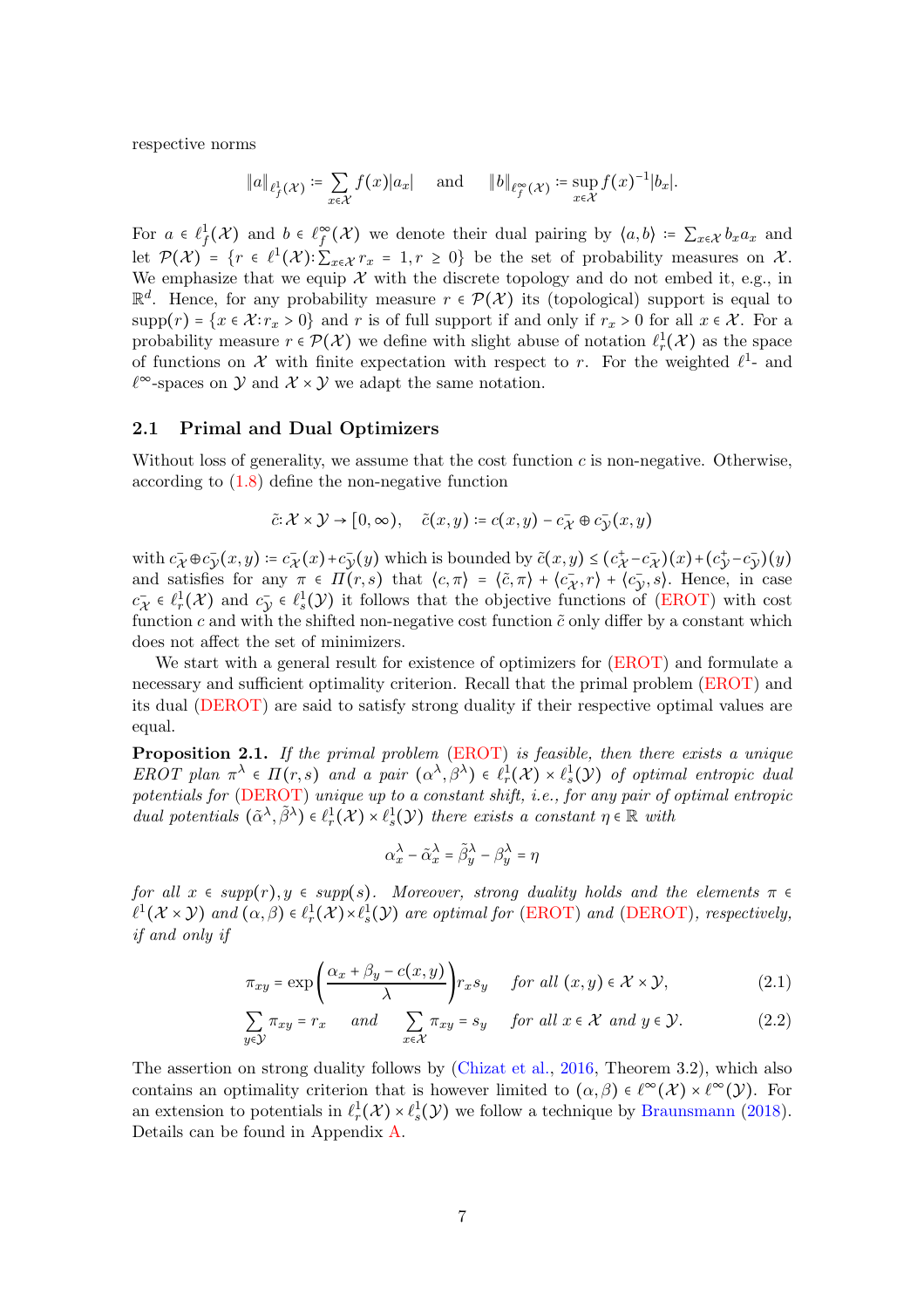<span id="page-7-2"></span>**Remark 2.2.** According to Proposition [2.1](#page-6-0) optimal entropic dual potentials  $(\alpha^{\lambda}, \beta^{\lambda})$  are uniquely characterized by the relation

$$
\alpha_x^{\lambda} = -\lambda \log \left[ \sum_{y \in \mathcal{Y}} \exp \left( \frac{\beta_y^{\lambda} - c(x, y)}{\lambda} \right) s_y \right] \quad \text{for all } x \in \text{supp}(r),
$$
\n
$$
\beta_y^{\lambda} = -\lambda \log \left[ \sum_{x \in \mathcal{X}} \exp \left( \frac{\alpha_x^{\lambda} - c(x, y)}{\lambda} \right) r_x \right] \quad \text{for all } y \in \text{supp}(s).
$$
\n(2.3)

#### <span id="page-7-0"></span>2.2 Bounds and Continuity for Entropic Optimizers

Bounds for optimal entropic dual potentials turn out to be of crucial importance as they will be of particular use for proving Hadamard differentiability of the EROT value and plan. For squared Euclidean costs such bounds are readily available by [Mena & Niles-Weed](#page-38-11) [\(2019](#page-38-11)). It is the purpose of this section to generalize their argument to a broader class of functions. To simplify notation, we define for  $\lambda > 0$  and  $\delta \in \mathbb{R}$  the functions

<span id="page-7-1"></span>
$$
\mathcal{C}_{\mathcal{X}}:\mathcal{X} \to [1,\infty), \quad x \mapsto 1 + |c_{\mathcal{X}}^+(x)| + |c_{\mathcal{X}}^-(x)|,
$$
\n
$$
\phi_{\mathcal{X}}^{\delta}:\mathcal{X} \to [1,\infty), \quad x \mapsto \exp\left(\delta \frac{c_{\mathcal{X}}^+(x) - c_{\mathcal{X}}^-(x)}{\lambda}\right),
$$
\n
$$
\Phi_{\mathcal{X}}^{\delta}:\mathcal{X} \to [1,\infty), \quad x \mapsto \mathcal{C}_{\mathcal{X}}(x) \exp\left(\delta \frac{c_{\mathcal{X}}^+(x) - c_{\mathcal{X}}^-(x)}{\lambda}\right),
$$
\n(2.4)

where we note by  $c^*_{\mathcal{X}} \geq c^-_{\mathcal{X}}$  and  $\mathcal{C}_{\mathcal{X}} \geq 1$  for  $\delta \geq 0$  that  $1 \leq \phi_{\mathcal{X}}^{\delta} \leq \Phi_{\mathcal{X}}^{\delta}$ . Further, we set  $\phi_{\mathcal{X}} \coloneqq \phi_{\mathcal{X}}^1$ ,  $\Phi_{\mathcal{X}} \coloneqq \Phi_{\mathcal{X}}^1$  and define likewise the functions  $\mathcal{C}_{\mathcal{Y}}, \phi_{\mathcal{Y}}^{\delta}, \Phi_{\mathcal{Y}}^{\delta}$  on  $\mathcal{Y}$ .

<span id="page-7-3"></span>**Proposition 2.3.** Let  $r \in \ell^1(\mathcal{X}), s \in \ell^1(\mathcal{Y})$  be two probability measures and suppose that  $EROT^{\lambda}(r,s)$  is feasible. Then there exists an  $(r,s)$ -almost surely unique pair of optimal entropic dual potentials  $(\alpha^{\lambda}, \beta^{\lambda}) \in \ell_r^1(\mathcal{X}) \times \ell_s^1(\mathcal{Y})$  with  $\langle \alpha^{\lambda}, r \rangle = \langle \beta^{\lambda}, s \rangle = \frac{1}{2} EROT^{\lambda}(r, s) \geq 0$ and

$$
c_X^-(x) - \langle c_X^+, r \rangle - \lambda \log \langle \phi_Y, s \rangle \le \alpha_x^{\lambda} \le c_X^+(x) + \langle c_Y^+, s \rangle,
$$
  

$$
c_Y^-(y) - \langle c_Y^+, s \rangle - \lambda \log \langle \phi_X, r \rangle \le \beta_y^{\lambda} \le c_Y^+(y) + \langle c_X^+, r \rangle
$$

for all  $x \in supp(r)$ ,  $y \in supp(s)$ . Further, for the EROT plan  $\pi^{\lambda}$  in  $(1.1)$  it holds for all  $(x, y) \in \mathcal{X} \times \mathcal{Y}$  that

$$
r_x s_y \phi_{\mathcal{X}}^{-1}(x) \phi_{\mathcal{Y}}^{-1}(y) \exp\left(\frac{-\langle c_{\mathcal{X}}^+, r \rangle - \langle c_{\mathcal{Y}}^+, s \rangle}{\lambda}\right) \langle \phi_{\mathcal{X}}, r \rangle^{-1} \langle \phi_{\mathcal{Y}}, s \rangle^{-1}
$$
  

$$
\leq \pi_{xy}^{\lambda} \leq r_x s_y \phi_{\mathcal{X}}(x) \phi_{\mathcal{Y}}(y) \exp\left(\frac{\langle c_{\mathcal{X}}^+, r \rangle + \langle c_{\mathcal{Y}}^+, s \rangle}{\lambda}\right).
$$

In particular, we note that the upper bounds for the optimal entropic dual potentials  $\alpha^{\lambda}, \beta^{\lambda}$ are finite if  $c^+_{\mathcal{X}} \in \ell^1_r(\mathcal{X})$  and  $c^+_{\mathcal{Y}} \in \ell^1_s(\mathcal{Y})$ , whereas the lower bounds are finite if additionally the condition  $\phi_{\chi} \in \ell^1_r(\mathcal{X})$  and  $\phi_{\chi} \in \ell^1_s(\mathcal{Y})$  is fulfilled. These bounds imply a variety of convergence results for  $EROT^{\lambda}$  as well as for optimizers of [\(EROT\)](#page-1-0) and [\(DEROT\)](#page-1-1). We fix an element  $y_1 \in \mathcal{Y}$  and assume that  $s_{y_1} > 0$ .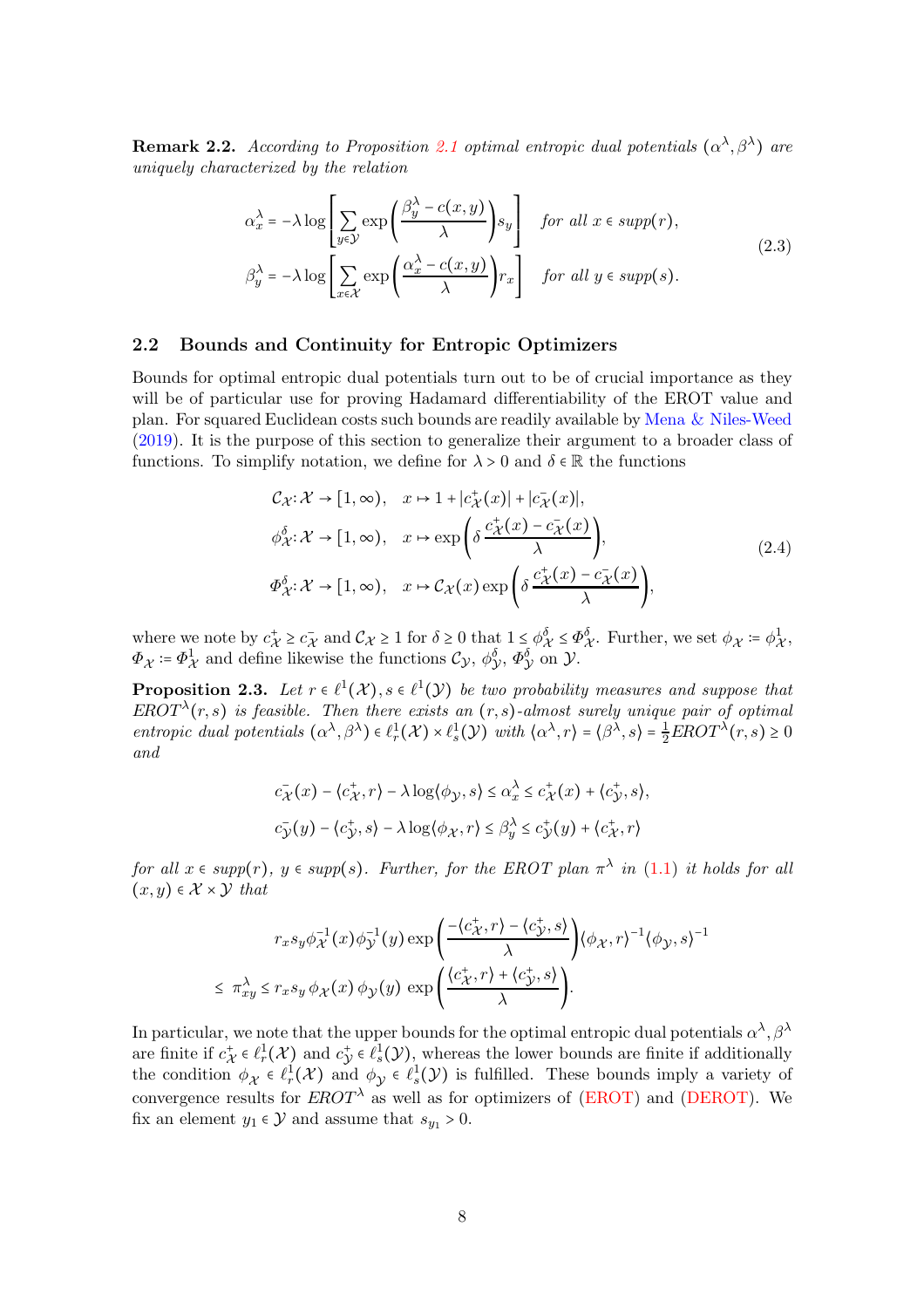<span id="page-8-2"></span>**Proposition 2.4.** Let  $(r_k, s_k)_{k \in \mathbb{N}} \in \ell_{\Phi_X}^1(\mathcal{X}) \times \ell_{\Phi_Y}^1(\mathcal{Y})$  be pairs of probability measures on  $\mathcal{X}$ and Y that converge to  $(r, s)$  and consider corresponding dual optimizers  $((\alpha_k^{\lambda}, \beta_k^{\lambda}))_{k \in \mathbb{N}}, (\alpha^{\lambda}, \beta^{\lambda}) \in$  $\mathbb{R}^{\mathcal{X}} \times \mathbb{R}^{\mathcal{Y}}$  of [\(DEROT\)](#page-1-1) for  $(r_k, s_k)_{k \in \mathbb{N}}$ ,  $(r, s)$ , respectively, such that  $\beta_{k, y_1}^{\lambda} = \beta_{y_1}^{\lambda} = 0$  for all  $k \in \mathbb{N}$ . For each  $x \in supp(r)$  and  $y \in supp(s)$  it then follows as k tends to infinity that

$$
\alpha_{k,x}^{\lambda} \to \alpha_x^{\lambda} \quad \text{and} \quad \beta_{k,y}^{\lambda} \to \beta_y^{\lambda}.
$$

As a consequence, we obtain for  $k \to \infty$  that

$$
EROT^{\lambda}(r_k, s_k) \rightarrow EROT^{\lambda}(r, s) \text{ and}
$$
  

$$
\pi^{\lambda}(r_k, s_k) \rightarrow \pi^{\lambda}(r, s) \text{ in } \ell^1_{\mathcal{C}_{\mathcal{X}} \oplus \mathcal{C}_{\mathcal{Y}}}(\mathcal{X} \times \mathcal{Y}).
$$

<span id="page-8-0"></span>Proposition [2.4](#page-8-2) states that the EROT value (resp. plan) is a continuous mapping from a subset of  $\ell^1_{\Phi_{\mathcal{X}}}(\mathcal{X}) \times \ell^1_{\Phi_{\mathcal{Y}}}(\mathcal{Y})$  into  $\mathbb{R}$  (resp.  $\ell^1_{\mathcal{C}_{\mathcal{X}} \oplus \mathcal{C}_{\mathcal{Y}}}(\mathcal{X} \times \mathcal{Y})$ ). This observation will be strengthened by a refined sensitivity analysis which is the focus of the next section.

### 3 Sensitivity Analysis

In this section, we prove Hadamard differentiability of the EROT value and plan with respect to the marginal probability measures for a suitable weighted  $\ell^1$ -norm.

**Definition 3.1.** A mapping  $\Psi: U \to V$  between normed spaces U, V is said to be Hadamard differentiable at  $u \in U$  if there exists a continuous linear map  $\mathcal{D}_{|u}^H \Psi: U \to V$  such that for any sequence  $h_n \in U$  converging to h and any positive sequence  $(t_n)_{n \in \mathbb{N}}$  with  $t_n \searrow 0$  such that  $u + t_n h_n \in U$  it holds

<span id="page-8-3"></span>
$$
\left\| \frac{\Psi(u+t_n h_n) - \Psi(u)}{t_n} - \mathcal{D}_{|u}^H \Psi(h) \right\|_V \to 0 \tag{3.1}
$$

for  $n \to \infty$ . Further, let  $U_0 \subseteq U$  then  $\Psi$  is Hadamard differentiable tangentially to  $U_0$  at u if the limit [\(3.1\)](#page-8-3) exists for all sequences  $h_n = t_n^{-1}(k_n - u)$  converging to h where  $k_n \in U_0$ and  $t_n \searrow 0$ . The Hadamard derivative is then defined on the contingent (Bouligand) cone to  $U_0$  at u

$$
T_u(U_0)=\left\{h\in U: h=\lim_{n\to\infty}t_n^{-1}(k_n-u), (k_n)_{n\in\mathbb{N}}\subseteq U_0, (t_n)_{n\in\mathbb{N}}\in\mathbb{R}_{\geq 0}, t_n\searrow 0\right\}.
$$

Concerning the derivative of the EROT value (defined in [\(EROT\)](#page-1-0)) we recall by the relation between primal and dual optimizers  $\pi^{\lambda}, \alpha^{\lambda}, \beta^{\lambda}$  for r, s (Proposition [2.1\)](#page-6-0) that

$$
EROT^{\lambda}(r,s) = \langle \alpha^{\lambda}, r \rangle + \langle \beta^{\lambda}, s \rangle - \lambda \Bigg[ \sum_{\substack{x \in \mathcal{X} \\ y \in \mathcal{Y}}} \pi^{\lambda}_{xy} - r_x s_y \Bigg] = \langle \alpha^{\lambda}, r \rangle + \langle \beta^{\lambda}, s \rangle.
$$

This indicates that the Hadamard derivative of  $EROT^{\lambda}$  at  $(r, s)$  is characterized by  $\langle \alpha^{\lambda}, \cdot \rangle$ +  $(\beta^{\lambda}, \cdot)$ , an observation that is in line with findings on finite ground spaces by [Bigot et al.](#page-36-4) [\(2019](#page-36-4)) and [Klatt et al.](#page-38-10) [\(2020b](#page-38-10)). On countable spaces this is also valid under suitable conditions on the cost functional and the probability measures  $r, s$ .

<span id="page-8-1"></span>**Theorem 3.2.** Assume the cost function satisfies [\(1.8\)](#page-4-1) and let  $r \in \ell_{\Phi_{\chi}}^1(\mathcal{X}), s \in \ell_{\Phi_{\chi}}^1(\mathcal{Y})$  be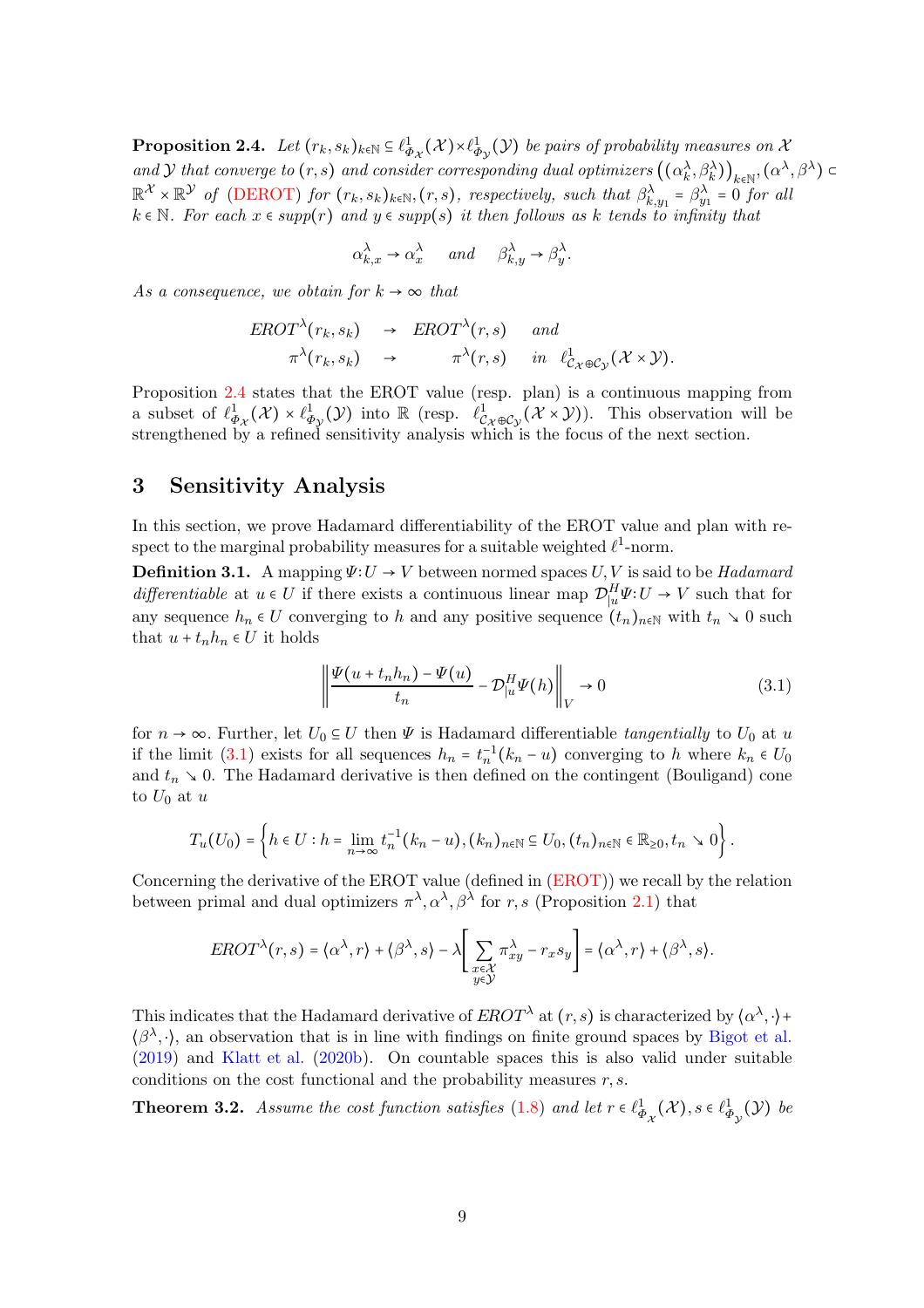probability measures with full support. Then for  $\lambda > 0$  the function

$$
EROT^{\lambda_{\cdot}}(\mathcal{P}(\mathcal{X}) \cap \ell_{\Phi_{\mathcal{X}}}^{1}(\mathcal{X})) \times (\mathcal{P}(\mathcal{Y}) \cap \ell_{\Phi_{\mathcal{Y}}}^{1}(\mathcal{Y})) \rightarrow \mathbb{R},
$$

is Hadamard differentiable at  $(r, s)$  tangentially to  $(P(\mathcal{X}) \cap \ell_{\Phi_{\mathcal{X}}}^1(\mathcal{X})) \times (P(\mathcal{Y}) \cap \ell_{\Phi_{\mathcal{Y}}}^1(\mathcal{Y}))$ with Hadamard derivative

$$
\mathcal{D}_{|(r,s)}^{H} EROT^{\lambda}: T_{(r,s)} \left( \left( \mathcal{P} \left( \mathcal{X} \right) \cap \ell_{\Phi_{\mathcal{X}}}^{1} (\mathcal{X}) \right) \times \left( \mathcal{P} \left( \mathcal{Y} \right) \cap \ell_{\Phi_{\mathcal{Y}}}^{1} (\mathcal{Y}) \right) \right) \to \mathbb{R}, (h^{\mathcal{X}}, h^{\mathcal{Y}}) \mapsto \langle \alpha^{\lambda}, h^{\mathcal{X}} \rangle + \langle \beta^{\lambda}, h^{\mathcal{Y}} \rangle,
$$

where  $(\alpha^{\lambda}, \beta^{\lambda})$  are optimal entropic dual potentials for [\(DEROT\)](#page-1-1) with marginals  $(r, s)$ . Herein, the set

$$
T_{(r,s)}\Big(\Big(\mathcal{P}\left(\mathcal{X}\right)\cap \ell_{\Phi_{\mathcal{X}}}^{1}(\mathcal{X})\Big) \times \Big(\mathcal{P}\left(\mathcal{Y}\right)\cap \ell_{\Phi_{\mathcal{Y}}}^{1}(\mathcal{Y})\Big)\Big) = \left\{h^{\mathcal{X}} \in \ell_{\Phi_{\mathcal{X}}}^{1}(\mathcal{X}) \colon \sum_{x \in \mathcal{X}} h_{x}^{\mathcal{X}} = 0\right\} \times \left\{h^{\mathcal{Y}} \in \ell_{\Phi_{\mathcal{Y}}}^{1}(\mathcal{Y}) \colon \sum_{y \in \mathcal{Y}} h_{y}^{\mathcal{Y}} = 0\right\}
$$

represents the contingent cone at  $(r, s)$  with respect to  $\ell_{\Phi_{\chi}}^1(\mathcal{X}) \times \ell_{\Phi_{\chi}}^1(\mathcal{Y})$ .

The proof is deferred to Section [5.1.](#page-20-2) At its heart is the strong duality statement (Proposition [2.1\)](#page-6-0) in conjunction with point-wise convergence of optimal entropic dual potentials (Proposition [2.4\)](#page-8-2). We explicitly exploit the weighted  $\ell^1$ -convergence for Hadamard differentiability of the EROT value on countable spaces (Remark [5.1\)](#page-23-0).

Deriving the Hadamard derivative of the EROT plan is more challenging and requires sophisticated considerations. Before we state this in a formal way, we give a heuristic derivation. For this purpose, we consider the fixed element  $y_1 \in \mathcal{Y}$  from previous section and adapt the notation that for any element  $b \in \mathbb{R}^{\mathcal{Y}}$  we set  $b_* := (b_{y_2}, b_{y_3}, \dots) \in \mathbb{R}^{\mathcal{Y}\setminus\{y_1\}},$ i.e., the element where we omit the entry at  $y_1$ . In particular, we define

$$
\mathcal{P}(\mathcal{Y})_* = \left\{ s_* \in \ell^1(\mathcal{Y} \setminus \{y_1\}) : \sum_{y \in \mathcal{Y} \setminus \{y_1\}} s_{*,y} \in [0,1], s_* \ge 0 \right\}
$$

as the set of probability vectors on  $\mathcal{Y}$ , where we omit the entry for  $y_1$ . Note that for a given element  $s_* \in \mathcal{P}(\mathcal{Y})_*$  we obtain the associated probability measure by  $s =$  $(1 - \sum_{y \in \mathcal{Y} \setminus \{y_1\}} s_{*,y}, s_{*,y_2}, s_{*,y_3}, \dots)$ . At the core of our approach is the reformulation of the optimality criterion (Proposition [2.1\)](#page-6-0) as an operator defined on suitable spaces. We introduce the marginalization operator omitting the entry at  $y_1$ , i.e.,

$$
A_*\!:\ell^1(\mathcal{X}\times\mathcal{Y})\to\ell^1(\mathcal{X})\times\ell^1(\mathcal{Y}\setminus\{y_1\}),\quad \pi\mapsto\left(\left(\sum_{y\in\mathcal{Y}}\pi_{xy}\right)_{x\in\mathcal{X}}\atop(\sum_{x\in\mathcal{X}}\pi_{xy})_{y\in\mathcal{Y}\setminus\{y_1\}}\right).
$$

Its dual operator, a mapping  $\ell^{\infty}(\mathcal{X}) \times \ell^{\infty}(\mathcal{Y}\setminus \{y_1\}) \to \ell^{\infty}(\mathcal{X} \times \mathcal{Y})$ , will be extended as follows

$$
A_{*}^{T}:\mathbb{R}^{\mathcal{X}}\times\mathbb{R}^{\mathcal{Y}\setminus\{y_{1}\}}\to\mathbb{R}^{\mathcal{X}\times\mathcal{Y}},\quad(a,b_{*})\mapsto\begin{pmatrix}a_{x_{1}}&a_{x_{1}}+b_{*,y_{2}}&a_{x_{1}}+b_{*,y_{3}}&\cdots\\a_{x_{2}}&a_{x_{2}}+b_{*,y_{2}}&a_{x_{2}}+b_{*,y_{3}}&\cdots\\ \vdots&\vdots&\vdots&\ddots\end{pmatrix}.
$$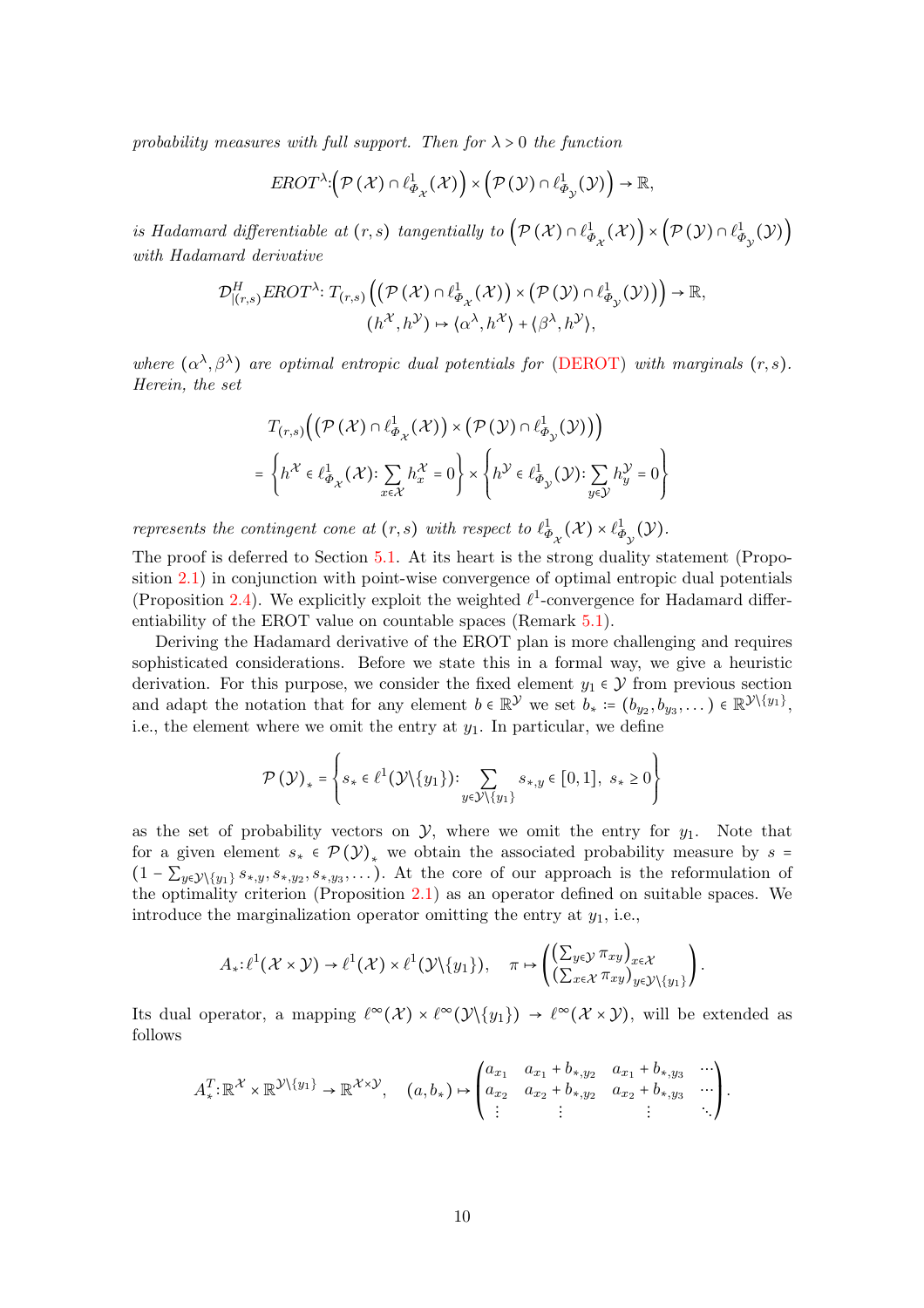These operators enable us to define

$$
\mathcal{F}: \left(\ell^1(\mathcal{X}\times\mathcal{Y})\times\mathbb{R}^{\mathcal{X}}\times\mathbb{R}^{\mathcal{Y}\backslash\{y_1\}}\right)\times\left(\ell^1(\mathcal{X})\times\ell^1(\mathcal{Y}\backslash\{y_1\})\right)\to\mathbb{R}^{\mathcal{X}\times\mathcal{Y}}\times\mathbb{R}^{\mathcal{X}}\times\mathbb{R}^{\mathcal{Y}\backslash\{y_1\}},
$$

$$
\left((\pi,\alpha,\beta_*),(r,s_*)\right)\mapsto\begin{pmatrix}\pi-\exp\left(\frac{1}{\lambda}\left[A_*^T(\alpha,\beta_*)-c\right]\right)\odot(r\otimes s)\\A_*(\pi)-\binom{r}{s_*}\end{pmatrix},
$$

where ⊙ denotes the component-wise product and ⊗ is defined as the tensor product of the probability measures  $(r \otimes s)_{xy} = r_x s_y$  for all  $(x, y) \in \mathcal{X} \times \mathcal{Y}$ . In terms of  $\mathcal{F}$  the optimality criterion from Proposition [2.1](#page-6-0) is restated as follows.

<span id="page-10-3"></span>**Corollary 3.3.** For given probability measures  $(r, s) \in \mathcal{P}(\mathcal{X}) \times \mathcal{P}(\mathcal{Y})$  and  $\lambda > 0$  the element  $\pi \in \ell^1(\mathcal{X} \times \mathcal{Y})$  and the potentials  $(\alpha, (0, \beta_*)) \in \ell^1_r(\mathcal{X}) \times \ell^1_s(\mathcal{Y}) \subseteq \mathbb{R}^{\mathcal{X}} \times \mathbb{R}^{\mathcal{Y}}$  are optimal for [\(EROT\)](#page-1-0) and [\(DEROT\)](#page-1-1), respectively, if and only if

<span id="page-10-1"></span>
$$
\mathcal{F}\Big((\pi,\alpha,\beta_*), (r,s_*)\Big) = 0. \tag{3.2}
$$

Equation [\(3.2\)](#page-10-1) intuitively contains a proposal for the Hadamard derivative of  $\pi^{\lambda}$ . Indeed, a naïve application of the usual calculus of partial derivatives (denoted by  $\mathcal{D}$ ) from finitedimensional spaces with respect to r, s<sub>\*</sub> yields the partial derivative of F at  $\tilde{r}, \tilde{s}_{*} \in \mathcal{P}(\mathcal{X}) \times$  $\mathcal{P}(\mathcal{Y})_*$  for fixed elements  $\tilde{\pi} \in \ell^1(\mathcal{X} \times \mathcal{Y}), (\tilde{\alpha}, \tilde{\beta}_*) \in \mathbb{R}^{\mathcal{X}} \times \mathbb{R}^{\mathcal{Y} \setminus \{y_1\}},$  given by

$$
\mathcal{D}_{r,s_{*}|(\tilde{\pi},\tilde{\alpha},\tilde{\beta}_{*},\tilde{r},\tilde{s}_{*})}\mathcal{F}: \ell^{1}(\mathcal{X}) \times \ell^{1}(\mathcal{Y}\setminus \{y_{1}\}) \to \mathbb{R}^{\mathcal{X}\times\mathcal{Y}} \times \mathbb{R}^{\mathcal{X}} \times \mathbb{R}^{\mathcal{Y}\setminus \{y_{1}\}},
$$
\n
$$
(h^{\mathcal{X}},h^{\mathcal{Y}}_{*}) \mapsto \left( \begin{matrix} -\exp\left(\frac{1}{\lambda}\left[A_{*}^{T}(\tilde{\alpha},\tilde{\beta}_{*})-c\right]\right)\odot (\tilde{r}\otimes h^{\mathcal{Y}}+h^{\mathcal{X}}\otimes \tilde{s})\\ -\left(h_{*}^{\mathcal{X}}\right) \end{matrix}\right),
$$

where  $h^{\mathcal{Y}} \coloneqq (-\sum_{y \in \mathcal{Y} \setminus \{y_1\}} h^{\mathcal{Y}}_{*,y}, h^{\mathcal{Y}}_{*,y_2}, h^{\mathcal{Y}}_{*,y_3}, \dots).$  Likewise, the naïve partial derivative of  $\mathcal{F}$ with respect to  $\pi, \alpha, \beta_*$  for the elements  $(\tilde{\pi}, \tilde{\alpha}, \tilde{\beta}_*, \tilde{r}, \tilde{s}_*)$  is equal to

$$
\mathcal{D}_{\pi,\alpha,\beta_{*}|\left(\tilde{\pi},\tilde{\alpha},\tilde{\beta}_{*},\tilde{r},\tilde{s}_{*}\right)}\mathcal{F}\colon \ell^{1}(\mathcal{X}\times\mathcal{Y})\times\mathbb{R}^{\mathcal{X}}\times\mathbb{R}^{\mathcal{Y}\setminus\{y_{1}\}}\to\mathbb{R}^{\mathcal{X}\times\mathcal{Y}}\times\mathbb{R}^{\mathcal{X}}\times\mathbb{R}^{\mathcal{Y}\setminus\{y_{1}\}},
$$
\n
$$
(h^{\mathcal{X}\times\mathcal{Y}},h^{\mathcal{X},\infty},h_{*}^{\mathcal{Y},\infty})
$$
\n
$$
\mapsto\left(h^{\mathcal{X}\times\mathcal{Y}}-\frac{1}{\lambda}\exp\left(\frac{1}{\lambda}\left[A_{*}^{T}\left(\tilde{\alpha},\tilde{\beta}_{*}\right)-c\right]\right)\odot\left(\tilde{r}\otimes\tilde{s}\right)\odot A_{*}^{T}\left(h^{\mathcal{X},\infty},h_{*}^{\mathcal{Y},\infty}\right)\right).
$$

Motivated by an implicit function approach a proposal for the Hadamard derivative of  $\pi^{\lambda}$ at the pair of probability measures  $(r, s) \in \mathcal{P}(\mathcal{X}) \times \mathcal{P}(\mathcal{Y})$  is

<span id="page-10-2"></span>
$$
-\left[\mathcal{D}_{\pi,\alpha,\beta_*|(\pi^\lambda,\alpha^\lambda,\beta^\lambda_*,r,s_*)}\mathcal{F}\right]_{\pi}^{-1}\circ\mathcal{D}_{r,s_*|(\pi^\lambda,\alpha^\lambda,\beta^\lambda_*,r,s_*)}\mathcal{F}.\tag{3.3}
$$

Let us stress that the operator in  $(3.3)$  is neither obtained by rigorous mathematical considerations nor is it clear that such an operator is bounded or even exists. It is the content of the next statement to make [\(3.3\)](#page-10-2) mathematically precise. This requires assumptions on the cost function and the probability measures  $r$  and  $s$ . For their formulations we remind the reader of the functions  $\mathcal{C}_{\chi}$  and  $\mathcal{C}_{\gamma}$  from Section [2.2.](#page-7-0)

<span id="page-10-0"></span>Theorem 3.4. Suppose  $||c^+_{\mathcal{X}} - c^-_{\mathcal{X}}||_{\ell^{\infty}(\mathcal{X})} < \infty$ ,  $||c^+_{\mathcal{Y}} - c^-_{\mathcal{Y}}||_{\ell^{\infty}(\mathcal{Y})} < \infty$ , and let  $r \in \ell^1_{\mathcal{C}_{\mathcal{X}}}(\mathcal{X})$ ,  $s \in \ell_{C_{\mathcal{Y}}}^1(\mathcal{Y})$  be probability measures with full support. Further, consider the EROT plan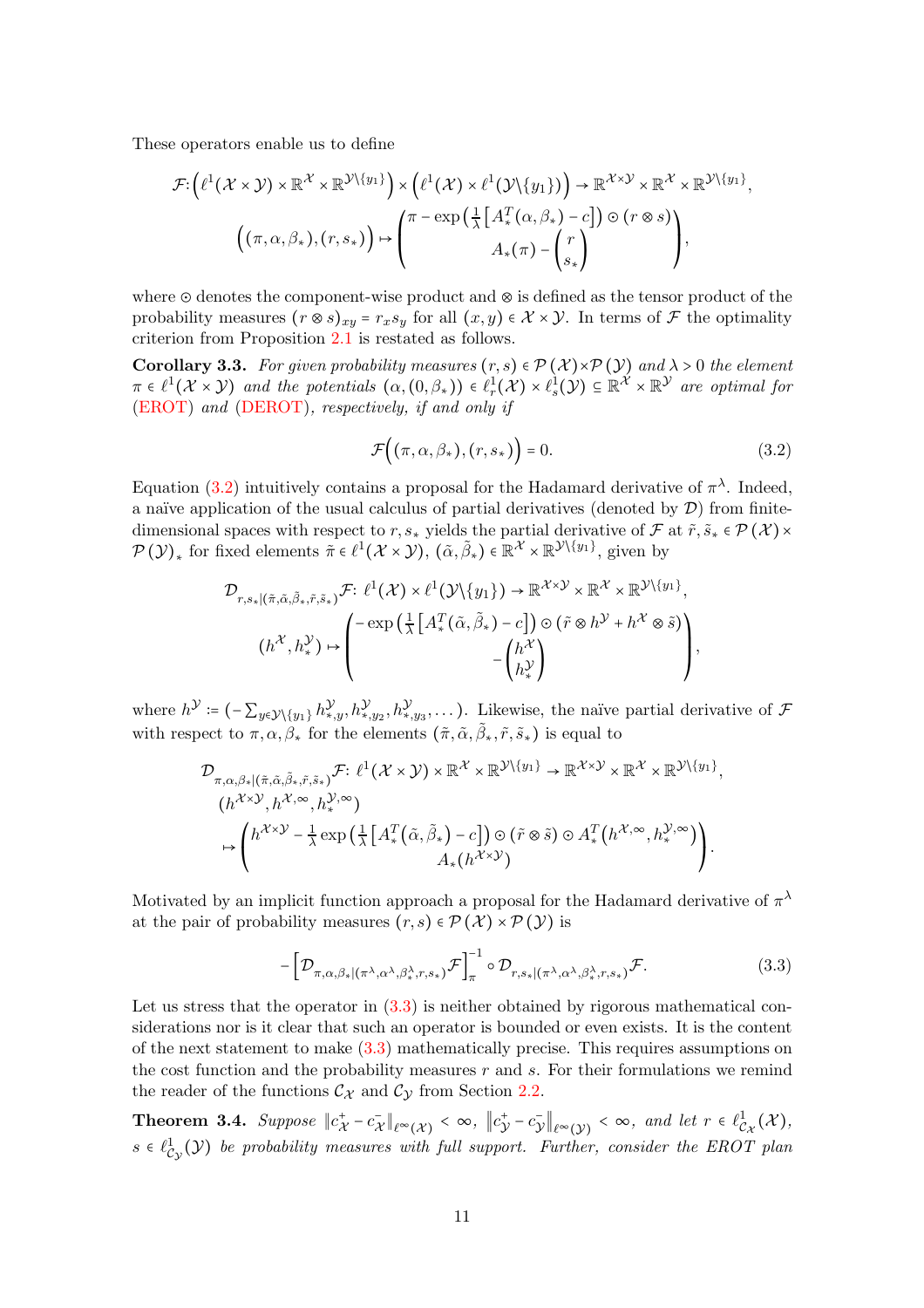$\pi^{\lambda}(r,s)$  for  $\lambda > 0$  as a mapping

$$
\pi^{\lambda} \colon (\mathcal{P}(\mathcal{X}) \cap \ell_{\mathcal{C}_{\mathcal{X}}}^1(\mathcal{X})) \times (\mathcal{P}(\mathcal{Y}) \cap \ell_{\mathcal{C}_{\mathcal{Y}}}^1(\mathcal{Y})) \to \ell_{\mathcal{C}_{\mathcal{X}} \oplus \mathcal{C}_{\mathcal{Y}}}^1(\mathcal{X} \times \mathcal{Y}).
$$

Then  $\pi^{\lambda}$  is Hadamard differentiable at  $(r, s)$  tangentially to  $(\mathcal{P}(\mathcal{X}) \cap \ell^1_{\mathcal{C}_{\mathcal{X}}}(\mathcal{X})) \times (\mathcal{P}(\mathcal{Y}) \cap \ell^1_{\mathcal{C}_{\mathcal{X}}}(\mathcal{X}))$  $\ell^1_{\mathcal{C}_{\mathcal{Y}}}(\mathcal{Y})$  with Hadamard derivative given by

$$
\mathcal{D}_{|(r,s)}^{H} \pi^{\lambda} : T_{(r,s)} \Big( \big( \mathcal{P} \left( \mathcal{X} \right) \cap \ell_{C_{\mathcal{X}}}^{1} (\mathcal{X}) \big) \times \big( \mathcal{P} \left( \mathcal{Y} \right) \cap \ell_{C_{\mathcal{Y}}}^{1} (\mathcal{Y}) \big) \Big) \to \ell_{C_{\mathcal{X}} \oplus C_{\mathcal{Y}}}^{1} (\mathcal{X} \times \mathcal{Y}),
$$
\n
$$
(h^{\mathcal{X}}, h^{\mathcal{Y}}) \mapsto \left( - \left[ \mathcal{D}_{\pi,\alpha,\beta_{*}|(\pi^{\lambda},\alpha^{\lambda},\beta_{*}^{\lambda},r,s_{*})} \mathcal{F} \right]_{\pi}^{-1} \circ \mathcal{D}_{r,s_{*}|(\pi^{\lambda},\alpha^{\lambda},\beta_{*}^{\lambda},r,s_{*})} \mathcal{F} \right) (h^{\mathcal{X}}, h^{\mathcal{Y}}_{*}).
$$

The derivative is a well-defined and bounded operator and the contingent cone at  $(r, s)$ with respect to  $\ell_{C_{\mathcal{X}}}^1(\mathcal{X}) \times \ell_{C_{\mathcal{Y}}}^1(\mathcal{Y})$  is given by

$$
T_{(r,s)}\Big(\big(\mathcal{P}\left(\mathcal{X}\right)\cap\ell_{C_{\mathcal{X}}}^{1}(\mathcal{X})\big)\times\big(\mathcal{P}\left(\mathcal{Y}\right)\cap\ell_{C_{\mathcal{Y}}}^{1}(\mathcal{Y})\big)\Big)
$$
  
=  $\left\{h^{\mathcal{X}}\in\ell_{C_{\mathcal{X}}}^{1}(\mathcal{X})\colon\sum_{x\in\mathcal{X}}h_{x}^{\mathcal{X}}=0\right\}\times\left\{h^{\mathcal{Y}}\in\ell_{C_{\mathcal{Y}}}^{1}(\mathcal{Y})\colon\sum_{y\in\mathcal{Y}}h_{y}^{\mathcal{Y}}=0\right\}.$ 

The proof is deferred to Section [5.2](#page-23-1) but we like to sketch its main arguments here.

Sketch of Proof. We first verify that the proposed operator for the derivative  $(3.3)$  is well-defined and bounded (Proposition [5.2\)](#page-25-0). Herein, we require that  $||c^+_{\mathcal{X}} - c^{\dagger}_{\mathcal{X}}||_{\ell^{\infty}(\mathcal{X})} < \infty$  to ensure the validity of the *Neumann series-calculus*. We then proceed with the proof of Hadamard differentiability of the EROT plan. By definition, this requires to consider a sequence  $(t_n)_{n\in\mathbb{N}}$  such that  $t_n \searrow 0$  and a converging sequence  $(h_n^{\mathcal{X}}, h_n^{\mathcal{Y}})_{n\in\mathbb{N}} \subseteq \ell^1_{\mathcal{C}_{\mathcal{X}}}(\mathcal{X})$  $\ell_{C_{\mathcal{Y}}}^1(\mathcal{Y})$  with limit  $(h^{\mathcal{X}}, h^{\mathcal{Y}})$  and  $(r+t_n h_n^{\mathcal{X}}, s+t_n h_n^{\mathcal{Y}}) \in (\mathcal{P}(\mathcal{X}) \cap \ell_{C_{\mathcal{X}}}^1(\mathcal{X})) \times (\mathcal{P}(\mathcal{Y}) \cap \ell_{C_{\mathcal{Y}}}^1(\mathcal{Y}))$ for each  $n \in \mathbb{N}$ . To this end, we verify that EROT plan is locally Lipschitz continuous (Proposition [5.3\)](#page-25-1) and show that the difference quotient for finitely supported perturbations can be approximated by the proposed derivative (Proposition [5.4\)](#page-26-0). These results, in conjunction with a notion of finite support approximation (Appendix [C\)](#page-51-0), allow us to find for any  $\varepsilon > 0$  an integer  $N \in \mathbb{N}$  such that for all  $n \geq N$  holds

$$
\left\|\frac{\pi^{\lambda}(r+t_nh_n^{\mathcal{X}},s+t_nh_n^{\mathcal{Y}})-\pi(r,s)}{t_n}-\mathcal{D}_{|(r,s)}^H\pi^{\lambda}(h^{\mathcal{X}},h^{\mathcal{Y}})\right\|_{\ell^1_{\mathcal{C}_{\mathcal{X}}\oplus\mathcal{C}_{\mathcal{Y}}}(\mathcal{X}\times\mathcal{Y})}<\varepsilon.\quad \Box
$$

<span id="page-11-0"></span>**Remark 3.5.** For any  $r, r' \in \mathcal{P}(\mathcal{X}) \cap \ell_{C_{\mathcal{X}}}^1(\mathcal{X}), s, s' \in \mathcal{P}(\mathcal{Y}) \cap \ell_{C_{\mathcal{Y}}}^1(\mathcal{X})$  it holds that

$$
\left\|\pi^{\lambda}(r,s)-\pi^{\lambda}(r',s')\right\|_{\ell_{C_{\mathcal{X}}\oplus C_{\mathcal{Y}}}^1(\mathcal{X}\times\mathcal{Y})}\geq \max\left(\left\|r-r'\right\|_{\ell_{C_{\mathcal{X}}}^1(\mathcal{X})},\left\|s-s'\right\|_{\ell_{C_{\mathcal{X}}}^1(\mathcal{X})}\right).
$$

This implies under  $||c^+_{\mathcal{X}} - c^-_{\mathcal{X}}||_{\ell^{\infty}(\mathcal{X})} < \infty$  and  $||c^+_{\mathcal{Y}} - c^-_{\mathcal{Y}}||_{\ell^{\infty}(\mathcal{Y})} < \infty$  for a sequence  $(t_n)_{n \in \mathbb{N}} \subseteq$  $(0, \infty)$  such that  $t_n \searrow 0$  and a converging sequence  $(h_n^{\mathcal{X}}, h_n^{\mathcal{Y}})_{n \in \mathbb{N}} \in \ell^1_{\mathcal{C}_{\mathcal{X}}}(\mathcal{X}) \times \ell^1_{\mathcal{C}_{\mathcal{Y}}}(\mathcal{Y})$  with limit  $(h^{\mathcal{X}}, h^{\mathcal{Y}})$  and  $(r+t_nh_n^{\mathcal{X}}, s+t_nh_n^{\mathcal{Y}}) \in (\mathcal{P}(\mathcal{X}) \cap \ell_{\mathcal{C}_{\mathcal{X}}}^1(\mathcal{X})) \times (\mathcal{P}(\mathcal{Y}) \cap \ell_{\mathcal{C}_{\mathcal{Y}}}^1(\mathcal{Y}))$  for all  $n \in \mathbb{N}$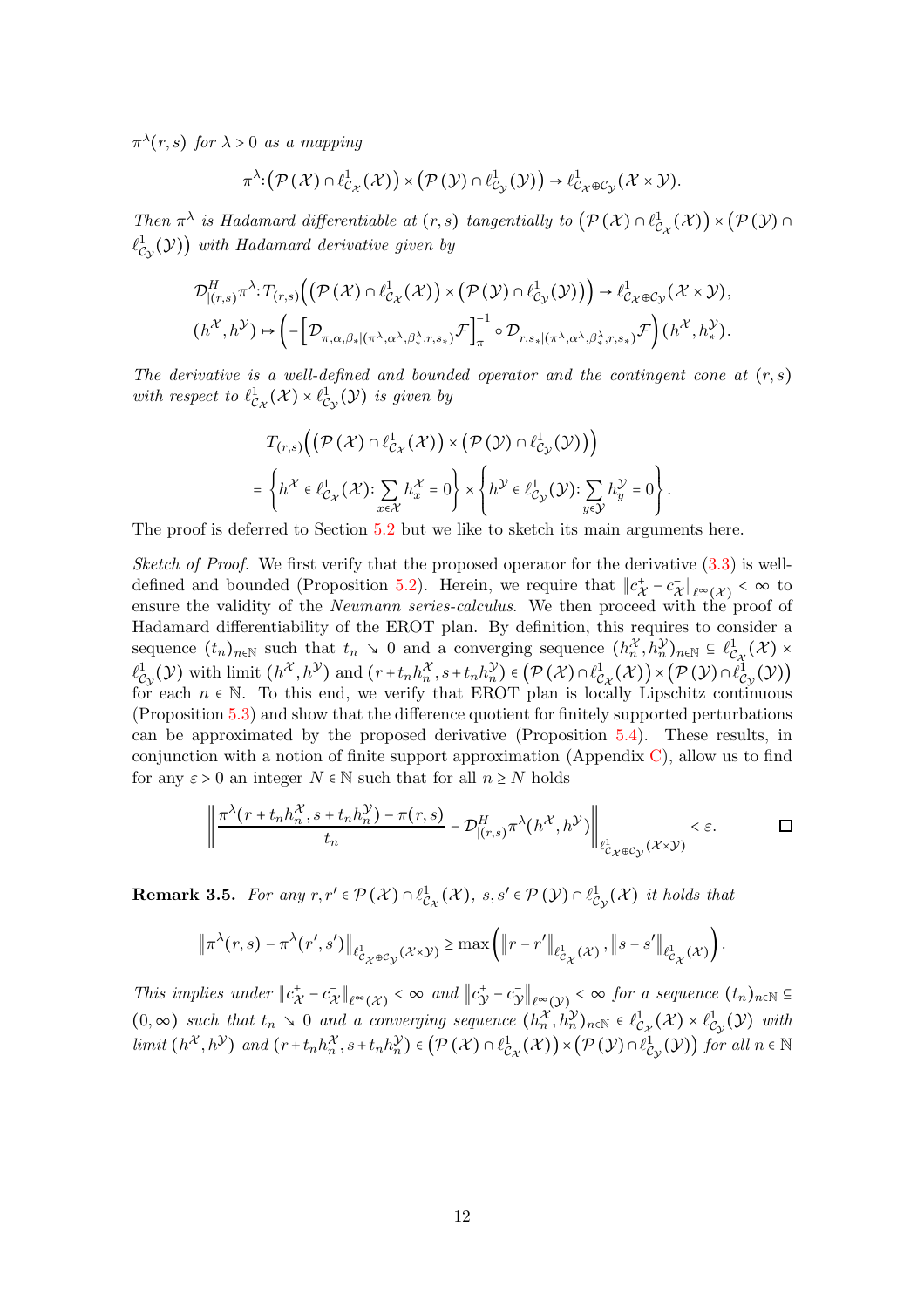that

$$
\begin{split} \left\| \mathcal{D}_{|(r,s)}^{H} \pi^{\lambda}(h^{\mathcal{X}}, h^{\mathcal{Y}}) \right\|_{\ell_{C_{\mathcal{X}} \oplus C_{\mathcal{Y}}}^{1}(\mathcal{X} \times \mathcal{Y})} &= \lim_{n \to \infty} \left\| \frac{\pi^{\lambda}(r + t_n h_n^{\mathcal{X}}, s + t_n h_n^{\mathcal{Y}}) - \pi^{\lambda}(r, s)}{t_n} \right\|_{\ell_{C_{\mathcal{X}} \oplus C_{\mathcal{Y}}}^{1}(\mathcal{X} \times \mathcal{Y})} \\ &\geq \lim_{n \to \infty} \max \left( \left\| h_n^{\mathcal{X}} \right\|_{\ell_{C_{\mathcal{X}}}^{1}(\mathcal{X})}, \left\| h_n^{\mathcal{Y}} \right\|_{\ell_{C_{\mathcal{Y}}}^{1}(\mathcal{X})} \right) = \max \left( \left\| h^{\mathcal{X}} \right\|_{\ell_{C_{\mathcal{X}}}^{1}(\mathcal{X})}, \left\| h^{\mathcal{Y}} \right\|_{\ell_{C_{\mathcal{Y}}}^{1}(\mathcal{Y})} \right), \end{split}
$$

which asserts  $\mathcal{D}_{\text{II}}^H$  $_{|(r,s)}^H \pi^{\lambda} \neq 0.$ 

<span id="page-12-2"></span>Remark 3.6 (Generalization to unbounded ground costs). Our proof technique generalizes to an asymmetric setting where we assume  $||c^+_{\mathcal{X}} - c^-_{\mathcal{X}}||_{\ell^{\infty}(\mathcal{X})} < \infty$  and allow for  $||c_{\mathcal{Y}}^{+}-c_{\mathcal{Y}}^{-}||_{\ell^{\infty}(\mathcal{Y})}$  =  $\infty$ . For this extension, we employ the space  $\ell_{\Phi_{\mathcal{Y}}^{4}}^{1}(\mathcal{Y})$  which exhibits a strictly stronger norm than  $\ell_{C_{\mathcal{Y}}}^1(\mathcal{Y})$  when  $\|c_{\mathcal{Y}}^+ - c_{\mathcal{Y}}^-\|_{\ell^{\infty}(\mathcal{Y})} = \infty$ . In fact, we show in our proof in Section [5.2](#page-23-1) that

$$
\pi^{\lambda}\colon\!\big(\mathcal{P}\left(\mathcal{X}\right)\cap\ell_{\mathcal{C}_{\mathcal{X}}}^{1}(\mathcal{X})\big)\times\left(\mathcal{P}\left(\mathcal{Y}\right)\cap\ell_{\varPhi_{\mathcal{Y}}^{4}}^{1}(\mathcal{Y})\right)\to\ell_{\mathcal{C}_{\mathcal{X}}\oplus\mathcal{C}_{\mathcal{Y}}}^{1}(\mathcal{X}\times\mathcal{Y})
$$

is Hadamard-differentiable with an analogous derivative as in Theorem [3.4.](#page-10-0) In the proof, we specifically make use of the fact that at least one component of the cost function has bounded variation. It remains an open problem if this can be relaxed to account for general unbounded ground costs (Remark [5.5\)](#page-30-0).

<span id="page-12-0"></span>**Remark 3.7.** Our proof for the sensitivity of the EROT plan does not rely on a standard implicit function theorem for Hadamard differentiable functions  $(R\ddot{o}misch, 2004, Propo (R\ddot{o}misch, 2004, Propo (R\ddot{o}misch, 2004, Propo$ sition  $\lambda$ ). The main issue in employing this result lies in the selection of suitable normed spaces for the domain and range of  $\mathcal F$ . To ensure that the mapping  $\mathcal F$  is well-defined the range space has to be chosen sufficiently large while at the same time the range space has to be sufficiently small such that the operator  $[\mathcal{D}_{\pi,\alpha,\beta_*|(\pi^\lambda,\alpha^\lambda,\beta_*^\lambda,r,s_*)}\mathcal{F}]^{-1}$  is well-defined on a neighborhood around the origin in the range space. As it turns out by Lemma [B.1](#page-44-0) in Appendix [B,](#page-44-1) the operator  $[\mathcal{D}_{\pi,\alpha,\beta*|(\pi^\lambda,\alpha^\lambda,\beta_*^\lambda,r,s_*)}\mathcal{F}]^{-1}$  only has a fairly small domain (Remark  $B.2$ ). Hence, to prove the claim on Hadamard differentiability we instead perform a careful analysis of the individual perturbation errors and show that they tend towards zero.

### <span id="page-12-1"></span>4 Limit Distributions

We derive in this section the limit distributions of the empirical EROT value and plan. More precisely, we estimate the EROT quantities  $EROT^{\lambda}(r, s)$  and  $\pi^{\lambda}(r, s)$  by plug-in estimators  $EROT^{\lambda}(\hat{r}_n, \hat{s}_m)$  and  $\pi^{\lambda}(\hat{r}_n, \hat{s}_m)$  based on empirical counterparts  $\hat{r}_n$  and  $\hat{s}_m$  $(1.2)$  of the probability measures r and s. We then characterize the statistical fluctuation  $EROT^{\lambda}(\hat{r}_n, \hat{s}_m)$  and  $\pi^{\lambda}(\hat{r}_n, \hat{s}_m)$  around their respective population version  $EROT^{\lambda}(r, s)$ and  $\pi^{\lambda}(r,s)$  by limit distributions. Herein, weak convergence of measures is denoted by  $\stackrel{\mathcal{D}}{\longrightarrow}$  and we refer to [Van der Vaart & Wellner](#page-39-11) [\(1996](#page-39-11)) for a general introduction. The underlying metric space in which weak convergence of the empirical EROT plan occurs is a suitable weighted  $\ell^1$ -space.

Our results are based on an application of the functional delta method for tangentially Hadamard differentiable functionals [\(Van der Vaart & Wellner](#page-39-11), [1996](#page-39-11)). Hence, as our sen-sitivity analysis (Section [3\)](#page-8-0) is based on a weighted  $\ell^1$ -space  $\ell_f^1(\mathcal{X})$  for a suitable choice of  $f: \mathcal{X} \to (0, \infty)$  we emphasize that the empirical process  $\sqrt{n}(\hat{r}_n - r)$  has to converge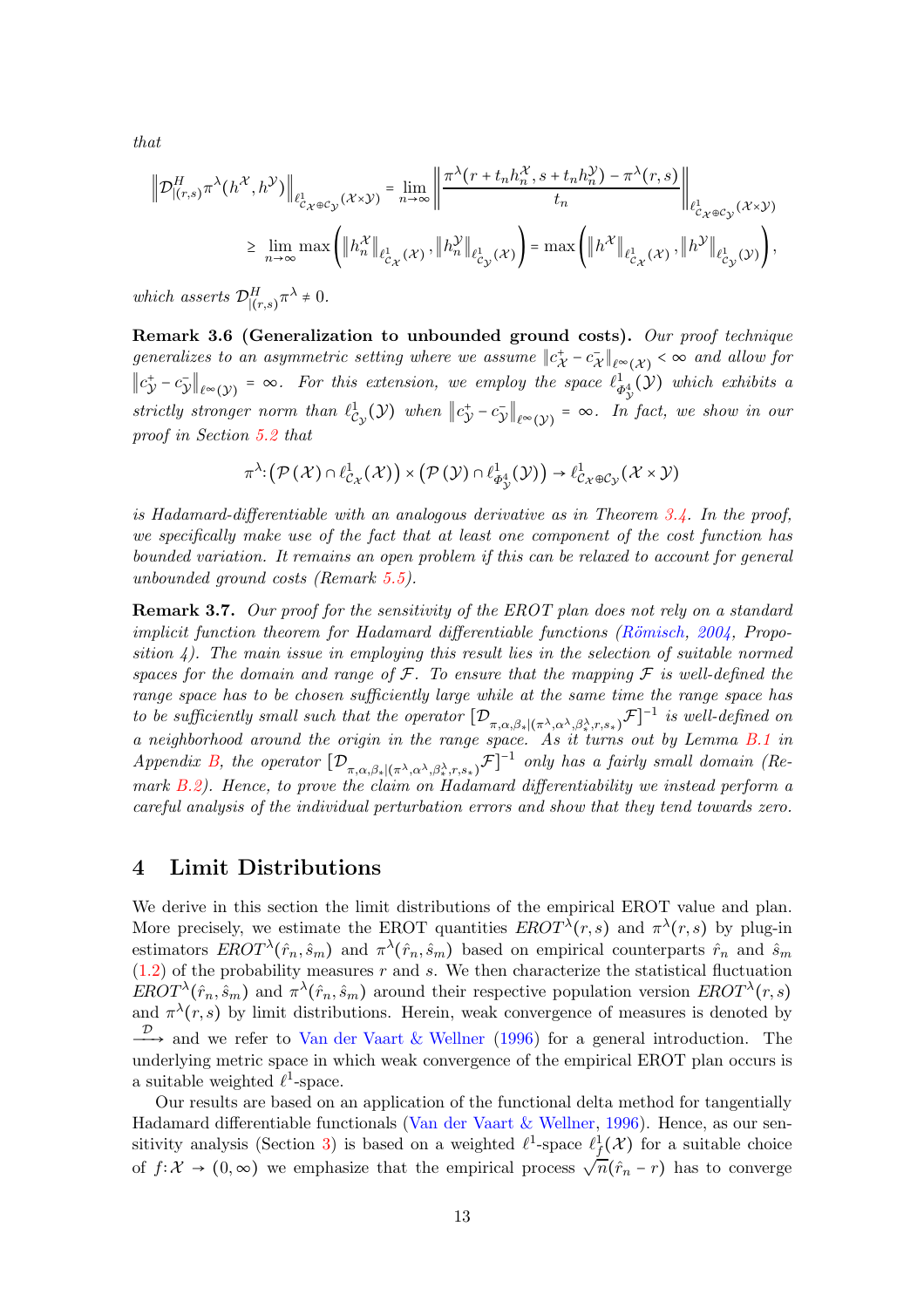weakly in this respective space  $\ell_f^1(\mathcal{X})$ . To guarantee such weak convergence it is necessary and sufficient that the probability measure  $r$  satisfies the weighted Borisov-Dudley-Durst condition  $\sum_{x \in \mathcal{X}} f(x) \sqrt{r_x} < \infty$  [\(Yukich,](#page-39-10) [1986](#page-39-10), Theorem 6), [\(Tameling et al.](#page-39-9), [2019](#page-39-9), Lemma 2.6). We note that weak convergence of the empirical process in  $\ell_f^1(\mathcal{X})$  is equivalent to the function class  $\mathcal{H}_f \coloneqq \{f1_K: K \subseteq \mathcal{X}\}\$ being r-Donsker. Overall, this leads to conditions as summarized in  $(1.9)$  $(1.9)$  $(1.9)$  and Table 1. The limit law is characterized by a zero mean Gaussian process with covariance  $\Sigma(r) \in \mathbb{R}^{\mathcal{X} \times \mathcal{X}}$ , defined by

<span id="page-13-1"></span>
$$
\Sigma(r)_{xx'} = \begin{cases} r_x(1 - r_x) & \text{if } x = x', \\ -r_x r_{x'} & \text{if } x \neq x'. \end{cases}
$$
\n(4.1)

Analogous assertions hold for the empirical process  $\sqrt{m}(\hat{s}_m - s)$  with covariance  $\Sigma(s) \in$  $\mathbb{R}^{\mathcal{Y}\times \mathcal{Y}}$ 

#### 4.1 Empirical Entropic Optimal Transport

Without loss of generality, we assume that  $r$  and  $s$  have full support. Else we consider  $\mathcal{X}$  := supp(r) and  $\mathcal{Y}$  := supp(s) as the respective ground spaces. We first state our main results on limit laws of EROT quantities for general cost functions. Implications to more popular ground costs such as squared Euclidean costs are derived in further subsections. Recall the definition of  $\Phi_{\mathcal{X}}$  in [\(2.4\)](#page-7-1).

<span id="page-13-0"></span>**Theorem 4.1.** Suppose that the cost functions c satisfies [\(1.8\)](#page-4-1) and let  $r \in \mathcal{P}(\mathcal{X}) \cap \ell_{\Phi_{\mathcal{X}}}^1(\mathcal{X})$ and  $s \in \mathcal{P}(\mathcal{Y}) \cap \ell_{\Phi_{\mathcal{Y}}}^1(\mathcal{Y})$  be two probability measures. For  $\lambda > 0$  denote by  $(\alpha^{\lambda}, \beta^{\lambda})$  corresponding optimal entropic dual potentials of [\(DEROT\)](#page-1-1).

(i) (One sample) Suppose  $X_1, \ldots, X_n \stackrel{\text{i.i.d.}}{\sim} r$  and that  $\sum_{x \in \mathcal{X}} \Phi_{\mathcal{X}}(x) \sqrt{r_x} < \infty$ . Then, as n tends to infinity, weak convergence holds

$$
\sqrt{n}\Big(EROT^{\lambda}(\hat{r}_n,s)-EROT^{\lambda}(r,s)\Big) \stackrel{\mathcal{D}}{\longrightarrow} \langle G_r,\alpha^{\lambda}\rangle \stackrel{\mathcal{D}}{=} \mathcal{N}\big(0,\sigma_{\lambda}^2(r|s)\big),
$$

where  $G_r$  is a tight, centered Gaussian process with covariance  $\Sigma(r)$  defined in [\(4.1\)](#page-13-1) and

$$
\sigma_{\lambda}^{2}(r|s) = \sum_{x \in \mathcal{X}} (\alpha_{x}^{\lambda})^{2} r_{x} - \left(\sum_{x \in \mathcal{X}} \alpha_{x}^{\lambda} r_{x}\right)^{2}.
$$

(ii) (Two samples) Suppose in addition that  $Y_1, \ldots, Y_m \sim s$ , independently of the  $X_i$ 's, and that  $\sum_{x \in \mathcal{X}} \Phi_{\mathcal{X}}(x) \sqrt{r_x} < \infty$  and  $\sum_{y \in \mathcal{Y}} \Phi_{\mathcal{Y}}(y) \sqrt{s_y} < \infty$ . Then, for  $\min(m, n) \to \infty$ with  $\frac{m}{m+n} \to \delta \in (0,1)$ , it follows that

$$
\sqrt{\frac{nm}{n+m}}\Big( EROT^{\lambda}(\hat{r}_n, \hat{s}_m) - EROT^{\lambda}(r, s) \Big) \xrightarrow{\mathcal{D}} \sqrt{\delta} \langle G_r, \alpha^{\lambda} \rangle + \sqrt{1-\delta} \langle G_s, \beta^{\lambda} \rangle
$$
  

$$
\xrightarrow{\mathcal{D}} \mathcal{N}\big(0, \sigma_{\lambda, \delta}^2(r, s)\big),
$$

where  $G_r$ ,  $G_s$  are tight, centered, independent Gaussian processes with associated covariances  $\Sigma(r)$  and  $\Sigma(s)$ , respectively, and

$$
\sigma_{\lambda,\delta}^2(r,s)=\delta\Bigg[\sum_{x\in\mathcal{X}}(\alpha_x^\lambda)^2r_x-\Big(\sum_{x\in\mathcal{X}}\alpha_x^\lambda r_x\Big)^2\Bigg]+ \big(1-\delta\big)\Bigg[\sum_{y\in\mathcal{Y}}(\beta_y^\lambda)^2s_y-\Big(\sum_{y\in\mathcal{Y}}\beta_y^\lambda s_y\Big)^2\Bigg].
$$

For our main results on the empirical EROT plan  $(1.1)$  we require additional assumptions on the cost function.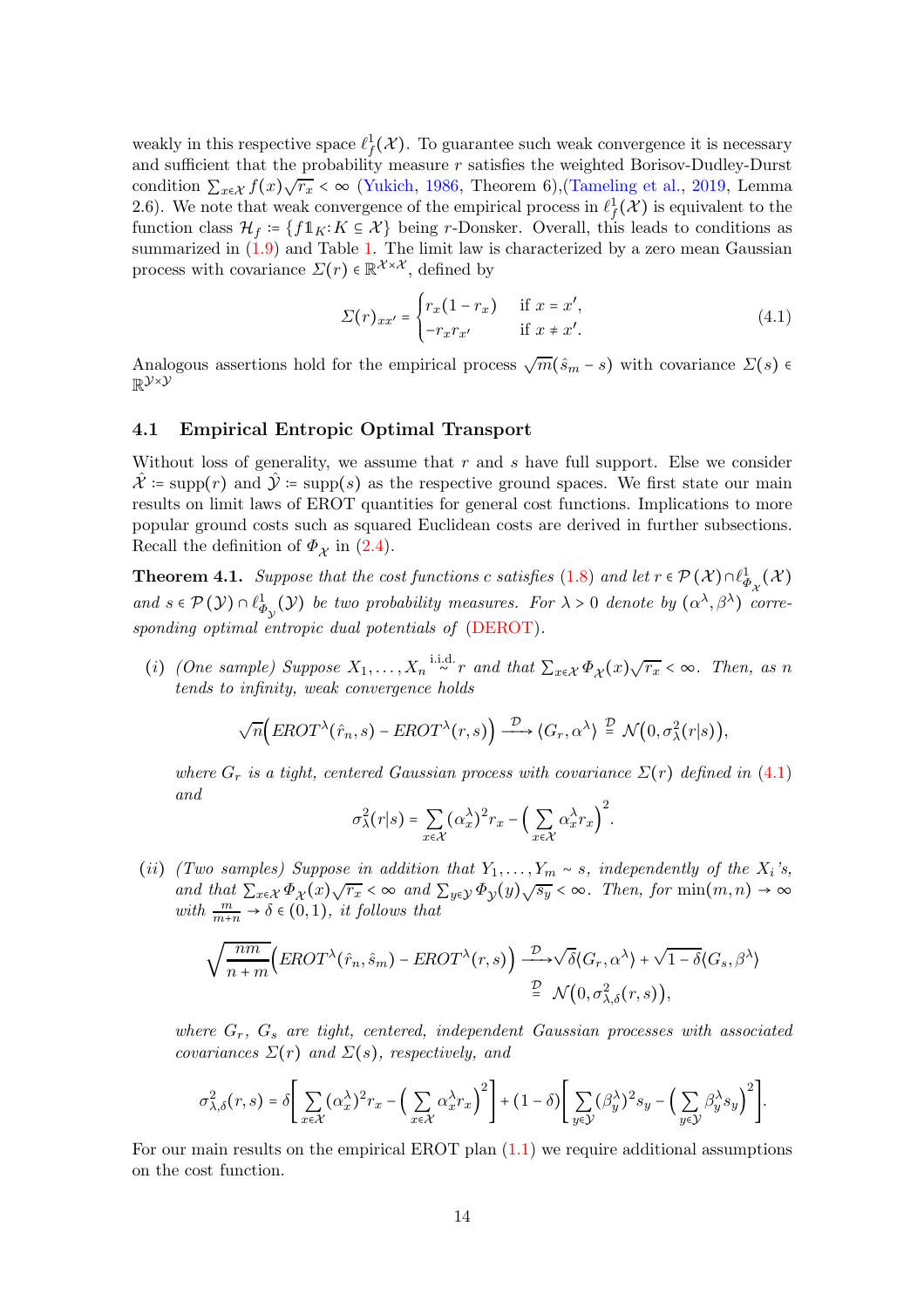<span id="page-14-0"></span>**Theorem 4.2.** Assume the cost function satisfies [\(1.8\)](#page-4-1) such that  $||c^+_{\mathcal{X}} - c^-_{\mathcal{X}}||_{\ell^{\infty}(\mathcal{X})} < \infty$ and  $||c_{\mathcal{Y}}^{+} - c_{\mathcal{Y}}^{-}||_{\ell^{\infty}(\mathcal{Y})} < \infty$ . Further, let  $\lambda > 0$  and consider probability measures  $r \in \mathcal{P}(\mathcal{X})$  $\ell^1_{\mathcal{C}_{\mathcal{X}}}(\mathcal{X})$  and  $s \in \mathcal{P}(\mathcal{Y}) \cap \ell^1_{\mathcal{C}_{\mathcal{Y}}}(\mathcal{Y})$ .

(i) (One sample) Suppose  $X_1, \ldots, X_n \stackrel{\text{i.i.d.}}{\sim} r$  and that  $\sum_{x \in \mathcal{X}} \mathcal{C}_{\mathcal{X}}(x) \sqrt{r_x} < \infty$ . Then as n tends to infinity, weak convergence holds

$$
\sqrt{n}\Big(\pi^{\lambda}(\hat{r}_n,s)-\pi^{\lambda}(r,s)\Big) \stackrel{\mathcal{D}}{\longrightarrow} \mathcal{D}_{|(r,s)}^H\pi^{\lambda}(G_r,0) \quad in \ell^1_{\mathcal{C}_{\mathcal{X}}\oplus\mathcal{C}_{\mathcal{Y}}}(\mathcal{X}\times\mathcal{Y}),
$$

where  $G_r$  is a tight, centered Gaussian process with covariance  $\Sigma(r)$  from [\(4.1\)](#page-13-1) and  $\mathcal{D}^{H}$  the Hadamard derivative in Theorem [3.4.](#page-10-0)

(ii) (Two samples) Suppose in addition that  $Y_1, \ldots, Y_m \sim s$ , independently of the  $X_i$ 's, and that  $\sum_{x \in \mathcal{X}} C_{\mathcal{X}}(x) \sqrt{r_x} < \infty$  and  $\sum_{y \in \mathcal{Y}} C_{\mathcal{Y}}(y) \sqrt{s_y} < \infty$ . Further, let  $\min(m, n) \to \infty$ with  $\frac{m}{m+n} \to \delta \in (0,1)$ , then it follows that

$$
\sqrt{\frac{nm}{n+m}} \Big( \pi^{\lambda}(\hat{r}_n, \hat{s}_m) - \pi^{\lambda}(r, s) \Big) \xrightarrow{\mathcal{D}} \mathcal{D}_{|(r,s)}^H \pi^{\lambda} \Big( \sqrt{\delta}G_r, \sqrt{1 - \delta}G_s \Big)
$$

in  $\ell^1_{C_\mathcal{X} \oplus C_\mathcal{Y}}(\mathcal{X} \times \mathcal{Y})$ , with independent Gaussian processes  $G_r$ ,  $G_s$  as in Theorem [4.1.](#page-13-0)

**Remark 4.3.** By linearity of the Hadamard derivative  $\mathcal{D}_{|(r,s)}^H \pi^{\lambda}$  it follows that the weak limits for the one-sample and two-samples case are both centered Gaussian processes.

*Proofs of Theorems [4.1](#page-13-0) and [4.2.](#page-14-0)* We start with the assertions on the EROT value in The-orem [4.1.](#page-13-0) By our summability constraints  $(1.7)$  and  $(1.9)$  for assertion  $(i)$  we obtain using [\(Tameling et al.](#page-39-9), [2019](#page-39-9), Lemma 2.6) for  $n \to \infty$  the weak convergence

$$
\sqrt{n}(\hat{r}_n-r) \xrightarrow{\mathcal{D}} G_r \text{ in } \ell_{\Phi_{\mathcal{X}}}^1(\mathcal{X}).
$$

Further, by Portmanteau's characterization of weak convergence in terms of closed sets [\(Van der Vaart & Wellner](#page-39-11), [1996,](#page-39-11) Theorem 1.3.4(ii)) it follows that

$$
1 = \limsup_{n \to \infty} \mathbb{P}\left(\sqrt{n}(\hat{r}_n - r) \in \left\{ h^{\mathcal{X}} \in \ell_{\Phi_{\mathcal{X}}}^1(\mathcal{X}) : \sum_{x \in \mathcal{X}} h_x^{\mathcal{X}} = 0 \right\} \right)
$$
  

$$
\leq \mathbb{P}\left(G_r \in \left\{ h^{\mathcal{X}} \in \ell_{\Phi_{\mathcal{X}}}^1(\mathcal{X}) : \sum_{x \in \mathcal{X}} h_x^{\mathcal{X}} = 0 \right\} \right),
$$

i.e., the weak limit  $G_r$  takes values in  $\{h^{\mathcal{X}} \in \ell^1_{\Phi_{\mathcal{X}}}(\mathcal{X})\colon \sum_{x \in \mathcal{X}} h^{\mathcal{X}}_x = 0\}$ . For assertion (*ii*) we conclude by the weighted Borisov-Dudley-Durst conditions for  $r$  and  $s$  combined with independence of the samples  $X_1, \ldots, X_n$  and  $Y_1, \ldots, Y_m$  using [\(Van der Vaart & Wellner](#page-39-11), [1996,](#page-39-11) Corollary 1.4.5) for  $\min\{m, n\} \to \infty$ ,  $\frac{m}{m+n} \to \delta$  that

$$
\sqrt{\frac{nm}{n+m}}\Big((\hat{r}_n,\hat{s}_m)-(r,s)\Big)\stackrel{\mathcal{D}}{\longrightarrow}(\sqrt{\delta}G_r,\sqrt{1-\delta}G_s)\quad\text{in }\ell^1_{\Phi_{\mathcal{X}}}(\mathcal{X})\times\ell^1_{\Phi_{\mathcal{Y}}}(\mathcal{Y}),
$$

where  $G_r$  is independent from  $G_s$  and the pair  $(G_r, G_s)$  takes values in

$$
\left\{ h^{\mathcal{X}} \in \ell_{\Phi_{\mathcal{X}}}^1(\mathcal{X}) : \sum_{x \in \mathcal{X}} h_x^{\mathcal{X}} = 0 \right\} \times \left\{ h^{\mathcal{Y}} \in \ell_{\Phi_{\mathcal{Y}}}^1(\mathcal{Y}) : \sum_{y \in \mathcal{Y}} h_y^{\mathcal{Y}} = 0 \right\}.
$$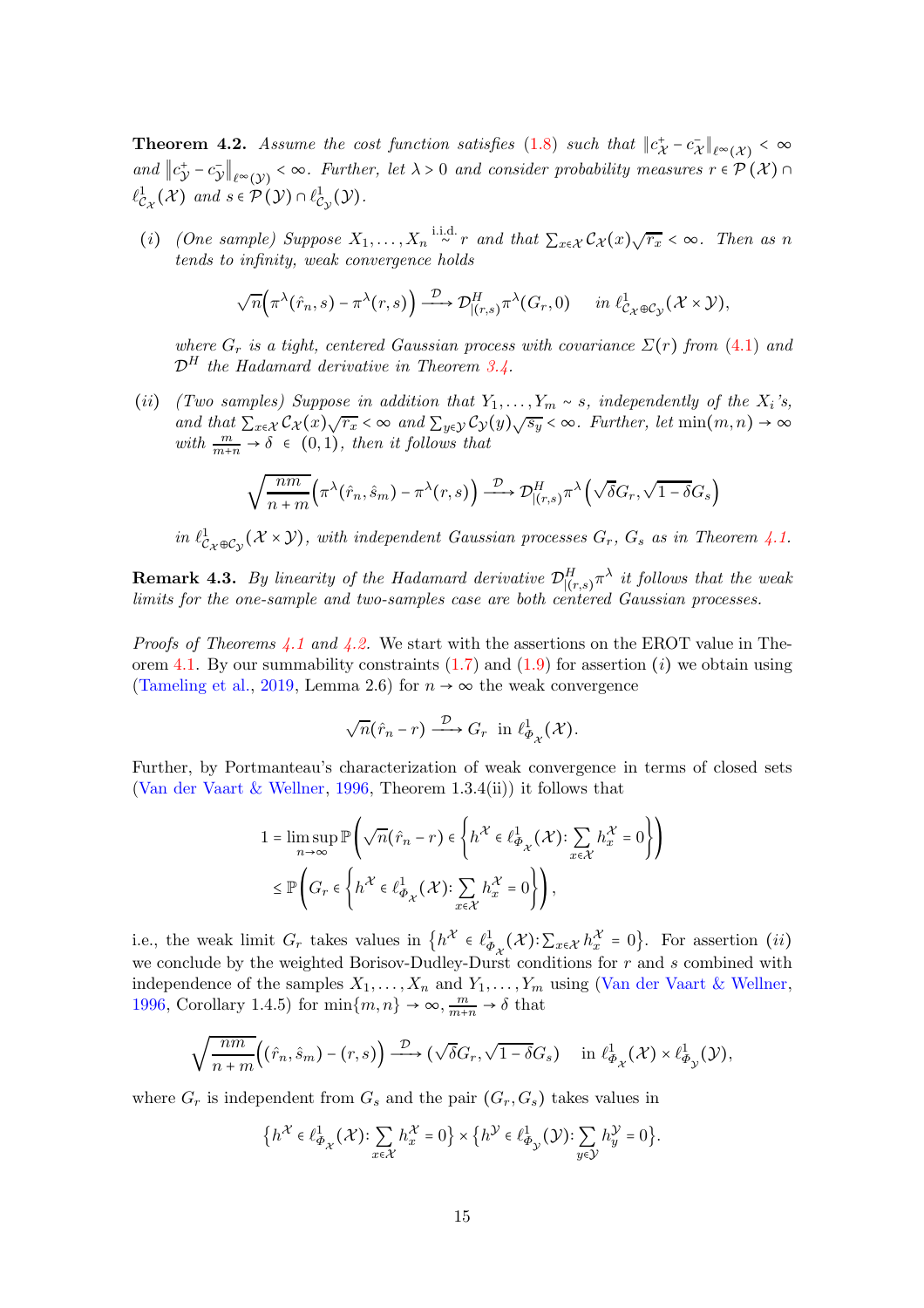Concluding, by Theorem [3.4](#page-10-0) the EROT value is Hadamard differentiable tangentially to  $(\mathcal{P}(\mathcal{X}) \cap \ell_{\Phi_{\mathcal{X}}}^1(\mathcal{X})) \times (\mathcal{P}(\mathcal{Y}) \cap \ell_{\Phi_{\mathcal{Y}}}^1(\mathcal{Y})).$  Note that the underlying topology for Hadamard differentiability and for the weak convergence coincide. Hence, all assertions from Theorem [4.1](#page-13-0) on the limit law follow as an application of the functional delta method for tangentially Hadamard differentiable functions [\(Van der Vaart & Wellner](#page-39-11), [1996,](#page-39-11) Theorem 3.9.4). In particular, by linearity of the tangential Hadamard derivative, the asymptotic distribution is characterized by a zero mean Gaussian distribution where the limiting variance for the one-sample case is given by

$$
\sigma_{\lambda}^{2}(r|s) = \sum_{x,x'\in\mathcal{X}} \alpha_{x}^{\lambda} \alpha_{x'}^{\lambda} \Sigma(r)_{xx'} = \sum_{x\in\mathcal{X}} (\alpha_{x}^{\lambda})^{2} r_{x} - \left(\sum_{x\in\mathcal{X}} \alpha_{x}^{\lambda} r_{x}\right)^{2}.
$$

The calculation for two samples is analogous. For the assertions on the EROT plan we use the same proof strategy and apply the functional delta method in conjunction with Hadamard differentiability (Theorem [3.4\)](#page-10-0). □

As a simple corollary we derive the limit laws of empirical Sinkhorn costs. We only present the one sample case, the two-samples case is analogous.

<span id="page-15-0"></span>**Corollary 4.4.** Assume the same setting as for assertion (i) of Theorem [4.2.](#page-14-0) Then, as n tends to infinity, it follows that

$$
\sqrt{n}\Big(S^{\lambda}(\hat{r}_n,s)-S^{\lambda}(r,s)\Big)\stackrel{\mathcal{D}}{\longrightarrow}\Big\langle c,\mathcal{D}_{|(r,s)}^H\pi^{\lambda}(G_r,0)\Big\rangle.
$$

Notably, by continuity and linearity of  $(c, \cdot): \ell^1_{C_{\mathcal{X}} \oplus C_{\mathcal{Y}}}(\mathcal{X} \times \mathcal{Y}) \to \mathbb{R}$  the weak limit is also centered gaussian.

<span id="page-15-1"></span>Remark 4.5 (Sharpness of conditions). For cost functions with bounded variation  $||c^+_{\mathcal{X}} - c^-_{\mathcal{X}}||_{\ell^{\infty}(\mathcal{X})} < \infty$ ,  $||c^+_{\mathcal{Y}} - c^-_{\mathcal{Y}}||_{\ell^{\infty}(\mathcal{Y})} < \infty$  and in particular uniformly bounded ground costs  $||c||_{\ell^{\infty}(\mathcal{X}\times \mathcal{Y})} < \infty$  our stated assumptions for the validity of our limit laws for the empirical  $\hat{E}R\check{O}T$  plan are sharp. This is a simple consequence of the fact that weak convergence of the empirical EROT plan  $\sqrt{n}(\pi^{\lambda}(\hat{r}_n, \hat{s}_n) - \pi^{\lambda}(r, s))$  in  $\ell^1_{C_{\mathcal{X}} \oplus C_{\mathcal{Y}}}(\mathcal{X} \times \mathcal{Y})$  requires that the marginal empirical processes  $\sqrt{n}(\hat{r}_n - r)$  and  $\sqrt{n}(\hat{s}_n - s)$  converge weakly in  $\ell^1_{\mathcal{C}_\mathcal{X}}(\mathcal{X})$  and  $\ell^1_{\mathcal{C}_\mathcal{Y}}(\mathcal{Y})$ , respectively. Such weak convergence holds if and only if the respective weighted Borivov-Dudley-Durst conditions  $\sum_{x \in \mathcal{X}} c_x \sqrt{r_x} < \infty$ ,  $\sum_{y \in \mathcal{Y}} c_y \sqrt{s_y} < \infty$  are fulfilled [\(Tameling et al.](#page-39-9), [2019\)](#page-39-9).

- Remark 4.6 (Generalizations and degeneracy of limit laws). (i) As discussed in Section [2.1,](#page-6-1) our theory generalizes to cost functions which might attain negative values.
- (ii) Our sensitivity analysis on the EROT plan can be extended to the asymmetric case where  $||c^+_{\mathcal{X}} - c^-_{\mathcal{X}}||_{\ell^{\infty}(\mathcal{X})}$  <  $\infty$  and  $||c^+_{\mathcal{Y}} - c^-_{\mathcal{Y}}||_{\ell^{\infty}(\mathcal{Y})}$  =  $\infty$  (Remark [3.6\)](#page-12-2). This covers limit results for the empirical EROT plan and Sinkhorn costs to this setting. For these limit laws we require that  $r \in \ell_{C_{\mathcal{X}}}^1(\mathcal{X})$  and  $s \in \ell_{\Phi_{\mathcal{X}}^4}^1(\mathcal{Y})$  as well as a weighted Borisov-Dudley-Durst condition  $(1.7)$  for the probability measures from which samples are taken. A summary of the different settings for cost function and associated summability constraints for the one-sample case from r is detailed in Table [1.](#page-5-0)
- (iii) For a common countable metric ground space  $(\mathcal{X}, d)$  i.e.,  $\mathcal{X} = \mathcal{Y}$  our results for the cost function  $c(x,y) = d^p(x,y)$ ,  $p \ge 1$  show no substantial difference in the limit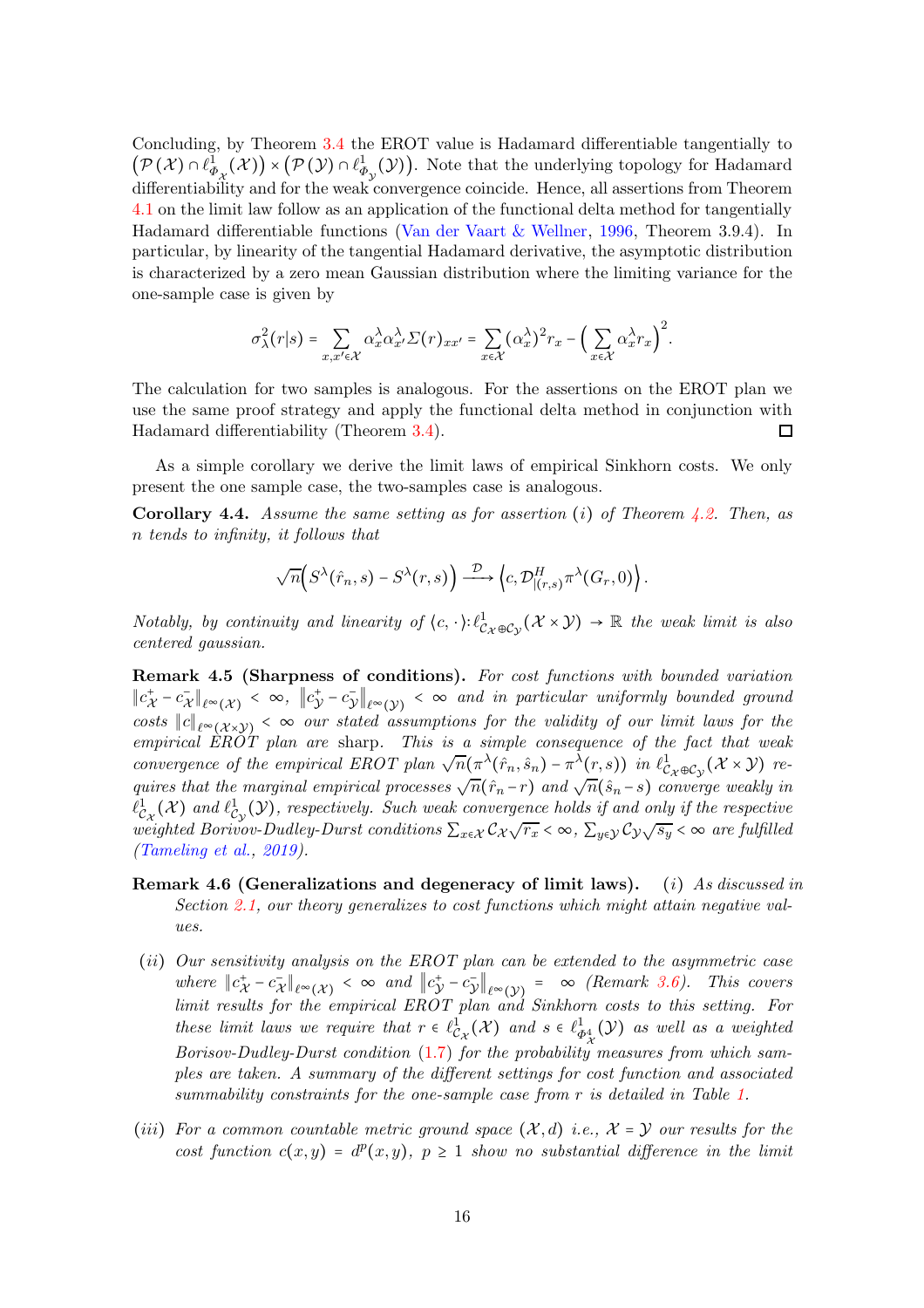law for empirical EROT quantities between the cases  $r = s$  and  $r \neq s$ . Additionally, our derived limit distributions generally do not degenerate as optimal entropic dual potentials are typically non-constant due to their relation with each other (Remark [2.2\)](#page-7-2) and since the Hadamard derivative  $\mathcal{D}^H_{|(r,s)}\pi^\lambda$  does not vanish for any r,s (Re-mark [3.5\)](#page-11-0). These observations are in line with previous findings for finite spaces [\(Bigot et al.](#page-36-4), [2019;](#page-36-4) [Klatt et al.](#page-38-10), [2020b](#page-38-10)) and for continuous spaces with squared Euclidean costs [\(Mena & Niles-Weed,](#page-38-11) [2019](#page-38-11)). In fact, for probability measures with finite support our required summability constraints are trivial and our findings coincide with results by [Bigot et al.](#page-36-4) [\(2019](#page-36-4)) and [Klatt et al.](#page-38-10) [\(2020b](#page-38-10)).

(vi) In contrast, limit results for the empirical (non-regularized) OT value obtained by [Tameling et al.](#page-39-9) [\(2019\)](#page-39-9) show a clear distinction in the limit behavior between the cases  $r = s$  and  $r \neq s$ . Further, for  $\mathcal{X} = \mathcal{Y}$  and  $c(x, y) = d^p(x, y)$  with  $p > 1$  the obtained limits by [Tameling et al.](#page-39-9) [\(2019](#page-39-9)) degenerate for  $r = s$  with supp(r) = X if and only if  $X$  has no isolated point. This illustrates again that limit laws for empirical nonregularized OT differ fundamentally from their entropy regularized counterparts.

#### <span id="page-16-0"></span>4.1.1 Squared Euclidean Costs

For squared Euclidean costs the theory of non-regularized optimal transport is well developed, e.g., existence of an optimal map to the Monge problem [\(Brenier](#page-37-8), [1987,](#page-37-8) [1991](#page-37-9)) or for gradient flows in the 2-Wasserstein space on  $\mathbb{R}^d$  [\(Santambrogio](#page-38-4), [2015\)](#page-38-4). We like to contribute to this theory by stating explicit results for the framework of squared Euclidean costs  $c(x, y) = ||x - y||_2^2$  with ground spaces  $\mathcal{X}, \mathcal{Y} \in \mathbb{R}^d$  for some  $d \in \mathbb{N}$ . By Young's inequality it holds for  $p, q > 1$  with  $p^{-1} + q^{-1} = 1$  and  $\gamma > 0$  for all  $(x, y) \in \mathcal{X} \times \mathcal{Y}$  that

$$
\|x\|_2^2-\frac{2\gamma\,\|x\|_p^p}{p}\,+\,\|y\|_2^2-\frac{2\,\|y\|_q^q}{q\gamma}\,\leq\,\|x-y\|_2^2\,\leq\,\|x\|_2^2+\frac{2\gamma\,\|x\|_p^p}{p}\,+\,\|y\|_2^2+\frac{2\,\|y\|_q^q}{q\gamma}.
$$

Hence, we see that the dominating functions from  $(1.8)$  can be chosen as

$$
\begin{aligned} & c^{\pm}_{\mathcal{X}}(x) \coloneqq \|x\|_2^2 \pm \frac{2\gamma\left\|x\right\|_p^p}{p}, \qquad && c^{\pm}_{\mathcal{Y}}(y) \coloneqq \|y\|_2^2 \pm \frac{2\left\|y\right\|_q^q}{\gamma q},\\ & \varPhi_{\mathcal{X}}(x) \asymp \left(1+\|x\|_{2\vee p}^{2\vee p}\right) \exp\left(\frac{4\gamma}{p\lambda}\left\|x\right\|_p^p\right), \qquad \varPhi_{\mathcal{Y}}(y) \asymp \left(1+\|y\|_{2\vee q}^{2\vee q}\right) \exp\left(\frac{4}{q\gamma\lambda}\left\|y\right\|_q^q\right), \end{aligned}
$$

where ∨ denotes the maximum between two numbers and  $f \approx g$  states the existence of two constants  $k, K > 0$  such that  $kg \le f \le Kg$ .

Notably, the assertions of Theorem [4.1](#page-13-0) for the empirical EROT value hold if  $r \in \ell^1_{\Phi_\mathcal{X}}(\mathcal{X}),$  $s \in \ell^1_{\Phi_{\mathcal{Y}}}(\mathcal{Y})$  and an associated weighted Borisov-Dudley-Durst condition [\(1.7\)](#page-3-2) is satisfied. In case of  $p = q = 2$  these conditions require that the probability measures r, s are sub-Gaussian up to a certain order. These findings complement results by [Mena & Niles-Weed](#page-38-11) [\(2019](#page-38-11)) on the limit law of the empirical EROT value for sub-Gaussian probability measures on  $\mathbb{R}^d$  of any order. However, in contrast to our findings the centering constant in their central limit theorem is given by the expected value of the empirical estimator instead of the population version. Moreover, our limit laws remain valid if one probability measure is not sub-Gaussian provided that the other one is sufficiently concentrated.

In case both ground spaces  $\mathcal{X}, \mathcal{Y}$  are bounded subsets in  $\mathbb{R}^d$ , we note that the cost function is uniformly bounded. Hence, our results on the empirical EROT value (Theorem [4.1\)](#page-13-0) as well as the empirical EROT plan (Theorem [4.2\)](#page-14-0) and empirical Sinkhorn costs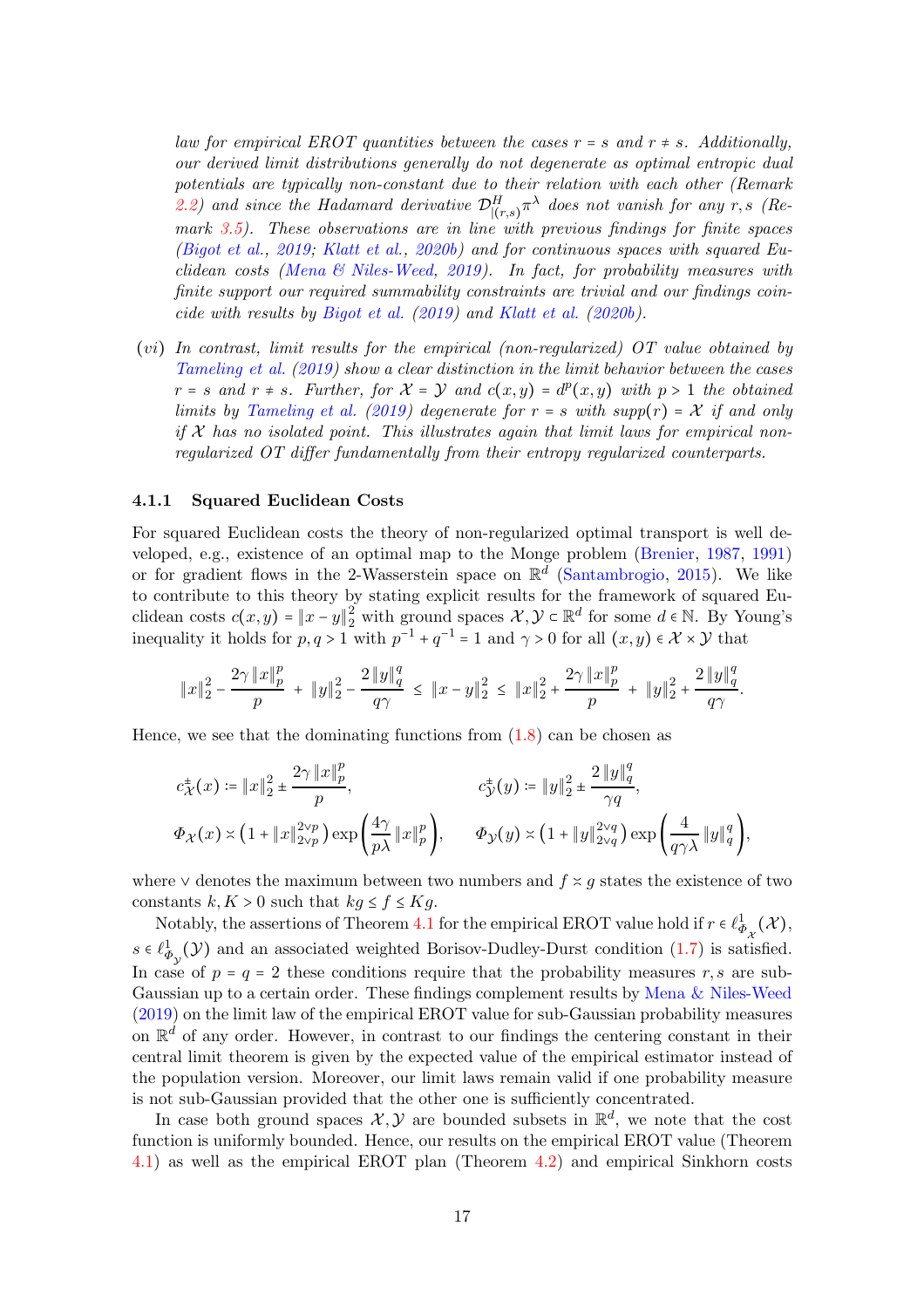(Corollary [4.4\)](#page-15-0) are valid as long as the probability measures satisfy the usual (unweighted) Borisov-Dudley-Durst condition. If only the ground space  $\mathcal X$  is contained in a closed ball  $B_R(0) = \{x \in \mathbb{R}^d : ||x||_2 \le R\}$  whereas  $\mathcal Y$  is an unbounded set, we obtain by Cauchy-Schwarz inequality for all  $(x, y) \in \mathcal{X} \times \mathcal{Y}$  that

$$
||x||_2^2 - 2R ||y||_2 + ||y||_2^2 \le ||x - y||_2^2 \le ||x||_2^2 + 2R ||y||_2 + ||y||_2^2.
$$

Upon defining the functions  $c^*_{\mathcal{X}}(x) := ||x||_2^2$  $\frac{2}{2}$  and  $c^{\pm}_{\mathcal{Y}}(y) := ||y||_2^2 \pm 2R ||y||_2$  we see that  $||c^+_{\mathcal{X}} - c^-_{\mathcal{X}}||_{\ell^{\infty}(\mathcal{X})} = 0$  and  $||c^+_{\mathcal{Y}} - c^-_{\mathcal{Y}}||_{\ell^{\infty}(\mathcal{Y})} = \infty$ . As a consequence, it follows that the weight functions for our results on the EROT value (Theorem  $4.1$ ) are characterized by

$$
\Phi_{\mathcal{X}}(x) \times 1
$$
,  $\Phi_{\mathcal{Y}}(y) \times (1 + \|y\|_2^2) \exp\left(\frac{4}{\gamma \lambda} \|y\|_2\right)$ .

For our limit results on the EROT plan (Theorem [4.2\)](#page-14-0) and Sinkhorn costs (Corollary [4.4\)](#page-15-0) we require that  $r \in \ell^1_{\mathcal{C}_{\mathcal{X}}}(\mathcal{X}), s \in \ell^1_{\Phi^4_{\mathcal{Y}}}(\mathcal{Y})$  as well as associated Borisov-Dudley-Durst conditions  $(1.7)$  on the measure from which sampling occurs (Remark 4.6  $(ii)$ ). The underlying weight functions are chosen as

$$
\mathcal{C}_{\mathcal{X}}(x) \approx 1, \qquad \Phi_{\mathcal{Y}}^4(y) \approx \left(1 + \|y\|_2^2\right) \exp\left(\frac{16}{\gamma \lambda} \|y\|_2\right).
$$

#### <span id="page-17-0"></span>4.1.2 General Metric Costs

Cost functions in (regularized) optimal transport on general metric spaces are typically defined by the underlying metric. Assuming both ground spaces  $\mathcal{X}, \mathcal{Y}$  to be subsets of a common metric space  $(M, d)$  let the cost function be  $c(x, y) = d(x, y)$  for all  $(x, y) \in \mathcal{X} \times \mathcal{Y}$ . Given some fixed element  $z \in M$  we see by triangle inequality that

$$
c^+_{\mathcal{X}}(x) \coloneqq d(x,z), \quad c^-_{\mathcal{X}}(x) \coloneqq 0, \quad c^+_{\mathcal{Y}}(y) \coloneqq d(y,z), \quad c^-_{\mathcal{Y}}(y) \coloneqq 0
$$

are suitable dominating functions for the cost function satisfying  $(1.8)$ . Hence, the weight functions for our limit laws on the empirical EROT value (Theorem [4.1\)](#page-13-0) are equal to

$$
\Phi_{\mathcal{X}}(x) \asymp (1+d(x,z)) \exp\left(\frac{d(x,z)}{\lambda}\right), \quad \Phi_{\mathcal{Y}}(y) \asymp (1+d(y,z)) \exp\left(\frac{d(y,z)}{\lambda}\right).
$$

In order to obtain weight functions without the exponential term, we assume that the ground metric d fulfills

<span id="page-17-1"></span>
$$
\kappa \coloneqq \sup_{(x,y)\in \mathcal{X}\times \mathcal{Y}} \Big( d(x,z) + d(z,y) - d(x,y) \Big) < \infty. \tag{4.2}
$$

This condition is satisfied if X is contained in a bounded set, i.e., in case sup<sub>x∈X</sub>  $d(x, z) < \infty$ . It also holds for  $(M, d) = (\mathbb{R}^d, \|\cdot\|_1)$  with  $\mathcal{X} \subseteq (-\infty, a], \mathcal{Y} \subseteq [b, \infty)$  for some  $a, b \in \mathbb{R}^d$ . In fact, condition [\(4.2\)](#page-17-1) is a separability constraint, i.e., the larger the distances  $d(x, z)$  and  $d(z, y)$ , the better the separation between x and y meaning the larger the distance  $d(x, y)$ . Most notably, both ground spaces  $\mathcal X$  and  $\mathcal Y$  can be unbounded sets. Under condition [\(4.2\)](#page-17-1) we can select the functions  $c_{\chi}^-, c_{\chi}^-$  as

$$
c_{\mathcal{X}}(x) \coloneqq d(x, z) - \kappa/2
$$
 and  $c_{\mathcal{Y}}(y) \coloneqq d(y, z) - \kappa/2$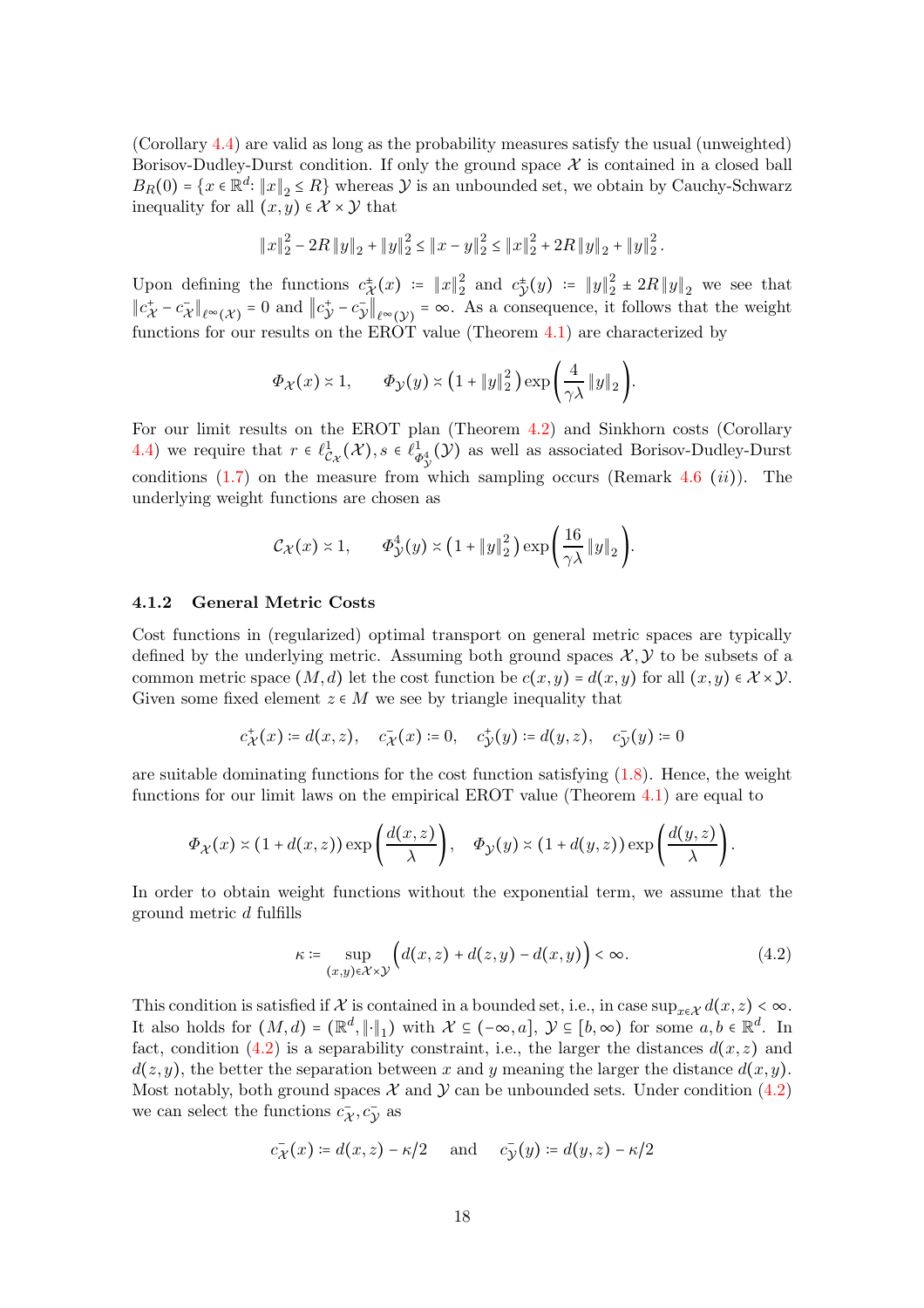which yields that  $||c^+_{\mathcal{X}} - c^-_{\mathcal{X}}||_{\ell^{\infty}(\mathcal{X})} < \infty$  and  $||c^+_{\mathcal{Y}} - c^-_{\mathcal{Y}}||_{\ell^{\infty}(\mathcal{Y})} < \infty$ . Hence, it follows that the exponential terms in the weight functions  $\Phi_{\chi}$  and  $\Phi_{\chi}$  disappear

$$
\Phi_{\mathcal{X}}(x) \approx \mathcal{C}_{\mathcal{X}} \approx 1 + d(x, z)
$$
 and  $\Phi_{\mathcal{Y}}(y) \approx \mathcal{C}_{\mathcal{Y}} \approx 1 + d(y, z)$ .

In particular, we note that our results on the limit laws of the empirical EROT value and plan (Theorems and [4.1](#page-13-0) and [4.2\)](#page-14-0) are both valid under identical assumptions, i.e.,  $r \in \ell_{C_{\mathcal{X}}}^1(\mathcal{X})$  and  $s \in \ell_{C_{\mathcal{Y}}}^1(\mathcal{Y})$  as well as a weighted Borisov-Dudley-Durst condition  $(1.7)$ .

#### <span id="page-18-0"></span>4.2 Relation to Non-regularized Optimal Transport

We assess the limit behavior of the empirical EROT value and Sinkhorn costs in the regime  $\lambda \searrow 0$ . For this purpose, we introduce the (non-regularized) optimal transport value between  $r$  and  $s$  as

<span id="page-18-1"></span>
$$
OT(r, s) \coloneqq \inf_{\pi \in \Pi(r, s)} \langle c, \pi \rangle. \tag{OT}
$$

Provided that  $C_{\mathcal{X}} \in \ell_r^1(\mathcal{X})$ ,  $C_{\mathcal{Y}} \in \ell_s^1(\mathcal{Y})$  it follows by [\(Villani,](#page-39-0) [2008](#page-39-0), Theorem 5.9) that  $OT(r, s)$  is finite and that there exists a (possibly non-unique) optimal solution  $\pi^0 \in \Pi(r, s)$ such that  $OT(r, s) = \langle c, \pi^0 \rangle$ . For our analysis we require an upper bound for the quantities  $|EROT^{\lambda}(r,s)-OT(r,s)|$  and  $|S^{\lambda}(r,s)-OT(r,s)|$ . Hence, let  $\pi^0$  be an OT plan for the non-regularized problem [\(OT\)](#page-18-1) for r, s and denote for  $\lambda > 0$  its entropy regularized counterpart by  $\pi^{\lambda}$ . By optimality for their respective optimization problem it follows that

$$
\langle c, \pi^0 \rangle \le \langle c, \pi^\lambda \rangle \le \langle c, \pi^\lambda \rangle + \lambda M(\pi^\lambda) \le \langle c, \pi^0 \rangle + \lambda M(\pi^0),
$$

where  $M(\cdot)$  represents the mutual information. This yields

$$
0 \le S^{\lambda}(r,s) - OT(r,s) \le EROT^{\lambda}(r,s) - OT(r,s) \le \lambda M(\pi^0).
$$

Most notably, if one of the probability measures has finite entropy, i.e.,

$$
H(r,s) \coloneqq \min\left(\sum_{x \in \mathcal{X}} r_x \log\left(\frac{1}{r_x}\right), \sum_{y \in \mathcal{Y}} s_y \log\left(\frac{1}{s_y}\right)\right) < \infty,
$$

we obtain by the bound  $0 \leq M(\pi) \leq H(r,s)$  for any  $\pi \in \Pi(r,s)$  [\(Cover & Thomas,](#page-37-10) [1991](#page-37-10), Theorem 2.4.1) that

$$
|S^{\lambda}(r,s) - OT(r,s)| \leq |EROT^{\lambda}(r,s) - OT(r,s)| \leq \lambda H(r,s) = \mathcal{O}(\lambda).
$$

Note that if a probability measure fulfills the Borisov-Dudley-Durst condition, then it necessarily has finite entropy.

**Remark 4.7.** For finitely supported probability measures it was shown by Cominetti  $\mathcal{B}$  San Martín [\(1994\)](#page-37-11) that  $|S^{\lambda}(r,s) - OT(r,s)| = o(\exp(-\kappa/\lambda))$  for some constant  $\kappa > 0$  depending on r and s as  $\lambda$  tends to zero. However, as noted by [Weed](#page-39-12) [\(2018](#page-39-12)) the upper bound o(exp( $-\kappa/\lambda$ )) appears to fail in general for countably supported probability measures where instead the rate  $|S^{\lambda}(r,s) - OT(r,s)| = \mathcal{O}(\lambda)$  seems to be tight.

For a sequence of i.i.d. samples  $X_1, \ldots, X_n \stackrel{\text{i.i.d.}}{\sim} r$  and its associated empirical measure  $\hat{r}_n$ we obtain by [\(Antos & Kontoyiannis,](#page-36-8) [2001](#page-36-8), Corollary 1) that  $\lim_{n\to\infty} H(\hat{r}_n, s) = H(r, s)$ , hence  $\limsup_{n\in\mathbb{N}} H(\hat{r}_n, s) < \infty$ . Performing a decomposition gives

$$
\sqrt{n} \big( EROT^{\lambda(n)}(\hat{r}_n, s) - EROT^{\lambda(n)}(r, s) \big) \n= \sqrt{n} \big( EROT^{\lambda(n)}(\hat{r}_n, s) - OT(\hat{r}_n, s) \big) + \sqrt{n} \big( OT(r, s) - EROT^{\lambda(n)}(r, s) \big) \n+ \sqrt{n} \big( OT(\hat{r}_n, s) - OT(r, s) \big).
$$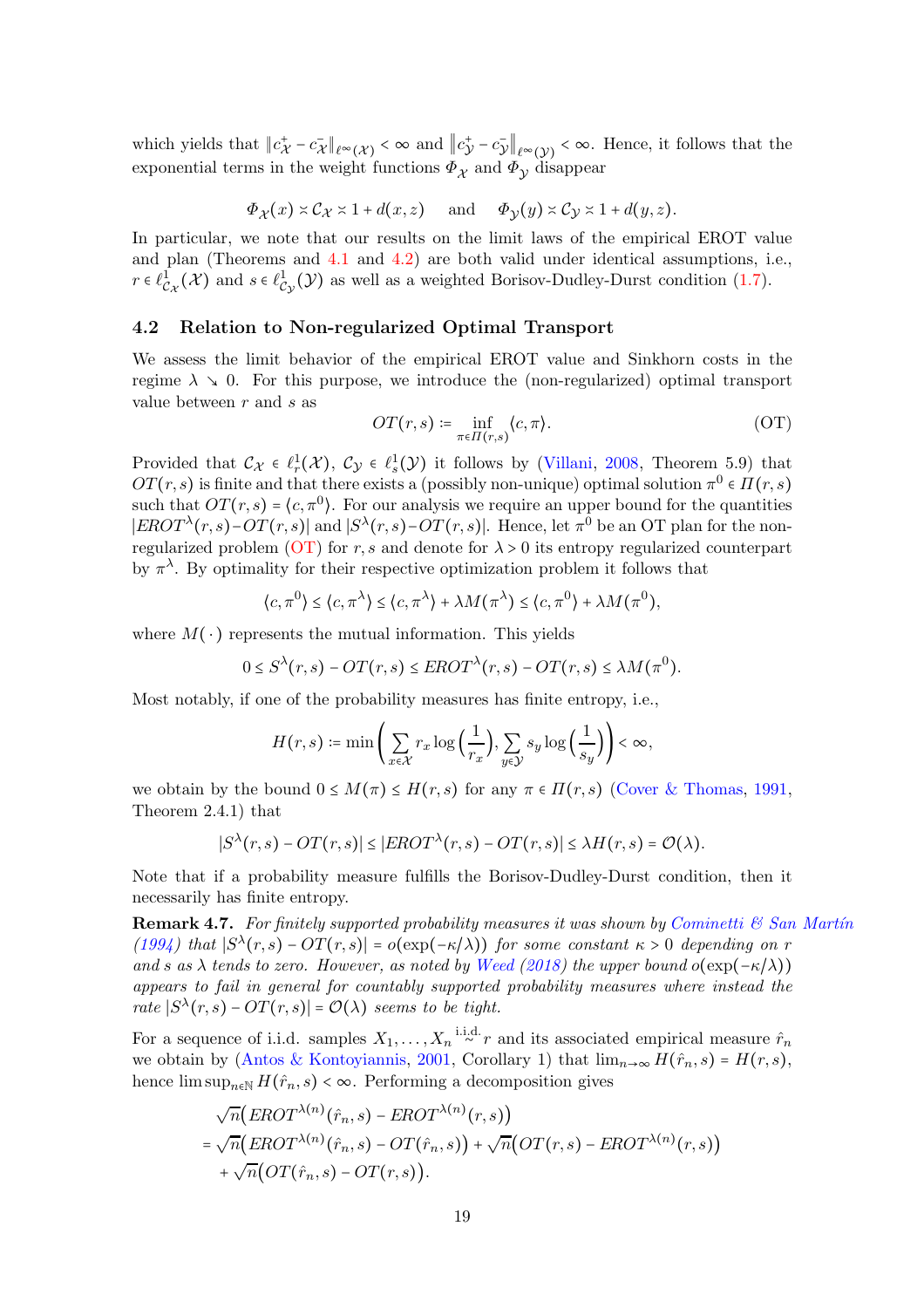For  $\lambda(n) = o(1/\sqrt{n})$  the first and second term converge to zero whereas the third term converges weakly as described by [Tameling et al.](#page-39-9) [\(2019](#page-39-9)). In our notation the weak limit of the empirical non-regularized  $\overline{OT}$  value as n tends to infinity is characterized by

<span id="page-19-0"></span>
$$
\sqrt{n}\big(OT(\hat{r}_n, s) - OT(r, s)\big) \xrightarrow{\mathcal{D}} \max_{\alpha^* \in \mathcal{S}^*} \langle \alpha^*, G_r \rangle,
$$
\n(4.3)

where  $S^*$  denotes the set of dual optimizers of  $(OT)$  and  $G_r$  represents the Gaussian process with covariance  $\Sigma(r)$ . These considerations are valid if  $r \in \ell^1_{\mathcal{C}_{\mathcal{X}}}(\mathcal{X}), s \in \ell^1_{\mathcal{C}_{\mathcal{Y}}}(\mathcal{Y}),$ and r additionally satisfies an associated weighted Borisov-Dudley-Durst condition  $(1.7)$ . Both limit laws, for non-regularized OT value and its entropy regularized counterpart, are essentially governed by the respective set of dual optimizers. However, unlike the entropic variant where the limit law is always characterized by a Gaussian due to uniqueness of dual optimizers, the set of dual optimizers for the non-regularized OT problem may not be unique resulting in a maximum of Gaussian distributions which in general fails to be Gaussian. In case of  $\lambda(n) = o(1/\sqrt{n})$  we also obtain a similar limit law for  $\sqrt{n}(S^{\lambda(n)}(\hat{r}_n, s) - S^{\lambda(n)}(r, s))$  as *n* tends to infinity.

**Remark 4.8 (Degeneracy of limit law).** As noted by [Tameling et al.](#page-39-9) [\(2019](#page-39-9)) the limit distributions provided in  $(4.3)$  may degenerate in certain cases, namely when the set of dual optimal solutions  $S^*$  for the non-regularized OT problem only contains constant elements. This occurs on a common metric space  $(\mathcal{X}, d)$ , i.e.,  $\mathcal{X} = \mathcal{Y}$  under  $r = s$  with supp(r) =  $\mathcal{X}$  for a cost function  $c(x, y) = d^p(x, y)$  with  $p > 1$  if and only if X has no isolated points. Hence, for  $\lambda(n) = o(1/\sqrt{n})$  the limit distribution of the empirical EROT value and Sinkhorn costs may degenerate. In contrast, for fixed  $\lambda > 0$  the limit law generally does not degenerate since optimal entropic dual potentials are typically non-constant (Remark [2.2\)](#page-7-2) and as the Hadamard derivative of the EROT plan differs from zero (Remark [3.5\)](#page-11-0).

#### 4.3 Bootstrap

Our findings from Theorems [4.1](#page-13-0) and [4.2](#page-14-0) on the distributions of the empirical EROT value and plan are asymptotic results. In order to estimate the respective non-asymptotic distribution typically bootstrap methods are applied. On finite and countable spaces [Sommerfeld & Munk](#page-39-1) [\(2018\)](#page-39-1) and [Tameling et al.](#page-39-9) [\(2019](#page-39-9)) showed that the non-regularized OT value is only directionally Hadamard differentiable, i.e., that the Hadamard derivative with respect to r and s is non-linear. As a consequence, the (naïve) n-out-of-n bootstrap for the approximation of the distribution of the empirical non-regularized OT value fails. However, the EROT plan on countable spaces is Hadamard differentiable with a *linear* derivative. Therefore, it follows that the naïve  $n$ -out-of-n bootstrap appears to be a consistent estimation method.

To make this statement precise we follow [Van der Vaart & Wellner](#page-39-11) [\(1996](#page-39-11)). Denote the notion of convergence in outer probability by  $\stackrel{\mathbb{P}}{\longrightarrow}$  and consider for a given Banach space B the set of bounded Lipschitz functions with Lipschitz modulus at most one

$$
BL_1(B) = \left\{ g: B \to \mathbb{R} : \sup_{x \in B} |g(x)| \leq 1, \ |g(x_1) - g(x_2)| \leq ||x_1 - x_2||_B \ \forall x_1, x_2 \in B \right\}.
$$

With this notation we will prove the consistency of the bootstrap for the EROT value and plan as an application of the functional delta method in conjunction with consistency of the bootstrap empirical process.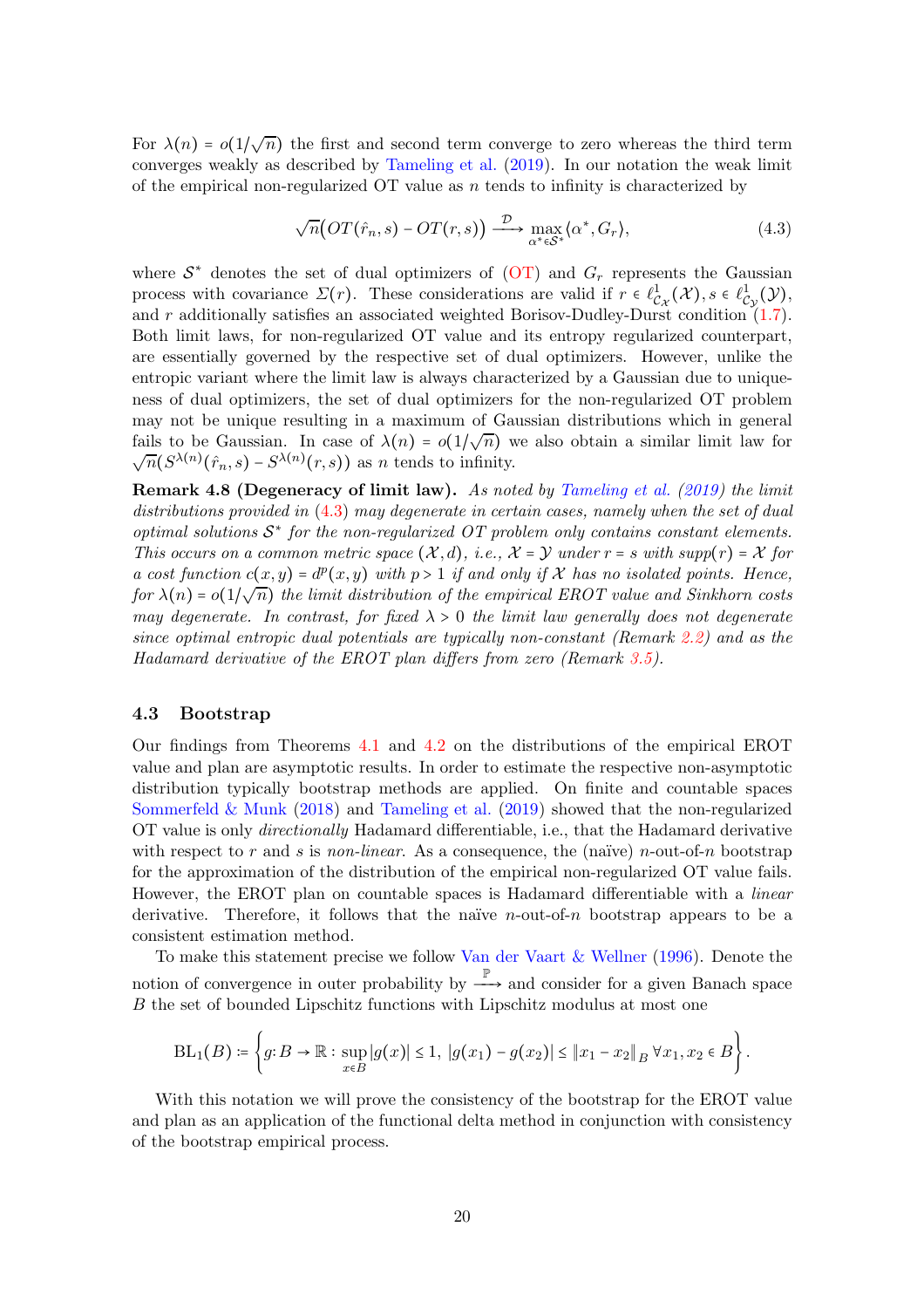<span id="page-20-0"></span>**Theorem 4.9.** Consider an empirical measure  $\hat{r}_n$  derived by a sample  $X_1, \ldots, X_n \stackrel{\text{i.i.d.}}{\sim} r$ and denote by  $\hat{r}_n^* = \frac{1}{n} \sum_{i=1}^n \delta_{X_i^*}$  the empirical bootstrap estimator for  $\hat{r}_n$  based on a sample  $X_1^*, \ldots, X_n^*$ i.i.d.  $\hat{r}_n$ . Under the same setting as in assertion (i) of Theorem [4.1](#page-13-0) the (naïve) bootstrap is consistent for the EROT value, i.e., as n tends to infinity it holds that

$$
\sup_{h \in BL_1(\mathbb{R})} \left| \mathbb{E} \left[ h(\sqrt{n}(\text{EROT}^{\lambda}(\hat{r}_n^*, s) - \text{EROT}^{\lambda}(\hat{r}_n, s)) \Big| X_1, \dots, X_n \right] \right|
$$

$$
- \mathbb{E} \left[ h(\sqrt{n}(\text{EROT}^{\lambda}(\hat{r}_n, s) - \text{EROT}^{\lambda}(r, s)) \Big| \right] \xrightarrow{\mathbb{P}} 0.
$$

Likewise, under the same assumptions as for assertion (i) of Theorem [4.2](#page-14-0) the EROT plan is also consistent for the (naïve) bootstrap, i.e., as n tends to infinity it holds that

$$
\sup_{h \in BL_1(\mathbb{R})} \left| \mathbb{E} \left[ h\left(\sqrt{n}(\pi^{\lambda}(\hat{r}_n^*, s) - \pi^{\lambda}(\hat{r}_n, s)\right) \middle| X_1, \dots, X_n \right] \right|
$$

$$
- \mathbb{E} \left[ h\left(\sqrt{n}(\pi^{\lambda}(\hat{r}_n, s) - \pi^{\lambda}(r, s)) \right) \middle| \xrightarrow{\mathbb{P}} 0.
$$

Analogous statements on bootstrap consistency are valid for the two-samples case, i.e., when  $Y_1^*, \ldots, Y_m^*$  $\stackrel{\text{i.i.d.}}{\sim} s_m^*$  are independent bootstrap realizations from  $X_1^*, \ldots, X_n^*$ i.i.d.  $r_n^*$ .

*Proof.* For a positive function  $f: \mathcal{X} \to (0, \infty)$  we prove that if  $\sum_{x \in \mathcal{X}} f(x) \sqrt{r_x} < \infty$  then

<span id="page-20-3"></span>
$$
\sup_{h \in BL_1(\ell_f^1(\mathcal{X}))} \left| \mathbb{E}\left[h\left(\sqrt{n}(\hat{r}_n^* - \hat{r}_n)\right) \middle| X_1, \dots, X_n \right] - \mathbb{E}\left[h\left(\sqrt{n}(\hat{r}_n - r)\right)\right] \right| \stackrel{\mathbb{P}}{\longrightarrow} 0 \tag{4.4}
$$

as n tends towards infinity. The assertion then follows by tangential Hadamard differentiability of the EROT value and plan (Theorems [3.2](#page-8-1) and [3.4\)](#page-10-0) in conjunction with the functional delta method for the bootstrap [\(Van der Vaart & Wellner](#page-39-11), [1996,](#page-39-11) Theorem 3.9.11). For the function class  $\mathcal{H}_f := \{f1_K: K \subseteq \mathcal{X}\}\$  we define the Banach space  $\ell^{\infty}(\mathcal{H}_f)$ as the space of uniformly bounded real functions on  $\mathcal{H}_f$  equipped with supremum norm  $||a||_{\ell^{\infty}(\mathcal{H}_f)} := \sup_{g \in \mathcal{H}_f} |a(g)|$ . Then it holds by [\(Van der Vaart & Wellner](#page-39-11), [1996](#page-39-11), Theorem 3.6.1) for  $n \to \infty$  that

$$
\sup_{h \in BL_1(\ell^{\infty}(\mathcal{H}_f))} \left| \mathbb{E}\left[h\left(\sqrt{n}(\hat{r}_n^* - \hat{r}_n)\right) \middle| X_1, \dots, X_n\right] - \mathbb{E}\left[h\left(\sqrt{n}(\hat{r}_n - r)\right)\right] \right| \stackrel{\mathbb{P}}{\longrightarrow} 0
$$

if  $\mathcal{H}_f$  is r-Donsker. Indeed, by [\(Yukich,](#page-39-10) [1986](#page-39-10), Theorem 6) the function class  $\mathcal{H}_f$  is r-Donsker if and only if  $\sum_{x \in \mathcal{X}} f(x) \sqrt{r_x} < \infty$ . As  $\ell_f^1(\mathcal{X})$  can be continuously embedded into  $\ell^{\infty}(\mathcal{H}_f)$  and since any bounded Lipschitz function on  $\ell_f^1(\mathcal{X})$  whose modulus is bounded by one can be extended to a bounded Lipschitz function on  $\ell^{\infty}(\mathcal{H}_f)$  [\(McShane](#page-38-14), [1934](#page-38-14), Theorem 1) we conclude that the condition  $\sum_{x \in \mathcal{X}} f(x) \sqrt{r_x} < \infty$  implies [\(4.4\)](#page-20-3).

### <span id="page-20-1"></span>5 Proofs for Sensitivity Analysis

<span id="page-20-2"></span>We recall that the cost function c is dominated by functions  $c^+_{\mathcal{X}}, c^-_{\mathcal{X}}, c^+_{\mathcal{Y}}, c^-_{\mathcal{Y}}$  as in [\(1.8\)](#page-4-1). Additionally, let us recall the functions  $C_{\mathcal{X}} = 1 + |c_{\mathcal{X}}^+| + |c_{\mathcal{X}}^-|$ ,  $\phi_{\mathcal{X}}^{\delta} := \exp\left(\frac{\delta}{\lambda}\right)$  $\frac{\delta}{\lambda} [c^+_{\mathcal{X}} - c^-_{\mathcal{X}}]$ , and  $\Phi_{\mathcal{X}}^{\delta} := \mathcal{C}_{\mathcal{X}} \phi_{\mathcal{X}}^{\delta}$  for given parameters  $\delta \in \mathbb{R}$  and  $\lambda > 0$ . Since  $c_{\mathcal{X}}^{\dagger} \geq c_{\mathcal{X}}^{\dagger}$  as well as  $\mathcal{C}_{\mathcal{X}} \geq 1$  it holds for any  $\delta \geq 0$  that  $1 \leq \phi_{\mathcal{X}}^{\delta} \leq \Phi_{\mathcal{X}}^{\delta}$ . Further, given another real number  $\delta' \in \mathbb{R}$  it holds that  $\phi_{\mathcal{X}}^{\delta} \Phi_{\mathcal{X}}^{\delta'}$  $\delta'_{\mathcal{X}} = \Phi_{\mathcal{X}}^{\delta + \delta'}$  $\chi^{0+\delta'}$ . The functions  $\phi_{\mathcal{Y}}$  and  $\Phi_{\mathcal{Y}}$  are defined analogously and feature similar properties.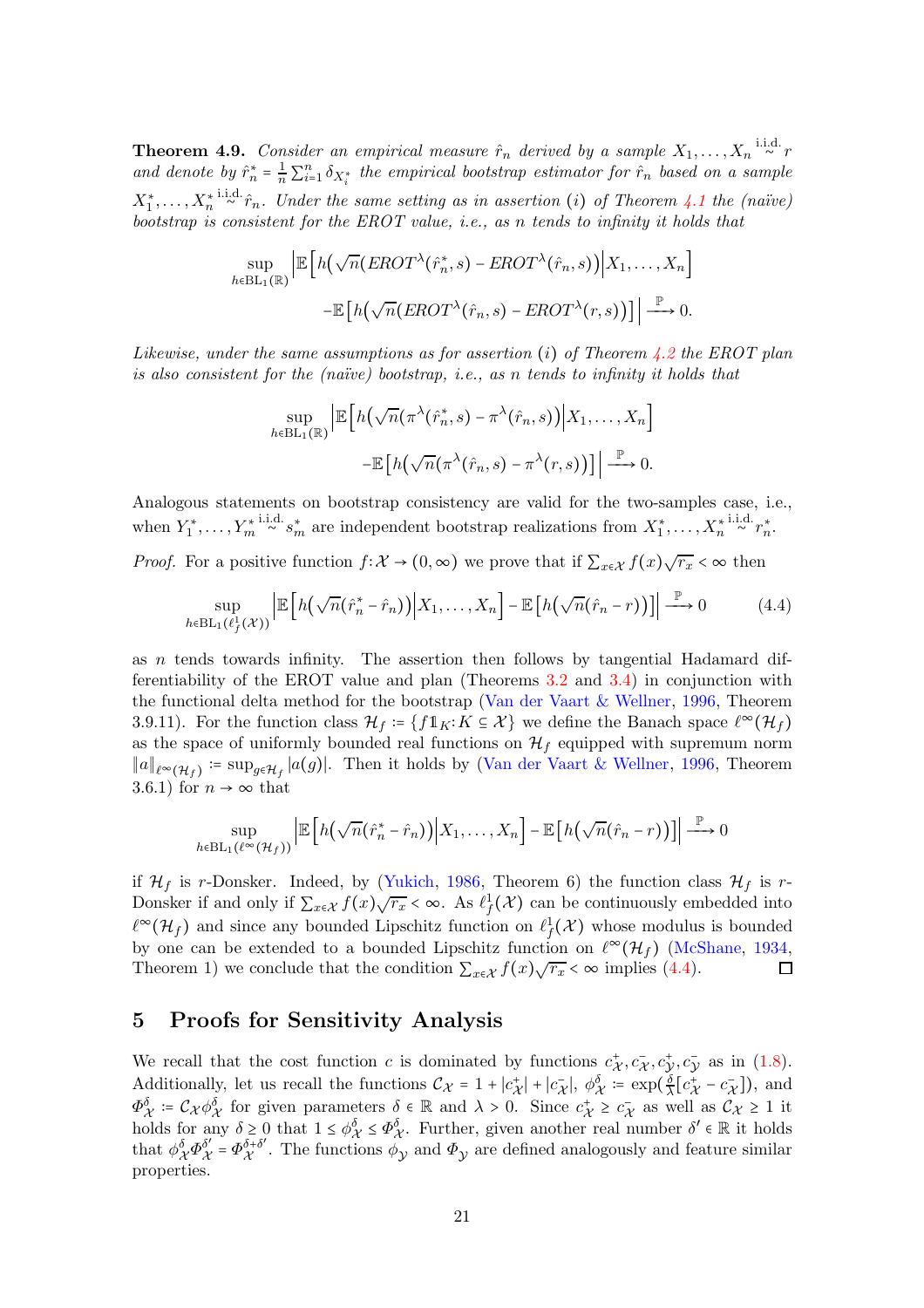#### 5.1 Sensitivity of EROT Value

*Proof of Theorem [3.2.](#page-8-1)* The claim on the contingent cone is a simple consequence of  $(Aubin \& Frankowski$ , [1990,](#page-36-9) Proposition 4.2.1) in conjunction with r and s having full support. For given probability measures  $\tilde{r} \in (\mathcal{P}(\mathcal{X}) \cap \ell_{\Phi_{\mathcal{X}}}^1(\mathcal{X}))$ ,  $\tilde{s} \in (\mathcal{P}(\mathcal{Y}) \cap \ell_{\Phi_{\mathcal{X}}}^1(\mathcal{Y}))$  denote the objective of [\(DEROT\)](#page-1-1) by

$$
\mathbb{D}^{\tilde{r},\tilde{s}}:\ell^{\infty}_{C_{\mathcal{X}}}(\mathcal{X})\times\ell^{\infty}_{C_{\mathcal{Y}}}(\mathcal{Y})\to[-\infty,\infty),(\alpha,\beta)\mapsto\langle\alpha,\tilde{r}\rangle+\langle\beta,\tilde{s}\rangle-\lambda\Bigg[\sum_{\substack{x\in\mathcal{X}\\y\in\mathcal{Y}}}\exp\left(\frac{\alpha_x+\beta_y-c(x,y)}{\lambda}\right)\tilde{r}_x\tilde{s}_y-\tilde{r}_x\tilde{s}_y\Bigg].
$$

By definition of Hadamard differentiability, consider  $(t_n)_{n\in\mathbb{N}}$  with  $t_n \searrow 0$  and a converging  $\mathsf{sequence}\ (h^\mathcal{X}_n,h^\mathcal{Y}_n)_{n\in\mathbb{N}}\in\ell^1_{\Phi_\mathcal{X}}(\mathcal{X})\times\ell^1_{\Phi_\mathcal{Y}}(\mathcal{Y})\ \text{with limit}\ (h^\mathcal{X},h^\mathcal{Y})\ \text{such that}\ (r+t_nh^\mathcal{X}_n,s+t_nh^\mathcal{Y}_n)\in\ell^1_{\Phi_\mathcal{X}}(\mathcal{X})\times\ell^1_{\Phi_\mathcal{Y}}(\mathcal{Y})\ \text{with}\ (\lambda^1,\lambda^2,\lambda^3)\ \text{such that}\ (r+t_nh^\mathcal{X}_n,s+t_nh^\mathcal{Y}_n)\in\ell^1$  $(\mathcal{P}(\mathcal{X}) \times \ell_{\Phi_{\mathcal{X}}}^1(\mathcal{X})) \times (\mathcal{P}(\mathcal{Y}) \times \ell_{\Phi_{\mathcal{Y}}}^1(\mathcal{Y}))$  for all  $n \in \mathbb{N}$ . Denote by  $(\alpha_n^{\lambda}, \beta_n^{\lambda})$  and  $(\alpha^{\lambda}, \beta^{\lambda})$ the optimal entropic dual potentials for  $(r + t_n h_n^{\mathcal{X}}, s + t_n h_n^{\mathcal{Y}})$  and  $(r, s)$ , respectively, as in Proposition [2.4.](#page-8-2) Notably, we consider those potentials that are equal to zero outside of the support of the underlying probability measure. By definition of these optimal potentials we see that

<span id="page-21-1"></span><span id="page-21-0"></span>
$$
\mathbb{D}^{r+t_n h_n^{\chi}, s+t_n h_n^{\chi}}(\alpha^{\lambda}, \beta^{\lambda}) - \mathbb{D}^{r,s}(\alpha^{\lambda}, \beta^{\lambda})
$$
  

$$
\leq \mathbb{D}^{r+t_n h_n^{\chi}, s+t_n h_n^{\chi}}(\alpha_n^{\lambda}, \beta_n^{\lambda}) - \mathbb{D}^{r,s}(\alpha^{\lambda}, \beta^{\lambda})
$$
  

$$
\leq \mathbb{D}^{r+t_n h_n^{\chi}, s+t_n h_n^{\chi}}(\alpha_n^{\lambda}, \beta_n^{\lambda}) - \mathbb{D}^{r,s}(\alpha_n^{\lambda}, \beta_n^{\lambda}).
$$

The term from the second line is equal to  $EROT^{\lambda}(r+t_nh_n^{\mathcal{X}}, s+t_nh_n^{\mathcal{Y}}) - EROT^{\lambda}(r, s)$ . Hence, it follows that

$$
\left| \frac{1}{t_n} \left( EROT^{\lambda}(r + t_n h_n^{\mathcal{X}}, s + t_n h_n^{\mathcal{Y}}) - EROT^{\lambda}(r, s) \right) - \left\langle \alpha^{\lambda}, h^{\mathcal{X}} \right\rangle - \left\langle \beta^{\lambda}, h^{\mathcal{Y}} \right\rangle \right|
$$
\n
$$
\leq \left| \frac{1}{t_n} \left( \mathbb{D}^{r + t_n h_n^{\mathcal{X}}, s + t_n h_n^{\mathcal{Y}}}{\left( \alpha^{\lambda}, \beta^{\lambda} \right)} - \mathbb{D}^{r, s}(\alpha^{\lambda}, \beta^{\lambda}) \right) - \left\langle \alpha^{\lambda}, h^{\mathcal{X}} \right\rangle - \left\langle \beta^{\lambda}, h^{\mathcal{Y}} \right\rangle \right|
$$
\n
$$
+ \left| \frac{1}{t_n} \left( \mathbb{D}^{r + t_n h_n^{\mathcal{X}}, s + t_n h_n^{\mathcal{Y}}}{\left( \alpha^{\lambda}, \beta^{\lambda} \right)} - \mathbb{D}^{r, s}(\alpha^{\lambda}, \beta^{\lambda}) \right) - \left\langle \alpha^{\lambda}, h^{\mathcal{X}} \right\rangle - \left\langle \beta^{\lambda}, h^{\mathcal{Y}} \right\rangle \right|
$$
\n
$$
(5.1)
$$

+ 
$$
\left| \frac{1}{t_n} \left( \mathbb{D}^{r+t_n h_n^{\chi}, s+t_n h_n^{\chi}} (\alpha_n^{\lambda}, \beta_n^{\lambda}) - \mathbb{D}^{r,s} (\alpha_n^{\lambda}, \beta_n^{\lambda}) \right) - \langle \alpha^{\lambda}, h^{\chi} \rangle - \langle \beta^{\lambda}, h^{\chi} \rangle \right|.
$$
 (5.2)

Once we show that the terms in  $(5.1)$  and  $(5.2)$  converge to zero as n tends to infinity our proof is finished. Denoting the EROT plan for  $(r, s)$  by  $\pi^{\lambda}$  we obtain using the relation between primal and dual optimizers (Proposition [2.1\)](#page-6-0) that

$$
\frac{1}{t_n} \left( \mathbb{D}^{r+t_n h_n^{\chi}, s+t_n h_n^{\chi}} (\alpha^{\lambda}, \beta^{\lambda}) - \mathbb{D}^{r,s} (\alpha^{\lambda}, \beta^{\lambda}) \right) - \left\langle \alpha^{\lambda}, h^{\chi} \right\rangle - \left\langle \beta^{\lambda}, h^{\chi} \right\rangle
$$
\n
$$
= \left\langle \alpha^{\lambda}, h_n^{\chi} - h^{\chi} \right\rangle + \left\langle \beta^{\lambda}, h_n^{\chi} - h^{\chi} \right\rangle - \frac{\lambda}{t_n} \sum_{\substack{x \in \mathcal{X} \\ y \in \mathcal{Y}}} \frac{\pi_{xy}^{\lambda}}{r_x s_y} \left[ \left( r_x + t_n h_{n,x}^{\chi} \right) \left( s_y + t_n h_{n,y}^{\chi} \right) - r_x s_y \right]
$$
\n
$$
= \left\langle \alpha^{\lambda}, h_n^{\chi} - h^{\chi} \right\rangle + \left\langle \beta^{\lambda}, h_n^{\chi} - h^{\chi} \right\rangle - \lambda t_n \sum_{\substack{x \in \mathcal{X} \\ y \in \mathcal{Y}}} \exp\left( \frac{\alpha_x^{\lambda} + \beta_y^{\lambda} - c(x, y)}{\lambda} \right) h_{n,x}^{\chi} h_{n,y}^{\chi}. \tag{5.3}
$$

Herein, we exploit the fact that  $\sum_{x \in \mathcal{X}} h_{n,x}^{\mathcal{X}} = \sum_{y \in \mathcal{Y}} h_{n,y}^{\mathcal{Y}} = 0$  for all  $n \in \mathbb{N}$ . For the first term of [\(5.3\)](#page-21-2) it follows by Hölder's inequality for  $n \to \infty$  that

<span id="page-21-2"></span>
$$
| \langle \alpha^{\lambda}, h_n^{\mathcal{X}} - h^{\mathcal{X}} \rangle | \leq \sum_{x \in \mathcal{X}} | \alpha_x^{\lambda} | | h_{n,x}^{\mathcal{X}} - h_x^{\mathcal{X}} | = \sum_{x \in \mathcal{X}} \frac{|\alpha_x^{\lambda}|}{\mathcal{C}_{\mathcal{X}}(x)} | h_{n,x}^{\mathcal{X}} - h_x^{\mathcal{X}} | \mathcal{C}_{\mathcal{X}}(x)
$$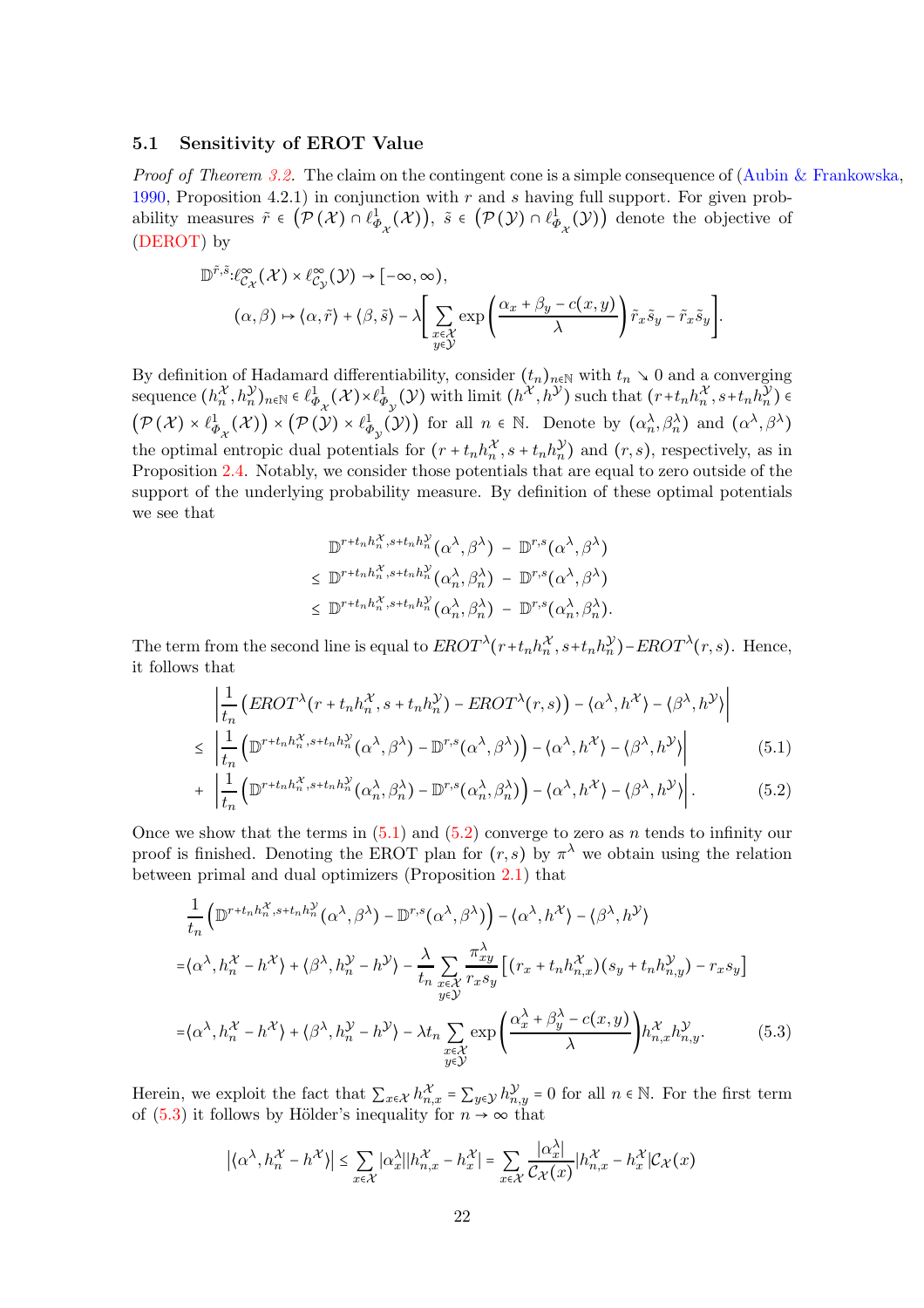<span id="page-22-6"></span><span id="page-22-5"></span>
$$
\leq \left\|\alpha^{\lambda}\right\|_{\ell_{C_{\mathcal{X}}}^{\infty}(\mathcal{X})}\left\|h_{n}^{\mathcal{X}} - h^{\mathcal{X}}\right\|_{\ell_{C_{\mathcal{X}}}^{1}(\mathcal{X})} \to 0,
$$
\n(5.4)

where we explicitly made use of the weighted  $\ell^1$ -convergence of  $h_n$  towards h and our bounds for  $\alpha^{\lambda}$  from Proposition [2.3](#page-7-3) to ensure that  $\|\alpha^{\lambda}\|_{\ell_{C_{\mathcal{X}}}^{\infty}(\mathcal{X})} < \infty$ . Likewise, it follows for  $n \to \infty$  that  $\langle \beta^{\lambda}, h_n^{\mathcal{Y}} - h^{\mathcal{Y}} \rangle \to 0$ . For the third term of  $(5.3)$  we note by our bounds from Proposition [2.3](#page-7-3) and convergence of  $(h_n^{\mathcal{X}}, h_n^{\mathcal{Y}})$  in  $\ell_{\Phi_{\mathcal{X}}}^1(\mathcal{X}) \times \ell_{\Phi_{\mathcal{Y}}}^1(\mathcal{Y})$  that

<span id="page-22-0"></span>
$$
\sup_{n \in \mathbb{N}} \left| \sum_{\substack{x \in \mathcal{X} \\ y \in \mathcal{Y}}} \exp\left(\frac{\alpha_x^{\lambda} + \beta_y^{\lambda} - c(x, y)}{\lambda}\right) h_{n,x}^{\mathcal{X}} h_{n,y}^{\mathcal{Y}} \right|
$$
\n
$$
\leq \exp\left(\frac{\langle c_x^+, r \rangle + \langle c_y^+, s \rangle}{\lambda}\right) \sup_{n \in \mathbb{N}} \left| \sum_{\substack{x \in \mathcal{X} \\ y \in \mathcal{Y}}} \phi_{\mathcal{Y}}(x) \phi_{\mathcal{Y}}(y) h_{n,x}^{\mathcal{X}} h_{n,y}^{\mathcal{Y}} \right| < \infty, \tag{5.5}
$$

which implies by  $t_n \to 0$  that all terms of [\(5.3\)](#page-21-2) tend towards zero. For the terms from [\(5.2\)](#page-21-1) we obtain

$$
\frac{1}{t_n} \left( \mathbb{D}^{r+t_n h_n^{\mathcal{X}}, s+t_n h_n^{\mathcal{Y}}} (\alpha_n^{\lambda}, \beta_n^{\lambda}) - \mathbb{D}^{r,s} (\alpha_n^{\lambda}, \beta_n^{\lambda}) \right) - \langle \alpha^{\lambda}, h^{\mathcal{X}} \rangle - \langle \beta^{\lambda}, h^{\mathcal{Y}} \rangle
$$
\n
$$
= \langle \alpha_n^{\lambda} - \alpha^{\lambda}, h^{\mathcal{X}} \rangle + \langle \alpha^{\lambda}, h_n^{\mathcal{X}} - h^{\mathcal{X}} \rangle + \langle \beta_n^{\lambda} - \beta^{\lambda}, h^{\mathcal{Y}} \rangle + \langle \beta_n^{\lambda}, h_n^{\mathcal{Y}} - h^{\mathcal{Y}} \rangle \tag{5.6}
$$

<span id="page-22-1"></span>
$$
+\frac{\lambda}{t_n}\sum_{\substack{x\in\mathcal{X}\\y\in\mathcal{Y}}}\exp\left(\frac{\alpha_{n,x}^{\lambda}+\beta_{n,y}^{\lambda}-c(x,y)}{\lambda}\right)\left[(r_x+t_nh_{n,x}^{\mathcal{X}})(s_y+t_nh_{n,y}^{\mathcal{Y}})-r_xs_y\right].
$$
 (5.7)

Recall that we already showed that the second and the last term in [\(5.6\)](#page-22-0) converge to zero. For the first and third term of [\(5.6\)](#page-22-0) we use point-wise convergence of the optimal entropic dual potentials (Proposition [2.4\)](#page-8-2) in conjunction with our bounds from Proposition [2.3](#page-7-3) to apply Lebesgue's dominated convergence theorem. At last, it remains to show that the series in [\(5.7\)](#page-22-1) converges to zero. To simplify notation we write  $\tilde{\mathcal{X}}_n$  and  $\tilde{\mathcal{Y}}_n$  instead of  $\text{supp}(r + t_n h_n^{\mathcal{X}})$  and  $\text{supp}(s + t_n h_n^{\mathcal{Y}})$ , respectively. Exploiting the relation between primal and dual optimizers (Proposition [2.1\)](#page-6-0) we see by a direct computation as in  $(5.3)$  and due to our convention of  $\alpha_n^{\lambda}, \beta_n^{\lambda}$  vanishing on  $(\tilde{\mathcal{X}}_n)^c, (\tilde{\mathcal{Y}}_n)^c$  for the term in [\(5.7\)](#page-22-1) that

$$
\frac{\lambda}{t_n} \sum_{\substack{x \in \mathcal{X} \\ y \in \mathcal{Y}}} \exp\left(\frac{\alpha_{n,x}^{\lambda} + \beta_{n,y}^{\lambda} - c(x,y)}{\lambda}\right) \left[ (r_x + t_n h_{n,x}^{\mathcal{X}})(s_y + t_n h_{n,y}^{\mathcal{Y}}) - r_x s_y \right]
$$
\n
$$
= \lambda \left[ \sum_{y \in \tilde{\mathcal{Y}}_n} h_{n,y}^{\mathcal{Y}} + \sum_{x \in \tilde{\mathcal{X}}_n} h_{n,x}^{\mathcal{X}} + t_n \sum_{x \in \tilde{\mathcal{X}}_n} \exp\left(\frac{\alpha_{n,x}^{\lambda} + \beta_{n,y}^{\lambda} - c(x,y)}{\lambda}\right) h_{n,x}^{\mathcal{X}} h_{n,y}^{\mathcal{Y}} \right] \tag{5.8}
$$

<span id="page-22-4"></span><span id="page-22-2"></span>
$$
+\lambda \sum_{\substack{x \in \tilde{\mathcal{X}}_n \\ y \notin \tilde{\mathcal{Y}}_n}} \exp\left(\frac{\alpha_{n,x}^{\lambda} - c(x,y)}{\lambda}\right) r_x h_{n,y}^{\mathcal{Y}} + \lambda \sum_{\substack{x \notin \tilde{\mathcal{X}}_n \\ y \in \tilde{\mathcal{Y}}_n}} \exp\left(\frac{\beta_{n,y}^{\lambda} - c(x,y)}{\lambda}\right) h_{n,x}^{\mathcal{X}} s_y \tag{5.9}
$$

<span id="page-22-3"></span>
$$
-t_n \lambda \sum_{\substack{x \notin \tilde{\mathcal{X}}_n \\ y \notin \tilde{\mathcal{Y}}_n}} \exp\left(\frac{-c(x,y)}{\lambda}\right) h_{n,x}^{\mathcal{X}} h_{n,y}^{\mathcal{Y}}.
$$
 (5.10)

Herein, we used for the terms in [\(5.9\)](#page-22-2) and [\(5.10\)](#page-22-3) that  $r_x + t_n h_x^{\mathcal{X}} = 0$  holds if and only if  $r_x = -t_n h_x^{\mathcal{X}}$  and likewise for  $s_x + t_n h_y^{\mathcal{Y}} = 0$ . In the following we show that all these terms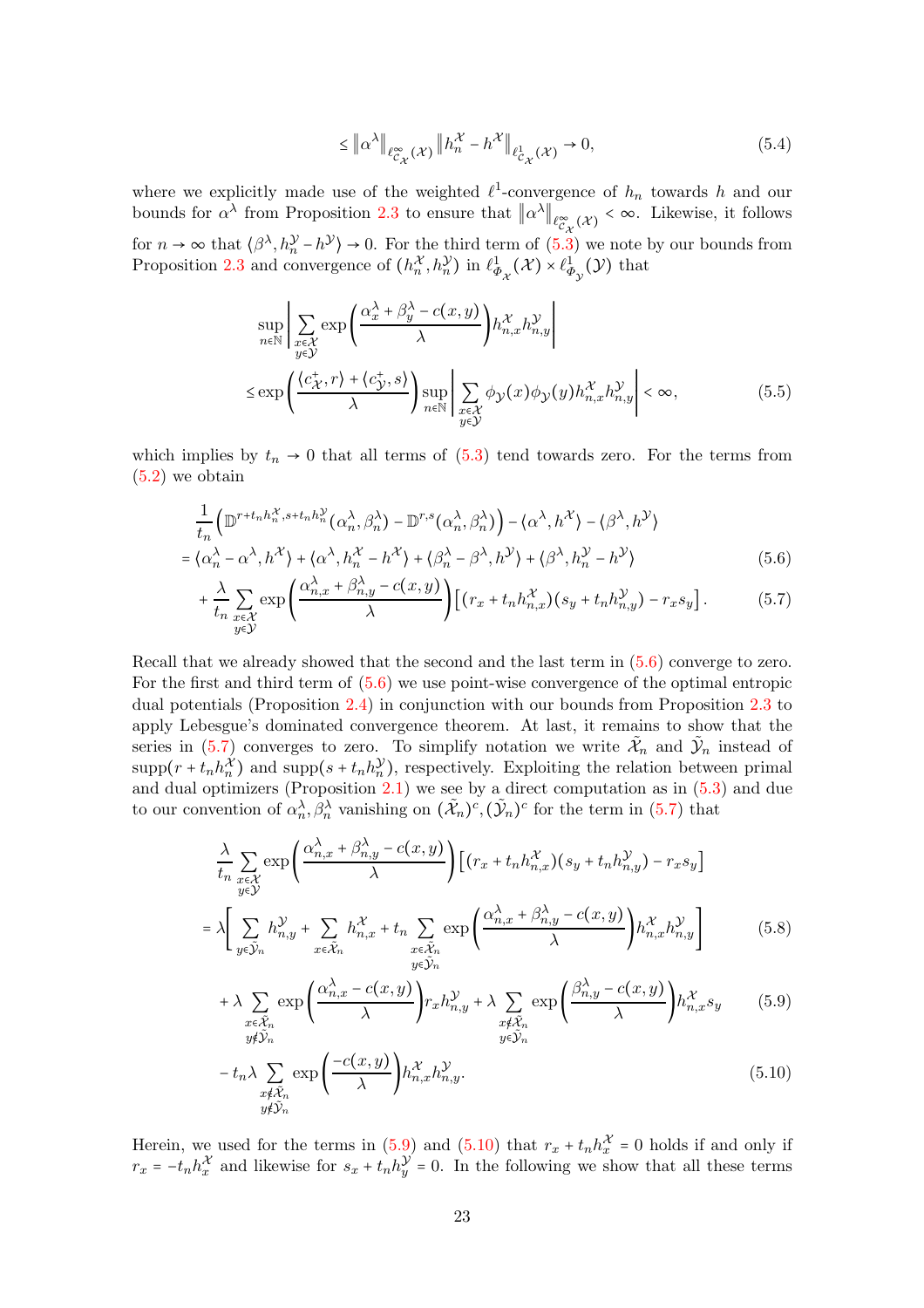tend to zero. We start with the terms from  $(5.8)$ . By convergence of  $h_n^{\mathcal{Y}}$  towards the element  $h^{\mathcal{Y}}$ , which satisfies  $\sum_{y \in \mathcal{Y}} h_y^{\mathcal{Y}} = 0$ , and since  $\tilde{\mathcal{Y}}_n = \text{supp}(r + t_n h_n^{\mathcal{X}})$  converges in a set-theoretical sense to  $\mathcal{Y} = \text{supp}(\tilde{r})$  it follows that the first sum in [\(5.8\)](#page-22-4) tends to zero for  $n \to \infty$ . Similarly, the second sum also tends to zero for increasing n. For the third term of [\(5.8\)](#page-22-4) we recall by our bounds on optimal entropic dual potentials and the type of convergence for  $(h_n^{\mathcal{X}}, h_n^{\mathcal{Y}})$  that the sum stays uniformly bounded over all  $n \in \mathbb{N}$ , whereas  $t_n \searrow 0$ . Hence, all terms from [\(5.8\)](#page-22-4) converge to zero. For the first term in [\(5.9\)](#page-22-2) the bounds for  $\alpha_n^{\lambda}$  (Proposition [2.3\)](#page-7-3) imply

$$
\lambda \Big| \sum_{\substack{x \in \tilde{\mathcal{X}}_n \\ y \notin \tilde{\mathcal{Y}}_n}} \exp \Big( \frac{\alpha_{n,x}^{\lambda} - c(x,y)}{\lambda} \Big) r_x h_{n,y}^{\mathcal{Y}} \Big| \leq \lambda \sum_{\substack{x \in \tilde{\mathcal{X}}_n \\ y \notin \tilde{\mathcal{Y}}_n}} \exp \Big( \frac{\alpha_{n,x}^{\lambda} + c_{\mathcal{Y}}^+(y) - c(x,y)}{\lambda} \Big) |r_x h_{n,y}^{\mathcal{Y}}|
$$
  

$$
\leq \lambda K \sum_{x \in \tilde{\mathcal{X}}_n} \phi_{\mathcal{X}}(x) |r_x| \cdot \sum_{y \notin \tilde{\mathcal{Y}}_n} \phi_{\mathcal{Y}}(y) |h_{n,y}^{\mathcal{Y}}| \leq \lambda K \sum_{x \in \mathcal{X}} \phi_{\mathcal{X}}(x) |r_x| \cdot \sum_{y \notin \tilde{\mathcal{Y}}_n} \phi_{\mathcal{Y}}(y) |h_{n,y}^{\mathcal{Y}}|
$$

for some constant  $K > 0$ . By the type of convergence of  $h_n^{\mathcal{Y}}$  and since  $\tilde{\mathcal{Y}}_n \to \mathcal{Y}$  we obtain that the quantity  $\sum_{y \notin \tilde{\mathcal{Y}}_n} \phi_{\mathcal{Y}}(y) \left| h_{n,y}^{\mathcal{Y}} \right|$  tends to zero for  $n \to \infty$ . Likewise, the second term from  $(5.9)$  also converges to zero. Lastly, by non-negativity of the cost function we obtain for the term in  $(5.10)$  that

$$
t_n\lambda\Bigg|\sum_{\substack{x\notin\tilde{\mathcal{X}}_n\\y\notin\tilde{\mathcal{Y}}_n}}\exp\Bigg(\frac{-c(x,y)}{\lambda}\Bigg)h_{n,x}^{\mathcal{X}}h_{n,y}^{\mathcal{Y}}\Bigg|\leq t_n\lambda\sum_{x\notin\tilde{\mathcal{X}}_n}|h_{n,x}^{\mathcal{X}}|\sum_{y\notin\tilde{\mathcal{Y}}_n}|h_{n,y}^{\mathcal{Y}}|,
$$

 $\Box$ 

which also converges to zero for  $n \to \infty$  and finishes the proof.

<span id="page-23-0"></span>**Remark 5.1.** For Hadamard differentiability of  $EROT^{\lambda}$  at  $(r, s)$  we need to show for  $n \rightarrow \infty$  that

$$
\left|\frac{1}{t_n}\left( EROT^{\lambda}(r+t_nh_n^{\mathcal{X}}, s+t_nh_n^{\mathcal{Y}}) - EROT^{\lambda}(r, s)\right) - \langle \alpha^{\lambda}, h^{\mathcal{X}} \rangle - \langle \beta^{\lambda}, h^{\mathcal{Y}} \rangle \right| \to 0.
$$

Our proof technique relies on the weighted  $\ell^1$ -convergence of  $(h_n^{\mathcal{X}}, h_n^{\mathcal{Y}})$  towards  $(h^{\mathcal{X}}, h^{\mathcal{Y}})$ in combination with Hölder's inequality (Equation  $(5.4)$  and  $(5.5)$ ). In particular, the weighted  $\ell^1$ -norm appears to be a necessary condition for Hadamard differentiability of the EROT value functional on countable spaces.

### <span id="page-23-1"></span>5.2 Sensitivity of EROT Plan

The proof of Theorem [3.4](#page-10-0) for the Hadamard differentiability of the EROT plan requires three key results: well-definedness and boundedness of the proposed derivative, a local Lipschitz-continuity property for the mapping  $\pi^{\lambda}$ , and convergence of the difference quotient of  $\pi^{\lambda}$  for finitely supported perturbations towards the proposed derivative. For the sake of readability these three statements are proven separately in Propositions [5.2,](#page-25-0) [5.3,](#page-25-1) and [5.4.](#page-26-0)

Furthermore, the proof employs various approximation results. For an element  $h^{\mathcal{X}}$  $\ell^1(\mathcal{X})$  we define its *finite support approximation* of order  $l \geq 2$ , denoted by  $\hat{h}_l^{\mathcal{X}}$ , for  $x \in \mathcal{X}$  ${x_1, x_2, \ldots}$  as

$$
\hat{h}_{l,x}^{\mathcal{X}} \coloneqq \begin{cases} h_{x_1}^{\mathcal{X}} + \sum_{i=l+1}^{\infty} h_{x_i}^{\mathcal{X}} & \text{if } x = x_1, \\ h_x^{\mathcal{X}} & \text{if } x \in \{x_2, \dots, x_l\}, \\ 0 & \text{else.} \end{cases}
$$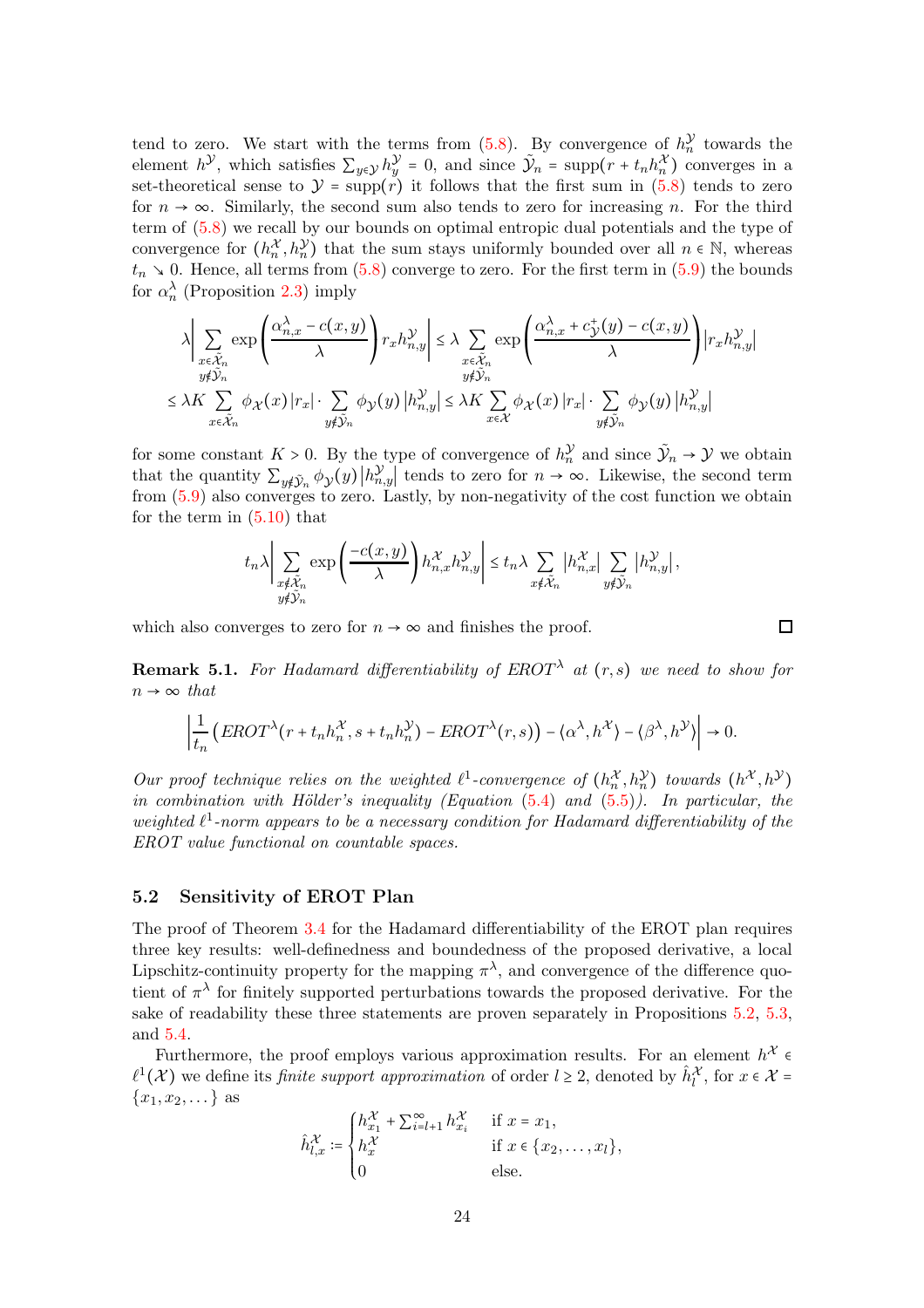Similarly, we define for  $h^{\mathcal{Y}} \in \ell^1(\mathcal{Y})$  its finite support approximation by  $\hat{h}^{\mathcal{Y}}_l$ . The relevant properties of this type of approximation are shown in Appendix [C](#page-51-0) (Lemmas [C.1,](#page-51-1) [C.2,](#page-52-0) and [C.3\)](#page-52-1) and will play in important role in the following.

Proof of Theorem [3.4.](#page-10-0) According to the definition of Hadamard differentiability, consider a sequence  $(t_n)_{n\in\mathbb{N}}$  such that  $t_n\searrow 0$  and  $(h_n^{\mathcal{X}},h_n^{\mathcal{Y}})\subseteq \ell_{\mathcal{C}_{\mathcal{X}}}^1(\mathcal{X})\times \ell_{\Phi_{\mathcal{Y}}^1}^1(\mathcal{Y})$  converging to  $(h^{\mathcal{X}},h^{\mathcal{Y}})$ such that it holds for each  $n \in \mathbb{N}$ 

$$
(r+t_nh_n^{\mathcal{X}},s+t_nh_n^{\mathcal{Y}})\in (\mathcal{P}(\mathcal{X})\cap \ell_{C_{\mathcal{X}}}^1(\mathcal{X}))\times (\mathcal{P}(\mathcal{Y})\cap \ell_{\Phi_{\mathcal{Y}}^4}^1(\mathcal{Y})).
$$

The assertion on the contingent cone follows by [\(Aubin & Frankowska](#page-36-9), [1990](#page-36-9), Proposition 4.2.1) in conjunction with r and s having full support. The quantity of interest is

$$
\left\|\frac{\pi^{\lambda}(r+t_nh_n^{\mathcal{X}},s+t_nh_n^{\mathcal{Y}})-\pi^{\lambda}(r,s)}{t_n}-\mathcal{D}_{|(r,s)}^H\pi^{\lambda}(h^{\mathcal{X}},h^{\mathcal{Y}})\right\|_{\ell^1_{\mathcal{C}_{\mathcal{X}}\oplus\mathcal{C}_{\mathcal{Y}}}(\mathcal{X}\times\mathcal{Y})}
$$

for which we need to prove that it converges to zero as n tends to infinity. Let  $\varepsilon > 0$ , then there exists by Lemma [C.1](#page-51-1) and by boundedness of  $\mathcal{D}_{\text{L}}^H$  $\int_{|(r,s)}^{H} \pi^{\lambda}$  (Proposition [5.2\)](#page-25-0) an integer  $l \in \mathbb{N}$  such that it follows for the finite support approximations  $\hat{h}_l^{\mathcal{X}}$  of  $h^{\mathcal{X}}$  and  $\hat{h}_l^{\mathcal{Y}}$  of  $h^{\mathcal{Y}}$ , respectively, that

$$
\left\| h^{\mathcal{X}} - \hat{h}^{\mathcal{X}}_l \right\|_{\ell^1_{C_{\mathcal{X}}}(\mathcal{X})} + \left\| h^{\mathcal{Y}} - \hat{h}^{\mathcal{Y}}_l \right\|_{\ell^1_{\Phi^4_{\mathcal{Y}}}(\mathcal{Y})} < \frac{\varepsilon}{4} \left\| \mathcal{D}^H_{|(r,s)} \pi^{\lambda} \right\|^{-1}_{OP}.
$$

Further, denote by  $\rho_0 > 0$  the radius from Proposition [5.3](#page-25-1) such that  $\pi^{\lambda}$  is Lipschitz with modulus  $\Lambda > 0$  on the set

$$
B_{\rho_0}(r,s) \coloneqq \left\{ (\tilde{r},\tilde{s}) \in \left( \mathcal{P}(\mathcal{X}) \cap \ell_{C_{\mathcal{X}}}^1(\mathcal{X}) \right) \times \left( \mathcal{P}(\mathcal{Y}) \cap \ell_{\varPhi_{\mathcal{Y}}^1}^1(\mathcal{Y}) \right) : \|r - \tilde{r}\|_{\ell_{C_{\mathcal{X}}}^1(\mathcal{X})} + \|s - \tilde{s}\|_{\ell_{\varPhi_{\mathcal{Y}}^1}^1(\mathcal{Y})} \le \rho_0 \right\}.
$$

Moreover, by Lemma [C.3](#page-52-1) there exists  $N_1 \in \mathbb{N}$  such that it follows for all  $n \ge N_1$  that  $r + t_n \hat{h}_l^{\mathcal{X}}, r + t_n \hat{h}_{n,l}^{\mathcal{X}} \in \mathcal{P}(\mathcal{X})$  with  $\text{supp}(r + t_n \hat{h}_l^{\mathcal{X}}) = \text{supp}(r + t_n \hat{h}_{n,l}^{\mathcal{X}}) = \mathcal{X}$ , and likewise  $s + t_n \hat{h}_l^y$ ,  $s + t_n \hat{h}_{n,l}^y \in \mathcal{P}(\mathcal{Y})$  with  $\text{supp}(s + t_n \hat{h}_l^y) = \text{supp}(s + t_n \hat{h}_{n,l}^y) = \mathcal{Y}$ . Additionally, Lemma [C.2](#page-52-0) asserts existence of  $N_2 \in \mathbb{N}$  such that it holds for all  $n \ge N_2$  that

$$
(r+t_nh_n^{\mathcal{X}},s+t_nh_n^{\mathcal{Y}}), (r+t_n\hat{h}_{n,l}^{\mathcal{X}},s+t_n\hat{h}_{n,l}^{\mathcal{Y}}), (r+t_n\hat{h}_l^{\mathcal{X}},s+t_n\hat{h}_l^{\mathcal{Y}}) \in B_{\rho_0}(r,s).
$$

Using Lemma [C.1](#page-51-1) there also exists  $N_3 \in \mathbb{N}$  such that it follows for all  $n \ge N_3$ 

$$
\begin{aligned} \left\| {h_n^\mathcal{X} - \hat h_{n,l}^\mathcal{X}} \right\|_{\ell_{C_\mathcal{X}}^1(\mathcal{X})} + \left\| {h_n^\mathcal{Y} - \hat h_{n,l}^\mathcal{Y}} \right\|_{\ell_{\varPhi_\mathcal{Y}}^1(\mathcal{Y})} < \frac{\varepsilon}{4\varLambda} \quad \text{ and } \\ \left\| \hat h_{n,l}^\mathcal{X} - \hat h_l^\mathcal{X} \right\|_{\ell_{C_\mathcal{X}}^1(\mathcal{X})} + \left\| \hat h_{n,l}^\mathcal{Y} - \hat h_l^\mathcal{Y} \right\|_{\ell_{\varPhi_\mathcal{Y}}^1(\mathcal{Y})} < \frac{\varepsilon}{4\varLambda}. \end{aligned}
$$

Finally, by Proposition [5.4](#page-26-0) there exists  $N_4 \in \mathbb{N}$  such that it follows for  $n \ge N_4$ 

$$
\left\|\frac{\pi^{\lambda}(r+t_n\hat{h}_l^{\mathcal{X}},s+t_n\hat{h}_l^{\mathcal{Y}})-\pi^{\lambda}(r,s)}{t_n}-\mathcal{D}_{|(r,s)}^H\pi^{\lambda}(\hat{h}_l^{\mathcal{X}},\hat{h}_l^{\mathcal{Y}})\right\|_{\ell_{\mathcal{C}_{\mathcal{X}}\oplus\mathcal{C}_{\mathcal{Y}}}^1(\mathcal{X}\times\mathcal{Y})}<\frac{\varepsilon}{4}.
$$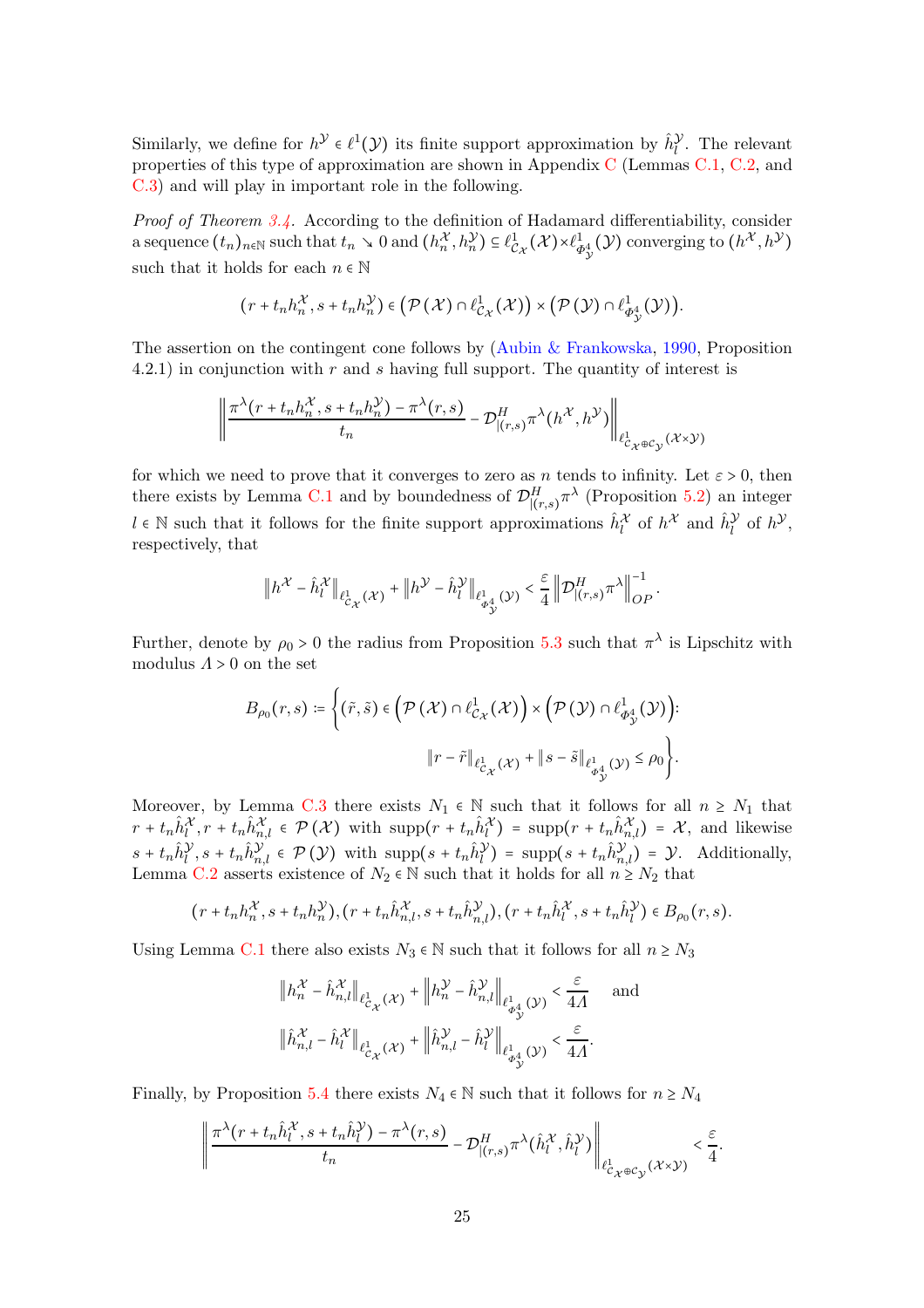Summarizing, for all  $n \ge \max\{N_1, N_2, N_3, N_4\}$  we obtain that

$$
\begin{split}\n&\quad\left\|\frac{\pi^{\lambda}(r+t_{n}h_{n}^{\chi},s+t_{n}h_{n}^{\gamma})-\pi^{\lambda}(r,s)}{t_{n}}-\mathcal{D}_{|(r,s)}^{H}\pi^{\lambda}(h^{\chi},h^{\gamma})\right\|_{\ell_{C_{\chi}\oplus C_{\gamma}}^{1}(\chi\times\gamma)} \\
&\leq\left\|\frac{\pi^{\lambda}(r+t_{n}h_{n}^{\chi},s+t_{n}h_{n}^{\gamma})-\pi^{\lambda}(r+t_{n}\hat{h}_{n,l}^{\chi},s+t_{n}\hat{h}_{n,l}^{\gamma})}{t_{n}}\right\|_{\ell_{C_{\chi}\oplus C_{\gamma}}^{1}(\chi\times\gamma)} \\
&+\left\|\frac{\pi^{\lambda}(r+t_{n}\hat{h}_{n,l}^{\chi},s+t_{n}\hat{h}_{n,l}^{\gamma})-\pi^{\lambda}(r+t_{n}\hat{h}_{l}^{\chi},s+t_{n}\hat{h}_{l}^{\gamma})}{t_{n}}\right\|_{\ell_{C_{\chi}\oplus C_{\gamma}}^{1}(\chi\times\gamma)} \\
&+\left\|\frac{\pi^{\lambda}(r+t_{n}\hat{h}_{l}^{\chi},s+t_{n}\hat{h}_{l}^{\gamma})-\pi^{\lambda}(r,s)}{t_{n}}-\mathcal{D}_{|(r,s)}^{H}\pi^{\lambda}(\hat{h}_{l}^{\chi},\hat{h}_{l}^{\gamma})\right\|_{\ell_{C_{\chi}\oplus C_{\gamma}}^{1}(\chi\times\gamma)} \\
&+\left\|\mathcal{D}_{|(r,s)}^{H}\pi^{\lambda}(\hat{h}_{l}^{\chi},\hat{h}_{l}^{\gamma})-\mathcal{D}_{|(r,s)}^{H}\pi^{\lambda}(h^{\chi},h^{\gamma})\right\|_{\ell_{C_{\chi}\oplus C_{\gamma}}^{1}(\chi\times\gamma)} \\
&\leq\frac{\varepsilon}{4}+\frac{\varepsilon}{4}+\frac{\varepsilon}{4}+\frac{\varepsilon}{4}+\frac{\varepsilon}{4}=\varepsilon,\n\end{split}
$$

which proves the claim.

We continue with our assertions on the well-definedness and boundedness of the proposed derivative, the local Lipschitz property for the EROT plan as well as our result concerning the convergence of the difference quotient for finitely supported perturbations. For the sake of readability, we first state these results and prove them afterwards. Notably, for all of these results we assume that  $||c^+_{\mathcal{X}} - c^-_{\mathcal{X}}||_{\ell^{\infty}(\mathcal{X})} < \infty$ .

 $\Box$ 

<span id="page-25-0"></span>**Proposition 5.2.** Let  $r \in \ell_{C_{\mathcal{X}}}^1(\mathcal{X}), s \in \ell_{\Phi_{\mathcal{Y}}^2}^1(\mathcal{Y})$  be two probability measures with full support, i.e.,  $supp(r) = X$  and  $supp(s) = Y$ , then the linear mapping given by

$$
-\left[\mathcal{D}_{\pi,\alpha,\beta*|(\vartheta(r,s_*),r,s_*)}\mathcal{F}\right]^{-1} \circ \mathcal{D}_{r,s*|(\vartheta(r,s_*),r,s_*)}\mathcal{F}:\ell^1_{\mathcal{C}_{\mathcal{X}}}(\mathcal{X}) \times \ell^1_{\varPhi^2_{\mathcal{Y}}}(\mathcal{Y}\backslash\{y_1\}) \to \ell^1_{\mathcal{C}_{\mathcal{X}}\oplus\mathcal{C}_{\mathcal{Y}}}(\mathcal{X} \times \mathcal{Y}) \times \ell^{\infty}_{\varphi_{\mathcal{X}}}(\mathcal{X}) \times \ell^{\infty}_{\varphi_{\mathcal{Y}}}(\mathcal{Y}\backslash\{y_1\})
$$

is well-defined and bounded.

<span id="page-25-1"></span>**Proposition 5.3.** Let  $(r, s) \in \ell^1_{\mathcal{C}_{\mathcal{X}}}(\mathcal{X}) \times \ell^1_{\Phi^2_{\mathcal{Y}}}(\mathcal{Y})$  be probability measures with full support. Denote for  $\rho > 0$  the set

$$
B_{\rho}(r,s) \coloneqq \left\{ (\tilde{r},\tilde{s}) \in \left( \mathcal{P}(\mathcal{X}) \cap \ell_{C_{\mathcal{X}}}^{1}(\mathcal{X}) \right) \times \left( \mathcal{P}(\mathcal{Y}) \cap \ell_{\varPhi_{\mathcal{Y}}^{2}}^{1}(\mathcal{Y}) \right) : \|r - \tilde{r}\|_{\ell_{C_{\mathcal{X}}}^{1}(\mathcal{X})} + \|s - \tilde{s}\|_{\ell_{\varPhi_{\mathcal{Y}}^{1}}^{1}(\mathcal{Y})} \leq \rho \right\}.
$$

Then there exist  $\rho_0, \Lambda, \Lambda' > 0$  such that for any  $(\tilde{r}, \tilde{s}), (\tilde{r}', \tilde{s}') \in B_{\rho_0}(r, s)$  with supp $(\tilde{r}') \subseteq$  $supp(\tilde{r})$  and  $supp(\tilde{s}') \subseteq supp(\tilde{s})$  it follows that

$$
\left\|\pi^{\lambda}(\tilde{r},\tilde{s}) - \pi^{\lambda}(\tilde{r}',\tilde{s}')\right\|_{\ell^1_{\mathcal{C}_{\mathcal{X}}\oplus\mathcal{C}_{\mathcal{Y}}}(\mathcal{X}\times\mathcal{Y})} \leq \Lambda\left\|(\tilde{r},\tilde{s}) - (\tilde{r}',\tilde{s}')\right\|_{\ell^1_{\mathcal{C}_{\mathcal{X}}}(\mathcal{X}) \times \ell^1_{\Phi^2_{\mathcal{Y}}}(\mathcal{Y})},\tag{5.11}
$$

$$
\left\| \left( \alpha^{\lambda}(\tilde{r}, \tilde{s}) - \alpha^{\lambda}(\tilde{r}', \tilde{s}') \right) 1_{supp(\tilde{r}')} \right\|_{\ell^{\infty}(\mathcal{X})} \leq \Lambda' \left\| (\tilde{r}, \tilde{s}) - (\tilde{r}', \tilde{s}') \right\|_{\ell^1_{\mathcal{C}_{\mathcal{X}}}(\mathcal{X}) \times \ell^1_{\Phi^2_{\mathcal{Y}}}(\mathcal{Y})},\tag{5.12}
$$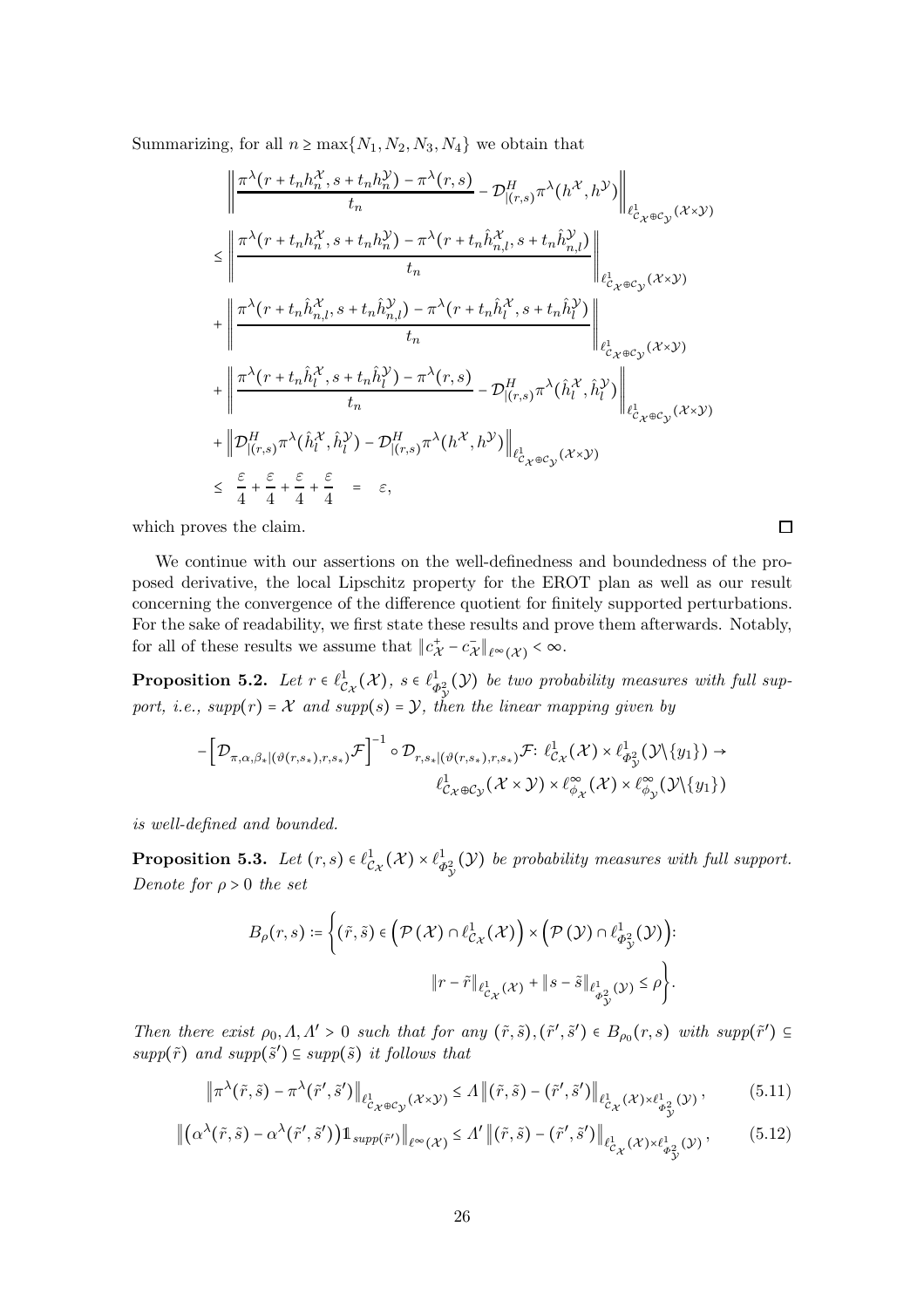$$
\left\| \left( \beta^{\lambda}(\tilde{r},\tilde{s}) - \beta^{\lambda}(\tilde{r}',\tilde{s}') \right) 1\right\|_{\ell^{\infty}_{\phi_{\mathcal{Y}}}(\mathcal{Y})} \leq \Lambda' \left\| (\tilde{r},\tilde{s}) - (\tilde{r}',\tilde{s}') \right\|_{\ell^1_{C_{\mathcal{X}}}(\mathcal{X}) \times \ell^1_{\phi_{\mathcal{Y}}^2}(\mathcal{Y})},\tag{5.13}
$$

where  $(\alpha^{\lambda}, \beta^{\lambda})$  represent optimal entropic dual potentials as in Proposition [2.4,](#page-8-2) i.e.,  $\beta^{\lambda}_{y_1}$  = 0.

<span id="page-26-0"></span>**Proposition 5.4.** Let  $(r, s) \in \ell^1_{\mathcal{C}_{\mathcal{X}}}(\mathcal{X}) \times \ell^1_{\Phi^4_{\mathcal{Y}}}(\mathcal{Y})$  be probability measures with full support. Given  $l \in \mathbb{N}$  consider  $N \in \mathbb{N}$  as in Lemma  $\check{C}.3$  such that for all  $n \geq N$  holds

<span id="page-26-5"></span>
$$
(r+t_n\hat{h}_l^{\mathcal{X}}, s+t_n\hat{h}_l^{\mathcal{Y}}) \in (\mathcal{P}(\mathcal{X}) \times \ell_{\mathcal{C}_{\mathcal{X}}}^1(\mathcal{X})) \times (\mathcal{P}(\mathcal{Y}) \cap \ell_{\Phi_{\mathcal{Y}}^1}^1(\mathcal{Y}))
$$

with supp $(r + t_n \hat{h}_l^{\mathcal{X}}) = \mathcal{X}$  and supp $(s + t_n \hat{h}_l^{\mathcal{Y}}) = \mathcal{Y}$ . Then it follows as n tends to infinity that

$$
\left\| \frac{\pi^{\lambda}(r+t_n \hat{h}_l^{\mathcal{X}}, s+t_n \hat{h}_l^{\mathcal{Y}}) - \pi^{\lambda}(r,s)}{t_n} - \mathcal{D}_{|r,s}^H \pi^{\lambda}(\hat{h}_l^{\mathcal{X}}, \hat{h}_l^{\mathcal{Y}}) \right\|_{\ell^1_{\mathcal{C}_{\mathcal{X}} \oplus \mathcal{C}_{\mathcal{Y}}}(\mathcal{X} \times \mathcal{Y})} \to 0.
$$

Note that Proposition [5.2](#page-25-0) and [5.3](#page-25-1) both can be stated for the spaces  $\ell_{C_{\mathcal{X}}}^1(\mathcal{X})$  and  $\ell_{\Phi_{\mathcal{Y}}^2}^1(\mathcal{Y})$ for the probability measures r, s, whereas Proposition [5.4](#page-26-0) uses the spaces  $\ell_{C\chi}^1(\mathcal{X})$  and  $\ell^1_{\Phi^4_{\mathcal{Y}}}(\mathcal{Y})$ , where the latter space has a strictly stronger norm if  $||c^+_{\mathcal{Y}} - c^-_{\mathcal{Y}}||_{\ell^{\infty}(\mathcal{Y})} = \infty$ .

Proof of Proposition [5.2.](#page-25-0) Given a pair  $(h^{\mathcal{X}}, h^{\mathcal{Y}}_*)\in \ell^1_{C_{\mathcal{X}}}(\mathcal{X})\times \ell^1_{\Phi^2_{\mathcal{Y}}}(\mathcal{Y}\{\{y_1\})$  we need to show that there exists a unique element  $(h^{\mathcal{X}\times\mathcal{Y}}, h^{\mathcal{X},\infty}, h_*^{\mathcal{Y},\infty}) \in \ell^1_{\mathcal{C}_{\mathcal{X}}\oplus\mathcal{C}_{\mathcal{Y}}}(\mathcal{X}\times\mathcal{Y})\times \ell^{\infty}(\mathcal{X})\times \ell^{\infty}_{\phi_{\mathcal{Y}}}(\mathcal{Y}\setminus\{y_1\})$ such that

<span id="page-26-1"></span>
$$
\mathcal{D}_{\pi,\alpha,\beta_*|(\vartheta(r,s_*),r,s_*)} \mathcal{F}(h^{\mathcal{X}\times\mathcal{Y}},h^{\mathcal{X},\infty},h^{\mathcal{Y},\infty}_*) = \mathcal{D}_{r,s_*|(\vartheta(r,s_*),r,s_*)} \mathcal{F}(h^{\mathcal{X}},h^{\mathcal{Y}}_*).
$$
(5.14)

Denoting the EROT plan for r, s as  $\pi^{\lambda}$  and by the relation between optimizers of [\(EROT\)](#page-1-0) and [\(DEROT\)](#page-1-1) (Proposition [2.1\)](#page-6-0) Equation [\(5.14\)](#page-26-1) can be rewritten as

<span id="page-26-2"></span>
$$
\begin{pmatrix} h^{\mathcal{X}\times\mathcal{Y}} - \frac{\pi^{\lambda}}{\lambda} \odot A_*^T \left( h^{\mathcal{X},\infty}, h_*^{\mathcal{Y},\infty} \right) \\ A_*(h^{\mathcal{X}\times\mathcal{Y}}) \end{pmatrix} = \begin{pmatrix} -\frac{\pi^{\lambda}}{r\otimes s} \odot \left[ r \otimes h^{\mathcal{Y}} + h^{\mathcal{X}} \otimes s \right] \\ -h_*^{\mathcal{X}} \end{pmatrix} . \tag{5.15}
$$

In order to solve this system of countably many equations we set

<span id="page-26-4"></span>
$$
h^{\mathcal{X}\times\mathcal{Y}} \coloneqq \frac{\pi^{\lambda}}{\lambda} \odot A^T_*(h^{\mathcal{X},\infty}, h^{\mathcal{Y},\infty}_*) - \frac{\pi^{\lambda}}{r \otimes s} \odot [r \otimes h^{\mathcal{Y}} + h^{\mathcal{X}} \otimes s],\tag{5.16}
$$

which reduces  $(5.15)$  to

<span id="page-26-3"></span>
$$
A_*\left(\frac{\pi^{\lambda}}{\lambda} \odot A_*^T\left(h^{\mathcal{X},\infty}, h_*^{\mathcal{Y},\infty}\right) - \frac{\pi^{\lambda}}{r \otimes s} \odot \left[r \otimes h^{\mathcal{Y}} + h^{\mathcal{X}} \otimes s\right]\right) = \begin{pmatrix} -h^{\mathcal{X}} \\ -h_*^{\mathcal{Y}} \end{pmatrix}.
$$
 (5.17)

We now have to show that a unique solution  $(h^{\mathcal{X},\infty}, h_*^{\mathcal{Y},\infty})$  for  $(5.17)$  exists. For this purpose, we evaluate for  $x \in \mathcal{X}$  the corresponding component-wise equation of [\(5.17\)](#page-26-3) and obtain

$$
\frac{\pi_{xy_1}^{\lambda}}{\lambda}h_x^{\mathcal{X},\infty} + \left[\sum_{y \in \mathcal{Y} \setminus \{y_1\}} \frac{\pi_{xy}^{\lambda}}{\lambda} \left(h_x^{\mathcal{X},\infty} + h_{*,y}^{\mathcal{Y},\infty}\right)\right] - \left[\sum_{y \in \mathcal{Y}} \frac{\pi_{xy}^{\lambda}}{r_x s_y} \left[r_x h_y^{\mathcal{Y}} + h_x^{\mathcal{X}} s_y\right]\right] = -h_x^{\mathcal{X}},
$$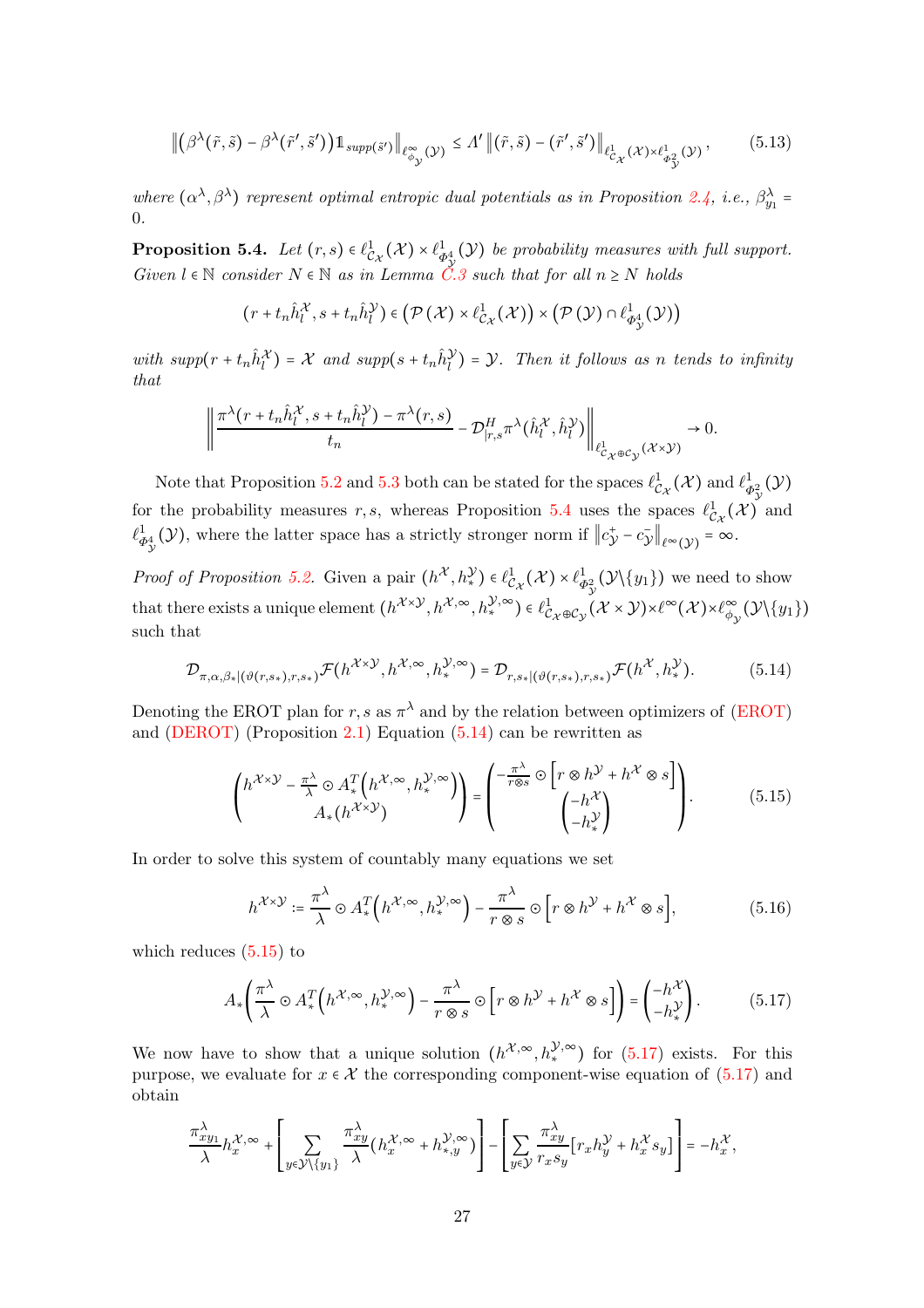$$
\frac{r_x}{\lambda}h^{\mathcal{X},\infty}_x + \left[\sum_{y \in \mathcal{Y}\backslash\{y_1\}} \frac{\pi_{xy}^{\lambda}}{\lambda} h^{\mathcal{Y},\infty}_{*,y}\right] - \left[\sum_{y \in \mathcal{Y}} \frac{\pi_{xy}^{\lambda}}{s_y} h^{\mathcal{Y}}_y \right] - h^{\mathcal{X}}_x \left[\sum_{y \in \mathcal{Y}} \frac{\pi_{xy}^{\lambda}}{r_x}\right] = - h^{\mathcal{X}}_x.
$$

Note, for all  $x \in \mathcal{X}$  it holds that  $\sum_{y \in \mathcal{Y}} \frac{\pi_{xy}^{\lambda_y}}{r_x} = 1$ , this leads to

$$
h_x^{\mathcal{X},\infty} + \left[ \sum_{y \in \mathcal{Y} \setminus \{y_1\}} \frac{\pi_{xy}^{\lambda}}{r_x} h_{*,y}^{\mathcal{Y},\infty} \right] = \lambda \left[ \sum_{y \in \mathcal{Y}} \frac{\pi_{xy}^{\lambda}}{r_x s_y} h_y^{\mathcal{Y}} \right].
$$

Similarly, since for any  $y \in \mathcal{Y}\setminus \{y_1\}$  holds  $\sum_{x \in \mathcal{X}} \frac{\pi_{xy}^{\lambda_y}}{s_y} = 1$  we deduce that

$$
\left[\sum_{x \in \mathcal{X}} \frac{\pi_{xy}^{\lambda}}{s_y} h_x^{\mathcal{X},\infty}\right] + h_{*,y}^{\mathcal{Y},\infty} = \lambda \left[\sum_{x \in \mathcal{X}} \frac{\pi_{xy}^{\lambda}}{r_x s_y} h_x^{\mathcal{X}}\right].
$$

Summarizing, we have to solve a system of countably many linear equations. For suitable matrices of countable dimension this can be rewritten as

<span id="page-27-0"></span>
$$
\begin{pmatrix}\n1 & 0 & \cdots & \frac{\pi_{2_{1}y_{2}}}{r_{x_{1}}} & \frac{\pi_{2_{1}y_{3}}}{r_{x_{1}}} & \cdots \\
0 & 1 & \cdots & \frac{\pi_{2_{2}y_{2}}}{r_{x_{2}}} & \frac{\pi_{2_{2}y_{3}}}{r_{x_{2}}} & \cdots \\
\vdots & \vdots & \ddots & \vdots & \vdots & \vdots \\
\frac{\pi_{2_{1}y_{2}}}{s_{y_{2}}} & \frac{\pi_{2_{2}y_{2}}}{s_{y_{2}}} & \cdots & 1 & 0 & \cdots \\
\frac{\pi_{2_{1}y_{3}}}{s_{y_{3}}} & \frac{\pi_{2_{2}y_{3}}}{s_{y_{3}}} & \cdots & 0 & 1 & \cdots \\
\vdots & \vdots & \ddots & \vdots & \vdots & \ddots \\
0 & 0 & \cdots & \frac{\pi_{2_{1}y_{1}}}{r_{x_{1}}s_{y_{1}}} & \frac{\pi_{2_{1}y_{2}}}{r_{x_{2}}s_{y_{2}}} & \cdots \\
0 & 0 & \cdots & \frac{\pi_{2_{1}y_{1}}}{r_{x_{2}}s_{y_{1}}} & \frac{\pi_{2_{1}y_{2}}}{r_{x_{2}}s_{y_{2}}} & \cdots \\
\frac{\pi_{2_{1}y_{2}}}{r_{x_{1}}s_{y_{2}}} & \frac{\pi_{2_{2}y_{2}}}{r_{x_{2}}s_{y_{1}}} & \cdots & \pi_{2_{2}y_{2}}}{r_{x_{2}s_{y_{2}}} & \cdots \\
\frac{\pi_{2_{1}y_{3}}}{r_{x_{1}}s_{y_{2}}} & \frac{\pi_{2_{2}y_{3}}}{r_{x_{2}}s_{y_{3}}} & \cdots & 0 & 0 & \cdots \\
\frac{\pi_{2_{1}y_{3}}}{r_{x_{1}}s_{y_{3}}} & \frac{\pi_{2_{2}y_{3}}}{r_{x_{2}}s_{y_{3}}} & \cdots & 0 & 0 & \cdots \\
\vdots & \vdots & \ddots & \vdots & \vdots & \ddots\n\end{pmatrix}\n\begin{pmatrix}\nh_{x,0}^{X,\infty} \\
h_{x,0}^{X,\infty} \\
h_{x,0}^{X,\infty} \\
\vdots \\
h_{x,0}^{X,\infty} \\
\vdots \\
h_{x,0}^{X,\infty}\n\end{pmatrix}
$$
\n
$$
\begin
$$

where we denote the operator of the l.h.s. by  $M = M(r, s, \pi^{\lambda})$  and the composition of both operators on the r.h.s. with the factor  $\lambda$  by  $Q = Q(\lambda, r, s, \pi^{\lambda})$ . As we will show, these operators are defined on the following spaces

$$
M = M(r, s, \pi^{\lambda}) : \ell^{\infty}(\mathcal{X}) \times \ell^{\infty}_{\phi_{\mathcal{Y}}}(\mathcal{Y} \setminus \{y_1\}) \to \ell^{\infty}(\mathcal{X}) \times \ell^{\infty}_{\phi_{\mathcal{Y}}}(\mathcal{Y} \setminus \{y_1\}),
$$
  

$$
Q = Q(\lambda, r, s, \pi^{\lambda}) : \ell^1_{C_{\mathcal{X}}}(\mathcal{X}) \times \ell^1_{\Phi^2_{\mathcal{Y}}}(\mathcal{Y} \setminus \{y_1\}) \to \ell^{\infty}(\mathcal{X}) \times \ell^{\infty}_{\phi_{\mathcal{Y}}}(\mathcal{Y} \setminus \{y_1\}).
$$

Herein, we equip the product of  $\ell^1$ -spaces with sum of the norms of each subspace and for the  $\ell^{\infty}$ -spaces we consider the maximum of the norms of the subspaces. We now derive a bound for the operator norm of  $Q$  and afterwards show that  $M$  is invertible. The operator norm of the mapping

$$
\begin{pmatrix} \mathrm{Id}_{\mathcal{X}} & & \\ & -1_{\mathcal{Y}\setminus\{y_1\}} \\ & \mathrm{Id}_{\mathcal{Y}\setminus\{y_1\}} \end{pmatrix} : \ell^1_{\mathcal{C}_{\mathcal{X}}}(\mathcal{X}) \times \ell^1_{\Phi^2_{\mathcal{Y}}}(\mathcal{Y}\setminus\{y_1\}) \to \ell^1_{\mathcal{C}_{\mathcal{X}}}(\mathcal{X}) \times \ell^1_{\Phi^2_{\mathcal{Y}}}(\mathcal{Y})
$$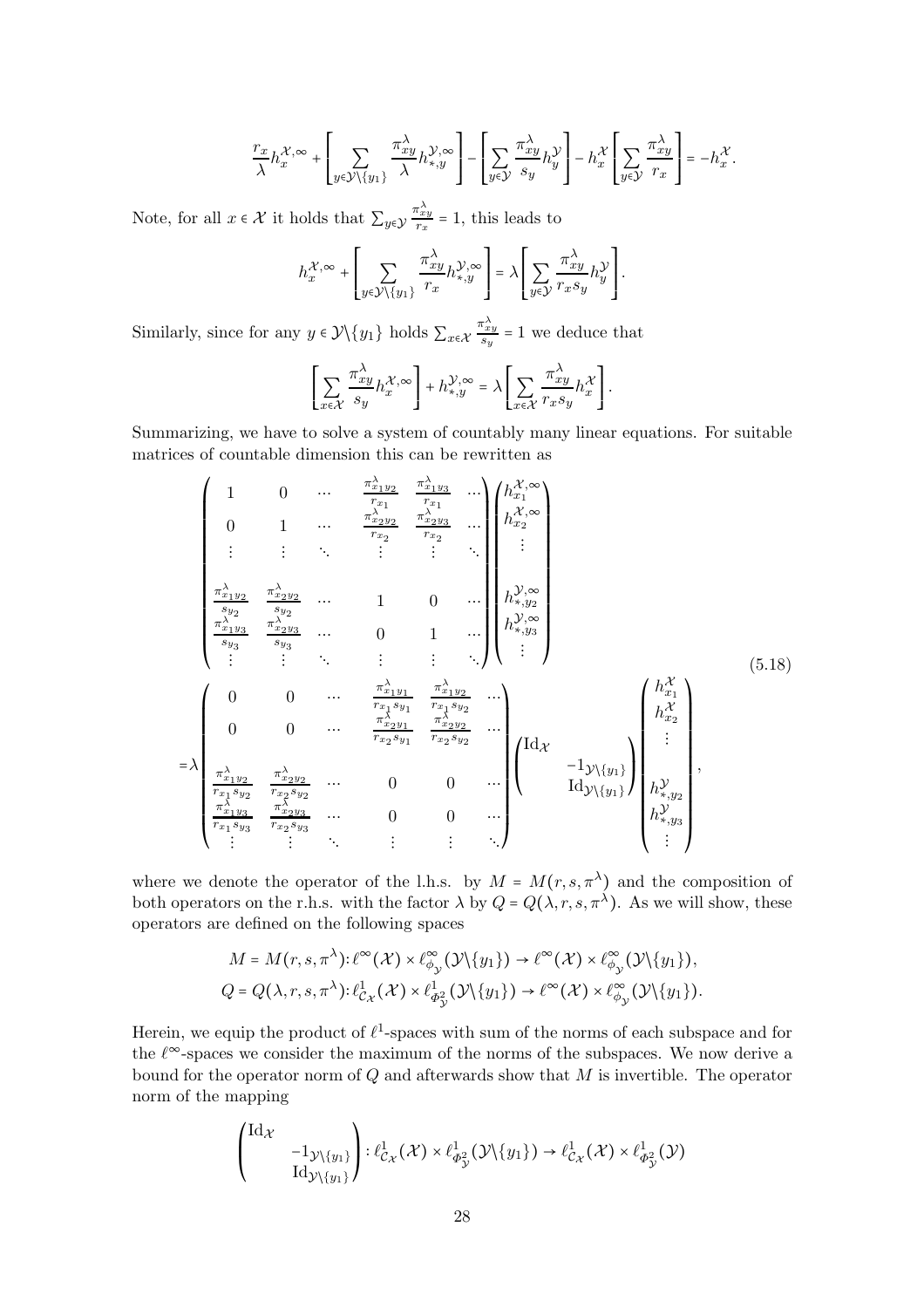can be computed as follows. Denote the closed ball of radius 1 by

$$
B_1\coloneqq\big\{\big(h^\mathcal X,h^\mathcal Y_*\big)\in\ell^1_{\mathcal C_\mathcal X}\big(\mathcal X\big)\times\ell^1_{\varPhi^2_\mathcal Y}\big(\mathcal Y\big) \colon\big\Vert h^\mathcal X\big\Vert_{\ell^1_{\mathcal C_\mathcal X}(\mathcal X)}+\big\Vert h^\mathcal Y_*\big\Vert_{\ell^1_{\varPhi^2_\mathcal Y}(\mathcal Y\setminus\{y_1\})}\leq 1\big\}.
$$

Then, the operator norm is given by

$$
\sup_{(h^{\mathcal{X}}, h^{\mathcal{Y}}_*) \in B_1} \|h^{\mathcal{X}}\|_{\ell^1_{C_{\mathcal{X}}}(\mathcal{X})} + \|h^{\mathcal{Y}}_*\|_{\ell^1_{\Phi^2_{\mathcal{Y}}}(\mathcal{Y} \setminus \{y_1\})} + \Phi^2_{\mathcal{Y}}(y_1) \left| \sum_{y \neq y_1} h^{\mathcal{Y}}_{*,y} \right|
$$
  
= 1 + 
$$
\sup_{(h^{\mathcal{X}}, h^{\mathcal{Y}}_*) \in B_1} \Phi^2_{\mathcal{Y}}(y_1) \left| \sum_{y \neq y_1} h^{\mathcal{Y}}_{*,y} \right| = 1 + \sup_{y \neq y_1} \frac{\Phi^2_{\mathcal{Y}}(y_1)}{\Phi^2_{\mathcal{Y}}(y)} \le 1 + \Phi^2_{\mathcal{Y}}(y_1).
$$

Moreover, based on our bounds for  $\pi^{\lambda}$  (Proposition [2.3\)](#page-7-3) it follows for each  $x \in \mathcal{X}$  and  $h^{\mathcal{Y}} \in \ell_{\varPhi^2_{\mathcal{Y}}}^1(\mathcal{Y})$  that

$$
\left|-\sum_{y\in\mathcal{Y}}\frac{\pi_{xy}}{r_xs_y}h^{\mathcal{Y}}_y\right|\leq \exp\left(\frac{\langle c^+_{{\mathcal{X}}},r\rangle+\langle c^+_{{\mathcal{Y}}},s\rangle+\|c^+_{{\mathcal{X}}}-c^{\scriptscriptstyle -}_{{\mathcal{X}}}\|_{\ell^\infty({\mathcal{X}})}}{\lambda}\right)\left\|h^{\mathcal{Y}}\right\|_{\ell^1_{\phi_{\mathcal{Y}}}({\mathcal{Y}})}\\ \leq \exp\left(\frac{\langle c^+_{{\mathcal{X}}},r\rangle+\langle c^+_{{\mathcal{Y}}},s\rangle+\|c^+_{{\mathcal{X}}}-c^{\scriptscriptstyle -}_{{\mathcal{X}}}\|_{\ell^\infty({\mathcal{X}})}}{\lambda}\right)\left\|h^{\mathcal{Y}}\right\|_{\ell^1_{\phi^2_{\mathcal{Y}}}({\mathcal{Y}})}.
$$

Likewise, it follows for each  $y \in \mathcal{Y} \setminus \{y_1\}$  and  $h^{\mathcal{X}} \in \ell^1_{C_{\mathcal{X}}}(\mathcal{X})$  that

$$
\phi_{\mathcal{Y}}(y)^{-1} \left| \sum_{x \in \mathcal{X}} \frac{\pi_{xy}}{r_x s_y} h_x^{\mathcal{X}} \right| \le \exp\left( \frac{\langle c_{\mathcal{X}}^+, r \rangle + \langle c_{\mathcal{Y}}^+, s \rangle + \| c_{\mathcal{X}}^+ - c_{\mathcal{X}}^- \|_{\ell^{\infty}(\mathcal{X})}}{\lambda} \right) \| h^{\mathcal{X}} \|_{\ell^1_{C_{\mathcal{X}}}(\mathcal{X})}.
$$

Hence, we obtain for the operator norm of Q that

$$
||Q||_{OP} \le \lambda \left(1 + \Phi_{\mathcal{Y}}^2(y_1)\right) \exp\left(\frac{\langle c_{\mathcal{X}}^+, r \rangle + \langle c_{\mathcal{Y}}^+, s \rangle + ||c_{\mathcal{X}}^+ - c_{\mathcal{X}}^-||_{\ell^\infty(\mathcal{X})}}{\lambda}\right).
$$
(5.19)

Next, we show that  $M$  is invertible. Note, that  $M$  can be represented by

<span id="page-28-0"></span>
$$
M = \begin{pmatrix} \mathrm{Id}_{\ell^{\infty}}(\mathcal{X}) & P \\ R & \mathrm{Id}_{\ell^{\infty}_{\phi_{\mathcal{Y}}}(\mathcal{Y}\backslash\{y_{1}\})} \end{pmatrix}
$$
(5.20)

for some suitable linear operators  $P = P(r, \pi^{\lambda}) : \ell_{\phi_{\mathcal{Y}}}^{\infty}(\mathcal{Y}\setminus\{y_1\}) \to \ell^{\infty}(\mathcal{X})$  and  $R = R(s, \pi^{\lambda})$ :  $\ell^{\infty}(\mathcal{X}) \to \ell^{\infty}_{\phi_{\mathcal{Y}}}(\mathcal{Y}\setminus \{y_1\})$ . We prove existence of the inverse of M by applying the Neumannseries calculus for  $(\text{Id} - M)$  [\(Sasane,](#page-39-13) [2017,](#page-39-13) Theorem 2.9). In particular, this requires to show that the series  $\sum_{k=0}^{\infty} (Id - M)^k$  converges in operator norm. To this end, we perform a change to the norm  $\ell^{\infty}_{\phi_{\mathcal{Y}}}(\mathcal{Y}\{\{y_1\})$  which does not change the topology. We first label  $\mathcal{Y} = \{y_1, y_2, \dots, \}$  and set  $\eta := \inf_{x \in \mathcal{X}} \frac{\pi_{xy_1}^{\lambda}}{r_x} > 0$  which is strictly positive by the lower bounds for  $\pi^{\lambda}$  (Proposition [2.3\)](#page-7-3) and since. Using the upper bound for  $\pi^{\lambda}$  (Proposition 2.3) we obtain that

$$
\phi_{\mathcal{Y}}(y) \frac{\pi_{xy}^{\lambda}}{r_x} \le \exp\left(\frac{\|c_{\mathcal{X}}^+ - c_{\mathcal{X}}^-\|_{\ell^{\infty}(\mathcal{X})} + \langle c_{\mathcal{X}}^+, r \rangle + \langle c_{\mathcal{Y}}^+, s \rangle}{\lambda}\right) \phi_{\mathcal{Y}}^2(y) s_y,
$$

which shows that  $\phi_{\mathcal{Y}}(y) \frac{\pi_{xy}^{\lambda}}{r_x}$  is summable over  $y \in \mathcal{Y}$  as  $s \in \ell_{\Phi_{\mathcal{Y}}^2}^1(\mathcal{Y}) \subseteq \ell_{\phi}^1$  $\frac{1}{\phi_{\mathcal{Y}}^2}(\mathcal{Y})$ . Notably, the dominating function is independent of  $x \in \mathcal{X}$ . Hence, there exists some  $N \in \mathbb{N}$  such that

$$
\sum_{i=N+1}^{\infty} \left( \phi_{\mathcal{Y}}(y_i) - 1 \right) \frac{\pi_{xy_i}^{\lambda}}{r_x} \le \frac{\eta}{2},
$$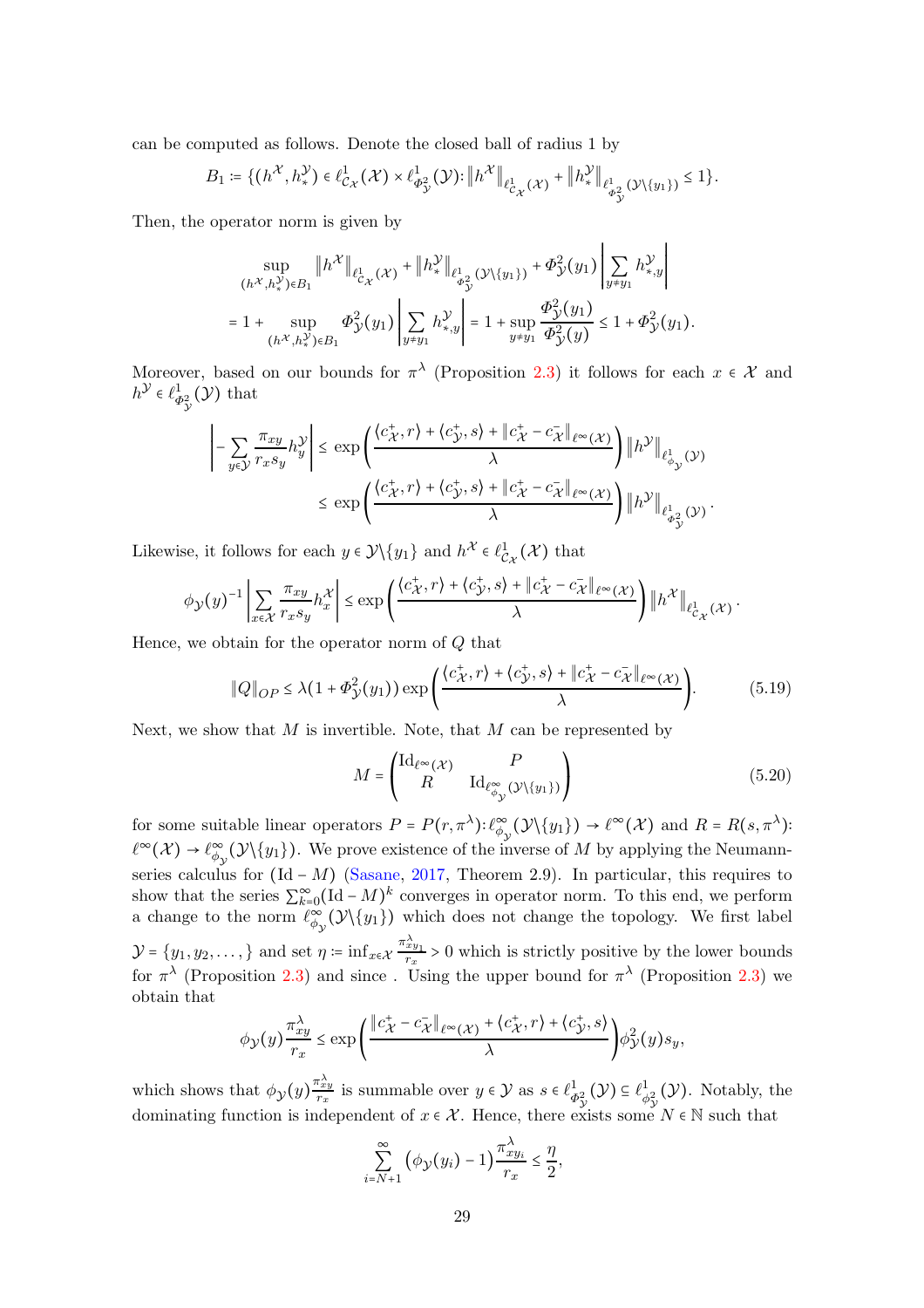For such  $N \in \mathbb{N}$  it follows for all  $x \in \mathcal{X}$  that

<span id="page-29-0"></span>
$$
\sum_{i=2}^{\infty} \frac{\pi_{xy_i}^{\lambda}}{r_x} + \sum_{i=N+1}^{\infty} \left( \phi_{\mathcal{Y}}(y_i) - 1 \right) \frac{\pi_{xy_i}^{\lambda}}{r_x} \le 1 - \frac{\pi_{xy_1}^{\lambda}}{r_x} + \frac{\eta}{2} \le 1 - \frac{\eta}{2}
$$
(5.21)

To change the norm of  $\ell_{\phi_{\mathcal{X}}}^{\infty}(\mathcal{Y}\setminus \{y_1\})$  we define the weight function

$$
\tilde{\phi}_{\mathcal{Y}} \colon \mathcal{Y} \to [1, \infty), \quad \tilde{\phi}_{\mathcal{Y}}(y) = \begin{cases} 1 & \text{if } y \in \{y_1, \dots, y_N\}, \\ \phi_{\mathcal{Y}}(y) & \text{else,} \end{cases}
$$

where we note that  $L_{\mathcal{Y}}^{-1}\phi_{\mathcal{Y}}(y) \leq \tilde{\phi}_{\mathcal{Y}}(y) \leq \phi_{\mathcal{Y}}(y)$  for  $L_{\mathcal{Y}} = \max_{i=1,\dots,N} \phi_{\mathcal{Y}}(y)$ . Consequently, it follows that  $\| \cdot \|_{\ell^{\infty}_{\phi_{\mathcal{Y}}(\mathcal{Y})}} \leq \| \cdot \|_{\ell^{\infty}_{\phi_{\mathcal{Y}}(\mathcal{Y})}} \leq L_{\mathcal{Y}} \|\cdot \|_{\ell^{\infty}_{\phi_{\mathcal{Y}}(\mathcal{Y})}}$ . Hence, we can consider the operators  $P, R$  as mappings

$$
\tilde{P}:\ell^{\infty}_{\tilde{\phi}_{\mathcal{Y}}}(\mathcal{Y}\backslash\{y_1\})\to \ell^{\infty}(\mathcal{X}), \quad \tilde{R}:\ell^{\infty}(\mathcal{X})\to \ell^{\infty}_{\tilde{\phi}_{\mathcal{Y}}}(\mathcal{Y}\backslash\{y_1\}),
$$

respectively, and introduce  $\tilde{M}$  likewise. Based on [\(5.21\)](#page-29-0) we then note that  $\|\tilde{P}\|_{OP} \leq 1-\eta/2$ and since  $\sum_{x \in \mathcal{X}} \frac{\pi_{xy}^{\lambda}}{s_y} = 1$  for all  $y \in \mathcal{Y} \setminus \{y_1\}$ , it follows that  $\|\tilde{R}\|_{OP} \leq 1$ . Thus, we assert that

$$
\left\| \left( \operatorname{Id} - \tilde{M} \right)^2 \right\|_{OP} \leq \max \left\{ \left\| \tilde{R}\tilde{P} \right\|_{OP}, \left\| \tilde{P}\tilde{R} \right\|_{OP} \right\} \leq 1 - \frac{\eta}{2},
$$

which implies that the Neumann-series  $\sum_{k=0}^{\infty} (\text{Id} - \tilde{M})^k$  converges in operator norm with

$$
\|\tilde{M}^{-1}\|_{OP} \le \sum_{k=0}^{\infty} \|( \text{Id} - \tilde{M})^k \|_{OP} \le ( \|\text{Id}\|_{OP} + \| (\text{Id} - \tilde{M}) \|_{OP} ) \sum_{k=0}^{\infty} \| (\text{Id} - \tilde{M})^2 \|_{OP}^k
$$
  

$$
\le \frac{2}{1 - (1 - \eta/2)} = \frac{4}{\eta} < \infty.
$$

This also yields that  $||M^{-1}||_{OP} \le 4L_y/\eta$ . Concluding, there exists a unique pair of elements  $(h^{\mathcal{X},\infty},h_*^{\mathcal{Y},\infty}) \in \ell^{\infty}(\mathcal{X}) \times \ell_{\phi_{\mathcal{Y}}}^{\infty}(\mathcal{Y}\setminus \{y_1\})$  that solves equation  $(5.18)$  and  $M^{-1}Q$  is a bounded operator.

Finally, we prove that  $h^{\chi \times \mathcal{Y}}$  from [\(5.16\)](#page-26-4) is contained in  $\ell^1_{\mathcal{C}_\mathcal{X} \oplus \mathcal{C}_\mathcal{Y}}(\mathcal{X} \times \mathcal{Y})$ . This follows by the following calculation

$$
\|h^{\chi\times\mathcal{Y}}\|_{\ell_{C_{\chi\oplus C_{\mathcal{Y}}}^{1}(\chi\times\mathcal{Y})}\leq \left\|\frac{\pi^{\lambda}}{\lambda}\odot A_{\star}^{T}\left(h^{\chi,\infty},h_{\star}^{\mathcal{Y},\infty}\right)\right\|_{\ell_{C_{\chi\oplus C_{\mathcal{Y}}}^{1}(\chi\times\mathcal{Y})}
$$
\n
$$
+\left\|\frac{\pi^{\lambda}}{r\otimes s}\odot\left[r\otimes h^{\mathcal{Y}}+h^{\chi}\otimes s\right]\right\|_{\ell_{C_{\chi\oplus C_{\mathcal{Y}}}^{1}(\chi\times\mathcal{Y})}
$$
\n
$$
\leq 2\left\|\frac{\pi^{\lambda}}{\lambda}\right\|_{\ell_{C_{\chi\oplus \Phi_{\mathcal{Y}}}^{1}(\chi\times\mathcal{Y})}\left(\left\|h^{\chi,\infty}\right\|_{\ell^{\infty}(\chi)}+\left\|h_{\star}^{\mathcal{Y},\infty}\right\|_{\ell^{\infty}_{\phi_{\mathcal{Y}}}(\mathcal{Y}\backslash\{y_{1}\})}\right)
$$
\n
$$
+\left\|\frac{\pi^{\lambda}}{r\otimes s}\right\|_{\ell^{\infty}_{1\chi\otimes\phi_{\mathcal{Y}}}(\chi\times\mathcal{Y})}2\left(\left\|r\right\|_{\ell^1_{C_{\chi}}(\chi)}\left\|h^{\mathcal{Y}}\right\|_{\ell^1_{\phi_{\mathcal{Y}}}(\mathcal{Y})}+\left\|h^{\chi}\right\|_{\ell^1_{1\chi}(\chi)}\left\|s\right\|_{\ell^1_{\phi_{\mathcal{Y}}}(\mathcal{Y})}\right),\tag{5.22}
$$

where we used in the second inequality for  $(x, y) \in \mathcal{X} \times \mathcal{Y}$  the following bound

<span id="page-29-1"></span>
$$
(C_{\mathcal{X}}(x)+C_{\mathcal{Y}}(x))\phi_{\mathcal{Y}}(y)=C_{\mathcal{X}}(x)\phi_{\mathcal{Y}}(y)+\Phi_{\mathcal{Y}}(y)\leq 2C_{\mathcal{X}}(x)\Phi_{\mathcal{Y}}(y).
$$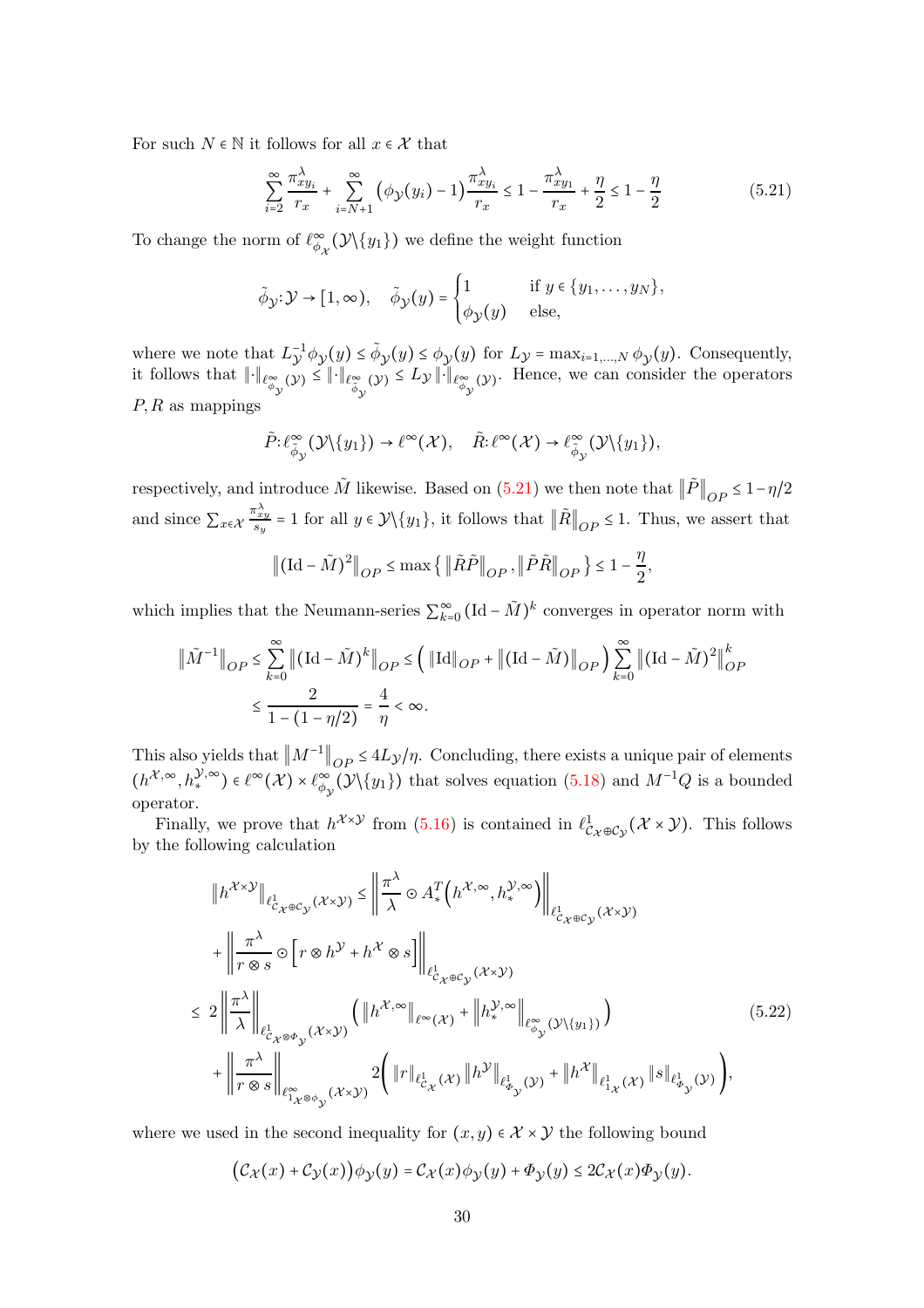In particular, it holds by the upper bound for  $\pi^{\lambda}$  (Proposition [2.3\)](#page-7-3) that

$$
\begin{split} &\left\|\pi^{\lambda}\right\|_{\ell_{C_{\mathcal{X}}\otimes\Phi_{\mathcal{Y}}}^{1}(\mathcal{X}\times\mathcal{Y})}=\sum_{(x,y)\in\mathcal{X}\times\mathcal{Y}}\mathcal{C}_{\mathcal{X}}(x)\Phi_{\mathcal{Y}}(y)\pi_{xy}^{\lambda} \\ &\leq \sum_{(x,y)\in\mathcal{X}\times\mathcal{Y}}\mathcal{C}_{\mathcal{X}}(x)\Phi_{\mathcal{Y}}(y)\phi_{\mathcal{Y}}(y)\exp\left(\frac{\langle c_{\mathcal{X}}^{+},r\rangle+\langle c_{\mathcal{Y}}^{+},s\rangle+\|c_{\mathcal{X}}^{+}-c_{\mathcal{X}}^{-}\|_{\ell^{\infty}(\mathcal{X})}}{\lambda}\right)r_{x}s_{y} \\ &=\exp\left(\frac{\langle c_{\mathcal{X}}^{+},r\rangle+\langle c_{\mathcal{Y}}^{+},s\rangle+\|c_{\mathcal{X}}^{+}-c_{\mathcal{X}}^{-}\|_{\ell^{\infty}(\mathcal{X})}}{\lambda}\right)\sum_{(x,y)\in\mathcal{X}\times\mathcal{Y}}\mathcal{C}_{\mathcal{X}}(x)\Phi_{\mathcal{Y}}^{2}(y)r_{x}s_{y}<\infty, \end{split}
$$

which is finite by  $(r, s) \in \ell^1_{C_{\mathcal{X}}}(\mathcal{X}) \times \ell^1_{\Phi^2_{\mathcal{Y}}}(\mathcal{Y})$ . By the same upper bound we see that the term  $\|\pi^{\lambda}/r\otimes s\|_{\ell^{\infty}_{1_{\mathcal{X}}\otimes\phi_{\mathcal{Y}}}(\mathcal{X}\times \mathcal{Y})}$  is bounded by

$$
\sup_{(x,y)\in\mathcal{X}\times\mathcal{Y}}\frac{\pi_{xy}^{\lambda}/(r_xs_y)}{\phi_y(y)} \le \exp\left(\frac{\langle c_{\mathcal{X}}^+,r\rangle+\langle c_{\mathcal{Y}}^+,s\rangle+\|c_{\mathcal{X}}^+-c_{\mathcal{X}}^-\|_{\ell^{\infty}(\mathcal{X})}}{\lambda}\right) < \infty.
$$

This also shows that  $h^{\mathcal{X}\times\mathcal{Y}}$  continuously depends on  $(h^{\mathcal{X},\infty},h_*^{\mathcal{Y},\infty})\in \ell^{\infty}(\mathcal{X})\times \ell_{\phi_{\mathcal{Y}}}^{\infty}(\mathcal{Y})$  and  $(h^{\mathcal{X}}, h^{\mathcal{Y}}_*) \in \ell^1_{\mathcal{C}_{\mathcal{X}}}(\mathcal{X}) \times \ell^1_{\Phi_{\mathcal{Y}}}(\mathcal{Y})$  and thus concludes the proof on well-definedness and boundedness of the operator of the claim.  $\Box$ 

<span id="page-30-0"></span>**Remark 5.5.** Crucial for the well-definedness of the proposed derivative for the EROT plan (Proposition [5.2\)](#page-25-0) for the setting  $||c^+_{\mathcal{X}} - c^-_{\mathcal{X}}||_{\ell^{\infty}(\mathcal{X})} < \infty$  is that the operator  $M:\ell^{\infty}(\mathcal{X}) \times$  $\ell^{\infty}_{\phi_{\mathcal{Y}}}(\mathcal{Y}\setminus \{y_1\}) \to \ell^{\infty}(\mathcal{X}) \times \ell^{\infty}_{\phi_{\mathcal{Y}}}(\mathcal{Y}\setminus \{y_1\})$  in [\(5.20\)](#page-28-0) has a bounded inverse for which we employ the Neumann-series calculus. To this end, we verify that there exists  $\varepsilon > 0$  and construct a function  $\tilde{\phi}_{\mathcal{Y}} : \mathcal{Y} \to [1, \infty]$  with  $\tilde{\phi}_{\mathcal{Y}} \geq k \phi_{\mathcal{Y}}$  for some  $k > 0$  such that

$$
\sum_{y \in \mathcal{Y} \setminus \{y_1\}} \tilde{\phi}_{\mathcal{Y}}(y) \frac{\pi_{xy}^{\lambda}}{r_x} \le 1 - \varepsilon \quad \text{for all } x \in \mathcal{X},
$$

$$
\frac{1}{\tilde{\phi}_{\mathcal{Y}}(y)} \sum_{x \in \mathcal{X}} \frac{\pi_{xy}^{\lambda}}{s_y} \le 1 \quad \text{for all } y \in \mathcal{Y}.
$$

Generalizing this approach to ground costs with unbounded variation in both components  $||c^+_{\mathcal{X}} - c^-_{\mathcal{X}}||_{\ell^{\infty}(\mathcal{X})} = \infty$  and  $||c^+_{\mathcal{Y}} - c^-_{\mathcal{Y}}||_{\ell^{\infty}(\mathcal{Y})} = \infty$  would require existence of  $\varepsilon > 0$  and suitable functions  $\psi_{\mathcal{X}} \to [1, \infty), \psi_{\mathcal{Y}} \to [1, \infty)$  with  $\psi_{\mathcal{X}} \geq k \phi_{\mathcal{X}}$  and  $\psi_{\mathcal{Y}} \geq k \phi_{\mathcal{Y}}$  for some  $k > 0$  such that

$$
\frac{1}{\psi_{\mathcal{X}}(x)} \sum_{y \in \mathcal{Y} \setminus \{y_1\}} \psi_{\mathcal{Y}}(y) \frac{\pi_{xy}^{\lambda}}{r_x} \le 1 - \varepsilon \quad \text{for all } x \in \mathcal{X},
$$

$$
\frac{1}{\psi_{\mathcal{Y}}(y)} \sum_{x \in \mathcal{X}} \psi_{\mathcal{X}}(x) \frac{\pi_{xy}^{\lambda}}{s_y} \le 1 \quad \text{for all } y \in \mathcal{Y}.
$$

The explicit construction of such functions  $\psi_{\mathcal{X}}, \psi_{\mathcal{Y}}$  remains challenging is and is left for future research.

Proof of Proposition [5.3.](#page-25-1) The proof consists of two steps. We first show the claims for finitely supported probability measures and extend them afterwards to probability measures with countable support.

The Lipschitz bound will be derived by showing that the operator norm of the derivative of primal and dual optimizers for a given pair of probability measures with respect to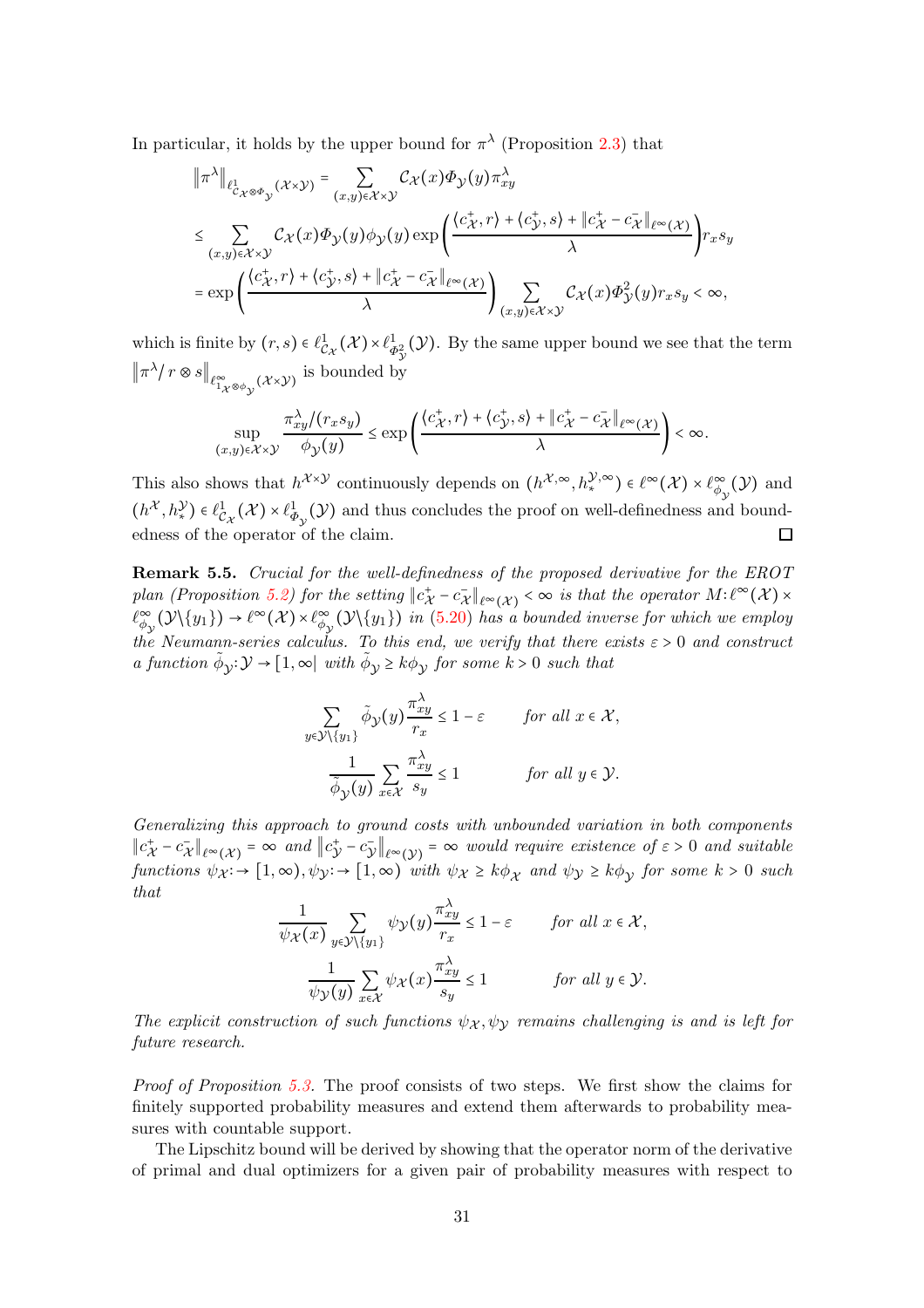perturbations on the same support can be uniformly bounded. For the proof, we first define the quantity

$$
\kappa \coloneqq \sup_{(\tilde{r},\tilde{s})\in B_1} \exp\left(\frac{\langle c_{\mathcal{X}}^+, \tilde{r}\rangle + \langle c_{\mathcal{Y}}^+, \tilde{s}\rangle + \|c_{\mathcal{X}}^+ - c_{\mathcal{X}}^- \|_{\ell^\infty(\mathcal{X})}}{\lambda}\right) \in [1,\infty).
$$

We further introduce the quantity  $\eta \in (0,1)$  by

$$
\eta \coloneqq \inf_{(\tilde{r},\tilde{s})\in B_1} \frac{s_{y_1}}{2} \exp\left(\frac{-\langle c_{\mathcal{X}}^+, \tilde{r}\rangle - \langle c_{\mathcal{Y}}^+, \tilde{s}\rangle - 2\left\|c_{\mathcal{X}}^+ - c_{\mathcal{X}}^- \right\|_{\ell^\infty(\mathcal{X})}}{\lambda}\right) \left\langle \phi_{\mathcal{Y}}, \tilde{s}\right\rangle^{-1},
$$

and define  $\rho_0 = \eta/4\kappa$ . Next, we consider  $(\hat{r}, \hat{s}) \in B_{\rho_0}$  with finite support. Note that the inequality  $\hat{s}_{y_1} \geq s_{y_1}/2 > 0$  holds. Furthermore, we define  $\hat{\mathcal{X}} \coloneqq \text{supp}(\hat{r})$ ,  $\hat{\mathcal{Y}} \coloneqq \text{supp}(\hat{s})$ and introduce for given positive function  $f: \mathcal{X} \to (0, \infty)$  the spaces  $\ell_f^1(\hat{\mathcal{X}}) \coloneqq \ell_f^1(\hat{\mathcal{X}})$  and  $\ell_f^{\infty}(\hat{\mathcal{X}}) \coloneqq \ell_{f|\hat{\mathcal{X}}}^{\infty}(\hat{\mathcal{X}})$ . With this notation, we define the operator  $\hat{A}_{*}$  as  $A_{*}$  from Section [3](#page-8-0) restricted to  $\ell^1_{\mathcal{C}_{\mathcal{X}}}(\hat{\mathcal{X}}) \times \ell^1_{\Phi^2_{\mathcal{Y}}}(\hat{\mathcal{Y}} \setminus {\{y_1\}})$  and, similarly, introduce  $\hat{\mathcal{F}}$  as  $\mathcal{F}$  from Section [3](#page-8-0) with a modified domain and range space

$$
\hat{\mathcal{F}}: \left( \ell^1_{\mathcal{C}_{\mathcal{X}} \oplus \mathcal{C}_{\mathcal{Y}}} (\hat{\mathcal{X}} \times \hat{\mathcal{Y}}) \times \ell^{\infty}(\hat{\mathcal{X}}) \times \ell^{\infty}_{\phi_{\mathcal{Y}}} (\hat{\mathcal{Y}} \setminus \{y_1\}) \right) \times \left( \ell^1_{\mathcal{C}_{\mathcal{X}}} (\hat{\mathcal{X}}) \times \ell^1_{\phi_{\mathcal{Y}}^2} (\hat{\mathcal{Y}} \setminus \{y_1\}) \right) \to \mathbb{R}^{|\hat{\mathcal{X}} \times \hat{\mathcal{Y}}| + |\hat{\mathcal{X}}| + |\hat{\mathcal{Y}}| - 1}.
$$

By Corollary [3.3](#page-10-3) the triplet  $(\hat{\pi}^{\lambda}, \hat{\alpha}^{\lambda}, \hat{\beta}^{\lambda}) \in (\ell^1_{\mathcal{C}_{\mathcal{X}} \oplus \mathcal{C}_{\mathcal{Y}}}(\hat{\mathcal{X}} \times \hat{\mathcal{Y}}) \times \ell^{\infty}(\hat{\mathcal{X}}) \times \ell^{\infty}_{\phi_{\mathcal{Y}}}(\hat{\mathcal{Y}}))$  are op-timizers of [\(EROT\)](#page-1-0) and [\(DEROT\)](#page-1-1) for the probability measures  $(\hat{r}, \hat{s})$  if and only if  $\hat{\mathcal{F}}((\hat{\pi}^{\lambda}, \hat{\alpha}^{\lambda}, \hat{\beta}^{\lambda}_{*}), (\hat{r}, \hat{s})) = 0$ . Furthermore, the function  $\hat{\mathcal{F}}$  is Fréchet differentiable [\(Averbukh & Smolyanov,](#page-36-10) [1967\)](#page-36-10), the derivative in this notion will be denoted by  $\mathcal{D}^F$ . Following the arguments by [Klatt et al.](#page-38-10) [\(2020b](#page-38-10)) the partial derivative of  $\hat{\mathcal{F}}$  with respect to  $(\hat{\pi}, \hat{\alpha}, \hat{\beta}_*)$  at optimizers  $(\hat{\pi}^{\lambda}, \hat{\alpha}^{\lambda}, \hat{\beta}^{\lambda}_{*})$  for  $(\hat{r}, \hat{s})$  in matrix representation is then given by

$$
\begin{aligned} & \left[ \mathcal{D}^F_{\hat{\pi}, \hat{\alpha}, \hat{\beta} * | (\hat{\pi}^{\lambda}, \hat{\alpha}^{\lambda}, \hat{\beta}^{\lambda}_*, \hat{r}, \hat{s}_*)} \hat{\mathcal{F}} \right] \\ &= \begin{pmatrix} \mathrm{Id}_{\ell^1_{\mathcal{C}_{\mathcal{X}} \oplus \mathcal{C}_{\mathcal{Y}}} (\hat{\mathcal{X}} \times \hat{\mathcal{Y}}) & \frac{1}{\lambda} \exp\left(\frac{1}{\lambda} \left[ \hat{A}^T_*(\hat{\alpha}^{\lambda}, \hat{\beta}^{\lambda}_*) - c \right] \right) \odot (\hat{r} \otimes \hat{s}) \odot \hat{A}^T_* \\ \hat{A}_* & 0 \end{pmatrix}, \end{aligned}
$$

which is an invertible operator since the identity operator is invertible in conjunction with  $A_*$  having full rank of order  $|\hat{\mathcal{X}}|$ + $|\hat{\mathcal{Y}}|$ -1, and because  $\frac{1}{\lambda} \exp\left(\frac{1}{\lambda}\right)$  $\frac{1}{\lambda}\left[A_*^T(\hat{\alpha}^\lambda,\hat{\beta}_*^\lambda)-c\right])\odot(\hat{r}\otimes\hat{s})$  is component-wise strictly positive. By the implicit function theorem this induces a mapping on an open set  $\mathcal{U} \subseteq \ell_{\mathcal{C}_{\mathcal{X}}}^1(\hat{\mathcal{X}}) \times \ell_{\varPhi^2_{\mathcal{Y}}}^1(\hat{\mathcal{Y}} \setminus \{y_1\})$  with  $(\hat{r}, \hat{s}) \in \mathcal{U}$ 

$$
\hat{\vartheta}\!:\!\mathcal{U}\to\left(\ell_{\mathcal{C}_{\mathcal{X}}\oplus\mathcal{C}_{\mathcal{Y}}}^1(\hat{\mathcal{X}}\times\hat{\mathcal{Y}})\times\ell_{\phi_{\mathcal{X}}}^{\infty}(\hat{\mathcal{X}})\times\ell_{\phi_{\mathcal{Y}}}^{\infty}(\hat{\mathcal{Y}}\backslash\{y_1\})\right)
$$

such that for any  $(\overline{r}, \overline{s}_*) \in \mathcal{U}$  the relation  $\mathcal{F}(\hat{\vartheta}(\overline{r}, \overline{s}), (\overline{r}, \overline{s})) = 0$  holds. In particular, if  $(\overline{r}, \overline{s}_*) \in \mathcal{P}(\hat{\mathcal{X}}) \times \mathcal{P}(\hat{\mathcal{Y}})_*$  it follows that  $\hat{\vartheta}(\overline{r}, \overline{s})$  coincides with the triplet of optimizers of  $(\hat{\pi}^{\lambda}, \hat{\alpha}^{\lambda}, \hat{\beta}^{\lambda}_{*})$  for these respective probability measures.

Moreover, the implicit function theorem yields that  $\hat{\theta}$  is Fréchet differentiable at  $(\hat{r}, \hat{s})$ with derivative

$$
\mathcal{D}_{|(\hat{r},\hat{s}_{*})}^F \vartheta = -\left[\mathcal{D}_{\pi,\alpha,\beta_{*}|(\vartheta(\hat{r},\hat{s}_{*}),\hat{r},\hat{s}_{*})}^F\right]^{-1} \circ \mathcal{D}_{r,s_{*}|(\vartheta(\hat{r},\hat{s}_{*}),\hat{r},\hat{s}_{*})}^F \hat{\mathcal{F}}.
$$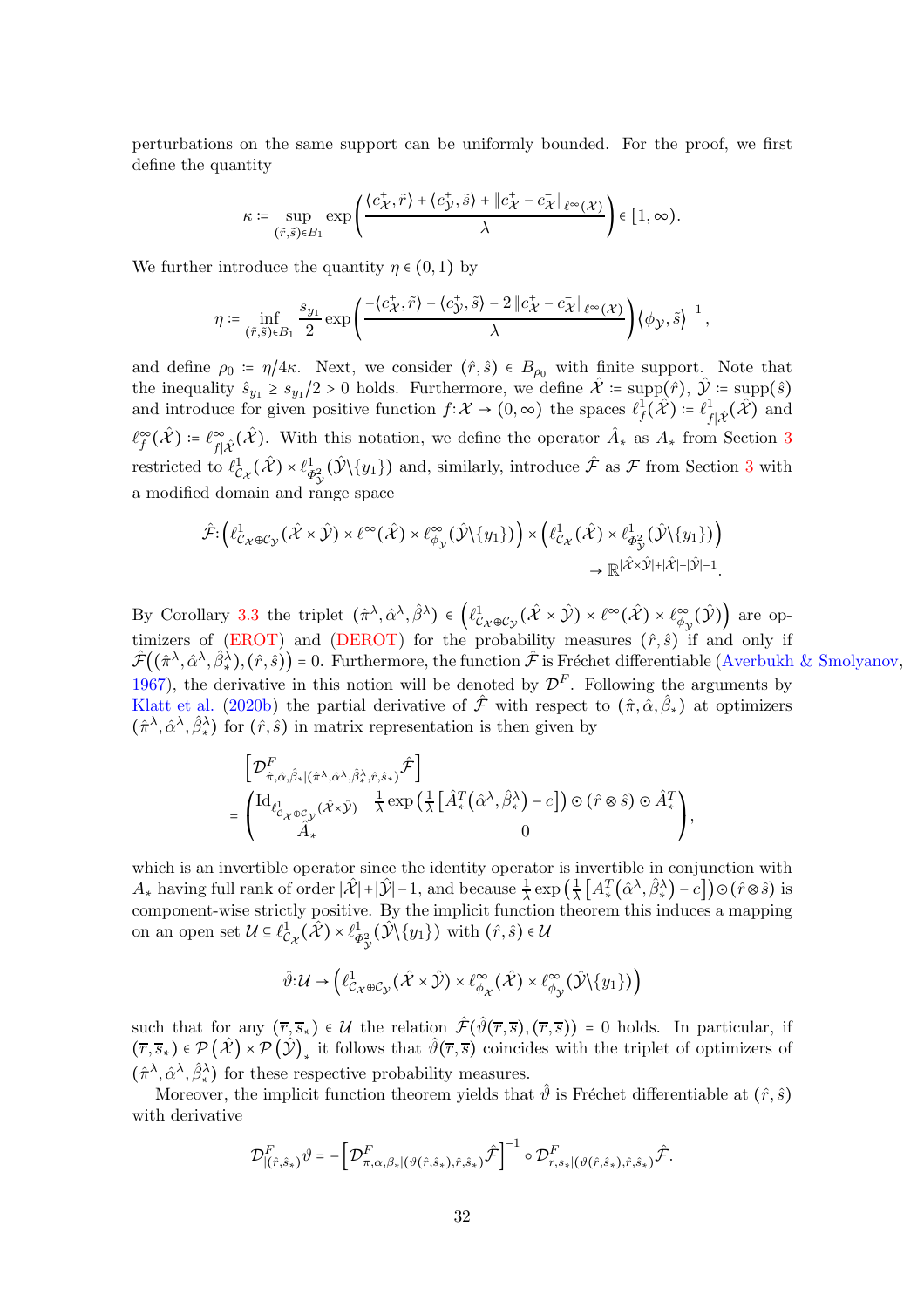Hence, it remains to bound this operator. Adapting the notation of the proof for Propo-sition [5.2](#page-25-0) we know that there exist suitable operators  $\hat{M}, \hat{Q}$  such that the derivative for the component of  $\hat{\vartheta}$  in  $\ell^{\infty}(\hat{\mathcal{X}}) \times \ell^{\infty}_{\phi_{\mathcal{Y}}}(\hat{\mathcal{Y}})$ , i.e., the component for optimal entropic dual potentials, is given by  $\hat{M}^{-1}\hat{Q}$ . For the operator  $\hat{Q}$  we know that

$$
\|\hat{Q}\|_{OP} \le (1 + \Phi_{\mathcal{Y}}^2(y_1))\lambda \exp\left(\frac{\langle c_{\mathcal{X}}^+, \hat{r} \rangle + \langle c_{\mathcal{Y}}^+, \hat{s} \rangle + \|c_{\mathcal{X}}^+ - c_{\mathcal{X}}^- \|_{\ell^{\infty}(\mathcal{X})}}{\lambda}\right)
$$

$$
\le (1 + \Phi_{\mathcal{Y}}^2(y_1))\lambda \kappa =: \Lambda_1 < \infty.
$$

For a bound on the operator norm of  $M$  we obtain by Proposition [2.3](#page-7-3) the lower bound  $\min_{x \in \hat{\mathcal{X}}} \pi_{xy_1}^{\lambda}(\hat{r}, \hat{s})/\hat{r}_x \geq \eta$ . Moreover, we choose  $N \in \mathbb{N}$  such that

$$
\sum_{i=N+1}^{\infty} \Phi_{\mathcal{Y}}^2(y_i) \kappa s_{y_i} \leq \frac{\eta}{4}.
$$

By definition of  $\rho_0$  we obtain for all  $(\overline{r}, \overline{s}) \in B_{\rho_0}$  that

$$
\sum_{i=1}^{\infty} \Phi_{\mathcal{Y}}^2(y_i) |\overline{s}_{y_i} - s_{y_i}| \le \rho_0 = \frac{\eta}{4\kappa},
$$

which yields by our choice on N for each  $(\overline{r}, \overline{s}) \in B_{\rho_0}$  and  $x \in \mathcal{X}$  that

$$
\sum_{i=N+1}^{\infty} (\phi_{\mathcal{Y}}(y_i) - 1) \frac{\pi_{xy_i}^{\lambda}(\overline{r}, \overline{s})}{\overline{r}_x}
$$
\n
$$
\leq \sum_{i=N+1}^{\infty} (\phi_{\mathcal{Y}}(y_i) - 1) \exp\left(\frac{\|c_{\mathcal{X}}^{\dagger} - c_{\mathcal{X}}^{\dagger}\|_{\ell^{\infty}(\mathcal{X})} + c_{\mathcal{Y}}^{\dagger}(y_i) - c_{\mathcal{Y}}^{\dagger}(y_i) + \langle c_{\mathcal{X}}^{\dagger}, \overline{r} \rangle + \langle c_{\mathcal{Y}}^{\dagger}, \overline{s} \rangle}{\lambda}\right) \overline{s}_{y_i}
$$
\n
$$
\leq \sum_{i=N+1}^{\infty} \Phi_{\mathcal{Y}}^2(y_i) \kappa \overline{s}_{y_i} \leq \sum_{i=N+1}^{\infty} \Phi_{\mathcal{Y}}^2(y_i) \kappa(|\overline{s}_{y_i} - s_{y_i}| + s_{y_i}) \leq \frac{\eta}{2}.
$$

In particular, it follows that  $\sum_{i=N+1}^{\infty} (\phi_{\mathcal{Y}}(y_i) - 1) \pi_{xy_i}^{\lambda}(\hat{r}, \hat{s}) / \hat{r}_x \leq \frac{\eta}{2}$  $\frac{\eta}{2}$  for all  $x \in \mathcal{X}$  and the quantity  $L_y = \sup_{i=1,...N} \phi_y(y)$  is finite. Hence, by the Neumann-series calculus we obtain that the operator norm of  $\hat{M}^{-1}$  can be bounded by

$$
\|\hat{M}^{-1}\|_{OP} \le L_{\mathcal{Y}} \frac{4}{\eta} =: A_2,
$$

which yields  $\|\hat{M}^{-1}\hat{Q}\|_{OP} \leq A_1 A_2 =: \tilde{A}'$ . By definition, this bound is independent from  $(\hat{r}, \hat{s})$ , i.e., for any two pairs of probability measures  $(\tilde{r}, \tilde{s})$ ,  $(\tilde{r}', \tilde{s}') \in B_{\rho_0}$  with finite, coinciding support it follows that  $(5.13)$  is valid for the Lipschitz-constant  $\tilde{\Lambda}'$ . Moreover, by Proposition [2.4](#page-8-2) we note that  $(5.13)$  generalizes to the setting of supp $(\tilde{r}') \subseteq \text{supp}(\tilde{r})$  and  $supp(\tilde{s}') \subseteq supp(\tilde{s})$ .

Next, we derive the Lipschitz property for the EROT plan  $\pi^{\lambda}$  in case of finitely supported probability measures. To this end, we again consider the pair  $(\hat{r}, \hat{s})$  and note by  $(5.16)$  from the proof of Proposition [5.2](#page-25-0) that the derivative for the component of  $\hat{\theta}$  in  $\ell^1_{\mathcal{C}_{\mathcal{X}}\oplus\mathcal{C}_{\mathcal{Y}}}(\hat{\mathcal{X}}\times\hat{\mathcal{Y}})$ , denoted by  $\vartheta_{\hat{\pi}}$ , is given by

$$
\mathcal{D}^{F}_{\vert \hat{r},\hat{s}_{*}}\hat{\vartheta}_{\hat{\pi}}:\ell^{1}_{C_{\mathcal{X}}}(\hat{\mathcal{X}})\times\ell^{1}_{\Phi^{2}_{\mathcal{Y}}}(\hat{\mathcal{Y}}\setminus\{y_{1}\})\to\ell^{1}_{C_{\mathcal{X}}\oplus C_{\mathcal{Y}}}(\hat{\mathcal{X}}\times\hat{\mathcal{Y}}),(\hat{h}^{\mathcal{X}},\hat{h}^{\mathcal{Y}}_{*})\mapsto\frac{\pi^{\lambda}(\hat{r},\hat{s})}{\lambda}\odot\hat{A}^{T}_{*}\hat{M}^{-1}\hat{Q}(\hat{h}^{\mathcal{X}},\hat{h}^{\mathcal{Y}}_{*})+\frac{\pi^{\lambda}(\hat{r},\hat{s})}{\hat{r}\otimes\hat{s}}\odot[\hat{r}\otimes\hat{h}^{\mathcal{Y}}+\hat{h}^{\mathcal{X}}\otimes\hat{s}].
$$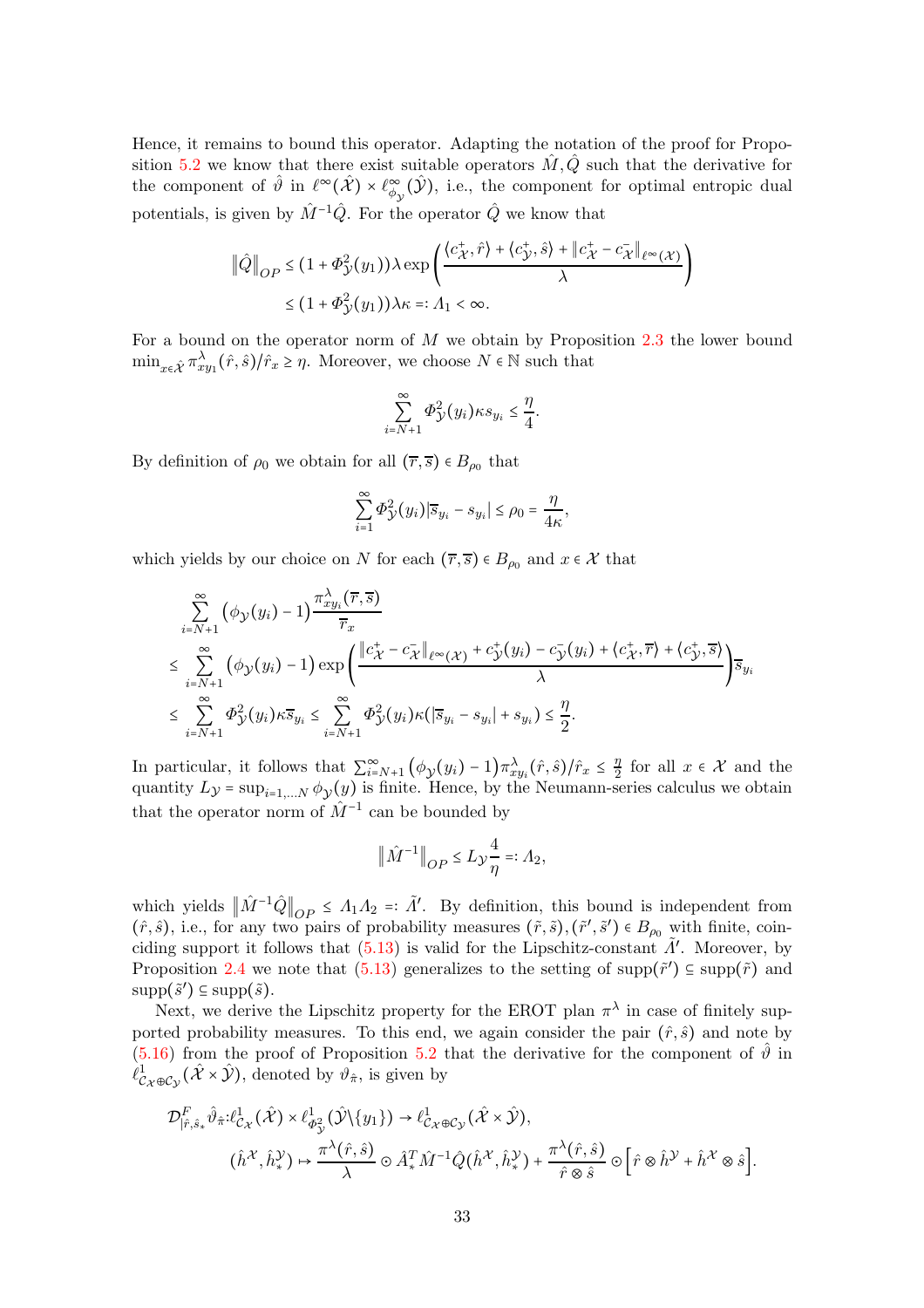Similar to the upper bound for  $(5.22)$  we see that

$$
\left\| \mathcal{D}^F_{|\hat{r},\hat{s}_{*}} \hat{\vartheta}_{\hat{\pi}} \right\|_{OP} \leq \sup_{(\overline{r},\overline{s}) \in B_{\rho_0}} \left( 2\lambda^{-1} \left\| \pi^{\lambda}(\overline{r},\overline{s}) \right\|_{\ell^1_{C_{\mathcal{X}} \otimes \Phi_{\mathcal{Y}}}(\mathcal{X} \times \mathcal{Y})} \Lambda' \right. \\
\left. + 2 \left\| \frac{\pi^{\lambda}(\overline{r},\overline{s})}{\overline{r} \otimes \overline{s}} \right\|_{\ell^{\infty}_{1_{\mathcal{X}} \otimes \phi_{\mathcal{Y}}}(\mathcal{X} \times \mathcal{Y})} \left( \left\| \overline{r} \right\|_{\ell^1_{C_{\mathcal{X}}}(\mathcal{X})} + \left\| \overline{s} \right\|_{\ell^1_{\Phi_{\mathcal{Y}}}(\mathcal{Y})} \right) \right) =: \tilde{\Lambda} < \infty
$$

is finite. Since the upper bound is independent from  $(\hat{r}, \hat{s})$  it follows for any two pairs of probability measures  $(\tilde{r}, \tilde{s}), (\tilde{r}', \tilde{s}') \in B_{\rho_0}$  with coinciding support that the following inequality is valid

$$
\left\|\pi^{\lambda}(\tilde{r},\tilde{s})-\pi^{\lambda}(\tilde{r}',\tilde{s}')\right\|_{\ell^1_{C_{\mathcal{X}}\oplus C_{\mathcal{Y}}}(\mathcal{X}\times \mathcal{Y})}\leq \tilde{A}\left\|(\tilde{r},\tilde{s})-(\tilde{r}',\tilde{s}')\right\|_{\ell^1_{C_{\mathcal{X}}}(\mathcal{X})\times \ell^1_{\Phi^2_{\mathcal{Y}}}(\mathcal{Y})}.
$$

By Proposition [2.4](#page-8-2) this inequality also holds in case of supp( $\tilde{r}$ ) ⊆ supp( $r$ ) and supp( $\tilde{s}$ ) ⊆  $supp(s)$  and thus finishes the first step of the proof.

For step two of this proof it remains to show that these Lipschitz bounds extend to probability measures  $(\tilde{r}, \tilde{s}), (\tilde{r}', \tilde{s}') \in B_{\rho_0}$  with  $\text{supp}(\tilde{r}') \subseteq \text{supp}(r)$ ,  $\text{supp}(\tilde{s}') \subseteq \text{supp}(s)$ where at least one probability measure has infinite support. Concerning the Lipschitz property for the EROT plan we consider finite support approximations of the probability measures. By Proposition [2.4](#page-8-2) it follows for given  $\varepsilon > 0$  that there exists  $l \in \mathbb{N}$  such that  $(\hat{\tilde{r}}_l, \hat{\tilde{s}}_l), (\hat{\tilde{r}}'_l, \hat{\tilde{s}}'_l) \in B_{\rho_0}$  with

$$
\left\| \pi^\lambda\big(\tilde{r},\tilde{s}\big) - \pi^\lambda\big(\hat{\tilde{r}}_l,\hat{\tilde{s}}_l\big) \right\|_{\ell^1_{C_\mathcal{X} \oplus \mathcal{C}_\mathcal{Y}}(\mathcal{X} \times \mathcal{Y})} < \frac{\varepsilon}{2}, \quad \left\| \pi^\lambda\big(\tilde{r}',\tilde{s}'\big) - \pi^\lambda\big(\hat{\tilde{r}}'_l,\hat{\tilde{s}}'_l\big) \right\|_{\ell^1_{C_\mathcal{X} \oplus C_\mathcal{Y}}(\mathcal{X} \times \mathcal{Y})} < \frac{\varepsilon}{2}.
$$

By our Lipschitz bounds for finitely supported probability measures it then follows that

$$
\begin{split} \left\|\pi^{\lambda}(\tilde{r},\tilde{s})-\pi^{\lambda}(\tilde{r}',\tilde{s}')\right\|_{\mathcal{C}_{\mathcal{X}}\oplus\mathcal{C}_{\mathcal{Y}}}\leq\left\|\pi^{\lambda}(\hat{\tilde{r}}_{l},\hat{\tilde{s}}_{l})-\pi^{\lambda}(\hat{\tilde{r}}'_{l},\hat{\tilde{s}}'_{l})\right\|_{\mathcal{C}_{\mathcal{X}}\oplus\mathcal{C}_{\mathcal{Y}}}+\varepsilon\\ &\leq\tilde{\Lambda}\left\|(\hat{\tilde{r}}_{l},\hat{\tilde{s}}_{l})-(\hat{\tilde{r}}'_{l},\hat{\tilde{s}}'_{l})\right\|_{\ell_{C_{\mathcal{X}}}^{1}(\mathcal{X})\times\ell_{\varPhi_{\tilde{\mathcal{Y}}}^{1}}^{1}(\mathcal{Y})}+\varepsilon\\ &\leq\tilde{\Lambda}(\mathcal{C}_{\mathcal{X}}(x_{1})+\Phi_{\mathcal{Y}}^{2}(y_{1}))\left\|(\tilde{r},\tilde{s})-(\tilde{r}',\tilde{s}')\right\|_{\ell_{C_{\mathcal{X}}}^{1}(\mathcal{X})\times\ell_{\varPhi_{\tilde{\mathcal{Y}}}^{1}}^{1}(\mathcal{Y})}+\varepsilon.\end{split}
$$

As  $\varepsilon > 0$  can be chosen arbitrarily small we deduce the local Lipschitz property with modulus  $\Lambda \coloneqq \tilde{\Lambda}(\mathcal{C}_{\mathcal{X}}(x_1) + \Phi_{\mathcal{Y}}^2(y_1)).$ 

For the dual solutions, we only prove the claim for  $\alpha^{\lambda}$ , for  $\beta^{\lambda}$  the proof is analogous. Consider  $x \in \text{supp}(\tilde{r}')$ , then it follows by Proposition [2.4](#page-8-2) for given  $\varepsilon > 0$  that there exists  $l \in \mathbb{N}$  such that  $|\alpha_x^{\lambda}(\tilde{r},\tilde{s}) - \alpha_x^{\lambda}(\hat{\tilde{r}}_l,\hat{\tilde{s}}_l)| < \varepsilon/2$  and  $|\alpha_x^{\lambda}(\tilde{r}',\tilde{s}') - \alpha_x^{\lambda}(\hat{\tilde{r}}'_l,\hat{\tilde{s}}'_l)| < \varepsilon/2$  as well as  $(\hat{\tilde{r}}_l, \hat{\tilde{s}}_l), (\hat{\tilde{r}}'_l, \hat{\tilde{s}}'_l) \in B_{\rho_0}$ . Applying our Lipschitz bound then yields

$$
\begin{split} |\alpha_x^{\lambda}(\tilde{r},\tilde{s}) - \alpha_x^{\lambda}(\tilde{r}',\tilde{s}')| &\leq |\alpha_x^{\lambda}(\hat{\tilde{r}}_l,\hat{\tilde{s}}_l) - \alpha_x^{\lambda}(\hat{\tilde{r}}_l',\hat{\tilde{s}}_l')| + \varepsilon \\ &\leq \tilde{\Lambda}' \left\| (\hat{\tilde{r}}_l,\hat{\tilde{s}}_l) - (\hat{\tilde{r}}_l',\hat{\tilde{s}}_l') \right\|_{\ell_{C_X}^1(\mathcal{X}) \times \ell_{\varPhi_y^2}^1(\mathcal{Y})} + \varepsilon \\ &\leq \tilde{\Lambda}'(C_{\mathcal{X}}(x_1) + \Phi_{\mathcal{Y}}^2(y_1)) \left\| (\tilde{r},\tilde{s}) - (\tilde{r}',\tilde{s}') \right\|_{\ell_{C_X}^1(\mathcal{X}) \times \ell_{\varPhi_y^2}^1(\mathcal{Y})} + \varepsilon. \end{split}
$$

Choosing  $\varepsilon$  arbitrarily small and setting  $\Lambda' \coloneqq \tilde{\Lambda}'(\mathcal{C}_{\mathcal{X}}(x_1) + \Phi_{\mathcal{Y}}^2(y_1))$  gives

$$
\left|\alpha_x^{\lambda}(\tilde{r},\tilde{s}) - \alpha_x^{\lambda}(\tilde{r}',\tilde{s}')\right| \leq \Lambda' \left\|(\tilde{r},\tilde{s}) - (\tilde{r}',\tilde{s}')\right\|_{\ell^1_{\mathcal{C}_{\mathcal{X}}}(\mathcal{X}) \times \ell^1_{\Phi^2_{\mathcal{Y}}}(\mathcal{Y})},
$$

taking the supremum over all  $x \in \text{supp}(\tilde{r}')$  then proves the claim.

 $\Box$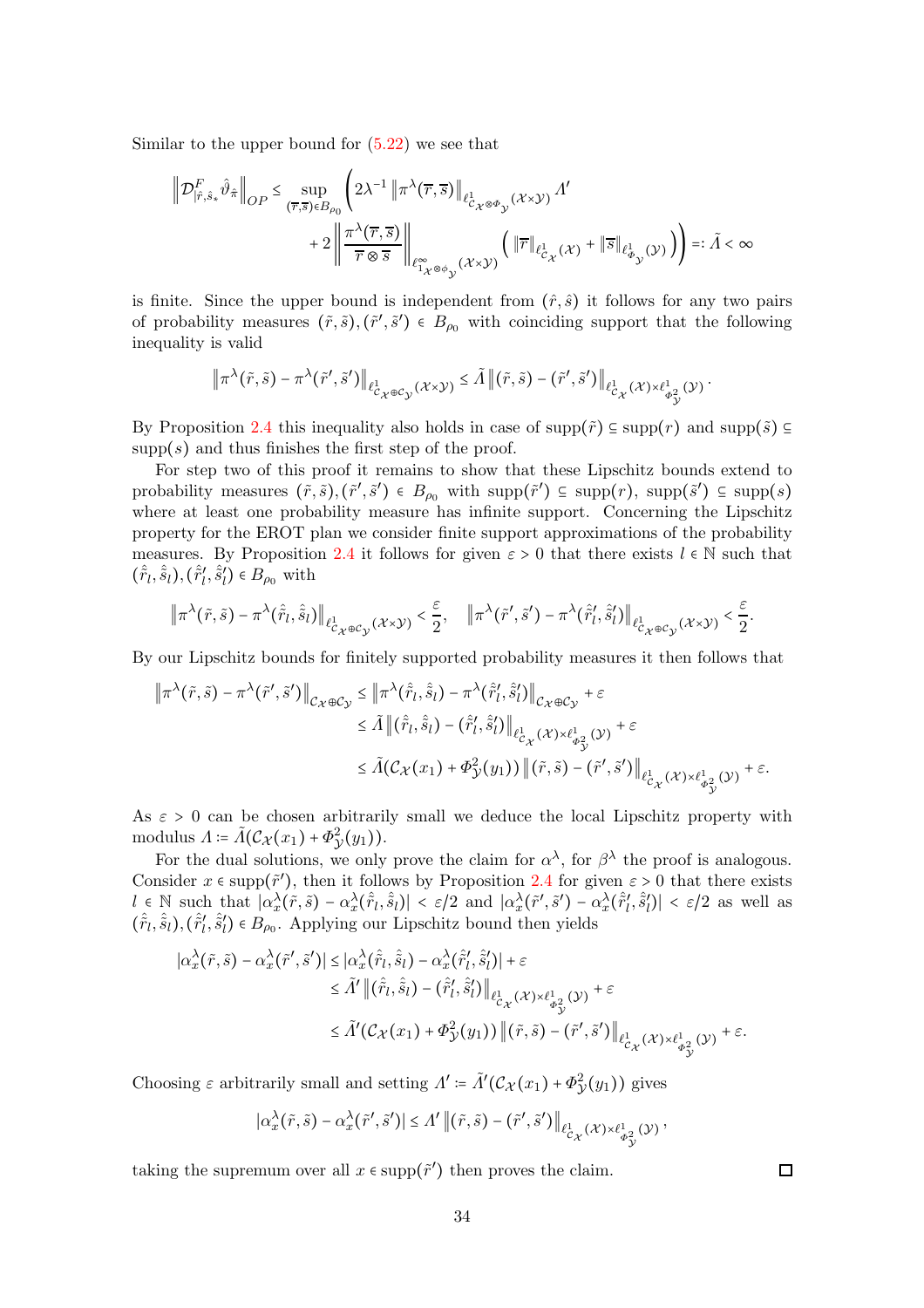Proof of Proposition [5.4.](#page-26-0) Define the mapping from probability measures to optimizers of [\(EROT\)](#page-1-0) and [\(DEROT\)](#page-1-1)

$$
\vartheta: (\mathcal{P}(\mathcal{X}) \cap \ell^1_{\mathcal{C}_{\mathcal{X}}}(\mathcal{X})) \times (\mathcal{P}(\mathcal{Y})_* \cap \ell^1_{\Phi^4_{\mathcal{Y}}}(\mathcal{Y} \setminus \{y_1\})) \to \mathcal{P}(\mathcal{X} \times \mathcal{Y}) \times \mathbb{R}^{\mathcal{X}} \times \mathbb{R}^{\mathcal{Y} \setminus \{y_1\}},
$$

$$
(r, s_*) \mapsto (\pi^{\lambda}(r, s), \alpha^{\lambda}(r, s), \beta^{\lambda}_*(r, s)),
$$

where we select  $(\alpha^{\lambda}, \beta^{\lambda}_{*})$  according to Proposition [2.4,](#page-8-2) i.e., such that the element  $(0, \beta^{\lambda}_{*}) \in$  $\mathbb{R}^{\mathcal{Y}}$  represents a dual optimizer. Recalling the function  $\mathcal{F}$  from Section [3,](#page-8-0) it holds by Corollary [3.3](#page-10-3) for each  $n \geq N$  that

$$
0 = \mathcal{F}(\vartheta(r,s_*),r,s_*) = \mathcal{F}(\vartheta(r+t_n\hat{h}_l^{\mathcal{X}},s_*+t_n\hat{h}_{*,l}^{\mathcal{Y}}),r+t_n\hat{h}_l^{\mathcal{X}},s_*+t_n\hat{h}_{*,l}^{\mathcal{Y}}).
$$

which yields

<span id="page-34-0"></span>
$$
0 = \left( \mathcal{F}(\vartheta(r, s_*), r, s_*) - \mathcal{F}(\vartheta(r, s_*), r + t_n \hat{h}_l^{\mathcal{X}}, s_* + t_n \hat{h}_{*,l}^{\mathcal{Y}}) \right) - \left( \mathcal{F}(\vartheta(r + t_n \hat{h}_l^{\mathcal{X}}, s_* + t_n \hat{h}_{*,l}^{\mathcal{Y}}), r + t_n \hat{h}_l^{\mathcal{X}}, s_* + t_n \hat{h}_{*,l}^{\mathcal{Y}}) \right) - \mathcal{F}(\vartheta(r, s_*), r + t_n \hat{h}_l^{\mathcal{X}}, s_* + t_n \hat{h}_{*,l}^{\mathcal{Y}}) \bigg).
$$

Adding another three terms of non-trivial zeros leads to the following equation

$$
\left[\mathcal{D}_{\pi,\alpha,\beta*|(\vartheta(r,s_*),r,s_*)}\mathcal{F}\right] \left(\vartheta(r+t_n\hat{h}_l^{\mathcal{X}},s_*+t_n\hat{h}_{*,l}^{\mathcal{Y}})-\vartheta(r,s_*)\right)
$$
\n
$$
=-t_n\left[\mathcal{D}_{r,s_*|(\vartheta(r,s_*),r,s_*)}\mathcal{F}\right] \left(\hat{h}_l^{\mathcal{X}},\hat{h}_{*,l}^{\mathcal{Y}}\right)
$$
\n(5.23)

<span id="page-34-1"></span>
$$
+\left(\mathcal{F}(\vartheta(r,s_*),r,s_*)-\mathcal{F}(\vartheta(r,s_*),r+t_n\hat{h}_l^{\mathcal{X}},s_*+t_n\hat{h}_{*,l}^{\mathcal{Y}})\right) \tag{5.24}
$$

<span id="page-34-3"></span><span id="page-34-2"></span>
$$
+ t_{n} \left[ \mathcal{D}_{r,s*|(\vartheta(r,s_*),r,s*)} \mathcal{F} \right] (\hat{h}_{l}^{\mathcal{X}}, \hat{h}_{*,l}^{\mathcal{Y}}) \Big)
$$
  
+ 
$$
\left( \mathcal{F}(\vartheta(r,s_*),r + t_{n} \hat{h}_{l}^{\mathcal{X}}, s_* + t_{n} \hat{h}_{*,l}^{\mathcal{Y}}) - \mathcal{F}(\vartheta(r + t_{n} \hat{h}_{l}^{\mathcal{X}}, s_* + t_{n} \hat{h}_{*,l}^{\mathcal{Y}}),r + t_{n} \hat{h}_{l}^{\mathcal{X}}, s_* + t_{n} \hat{h}_{*,l}^{\mathcal{Y}}) \right]
$$
  
+ 
$$
\left[ \mathcal{D}_{\pi,\alpha,\beta*|(\vartheta(r,s_*),r + t_{n} \hat{h}_{l}^{\mathcal{X}}, s_* + t_{n} \hat{h}_{*,l}^{\mathcal{Y}})} \mathcal{F} \right] \left( \vartheta(r + t_{n} \hat{h}_{l}^{\mathcal{X}}, s_* + t_{n} \hat{h}_{*,l}^{\mathcal{Y}}) - \vartheta(r,s_*) \right) \Big)
$$
  
+ 
$$
\left( \left[ \mathcal{D}_{\pi,\alpha,\beta*|(\vartheta(r,s_*),r,s_*)} \mathcal{F} \right] \left( \vartheta(r + t_{n} \hat{h}_{l}^{\mathcal{X}}, s_* + t_{n} \hat{h}_{*,l}^{\mathcal{Y}}) - \vartheta(r,s_*) \right) - \left[ \mathcal{D}_{\pi,\alpha,\beta*|(\vartheta(r,s_*),r + t_{n} \hat{h}_{l}^{\mathcal{X}}, s_* + t_{n} \hat{h}_{*,l}^{\mathcal{Y}})} \mathcal{F} \right] \left( \vartheta(r + t_{n} \hat{h}_{l}^{\mathcal{X}}, s_* + t_{n} \hat{h}_{*,l}^{\mathcal{Y}}) - \vartheta(r,s_*) \right) \right), \tag{5.26}
$$

where  $\mathcal{D}_{r,s*}\mathcal{F}, \mathcal{D}_{\pi,\alpha,\beta,*}\mathcal{F}$  represent the naïve component-wise derivatives as employed in Section [3.](#page-8-0) For the term in [\(5.23\)](#page-34-0) we already know by Proposition [5.2](#page-25-0) that applying  $\left[\mathcal{D}_{\pi,\alpha,\beta_*\mid (\vartheta(r,s_*),r,s_*)}\mathcal{F}\right]^{-1}$  is well-defined.

We need to show that applying  $[\mathcal{D}_{\pi,\alpha,\beta_*|(\vartheta(r,s_*),r,s_*)}\mathcal{F}]^{-1}$  on each of the summands [\(5.24\)](#page-34-1), [\(5.25\)](#page-34-2), and [\(5.26\)](#page-34-3) is also well-defined and that the  $\ell^1_{\mathcal{C}_{\mathcal{X}}\oplus\mathcal{C}_{\mathcal{Y}}}(\mathcal{X}\times\mathcal{Y})$ -norm of the resulting component in  $\ell^1_{C_{\mathcal{X}}\oplus C_{\mathcal{Y}}}(\mathcal{X}\times\mathcal{Y})$ , i.e., the  $\pi$ -component decreases with order  $o(t_n)$ for  $n \to \infty$ . This part of the proof is technical and deferred to Lemma [B.3](#page-46-1) in Appendix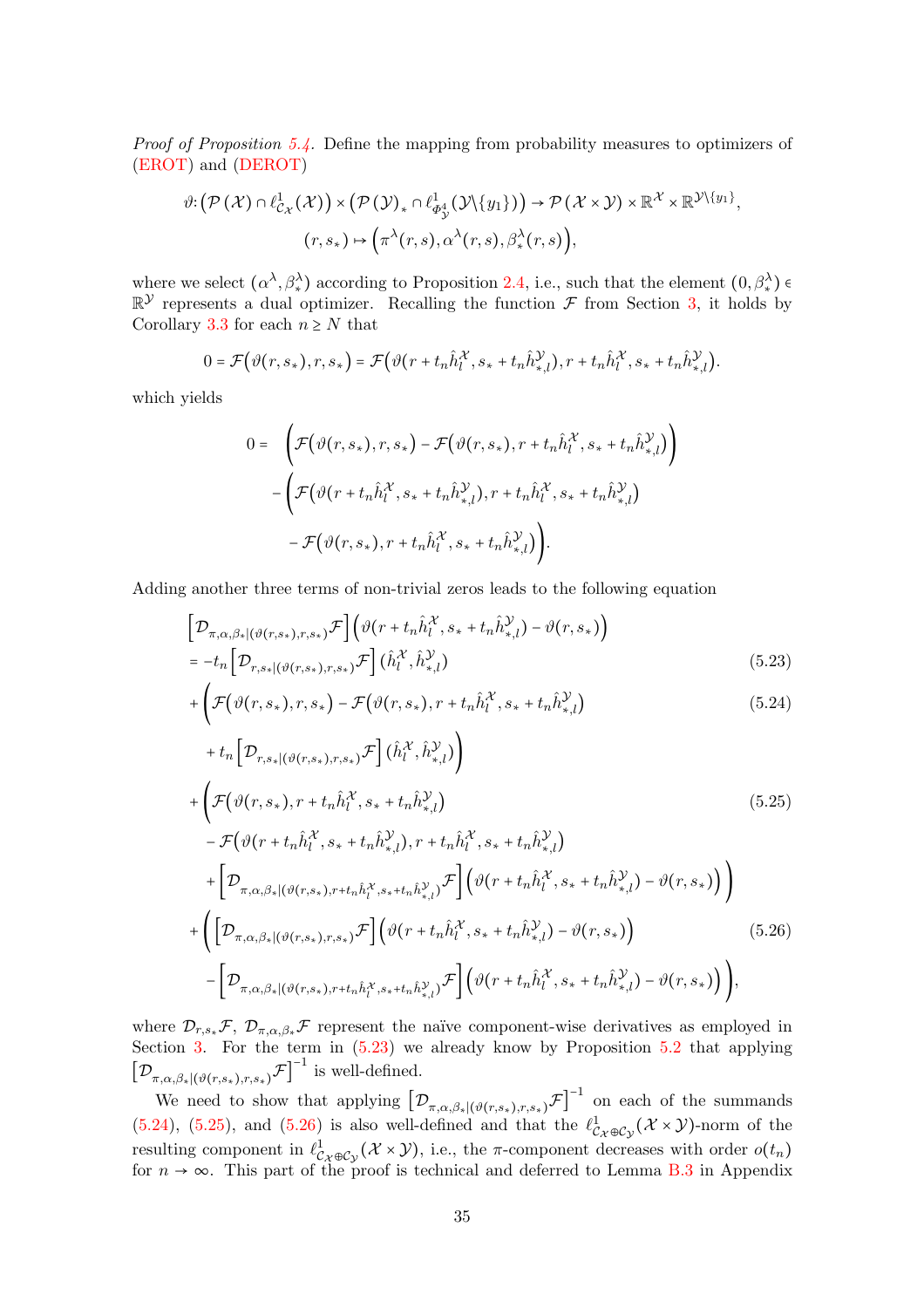[B.](#page-44-1) Most notably, for this purpose we require  $s \in \ell^1_{\Phi^4_{\mathcal{X}}}(\mathcal{X})$ . As a consequence, we obtain for  $n \to \infty$  that

$$
\begin{split}\n&\left\|\frac{\pi^{\lambda}(r+t_n\hat{h}_l^{\mathcal{X}},s+t_n\hat{h}_l^{\mathcal{Y}})-\pi^{\lambda}(r,s)}{t_n}-\mathcal{D}_{|r,s}^H\pi^{\lambda}(\hat{h}_l^{\mathcal{X}},\hat{h}_l^{\mathcal{Y}})\right\|_{\ell^1_{\mathcal{C}_{\mathcal{X}}\oplus\mathcal{C}_{\mathcal{Y}}}(\mathcal{X}\times\mathcal{Y})} \\
&=\left\|\frac{\vartheta_\pi(r+t_n\hat{h}_l^{\mathcal{X}},s_*+t_n\hat{h}_{*,l}^{\mathcal{Y}})-\vartheta_\pi(r,s_*)}{t_n} \\
&\quad \left.+\left(\left[\mathcal{D}_{\pi,\alpha,\beta_*|(\vartheta(r,s_*),r,s_*)}\mathcal{F}\right]_{\pi}^{-1}\circ\mathcal{D}_{r,s_*|(\vartheta(r,s_*),r,s_*)}\mathcal{F}\right)(\hat{h}_l^{\mathcal{X}},\hat{h}_{*,l}^{\mathcal{Y}})\right\|_{\ell^1_{\mathcal{C}_{\mathcal{X}}\oplus\mathcal{C}_{\mathcal{Y}}}(\mathcal{X}\times\mathcal{Y})} \\
&=o(1),\n\end{split}
$$

<span id="page-35-0"></span>which proves the assertion.

 $\Box$ 

# 6 Discussion

It remains an open question if the conditions on limit laws for empirical EROT plan and value for partially bounded ground costs or generally unbounded ground costs can be weakened omitting the exponential term in  $(1.7)$  $(1.7)$  $(1.7)$ ,  $(1.9)$ , and Table 1 by a refined sensitivity analysis. In particular, it would be interesting to investigate the sensitivity of the EROT plan in case of generally unbounded ground costs. Notably, in our results the condition  $||c^+_{\mathcal{X}} - c^-_{\mathcal{X}}||_{\ell^{\infty}(\mathcal{X})} < \infty$  is of particular use for the Neumann series-calculus of bounded operators. In case of ground costs that are generally unbounded this proof technique does not generalize well. Therefore, limit distributions for the empirical EROT plan remain unknown (Remark [5.5\)](#page-30-0) although a similar structure is reasonable to conjecture.

In addition to our limit results for fixed regularization parameter  $\lambda > 0$ , we characterize in Section [4.2](#page-18-0) the asymptotic behavior of the empirical EROT value and Sinkhorn costs for the regime of a decreasing regularization parameter  $\lambda(n) = o(1/\sqrt{n})$ . We see that the resulting limit law is given by the respective limit law of the empirical nonregularized OT value which is fundamentally different [Tameling et al.](#page-39-9) [\(2019](#page-39-9)). Naturally, for  $\lambda(n)$  of slower order than  $\mathcal{O}(1/\sqrt{n})$  the question arises whether the empirical EROT value still converges weakly towards a suitable limit distribution and when a phase transition to the obtained Gaussian limit occurs. Recent results demonstrate that the sample complexity of the EROT value  $\mathbb{E}\left[\ket{EROT^{\lambda}(\hat{r}_n, \hat{s}_n)} - EROT^{\lambda}(r, s)\right]$  decreases of order  $\mathcal{O}(\exp(\kappa/\lambda)\lambda^{-d/2}n^{-1/2})$  for some  $\kappa > 0$  in certain settings in  $\mathbb{R}^d$  as n tends to infinity [\(Genevay et al.,](#page-38-9) [2019](#page-38-9)). Extensions are provided by [Mena & Niles-Weed](#page-38-11) [\(2019](#page-38-11)) and [Chizat et al.](#page-37-12) [\(2020](#page-37-12)) who refine this to  $\mathcal{O}((1 + \lambda^{-\lfloor d/2 \rfloor})n^{-1/2})$ . Consequently, when  $\lambda(n)$ decreases sufficiently slow such that the sample complexity rate stays bounded from above it follows by Markov's inequality that  $\sqrt{n}(\hat{EROT}^{\lambda(n)}(\hat{r}_n, \hat{s}_n) - \hat{EROT}^{\lambda(n)}(r, s))$  is a tight sequence of random variables. By Prokhorov's Theorem there exists a subsequence which converges weakly towards a tight limit.

The analysis of the limit behavior of the empirical EROT plan on countable spaces for the regime  $\lambda \searrow 0$  is even more involved. Mimicking Section [4.2](#page-18-0) two aspects appear to us as crucial. First, it is necessary to obtain suitable bounds between EROT plans and non-regularized OT plans. These bounds are available on finite spaces [\(Weed](#page-39-12), [2018\)](#page-39-12) but unknown for countable ground spaces. Second, the limit distribution of the empirical nonregularized OT plan on countable spaces has to be characterized. For finitely supported probability measures with a unique non-regularized OT plan [Klatt et al.](#page-38-12) [\(2020a](#page-38-12)) recently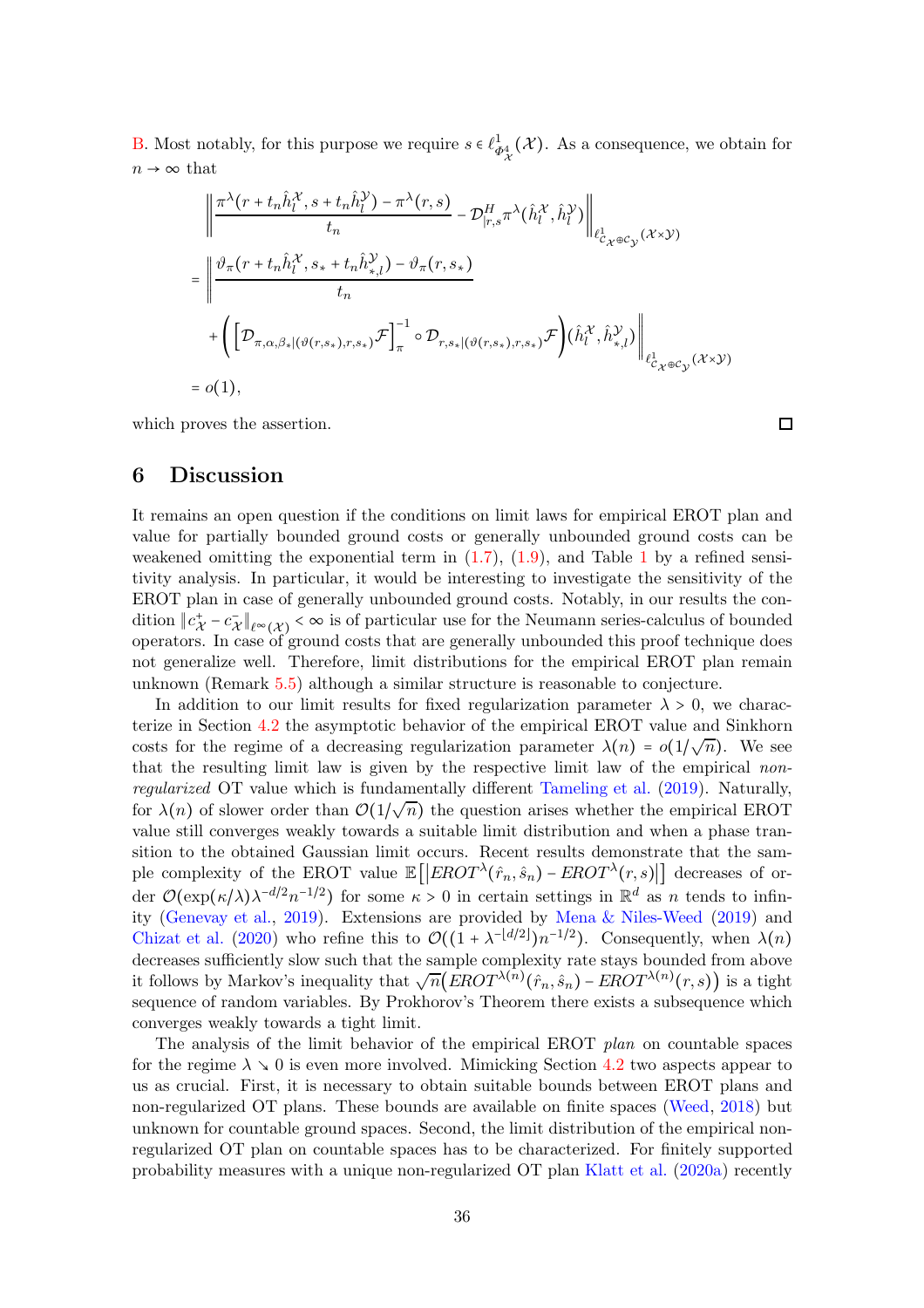obtained such a limit law explicitly relying on finite-dimensional linear programming. This approach does not generalize well to infinite-dimensional linear programming and hence similar statements for countable spaces remain to be investigated in further studies.

# Acknowledgements

S. Hundrieser and A. Munk acknowledge funding by the Deutsche Forschungsgemeinschaft (DFG, German Research Foundation) under Germany's Excellence Strategy - EXC 2067/1- 390729940. Further, M. Klatt acknowledges support from the DFG Research Training Group 2088 Discovering structure in complex data: Statistics meets Optimization and Inverse Problems.

### References

- <span id="page-36-2"></span>Altschuler, J., Niles-Weed, J., & Rigollet, P. (2017). Near-linear time approximation algorithms for optimal transport via sinkhorn iteration. In I. Guyon, U. V. Luxburg, & others (Eds.), Advances in Neural Information Processing Systems, volume 30: Curran Associates, Inc.
- <span id="page-36-3"></span>Amari, S.-i., Karakida, R., Oizumi, M., & Cuturi, M. (2019). Information geometry for regularized optimal transport and barycenters of patterns. Neural Computation, 31(5), 827–848.
- <span id="page-36-8"></span>Antos, A. & Kontoyiannis, I. (2001). Convergence properties of functional estimates for discrete distributions. Random Structures & Algorithms, 19(3-4), 163-193.
- <span id="page-36-9"></span>Aubin, J. & Frankowska, H. (1990). Set-valued analysis. Modern Birkhäuser Classics. Springer.
- <span id="page-36-10"></span>Averbukh, V. I. & Smolyanov, O. G. (1967). The theory of differentiation in linear topological spaces. Russian Mathematical Surveys, 22(6), 201–258.
- <span id="page-36-0"></span>Bertsekas, D. P. (1981). A new algorithm for the assignment problem. Mathematical Programming, 21(1), 152–171.
- <span id="page-36-1"></span>Bertsekas, D. P. & Castanon, D. A. (1989). The auction algorithm for the transportation problem. Annals of Operations Research, 20(1), 67–96.
- <span id="page-36-4"></span>Bigot, J., Cazelles, E., & Papadakis, N. (2019). Central limit theorems for entropyregularized optimal transport on finite spaces and statistical applications. Electronic Journal of Statistics, 13(2), 5120–5150.
- <span id="page-36-5"></span>Billingsley, P. (1999). Convergence of probability measures. Wiley Series in Probability and Statistics. Wiley.
- <span id="page-36-6"></span>Borisov, I. S. (1981). Some limit theorems for empirical distributions. In Abstracts of Reports. Third Vilnius Conference on Probability Theory and Mathematical Statistics, volume 1, pages 71–72.
- <span id="page-36-7"></span>Borisov, I. S. (1983). Problem of accuracy of approximation in the central limit theorem for empirical measures. Siberian Mathematical Journal, 24(6), 833–843.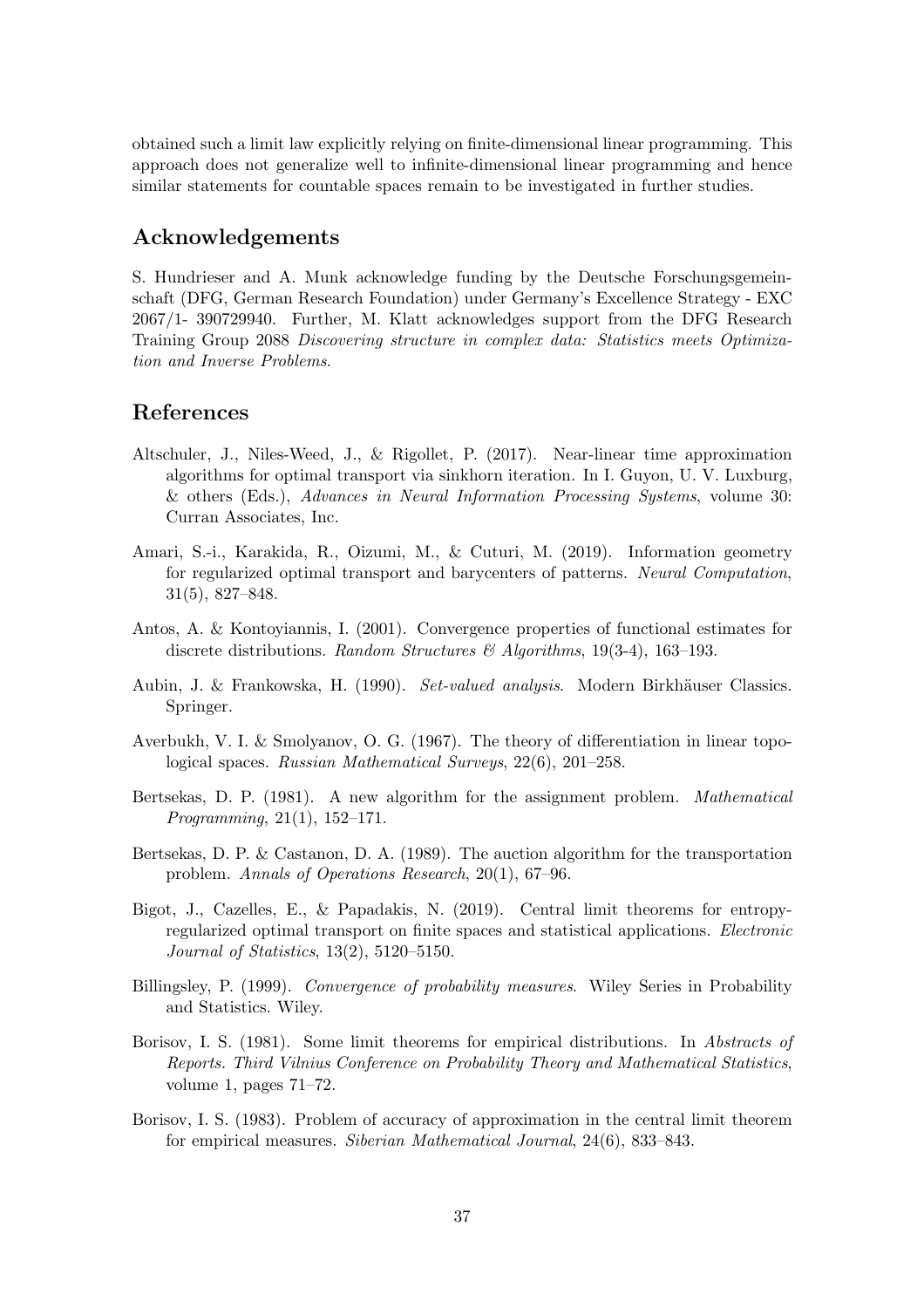- <span id="page-37-7"></span>Braunsmann, J. (2018). The entropy-regularized Wasserstein distance as a metric for machine learning based post-processing of structural MR images of the brain. Master's thesis, University Münster.
- <span id="page-37-8"></span>Brenier, Y. (1987). Decomposition polaire et rearrangement monotone des champs de vecteurs. Comptes Rendus de l'Acadéémie des Sciences - Séries I - Mathematics, 305, 805–808.
- <span id="page-37-9"></span>Brenier, Y. (1991). Polar factorization and monotone rearrangement of vector-valued functions. Communications on Pure and Applied Mathematics, 44(4), 375–417.
- <span id="page-37-1"></span>Chen, C. (2020). Spatiotemporal Imaging with Diffeomorphic Optimal Transportation.  $arXiv$  e-prints,, page 2011.11906.
- <span id="page-37-5"></span>Chizat, L., Peyré, G., Schmitzer, B., & Vialard, F.-X. (2016). Scaling algorithms for unbalanced transport problems. Mathematics of Computation, 87(314), 2563–2609.
- <span id="page-37-12"></span>Chizat, L., Roussillon, P., Léger, F., Vialard, F.-X., & Peyré, G. (2020). Faster wasserstein distance estimation with the sinkhorn divergence. In H. Larochelle, M. Ranzato, & others (Eds.), Advances in Neural Information Processing Systems, volume 33, pages 2257–2269.: Curran Associates, Inc.
- <span id="page-37-4"></span>Clason, C., Lorenz, D. A., Mahler, H., & Wirth, B. (2021). Entropic regularization of continuous optimal transport problems. Journal of Mathematical Analysis and Applications, 494(1), 124432.
- <span id="page-37-11"></span>Cominetti, R. & San Martín, J. (1994). Asymptotic analysis of the exponential penalty trajectory in linear programming. Mathematical Programming, 67(1-3), 169–187.
- <span id="page-37-10"></span>Cover, T. & Thomas, J. (1991). Elements of information theory. Wiley series in telecommunications. Wiley.
- <span id="page-37-14"></span>Csiszár, I. (1975). I-divergence geometry of probability distributions and minimization problems. The Annals of Probability, 3(1), 146–158.
- <span id="page-37-2"></span>Cuturi, M. (2013). Sinkhorn distances: Lightspeed computation of optimal transport. In C. J. C. Burges, L. Bottou, & others (Eds.), Advances in Neural Information Processing Systems, volume 26: Curran Associates, Inc.
- <span id="page-37-13"></span>Dessein, A., Papadakis, N., & Rouas, J.-L. (2018). Regularized optimal transport and the ROT mover's distance. Journal of Machine Learning Research, 19(1), 590–642.
- <span id="page-37-6"></span>Durst, M. & Dudley, R. M. (1980). Empirical processes, Vapnik-Chervonenkis classes and Poisson processes. Probability and Mathematical Statistics, 1(2), 109–115.
- <span id="page-37-3"></span>Dvurechensky, P., Gasnikov, A., & Kroshnin, A. (2018). Computational optimal transport: Complexity by accelerated gradient descent is better than by Sinkhorn's algorithm. In J. Dy & A. Krause (Eds.), *Proceedings of the 35th International Conference on* Machine Learning, volume 80 of Proceedings of Machine Learning Research, pages 1367–1376.: PMLR.
- <span id="page-37-0"></span>Evans, S. N. & Matsen, F. A. (2012). The phylogenetic Kantorovich–Rubinstein metric for environmental sequence samples. Journal of the Royal Statistical Society: Series B (Statistical Methodology), 74(3), 569–592.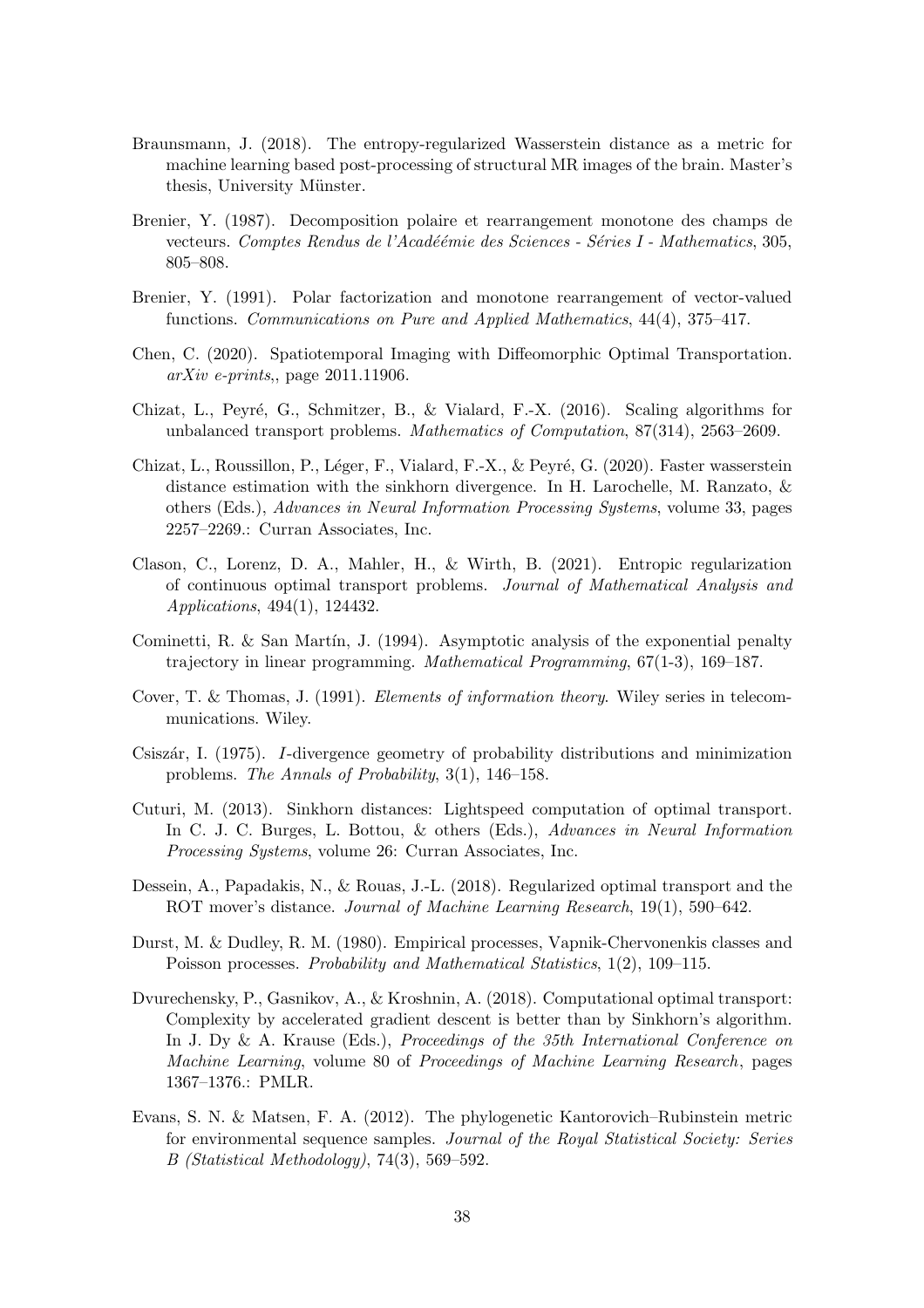<span id="page-38-15"></span>Feydy, J., Séjourné, T., Vialard, F.-X., Amari, S.-i., Trouve, A., & Peyré, G. (2019). Interpolating between optimal transport and MMD using Sinkhorn divergences. In K. Chaudhuri & M. Sugiyama (Eds.), Proceedings of Machine Learning Research, volume 89 of Proceedings of Machine Learning Research, pages 2681–2690.: PMLR.

<span id="page-38-5"></span>Galichon, A. (2016). *Optimal transport methods in economics*. Princeton University Press.

- <span id="page-38-9"></span>Genevay, A., Chizat, L., Bach, F., Cuturi, M., & Peyré, G.  $(2019)$ . Sample complexity of sinkhorn divergences. In K. Chaudhuri & M. Sugiyama (Eds.), Proceedings of Machine Learning Research, volume 89 of Proceedings of Machine Learning Research , pages 1574–1583.: PMLR.
- <span id="page-38-1"></span>Kantorovich, L. (1958). On the translocation of masses. *Management Science*, 5(1), 1–4.
- <span id="page-38-12"></span>Klatt, M., Munk, A., & Zemel, Y. (2020a). Limit laws for empirical optimal solutions in stochastic linear programs. arXiv preprint 2007.13473.
- <span id="page-38-10"></span>Klatt, M., Tameling, C., & Munk, A. (2020b). Empirical regularized optimal transport: Statistical theory and applications. SIAM Journal on Mathematics of Data Science, 2(2), 419–443.
- <span id="page-38-7"></span>Lee, Y. T. & Sidford, A. (2014). Path finding methods for linear programming: Solving linear programs in  $\mathcal{O}(\sqrt{\text{rank}})$ −iterations and faster algorithms for maximum flow. In 2014 IEEE 55th Annual Symposium on Foundations of Computer Science, pages 424–433.
- <span id="page-38-14"></span>McShane, E. J. (1934). Extension of range of functions. Bulletin of the American Mathematical Society,  $40(12)$ ,  $837 - 842$ .
- <span id="page-38-11"></span>Mena, G. & Niles-Weed, J. (2019). Statistical bounds for entropic optimal transport: Sample complexity and the central limit theorem. In H. Wallach, H. Larochelle, & others (Eds.), Advances in Neural Information Processing Systems, volume 32, pages 4541–4551.
- <span id="page-38-0"></span>Monge, G. (1781). Mémoire sur la théorie des déblais et des remblais. In Histoire de l'Académie Royale des Sciences de Paris, pages 666–704.
- <span id="page-38-6"></span>Orlin, J. (1988). A faster strongly polynomial minimum cost flow algorithm. In Proceedings of the Twentieth Annual ACM Symposium on Theory of Computing, STOC '88, pages 377–387.: Association for Computing Machinery.
- <span id="page-38-8"></span>Peyré, G. & Cuturi, M. (2019). Computational optimal transport: With applications to data science. Foundations and Trends in Machine Learning, 11(5-6), 355–607.
- <span id="page-38-2"></span>Rachev, S. & Rüschendorf, L. (1998a). Mass transportation problems: Volume I: Theory. Probability and Its Applications. Springer.
- <span id="page-38-3"></span>Rachev, S. & Rüschendorf, L. (1998b). Mass transportation problems: Volume II: Applications. Probability and Its Applications. Springer.
- <span id="page-38-13"></span>Römisch, W. (2004). Delta method, infinite dimensional. In S. Kotz, N. Balakrishnan, & others (Eds.), Encyclopedia of Statistical Sciences. Wiley.
- <span id="page-38-4"></span>Santambrogio, F. (2015). *Optimal transport for applied mathematicians: Calculus of vari*ations, PDEs, and modeling. Progress in Nonlinear Differential Equations and Their Applications. Springer.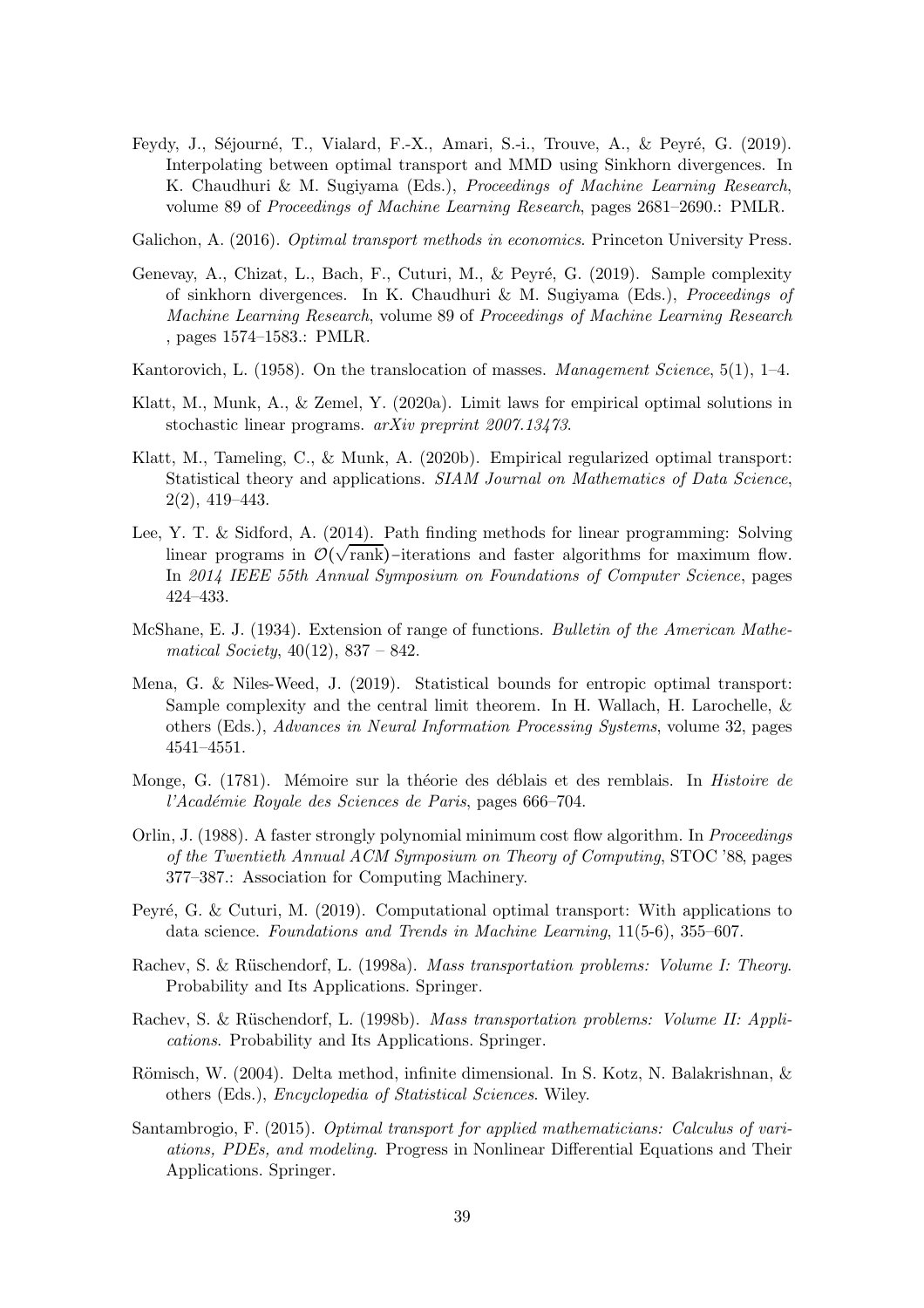- <span id="page-39-13"></span>Sasane, A. (2017). A friendly approach to functional analysis. Essential Textbooks In Mathematics. World Scientific Publishing Company.
- <span id="page-39-2"></span>Schiebinger, G., Shu, J., Tabaka, M., Cleary, B., Subramanian, V., Solomon, A., Gould, J., Liu, S., Lin, S., Berube, P., Lee, L., Chen, J., Brumbaugh, J., Rigollet, P., Hochedlinger, K., Jaenisch, R., Regev, A., & Lander, E. S. (2019). Optimal-transport analysis of single-cell gene expression identifies developmental trajectories in reprogramming. Cell, 176(4), 928 – 943.e22.
- <span id="page-39-5"></span>Sinkhorn, R. (1964). A relationship between arbitrary positive matrices and doubly stochastic matrices. The Annals of Mathematical Statistics, 35(2), 876–879.
- <span id="page-39-6"></span>Sinkhorn, R. (1967). Diagonal equivalence to matrices with prescribed row and column sums. The American Mathematical Monthly, 74(4), 402–405.
- <span id="page-39-1"></span>Sommerfeld, M. & Munk, A. (2018). Inference for empirical Wasserstein distances on finite spaces. Journal of the Royal Statistical Society: Series B (Statistical Methodology), 80(1), 219–238.
- <span id="page-39-8"></span>Sommerfeld, M., Schrieber, J., Zemel, Y., & Munk, A. (2019). Optimal transport: Fast probabilistic approximation with exact solvers. Journal of Machine Learning Research, 20, 1–23.
- <span id="page-39-9"></span>Tameling, C., Sommerfeld, M., & Munk, A. (2019). Empirical optimal transport on countable metric spaces: Distributional limits and statistical applications. The Annals of Applied Probability, 29(5), 2744–2781.
- <span id="page-39-3"></span>Tameling, C., Stoldt, S., Stephan, T., Naas, J., Jakobs, S., & Munk, A. (2021). Colocalization for super-resolution microscopy via optimal transport. Nature Computational Science, 1, 199–211.
- <span id="page-39-7"></span>Tong, Q. & Kobayashi, K. (2021). Entropy-regularized optimal transport on multivariate normal and q-normal distributions. *Entropy*, 23(3), 302.
- <span id="page-39-11"></span>Van der Vaart, A. & Wellner, J. (1996). Weak convergence and empirical processes: With applications to statistics. Springer Series in Statistics. Springer.
- <span id="page-39-0"></span>Villani, C. (2008). Optimal transport: old and new. A Series of Comprehensive Studies in Mathematics. Springer.
- <span id="page-39-12"></span>Weed, J. (2018). An explicit analysis of the entropic penalty in linear programming. In S. Bubeck, V. Perchet, & P. Rigollet (Eds.), Conference On Learning Theory, COLT 2018, Stockholm, Sweden, 6-9 July 2018, volume 75 of Proceedings of Machine Learning Research, pages 1841–1855.: PMLR.
- <span id="page-39-10"></span>Yukich, J. E. (1986). Metric entropy and the central limit theorem in banach spaces. In X. Fernique, B. Heinkel, & others (Eds.), Geometrical and Statistical Aspects of Probability in Banach Spaces, pages 113–128.: Springer.
- <span id="page-39-4"></span>Zemel, Y. & Panaretos, V. M. (2019). Fréchet means and procrustes analysis in Wasserstein space. Bernoulli, 25(2), 932–976.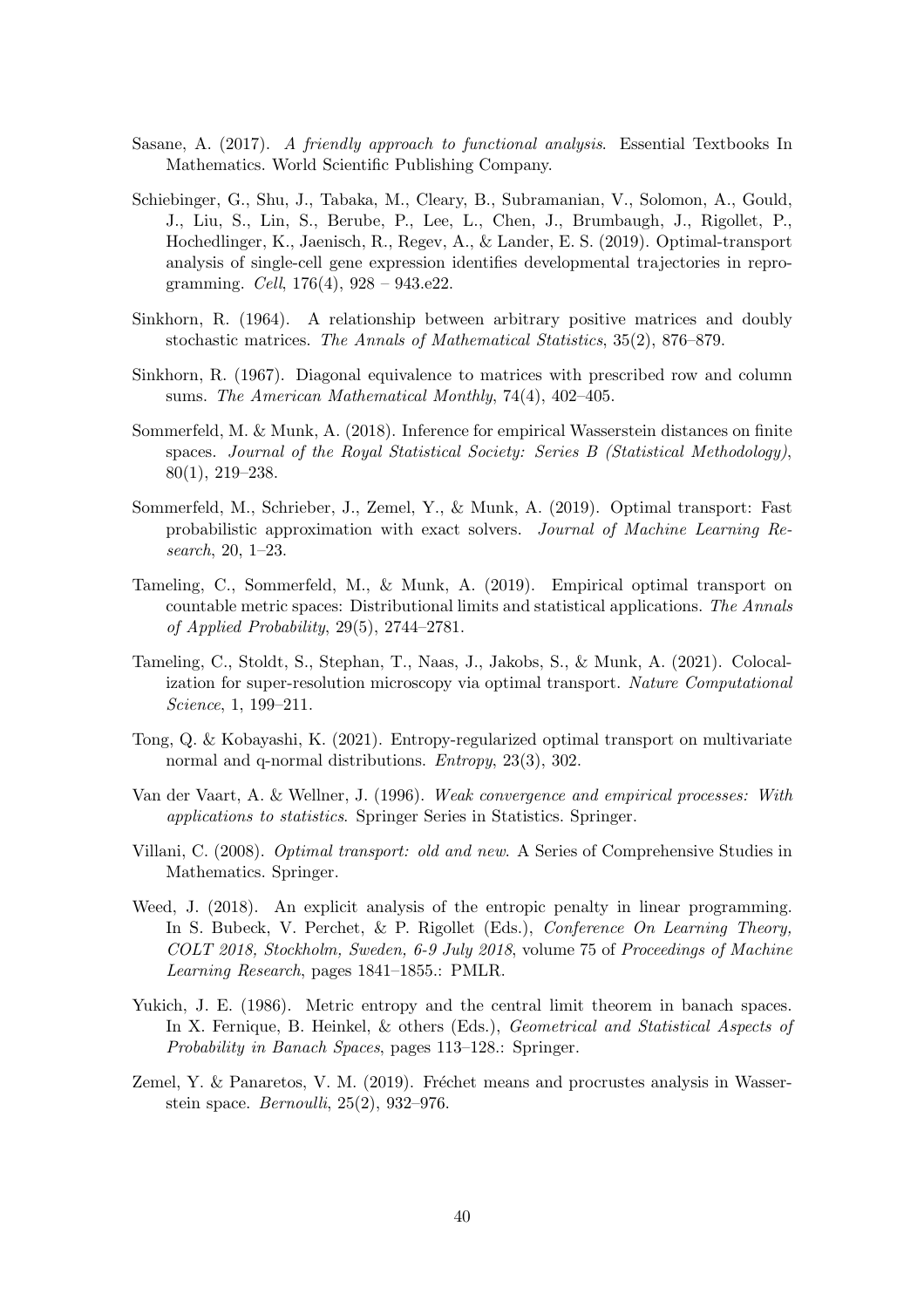### <span id="page-40-0"></span>A Proofs for Preliminary Results

*Proof of Proposition [2.1.](#page-6-0)* Existence of a unique EROT plan  $\pi^{\lambda}$  and strong duality follow by [\(Chizat et al.,](#page-37-5) [2016](#page-37-5), Theorem 3.2). For the existence of dual optimizers we first prove the optimality criterion with an approach that is inspired by [\(Braunsmann](#page-37-7), [2018](#page-37-7), Proposition 3.3.18 and Theorem 3.3.19). Assume that  $\pi^{\lambda}, \alpha^{\lambda}, \beta^{\lambda}$  are optimal and define  $\pi \in \mathbb{R}^{\mathcal{X} \times \mathcal{Y}}$ as

$$
\pi_{xy} := \exp\left(\frac{\alpha_x^{\lambda} + \beta_y^{\lambda} - c(x, y)}{\lambda}\right) r_x s_y \ge 0
$$

for all  $(x, y) \in \mathcal{X} \times \mathcal{Y}$ . Note that  $\pi \in \ell^1(\mathcal{X} \times \mathcal{Y})$  because otherwise  $(\alpha^{\lambda}, \beta^{\lambda})$  could not be optimizers. Further, denote the objective of [\(DEROT\)](#page-1-1) by

$$
\mathbb{D}^{r,s}(\alpha,\beta)\coloneqq \langle \alpha,r\rangle + \langle \beta,s\rangle - \lambda\Bigg[\sum_{\substack{x\in \mathcal{X}\\ y\in \mathcal{Y}}}\exp\Bigg(\frac{\alpha_x+\beta_y-c(x,y)}{\lambda}\Bigg)r_xs_y-r_xs_y\Bigg].
$$

Then it follows by optimality of  $\alpha^{\lambda}$  for any  $\varphi^{\mathcal{X}} \in \ell^{\infty}(\mathcal{X})$  that  $\mathbb{D}(\alpha^{\lambda} + t\varphi^{\mathcal{X}}, \beta^{\lambda})$  is finite for each  $t \in \mathbb{R}$  and differentiable at  $t = 0$  with

$$
0 = \frac{d}{dt}_{|t=0} \mathbb{D}^{r,s}(\alpha^{\lambda} + t\varphi^{\lambda}, \beta^{\lambda}) = \sum_{x \in \mathcal{X}} \varphi_x^{\lambda} r_x - \sum_{\substack{x \in \mathcal{X} \\ y \in \mathcal{Y}}} \varphi_x^{\lambda} \exp\left(\frac{\alpha^{\lambda} + \beta^{\lambda} - c(x, y)}{\lambda}\right) r_x s_y
$$

$$
= \sum_{x \in \mathcal{X}} \varphi_x^{\lambda} \left(r_x - \sum_{y \in \mathcal{Y}} \exp\left(\frac{\alpha^{\lambda} + \beta^{\lambda} - c(x, y)}{\lambda}\right) r_x s_y\right) = \sum_{x \in \mathcal{X}} \varphi_x^{\lambda} \left(r_x - \sum_{y \in \mathcal{Y}} \pi_{xy}\right).
$$

Likewise, it follows for any  $\varphi^{\mathcal{Y}} \in \ell^{\infty}(\mathcal{Y})$  that

$$
0 = \frac{d}{dt}_{|t=0} \mathbb{D}^{r,s}(\alpha^{\lambda}, \beta^{\lambda} + t\varphi^{\mathcal{Y}}) = \sum_{y \in \mathcal{Y}} \varphi^{\mathcal{Y}}_y \left( s_y - \sum_{x \in \mathcal{X}} \pi_{xy} \right).
$$

Since  $\varphi^{\mathcal{X}}$  and  $\varphi^{\mathcal{Y}}$  were arbitrary we see that  $\pi$  is contained in  $\Pi(r, s)$ . Next, we show that  $\pi$  optimizes [\(EROT\)](#page-1-0) and thus coincides with  $\pi^{\lambda}$ . To this end, we note that  $t \mapsto t \log(t/a) - t$ with  $a > 0$  is strictly convex and differentiable on  $(0, \infty)$  with derivative log( $t/a$ ). Since supp $(\pi)$  = supp $(r \otimes s)$  we obtain for any other feasible transport plan  $\tilde{\pi} \in \Pi(r, s)$  and  $(x, y) \in \text{supp}(r \otimes s)$  that

$$
c(x,y)\tilde{\pi}_{xy} + \lambda \left(\tilde{\pi}_{xy}\log\left(\frac{\tilde{\pi}_{xy}}{r_x s_y}\right) - \tilde{\pi}_{xy}\right) - c(x,y)\pi_{xy} - \lambda \left(\pi_{xy}\log\left(\frac{\pi_{xy}}{r_x s_y}\right) - \pi_{xy}\right) \tag{A.1}
$$

$$
\geq \Big(c(x,y) + \lambda \log\Big(\frac{\pi_{xy}}{r_x s_y}\Big)\Big)\Big(\tilde{\pi}_{xy} - \pi_{xy}\Big) = \big(\alpha_x^{\lambda} + \beta_y^{\lambda}\big)\Big(\tilde{\pi}_{xy} - \pi_{xy}\Big). \tag{A.2}
$$

Note that the terms from  $(A.1)$  for  $(x, y) \notin \text{supp}(r \otimes s)$  sum up to zero. Due to  $\alpha^{\lambda} \in \ell_r^1(\mathcal{X})$ and  $\beta^{\lambda} \in \ell_s^1(\mathcal{Y})$ , the terms on the r.h.s. of  $(A.2)$  are absolutely summable over  $\mathcal{X} \times \mathcal{Y}$  and also sum up to zero. Consequently, summing up both sides of  $(A.1)$  and  $(A.2)$  over  $\mathcal{X} \times \mathcal{Y}$ yields

<span id="page-40-2"></span><span id="page-40-1"></span>
$$
\langle c, \tilde{\pi} \rangle + \lambda M(\tilde{\pi}) - \langle c, \pi \rangle - \lambda M(\pi) \ge 0, \tag{A.3}
$$

which proves optimality of  $\pi$ . For the converse, suppose that  $\pi, \alpha, \beta$  satisfy conditions [\(2.1\)](#page-6-2) and [\(2.2\)](#page-6-3). Condition [\(2.1\)](#page-6-2) implies  $\pi_{xy} \ge 0$  for each  $(x, y) \in \mathcal{X} \times \mathcal{Y}$ , by (2.2) we then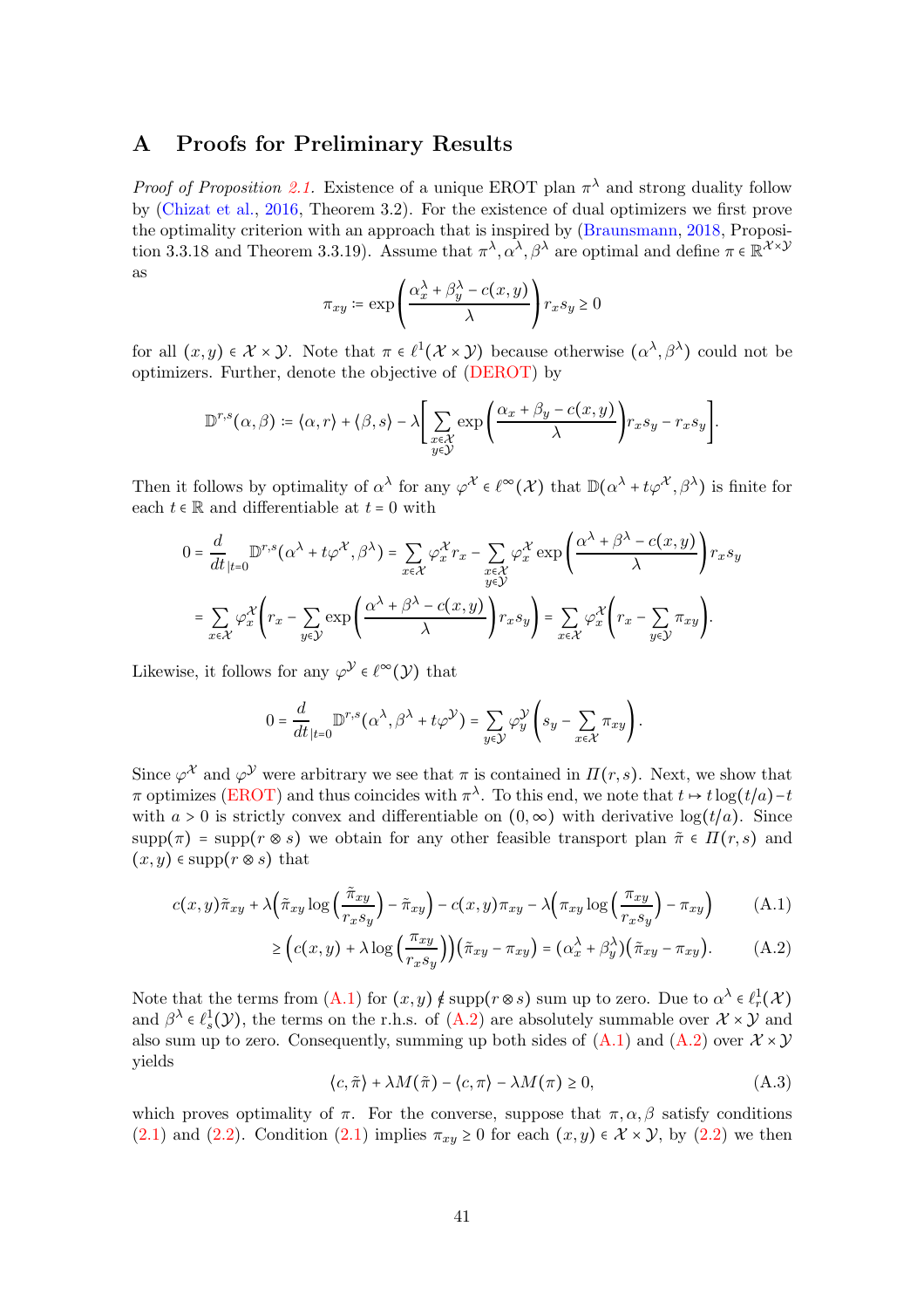obtain that  $\pi \in \Pi(r, s)$ . An analogous argument as in [\(A.1\)](#page-40-1), [\(A.2\)](#page-40-2), yields that  $\pi$  is an EROT plan. For the optimality of  $\alpha$  we note for arbitrary  $\varphi^{\mathcal{X}} \in \ell^{\infty}(\mathcal{X})$  that

$$
\frac{d}{dt}_{|t=0} \mathbb{D}^{r,s}(\alpha + t\varphi^{\mathcal{X}}, \beta) = \sum_{x \in \mathcal{X}} \varphi_x^{\mathcal{X}} \left( r_x - \sum_{y \in \mathcal{Y}} \pi_{xy} \right) = 0,
$$

where the last equality holds due to  $\pi \in \Pi(r, s)$ . Likewise, it follows for any  $\varphi^{\mathcal{Y}} \in \ell^{\infty}(\mathcal{Y})$ that  $\frac{d}{dt}_{|t=0} \mathbb{D}^{r,s}(\alpha,\beta+t\varphi^{\mathcal{Y}})=0$ , which yields by strict concavity of  $\mathbb{D}^{r,s}(\cdot,\cdot)$  that  $(\alpha,\beta)$  are optimal for [\(DEROT\)](#page-1-1). For our assertions on existence and uniqueness up to a constant of optimal entropic dual potentials we perform a similar calculation as in [\(Dessein et al.](#page-37-13), [2018,](#page-37-13) Proposition 8) and obtain

$$
\langle c, \pi \rangle + \lambda M(\pi) - \langle 1_{\mathcal{X} \times \mathcal{Y}}, (r \otimes s) - K^{\lambda} \rangle = \mathrm{KL}(\pi || K^{\lambda}),
$$

where  $K_{xy}^{\lambda}$  := exp  $(-c(x,y)/\lambda) r_x s_y$  for all  $(x, y) \in \mathcal{X} \times \mathcal{Y}$  and  $1_{\mathcal{X} \times \mathcal{Y}}$  represents the constant function on  $\mathcal{X} \times \mathcal{Y}$  with value 1. By non-negativity of the cost function we note that  $K^{\lambda} \in \ell^{1}(\mathcal{X} \times \mathcal{Y})$  and thus  $\langle 1_{\mathcal{X} \times \mathcal{Y}}, K^{\lambda} \rangle < \infty$ . Hence, since [\(EROT\)](#page-1-0) is feasible it follows that  $\min_{\pi \in \Pi(r,s)} \text{KL}(\pi | K^{\lambda})$  is also feasible. Most notably, the sets of optimizers coincide and existence of a unique EROT plan  $\pi^{\lambda}$  yields  $\{\pi^{\lambda}\}$  =  $\operatorname{argmin}_{\pi \in \Pi(r,s)} \text{KL}(\pi \| K^{\lambda})$ . Moreover, since the derivative of log(⋅) diverges to +∞ near 0 and by lower semi-continuity of KL(  $\cdot || K^{\lambda}$ ) there exists an element  $\tilde{\pi} \in \Pi(r, s)$  with  $\text{supp}(\tilde{\pi}) = \text{supp}(r \otimes s)$  and  $\text{KL}(\tilde{\pi} || K^{\lambda}) < \infty$ . Conse-quently, by (Csiszár, [1975,](#page-37-14) Corollary 3.2) there exist functions  $a: \mathcal{X} \to [0, \infty), b: \mathcal{Y} \to [0, \infty)$ with  $\log(a) \in \ell_r^1(\mathcal{X})$  and  $\log(b) \in \ell_s^1(\mathcal{Y})$  such that

$$
\pi_{xy}^{\lambda} = a_x b_y K_{xy}^{\lambda} = \exp\left(\frac{\lambda \log(a_x) + \lambda \log(b_y) - c(x, y)}{\lambda}\right) r_x s_y \text{ for all } (x, y) \in \mathcal{X} \times \mathcal{Y}.
$$

By optimality criterion [\(2.1\)](#page-6-2) we deduce that  $\alpha^{\lambda}$  :=  $\lambda \log(a)$  and  $\beta^{\lambda}$  :=  $\lambda \log(b)$  are optimal entropic dual potentials. Additionally, given another pair of optimal entropic dual potentials  $(\tilde{\alpha}^{\lambda}, \beta^{\lambda}) \in \ell_r^1(\mathcal{X}) \times \ell_s^1(\mathcal{Y})$  we see by uniqueness of the EROT plan for all  $(x, y) \in \mathcal{X} \times \mathcal{Y}$ that

$$
\exp\left(\frac{\alpha_x^{\lambda}+\beta_y^{\lambda}-c(x,y)}{\lambda}\right) r_x s_y = \pi_{xy}^{\lambda} = \exp\left(\frac{\tilde{\alpha}_x^{\lambda}+\tilde{\beta}_y^{\lambda}-c(x,y)}{\lambda}\right) r_x s_y.
$$

This can be rewritten to the following system of equations

$$
\alpha_x^{\lambda} - \tilde{\alpha}_x^{\lambda} = \tilde{\beta}_y^{\lambda} - \beta_y^{\lambda} \quad \text{ for all } x \in \text{supp}(r), y \in \text{supp}(s).
$$

Setting  $\eta \coloneqq \alpha_x^{\lambda} - \tilde{\alpha}_x^{\lambda}$  for some  $x \in \text{supp}(r)$  then yields the claim.

Proof of Proposition [2.3.](#page-7-3) The proof is based on recent findings by [Mena & Niles-Weed](#page-38-11) [\(2019](#page-38-11)). By relation [\(2.1\)](#page-6-2) between primal and dual optimizers for [\(EROT\)](#page-1-0) any pair of optimal entropic dual potentials  $(\alpha^{\lambda}, \beta^{\lambda}) \in \ell^1_r(\mathcal{X}) \times \ell^1_s(\mathcal{Y})$  satisfies  $EROT^{\lambda}(r, s) = \langle \alpha^{\lambda}, r \rangle +$  $\langle \beta^{\lambda}, s \rangle$ . Almost sure uniqueness of dual optimizers up to a constant (Proposition [2.1\)](#page-6-0) then allows us to select potentials such that  $\langle \alpha^{\lambda}, r \rangle = \langle \beta^{\lambda}, s \rangle = EROT^{\lambda}(r, s)/2 \ge 0$  (recall by Section [2.1](#page-6-0) that  $c \ge 0$ . Optimality of  $(\alpha^{\lambda}, \beta^{\lambda})$  implies by Proposition 2.1 for all  $x \in \text{supp}(r)$  and  $y \in \text{supp}(s)$  that

<span id="page-41-0"></span>
$$
\alpha_x^{\lambda} = -\lambda \log \left[ \sum_{y \in \mathcal{Y}} \exp \left( \frac{\beta_y^{\lambda} - c(x, y)}{\lambda} \right) s_y \right],
$$
  

$$
\beta_y^{\lambda} = -\lambda \log \left[ \sum_{x \in \mathcal{X}} \exp \left( \frac{\alpha_x^{\lambda} - c(x, y)}{\lambda} \right) r_x \right].
$$
 (A.4)

 $\Box$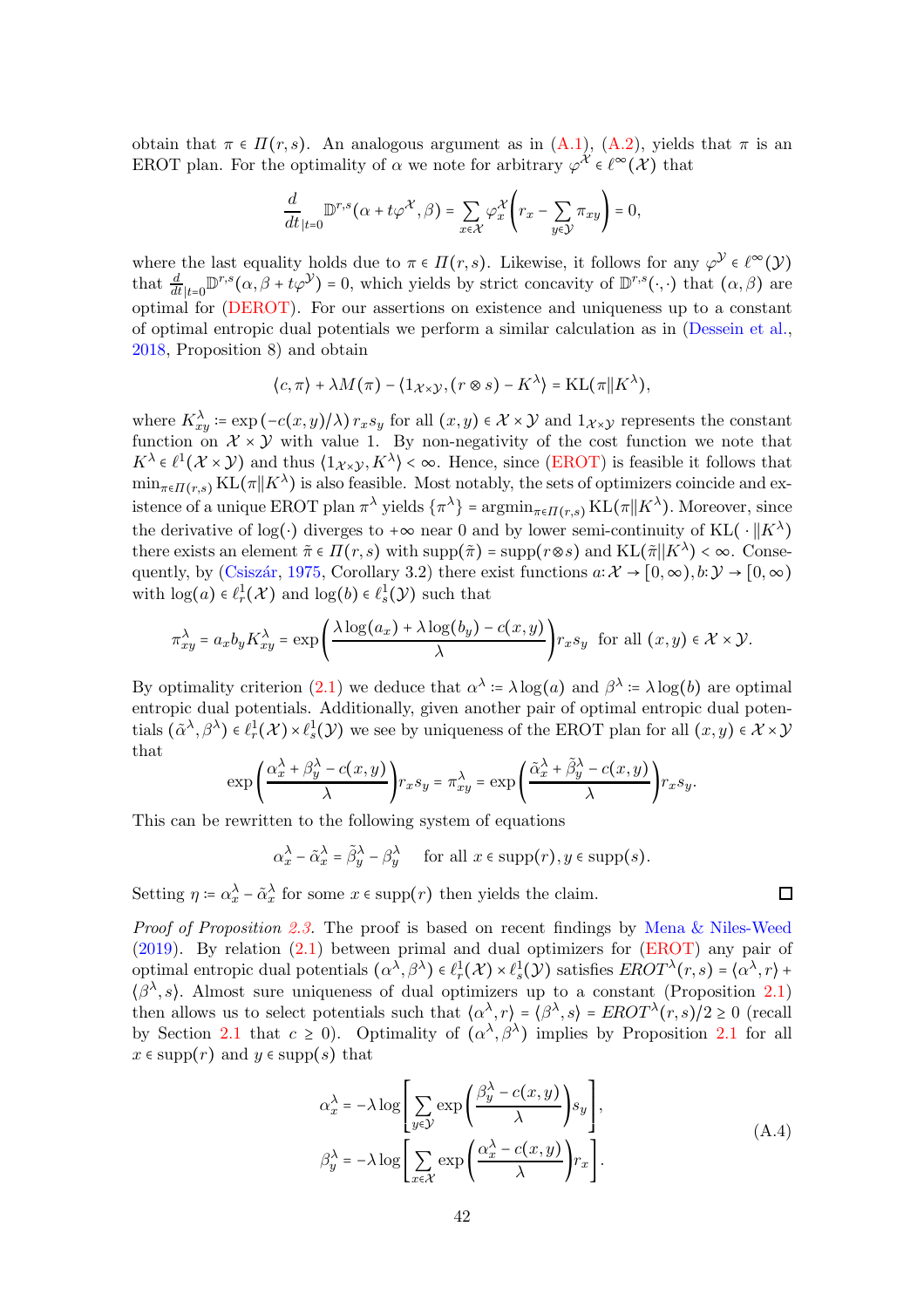As noted in Remark [2.2](#page-7-2) this condition is not only necessary but also sufficient for optimality of potentials. Applying Jensen's inequality for the convex function <sup>−</sup>log( <sup>⋅</sup> ) and by our choice of  $(\alpha^{\lambda}, \beta^{\lambda})$  it then follows for each  $x \in \mathcal{X}$  that

$$
\alpha_x^{\lambda} = -\lambda \log \left[ \sum_{y \in \mathcal{Y}} \exp \left( \frac{\beta_y^{\lambda} - c(x, y)}{\lambda} \right) s_y \right] \le -\left\langle \beta^{\lambda}, s \right\rangle + \sum_{y \in \mathcal{Y}} c(x, y) s_y \le c_{\mathcal{X}}^{+}(x) + \left\langle c_{\mathcal{Y}}^{+}, s \right\rangle.
$$

Note, that the bound holds trivially if  $\langle c_y^+, s \rangle = \infty$ . Likewise, it follows for all  $y \in \mathcal{Y}$  that  $\beta_y^{\lambda} \leq c_y^+(y) + \langle c_x^+, r \rangle$ . For the lower bound of  $\alpha_x^{\lambda}$  consider the upper bound of  $\beta_y^{\lambda}$  as well as the lower bound on  $c$  and see

$$
\alpha_x^{\lambda} = -\lambda \log \left( \sum_{y \in \mathcal{Y}} \exp \left( \frac{\beta_y^{\lambda} - c(x, y)}{\lambda} \right) s_y \right)
$$
  
\n
$$
\geq -\lambda \log \left( \sum_{y \in \mathcal{Y}} \exp \left( \frac{c_y^+(y) + \langle c_x^+, r \rangle - c_x^-(x) - c_y^-(y)}{\lambda} \right) s_y \right)
$$
  
\n
$$
\geq c_x^-(x) - \langle c_x^+, r \rangle - \lambda \log \langle \phi_x, s \rangle.
$$

Indeed, the lower bound for  $\alpha_x^{\lambda}$  is valid if  $\langle c_x^+, r \rangle = \infty$  or  $\langle \phi_{\mathcal{X}}, s \rangle = \infty$ . The lower bound for  $\beta^{\lambda}$  follows analogously. Lastly, the bounds for the EROT plan follow from the correspondence to the optimal entropic dual potentials (Proposition [2.1\)](#page-6-0) and their bounds.  $\Box$ 

*Proof of Proposition [2.4.](#page-8-2)* For the pointwise convergence of optimal entropic dual potentials we follow the approach by Mena  $&$  Niles-Weed [\(2019](#page-38-11)), who were inspired by [Feydy et al.](#page-38-15) [\(2019](#page-38-15)), and afterwards exploit for the convergence of the EROT plan the relation between primal and dual optimizers (Proposition [2.1\)](#page-6-0).

As a first step we state a bound for  $(\alpha_k^{\lambda}, \beta_k^{\lambda})$  that is uniform over all  $k \in \mathbb{N}$ . Recall that we consider optimal entropic dual potentials such that  $\beta_{k,y_1}^{\lambda} = 0$ . By convergence of  $(r_k)_{k\in\mathbb{N}}$  to r with respect to  $\ell^1_{\Phi_{\mathcal{X}}}(\mathcal{X})$  and similar for  $(s_k)_{k\in\mathbb{N}}$  to s in  $\ell^1_{\Phi_{\mathcal{Y}}}(\mathcal{Y})$  it follows that

$$
K_{\mathcal{X}} \coloneqq \sup_{k \in \mathbb{N}} \langle \varPhi_{\mathcal{X}}, r_k \rangle < \infty \quad \text{ and } \quad K_{\mathcal{Y}} \coloneqq \sup_{k \in \mathbb{N}} \langle \varPhi_{\mathcal{Y}}, s_k \rangle < \infty
$$

Let us denote by  $(\tilde{\alpha}_k^{\lambda}, \tilde{\beta}_k^{\lambda})_{k \in \mathbb{N}}$  the optimal entropic dual potentials for probability measures  $(r_k, s_k)_{k \in \mathbb{N}}$  which satisfy  $\langle \tilde{\alpha}_k^{\lambda}, r_k \rangle = \langle \tilde{\beta}_k^{\lambda}, s_k \rangle$ . By Proposition [2.3](#page-7-3) we then infer for all  $k \in \mathbb{N}$ and  $x \in \text{supp}(r_k)$ ,  $y \in \text{supp}(s_k)$  that

<span id="page-42-0"></span>
$$
c_{\mathcal{X}}^-(x) - K_{\mathcal{X}} - K_{\mathcal{Y}} \leq \tilde{\alpha}_{k,x}^{\lambda} \leq c_{\mathcal{X}}^+(x) + K_{\mathcal{Y}},
$$
  

$$
c_{\mathcal{Y}}^-(y) - K_{\mathcal{X}} - K_{\mathcal{Y}} \leq \tilde{\beta}_{k,y}^{\lambda} \leq c_{\mathcal{Y}}^+(y) + K_{\mathcal{X}}.
$$

Note for all  $k \in \mathbb{N}$  that  $(\tilde{\alpha}_k^{\lambda} + \tilde{\beta}_{k,y_1}^{\lambda}, \tilde{\beta}_k^{\lambda} - \tilde{\beta}_{k,y_1}^{\lambda})$  is  $(r_k, s_k)$ -almost surely equal to  $(\alpha_k^{\lambda}, \beta_k^{\lambda})$ . Moreover, since  $K_\beta \coloneqq \sup_{k \in \mathbb{N}} |\tilde{\beta}_{n,y_1}^{\lambda}| < \infty$ , this leads for all  $k \in \mathbb{N}, x \in \text{supp}(r_k), y \in \text{supp}(s_k)$ to the following bounds

$$
c_{\mathcal{X}}^-(x) - K_{\mathcal{X}} - K_{\mathcal{Y}} - K_{\beta} \leq \alpha_{k,x}^{\lambda} \leq c_{\mathcal{X}}^+(x) + K_{\mathcal{Y}} + K_{\beta},
$$
  
\n
$$
c_{\mathcal{Y}}^-(y) - K_{\mathcal{X}} - K_{\mathcal{Y}} - K_{\beta} \leq \beta_{k,y}^{\lambda} \leq c_{\mathcal{Y}}^+(y) + K_{\mathcal{X}} + K_{\beta}.
$$
\n(A.5)

A diagonalization argument proves existence of a subsequence  $(\alpha_{k_m}^{\lambda}, \beta_{k_m}^{\lambda})_{m \in \mathbb{N}}$  converging pointwise for each  $x \in \text{supp}(r)$  and  $y \in \text{supp}(s)$  to a limit  $(\alpha_{\infty}^{\lambda}, \beta_{\infty}^{\lambda}) \in \mathbb{R}^{\mathcal{X}} \times \mathbb{R}^{\mathcal{Y}}$ . It remains to show that  $(\alpha_{\infty}^{\lambda}, \beta_{\infty}^{\lambda})$  is an optimizer for [\(DEROT\)](#page-1-1) for probability measures r and s. Uniqueness up to constant for each  $(x, y) \in \text{supp}(r \otimes s)$  and  $\beta^{\lambda}_{\infty, y_1} = 0$  then implies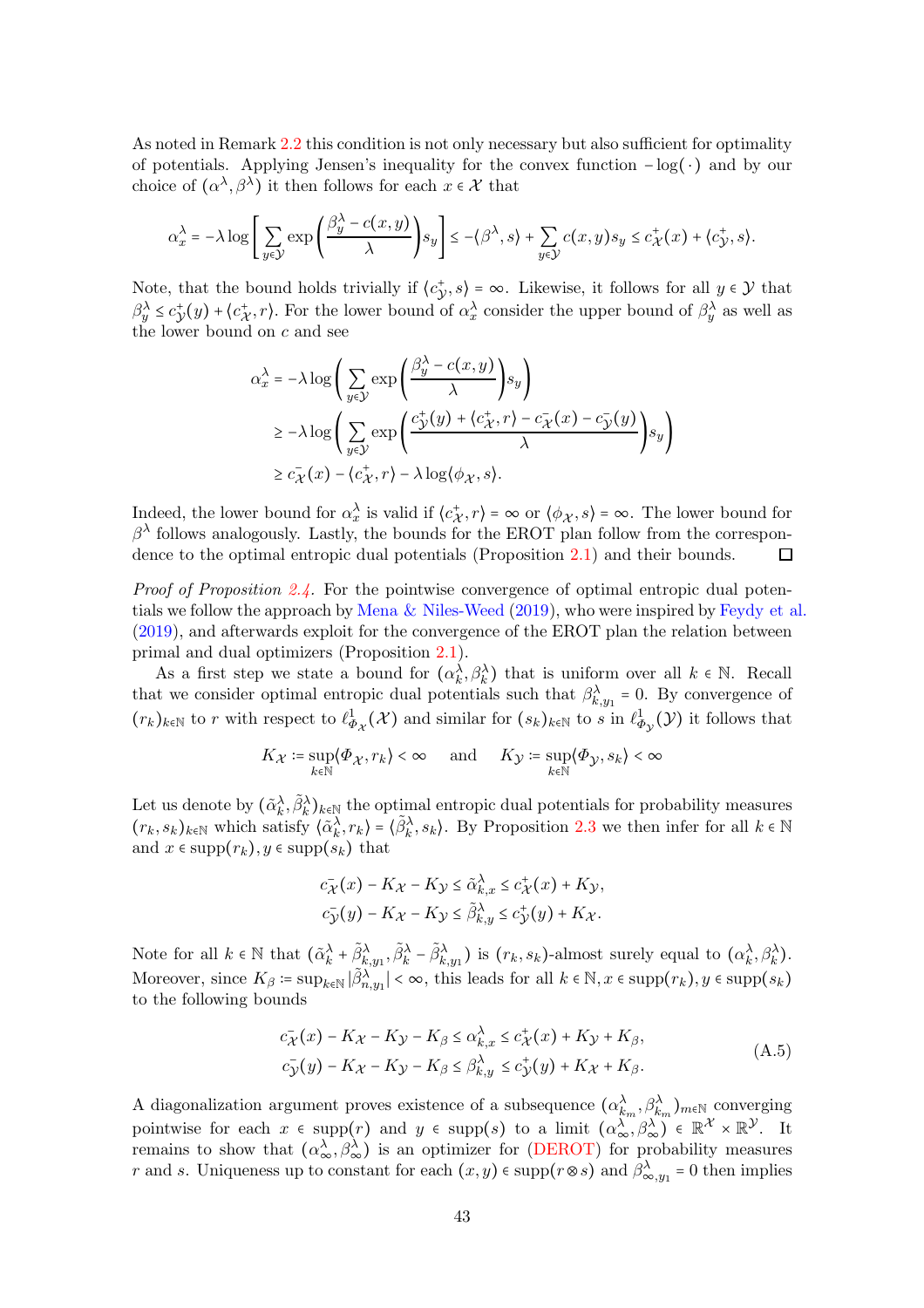$(\alpha_{\infty}^{\lambda}, \beta_{\infty}^{\lambda}) = (\alpha^{\lambda}, \beta^{\lambda})$ . Relabelling, we may assume that the sequence  $(\alpha_{k}^{\lambda}, \beta_{k}^{\lambda})$  already converges pointwise. This leads for each  $x \in \text{supp}(r)$ ,  $y \in \text{supp}(s)$  to

$$
\exp\left(\frac{-\alpha_{\infty,x}^{\lambda}}{\lambda}\right) = \lim_{k \to \infty} \exp\left(\frac{-\alpha_{k,x}^{\lambda}}{\lambda}\right) = \lim_{k \to \infty} \sum_{y \in \mathcal{Y}} \exp\left(\frac{\beta_{k,y}^{\lambda} - c(x,y)}{\lambda}\right) s_{k,y},
$$

$$
\exp\left(\frac{-\beta_{\infty,y}^{\lambda}}{\lambda}\right) = \lim_{k \to \infty} \exp\left(\frac{-\beta_{k,y}^{\lambda}}{\lambda}\right) = \lim_{k \to \infty} \sum_{x \in \mathcal{X}} \exp\left(\frac{\alpha_{k,y}^{\lambda} - c(x,y)}{\lambda}\right) r_{k,x}.
$$

Once we show that the limit expression and the sum on the r.h.s. can be interchanged optimality of  $(\alpha_{\infty}^{\lambda}, \beta_{\infty}^{\lambda})$  follows by condition [\(A.4\)](#page-41-0). Based on bound [\(A.5\)](#page-42-0) it follows for all  $y \in \text{supp}(s)$  and  $k \in \mathbb{N}$  that

<span id="page-43-0"></span>
$$
\exp\left(\frac{\beta_{k,y}^{\lambda} - c(x,y)}{\lambda}\right) \le \exp\left(\frac{c_{\mathcal{Y}}^{+}(y) - c_{\mathcal{Y}}^{-}(y)}{\lambda} + \frac{K_{\mathcal{X}} + K_{\beta}}{\lambda}\right).
$$
(A.6)

Convergence of  $(s_k)_{k \in \mathbb{N}}$  in  $\ell^1_{\Phi_\mathcal{X}}(\mathcal{X})$  implies that there exists for all  $\varepsilon > 0$  a finite set  $S_\varepsilon \subset \mathcal{Y}$ such that for all  $k \in \mathbb{N}$  holds

$$
\sum_{y \notin S_{\varepsilon}} \exp\left(\frac{\beta_{k,y}^{\lambda} - c(x,y)}{\lambda}\right) s_{k,y} \leq \frac{\varepsilon}{4}, \quad \sum_{y \notin S_{\varepsilon}} \exp\left(\frac{\beta_{\infty,y}^{\lambda} - c(x,y)}{\lambda}\right) s_{k,y} \leq \frac{\varepsilon}{4}.
$$

Further, by pointwise convergence of  $\beta_k^{\lambda}$  there exists  $N_1 \in \mathbb{N}$  such that it holds for all  $k \geq N_1$  and  $y \in S_{\varepsilon}$  that

$$
\left|\exp\left(\frac{\beta_{k,y}^{\lambda} - c(x,y)}{\lambda}\right) - \exp\left(\frac{\beta_{\infty,y}^{\lambda} - c(x,y)}{\lambda}\right)\right| \leq \frac{\varepsilon}{4}.
$$

Moreover, by  $(A.6)$  there exists  $N_2 \in \mathbb{N}$  such that for all  $k \ge N_2$  follows

$$
\left|\sum_{y\in\mathcal{Y}}\exp\left(\frac{\beta_{\infty,y}^{\lambda}-c(x,y)}{\lambda}\right)(s_{k,y}-s_y)\right|\leq\frac{\varepsilon}{4}.
$$

These previous four inequalities yield for  $k \ge \max\{N_1, N_2\}$  that

$$
\left|\sum_{y\in\mathcal{Y}}\exp\left(\frac{\beta_{k,y}^{\lambda}-c(x,y)}{\lambda}\right)s_{k,y}-\sum_{y\in\mathcal{Y}}\exp\left(\frac{\beta_{\infty,y}^{\lambda}-c(x,y)}{\lambda}\right)s_{y}\right|\leq\varepsilon.
$$

As  $\varepsilon > 0$  can be chosen arbitrarily small, it holds for all  $x \in \text{supp}(r)$  that

$$
\exp\left(\frac{-\alpha_{\infty,x}^{\lambda}}{\lambda}\right) = \lim_{k \to \infty} \sum_{y \in \mathcal{Y}} \exp\left(\frac{\beta_{k,y}^{\lambda} - c(x,y)}{\lambda}\right) s_{k,y} = \sum_{y \in \mathcal{Y}} \exp\left(\frac{\beta_{\infty,y}^{\lambda} - c(x,y)}{\lambda}\right) s_y.
$$

Likewise, it follows by an analogous argument for all  $y \in \text{supp}(s)$  that

$$
\exp\left(\frac{-\beta_{\infty,y}^{\lambda}}{\lambda}\right) = \lim_{k \to \infty} \sum_{x \in \mathcal{X}} \exp\left(\frac{\alpha_{k,x}^{\lambda} - c(x,y)}{\lambda}\right) r_{k,x} = \sum_{x \in \mathcal{X}} \exp\left(\frac{\alpha_{\infty,x}^{\lambda} - c(x,y)}{\lambda}\right) r_x,
$$

which finishes the proof for pointwise convergence of dual optimizers. Hence, we obtain in conjunction with our optimality criterion  $(2.1)$  the asserted convergence result for the EROT value as  $k$  tends to infinity, i.e.,

$$
|EROT^{\lambda}(r_k, s_k) - EROT^{\lambda}(r, s)| = |\langle \alpha_k^{\lambda}, r_k \rangle + \langle \beta_k^{\lambda}, s_k \rangle - \langle \alpha^{\lambda}, r \rangle - \langle \beta^{\lambda}, r \rangle|
$$
  

$$
\leq |\langle \alpha_k^{\lambda}, r_k - r \rangle + \langle \beta_k^{\lambda}, s_k - s \rangle| + |\langle \alpha_k^{\lambda} - \alpha^{\lambda}, r \rangle + \langle \beta_k^{\lambda} - \beta^{\lambda}, r \rangle| \to 0.
$$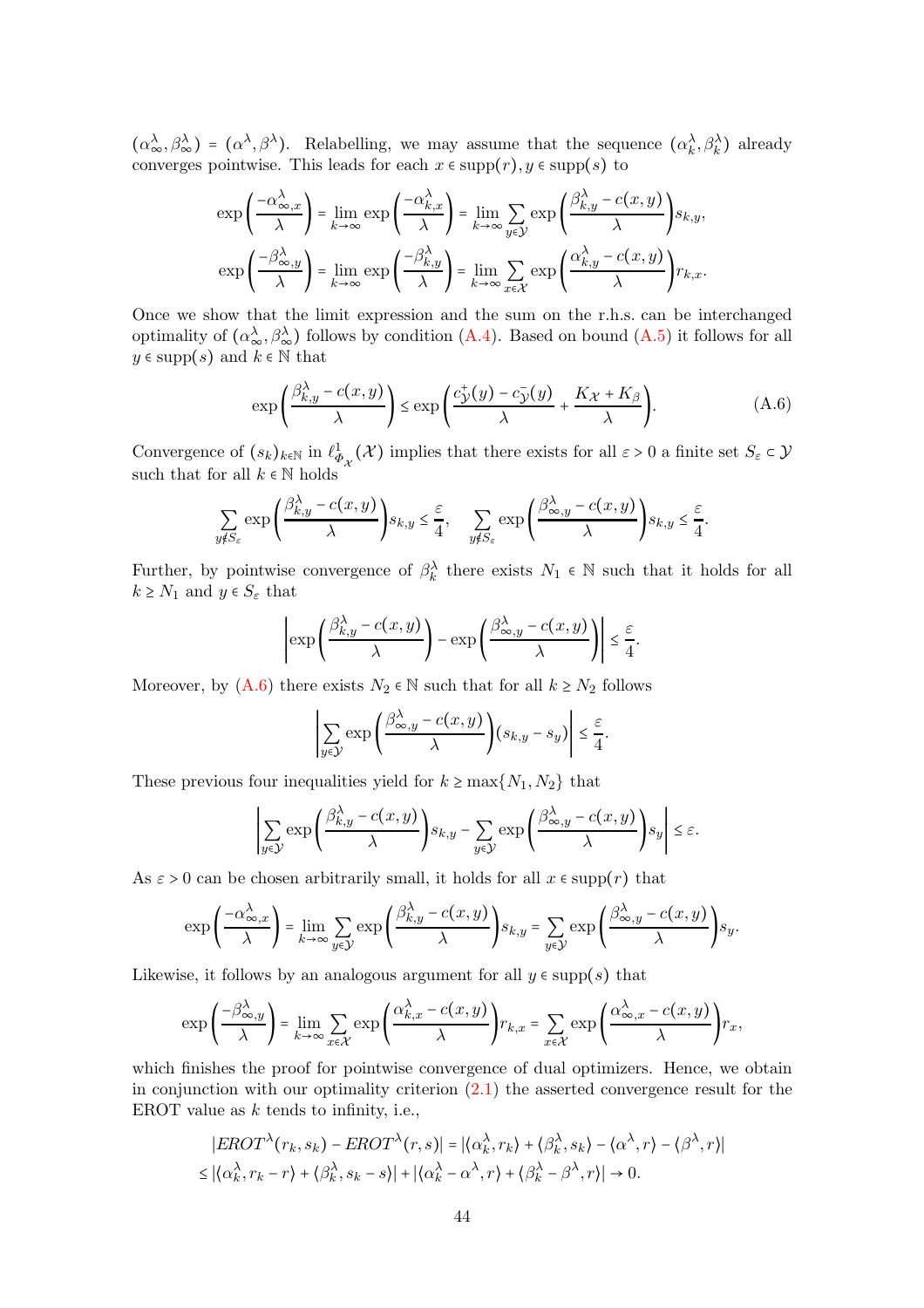Herein, the first term of the second line tends to zero by our bounds on  $(\alpha_k^{\lambda}, \beta_k^{\lambda})_{k \in \mathbb{N}}$  from  $(A.5)$  in conjunction with the type of convergence of  $(r_k, s_k)$  towards  $(r, s)$ , whereas the second term converges to zero by dominated convergence. The assertion on the convergence for the EROT plan follows by an analogous argument and explicitly uses that  $\Phi_\mathcal{X}$  =  $\mathcal{C}_\mathcal{X} \phi_\mathcal{X}$ as well as  $\Phi_{\mathcal{Y}} = C_{\mathcal{Y}} \phi_{\mathcal{Y}}$ .

### <span id="page-44-1"></span>B Lemmas for Sensitivity Analysis

For the proof of Lemma [B.3](#page-46-1) we employ the following result on invertibility of the operator  $\left[\mathcal{D}_{\pi,\alpha,\beta_*\mid (\vartheta(r,s_*),r,s_*)}\mathcal{F}\right]^{-1}_\pi$  $\pi$ <sup>1</sup> and the norm of the resulting element.

<span id="page-44-0"></span>**Lemma B.1.** Let  $r \in \ell^1_{\mathcal{C}_{\mathcal{X}}}(\mathcal{X})$  and  $s \in \ell^1_{\Phi^4_{\mathcal{Y}}}(\mathcal{Y})$  be two probability measures on  $\mathcal X$  and  $Y$ , respectively, with full support and consider a monotone, possibly unbounded, function  $\psi:\mathbb{N}\to[1,\infty)$  such that  $\sum_{i=1}^{\infty}\psi(i)\Phi_{\mathcal{Y}}^{4}(y_{i})s_{y_{i}}<\infty$ . Further, define the function

$$
\Gamma: \mathbb{R}^{\mathcal{X} \times \mathcal{Y}} \to [0, \infty], \quad \xi \mapsto \max \left\{ \sup_{x \in \mathcal{X}} \sum_{y \in \mathcal{Y}} \frac{|\xi_{xy}|}{r_x}, \sup_{y_i \in \mathcal{Y}} \sum_{x \in \mathcal{X}} \frac{|\xi_{xy_i}|}{s_{y_i} \psi(i) \phi_{\mathcal{Y}}^3(y_i)} \right\}
$$

and consider an element  $\xi \in \ell^1_{C_{\mathcal{X}} \oplus C_{\mathcal{Y}}}(\mathcal{X} \times \mathcal{Y})$  with  $\Gamma(\xi) < \infty$ . Then applying the operator  $\left[\mathcal{D}_{\pi,\alpha,\beta_*|(\vartheta(r,s_*),r,s_*)}\mathcal{F}\right]^{-1}_\pi$  $\pi$ <sup>-1</sup> onto  $(\xi, 0, 0) \in \mathbb{R}^{\mathcal{X} \times \mathcal{Y}} \times \mathbb{R}^{\mathcal{X}} \times \mathbb{R}^{\mathcal{Y} \setminus \{y_1\}}$  is well-defined and gives an element in  $\ell_{C_X \oplus C_Y}^1(\mathcal{X} \times \mathcal{Y})$ . In particular, there exists  $\kappa > 0$  which is independent from  $\xi$ such that

$$
\left\| \left[ \mathcal{D}_{\pi,\alpha,\beta_*|(\vartheta(r,s_*),r,s_*)} \mathcal{F} \right]_{\pi}^{-1} (\xi,0,0) \right\|_{\ell_{C_\mathcal{X} \oplus C_\mathcal{Y}}^1(\mathcal{X} \times \mathcal{Y})} \leq \kappa \Gamma(\xi).
$$

*Proof.* We will show that there exists a unique triplet  $(\zeta^{\mathcal{X}\times\mathcal{Y}}, \zeta^{\mathcal{X},\infty}, \zeta_*^{\mathcal{Y},\infty}) \in \ell^1_{\mathcal{C}_{\mathcal{X}}\oplus\mathcal{C}_{\mathcal{Y}}}(\mathcal{X}\times\mathcal{Y})\times$  $\ell^{\infty}(\mathcal{X}) \times \ell^{\infty}_{\psi \phi_{\mathcal{Y}}^{3}}(\mathcal{Y} \setminus \{y_{1}\})$  such that

$$
\begin{pmatrix} \zeta^{\mathcal{X}\times\mathcal{Y}}-\frac{\pi^\lambda}{\lambda}\odot A_*^T\Big(\zeta^{\mathcal{X},\infty},\zeta_*^{\mathcal{Y},\infty}\Big)\\ A_*(\zeta^{\mathcal{X}\times\mathcal{Y}})\end{pmatrix}=\begin{pmatrix} \xi\\ \begin{pmatrix} 0\\0\\0\end{pmatrix}\end{pmatrix},
$$

where we exploited on the l.h.s. the relation between primal and dual optimizers of [\(EROT\)](#page-1-0) (Proposition [2.1\)](#page-6-0). By setting

<span id="page-44-2"></span>
$$
\zeta^{\mathcal{X}\times\mathcal{Y}} \coloneqq \xi + \frac{\pi^{\lambda}}{\lambda} \odot A_*^T \left( \zeta^{\mathcal{X},\infty}, \zeta_*^{\mathcal{Y},\infty} \right) \tag{B.1}
$$

we reduce the system of countably many equalities. Then it remains to find  $({\zeta}^{\mathcal{X},\infty},{\zeta}_{*}^{\mathcal{Y},\infty})\in$  $\ell^{\infty}(\mathcal{X}) \times \ell^{\infty}_{\psi \phi_{\mathcal{Y}}^{3}}(\mathcal{Y} \setminus \{y_{1}\})$  such that

$$
A_*\left(\frac{\pi^{\lambda}}{\lambda} \odot A_*^T\left(\zeta^{\mathcal{X},\infty},\zeta_*^{\mathcal{Y},\infty}\right)\right) = -A_*\left(\xi\right).
$$

This relation means that for all  $x \in \mathcal{X}$  the following equation is valid

$$
\frac{\pi_{xy_1}^{\lambda}}{\lambda} \zeta_x^{\mathcal{X},\infty} + \sum_{y \in \mathcal{Y} \setminus \{y_1\}} \frac{\pi_{xy}^{\lambda}}{\lambda} (\zeta_x^{\mathcal{X},\infty} + \zeta_{*,y}^{\mathcal{Y},\infty}) = -\sum_{y \in \mathcal{Y}} \xi_{xy}
$$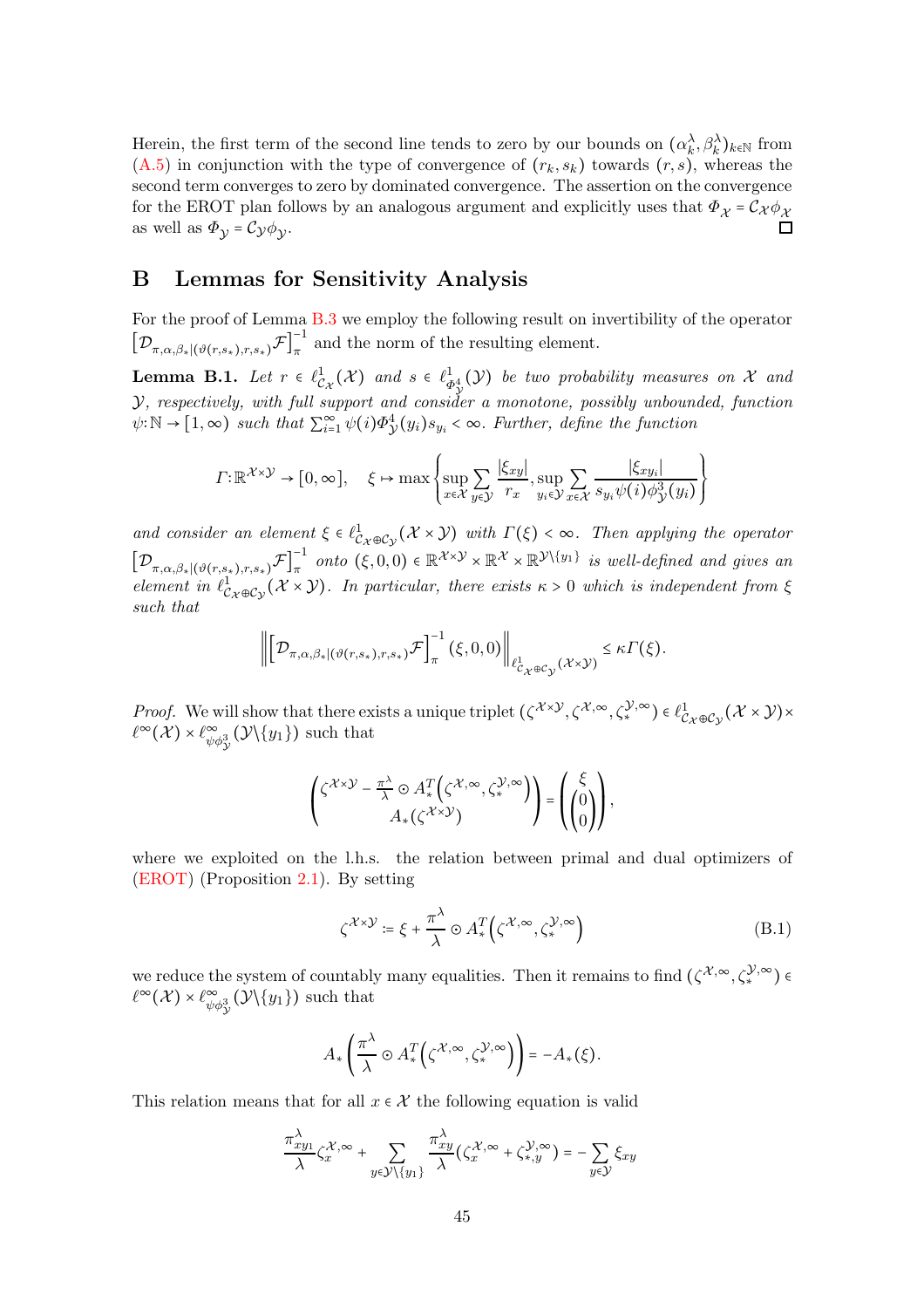$$
\frac{r_x}{\lambda} \zeta_x^{\mathcal{X},\infty} + \sum_{y \in \mathcal{Y} \setminus \{y_1\}} \frac{\pi_{xy}^{\lambda}}{\lambda} \zeta_{*,y}^{\mathcal{Y},\infty} = -\sum_{y \in \mathcal{Y}} \xi_{xy},
$$

which is equivalent to

<span id="page-45-0"></span>
$$
\zeta_x^{\mathcal{X},\infty} + \sum_{y \in \mathcal{Y} \setminus \{y_1\}} \frac{\pi_{xy}^{\lambda}}{r_x} \zeta_{*,y}^{\mathcal{Y},\infty} = -\frac{\lambda}{r_x} \sum_{y \in \mathcal{Y}} \xi_{xy}.
$$
 (B.2)

Similarly, we obtain for each  $y \in \mathcal{Y}\backslash \{y_1\}$  that

$$
\sum_{x \in \mathcal{X}} \frac{\pi_{xy}^{\lambda}}{\lambda} \left( \zeta_x^{\mathcal{X},\infty} + \zeta_{*,y}^{\mathcal{Y},\infty} \right) = -\sum_{x \in \mathcal{X}} \xi_{xy}
$$

$$
\left( \sum_{x \in \mathcal{X}} \frac{\pi_{xy}^{\lambda}}{\lambda} \zeta_x^{\mathcal{X},\infty} \right) + \frac{s_y}{\lambda} \zeta_{*,y}^{\mathcal{Y},\infty} = -\sum_{x \in \mathcal{X}} \xi_{xy},
$$

which implies that

$$
\left(\sum_{x \in \mathcal{X}} \frac{\pi^{\lambda}}{s_y} \zeta_x^{\mathcal{X}, \infty}\right) + \zeta_{*,y}^{\mathcal{Y}, \infty} = -\frac{\lambda}{s_y} \sum_{x \in \mathcal{X}} \xi_{xy}.
$$
\n(B.3)

The equalities  $(B.2)$  and  $(B.3)$  can therefore be represented by

<span id="page-45-2"></span><span id="page-45-1"></span>
$$
M(\zeta^{\mathcal{X},\infty},\zeta_*^{\mathcal{Y},\infty}) = -\lambda \tilde{\xi},\tag{B.4}
$$

where  $M: \ell^{\infty}(\mathcal{X}) \times \ell^{\infty}_{\psi \phi_{\mathcal{Y}}^{3}}(\mathcal{Y} \setminus \{y_{1}\}) \to \ell^{\infty}(\mathcal{X}) \times \ell^{\infty}_{\psi \phi_{\mathcal{Y}}^{3}}(\mathcal{Y} \setminus \{y_{1}\})$  denotes the operator from the proof of Proposition [5.2](#page-25-0) with different domain and range. Notably, by our assumption  $\Gamma(\xi) < \infty$  it follows that

$$
\left(\sum_{y\in\mathcal{Y}}\frac{\xi_{x_1y}}{r_{x_1}},\sum_{y\in\mathcal{Y}}\frac{\xi_{x_2y}}{r_{x_2}},\ldots,\sum_{x\in\mathcal{X}}\frac{\xi_{xy_2}}{s_{y_2}},\sum_{x\in\mathcal{X}}\frac{\xi_{xy_3}}{s_{y_3}},\ldots\right)\in\ell^{\infty}(\mathcal{X})\times\ell^{\infty}_{\psi\phi^3_{\mathcal{Y}}}(\mathcal{Y}\setminus\{y_1\}).
$$

Moreover, since  $\sum_{i=1}^{\infty} \psi(i) \phi_{\mathcal{Y}}^3(y_i) s_{y_i} < \infty$ , it follows by a similar argument as in the proof of Proposition [5.2](#page-25-0) that M has a bounded inverse operator and thus there exists a unique solution  $(\zeta^{\mathcal{X},\infty},\zeta^{y,\infty}_*)\in\ell^{\infty}(\mathcal{X})\times\ell^{\infty}_{\psi\phi^3_y}(\mathcal{Y}\setminus\{y_1\})$  for equation [\(B.4\)](#page-45-2). Hence, we obtain that

$$
\left\|(\zeta^{\mathcal{X},\infty},\zeta^{ \mathcal{Y},\infty}_*)\right\|_{\ell^{\infty}(\mathcal{X})\times\ell^{\infty}_{\psi\phi^3_{\mathcal{Y}}}(\mathcal{Y}\backslash\{y_1\})}\leq\left\|M^{-1}\right\|_{OP}\lambda\Gamma(\xi).
$$

Finally, it remains to show that  $\zeta^{\mathcal{X}\times\mathcal{Y}}$ , as defined in  $(B.1)$ , is contained in  $\ell^1_{\mathcal{C}_\mathcal{X}\oplus\mathcal{C}_\mathcal{Y}}(\mathcal{X}\times\mathcal{Y})$ . Exploiting the upper bound for  $\pi^{\lambda}$  (Proposition [2.3\)](#page-7-3) yields that

$$
\begin{split}\n\left\|\zeta^{X\times\mathcal{Y}}\right\|_{\ell_{C_{\mathcal{X}}\oplus C_{\mathcal{Y}}}^{1}(\mathcal{X}\times\mathcal{Y})} &\leq \left\|\xi^{X\times\mathcal{Y}}\right\|_{\ell_{C_{\mathcal{X}}\oplus C_{\mathcal{Y}}}^{1}(\mathcal{X}\times\mathcal{Y})} + \left\|\pi^{\lambda}\odot A_{*}^{T}(\zeta^{X,\infty},\zeta_{*}^{\mathcal{Y},\infty})\right\|_{\ell_{C_{\mathcal{X}}\oplus C_{\mathcal{Y}}}^{1}(\mathcal{X}\times\mathcal{Y})} \\
&\leq \sum_{(x,y)\in\mathcal{X}\times\mathcal{Y}} \mathcal{C}_{\mathcal{X}}(x)|\xi_{xy}^{X\times\mathcal{Y}}| + \sum_{(x,y)\in\mathcal{X}\times\mathcal{Y}} \mathcal{C}_{\mathcal{Y}}(y)|\xi_{xy}^{X\times\mathcal{Y}}| \\
&+ \left\|\pi^{\lambda}\right\|_{\ell_{C_{\mathcal{X}}\oplus\psi\Phi_{\mathcal{Y}}^{3}(\mathcal{X}\times\mathcal{Y})} \cdot 2\left\|\left(\zeta^{X,\infty},\zeta_{*}^{\mathcal{Y},\infty}\right)\right\|_{\ell^{\infty}(\mathcal{X})\times\ell_{\psi\Phi_{\mathcal{Y}}^{3}(\mathcal{Y})}(\mathcal{Y}_{1})}\n\\ &\leq \sum_{(x,y)\in\mathcal{X}\times\mathcal{Y}} \mathcal{C}_{\mathcal{X}}(x)r_{x}\frac{\left|\xi_{xy}^{X\times\mathcal{Y}}\right|}{r_{x}} + \sum_{(x,y)\in\mathcal{X}\times\mathcal{Y}} \psi(i)\mathcal{C}_{\mathcal{Y}}(y_{i})\phi_{\mathcal{Y}}^{3}(y_{i})s_{y_{i}}\frac{\left|\xi_{xy}^{X\times\mathcal{Y}}\right|}{\psi(i)\phi_{\mathcal{Y}}^{3}(y_{i})s_{y_{i}}} \n\end{split}
$$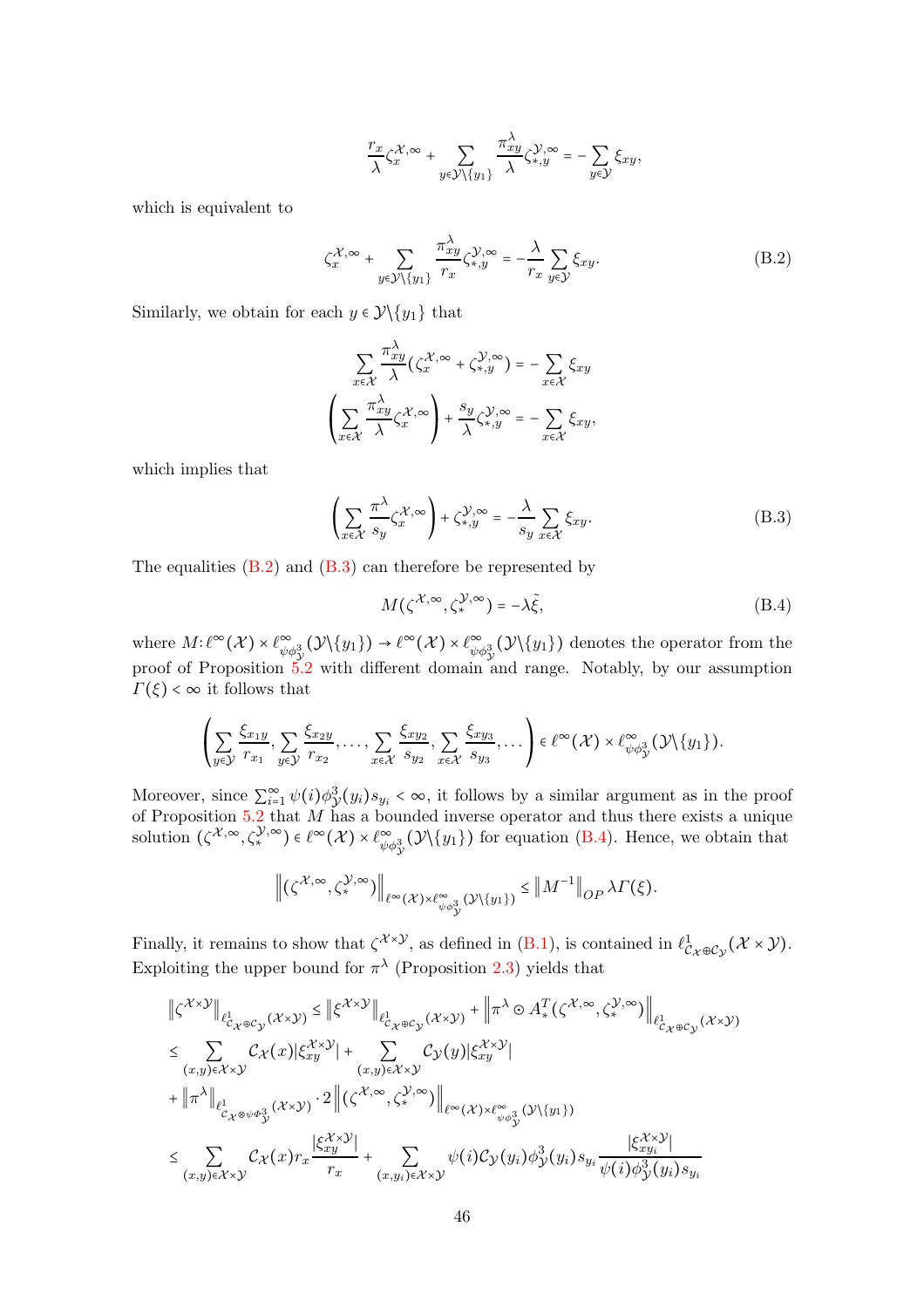$$
+\|r\|_{\ell^1_{C_{\mathcal{X}}}(\mathcal{X})}\cdot \|s\|_{\ell^1_{\psi\Phi^4_{\mathcal{Y}}}(\mathcal{Y})}\exp\left(\frac{\langle c^+_{\mathcal{X}},r\rangle+\langle c^+_{\mathcal{Y}},s\rangle+\|c^+_{\mathcal{X}}-c^-_{\mathcal{X}}\|_{\ell^\infty(\mathcal{X})}}{\lambda}\right)2\|M^{-1}\|_{OP}\lambda\Gamma(\xi)
$$
  

$$
\leq \Gamma(\xi)\Bigg(\|r\|_{\ell^1_{C_{\mathcal{X}}}(\mathcal{X})}+\|s\|_{\ell^1_{\psi\Phi^3_{\mathcal{Y}}}(\mathcal{Y})}+\|r\|_{\ell^1_{C_{\mathcal{X}}}(\mathcal{X})}\cdot \|s\|_{\ell^1_{\psi\Phi^4_{\mathcal{Y}}}(\mathcal{Y})}
$$
  

$$
\cdot\exp\Bigg(\frac{\langle c^+_{\mathcal{X}},r\rangle+\langle c^+_{\mathcal{Y}},s\rangle+\|c^+_{\mathcal{X}}-c^-_{\mathcal{X}}\|_{\ell^\infty(\mathcal{X})}}{\lambda}\Bigg)2\|M^{-1}\|_{OP}\lambda\Bigg)=:\kappa\Gamma(\xi)<\infty,
$$

which proves that the claim.

<span id="page-46-0"></span>**Remark B.2.** We like to discuss the domain of the operator  $\left[\mathcal{D}_{\pi,\alpha,\beta_*\mid(\vartheta(r,s_*),r,s_*)}\mathcal{F}\right]^{-1}$ . For an element  $\xi \in \ell^1_{C_{\mathcal{X}} \oplus C_{\mathcal{Y}}} (\mathcal{X} \times \mathcal{Y})$  the previous proof shows that the element  $(\xi, 0, 0)^T \in$  $\ell^1_{\mathcal{C}_{\mathcal{X}}\oplus\mathcal{C}_{\mathcal{Y}}}(\mathcal{X}\times \mathcal{Y})\times\ell^{\infty}(\mathcal{X})\times\ell^{\infty}_{\psi\phi^3_{\mathcal{Y}}}(\mathcal{Y}\backslash\{y_1\})$  has a well-defined image under the mapping  $\left[\mathcal{D}_{\pi,\alpha,\beta_{\star}\mid (\vartheta(r,s_{\star}),r,s_{\star})}\mathcal{F}\right]^{-1}$ in  $\ell^1_{C_\mathcal{X} \oplus C_\mathcal{Y}}(\mathcal{X} \times \mathcal{Y}) \times \ell^{\infty}(\mathcal{X}) \times \ell^{\infty}_{\psi \phi^3_{\mathcal{Y}}}(\mathcal{Y} \setminus \{y_1\})$  if and only if

<span id="page-46-3"></span> $\Box$ 

<span id="page-46-2"></span>
$$
\left(\sum_{y\in\mathcal{Y}}\frac{\xi_{x_1y}}{r_{x_1}},\sum_{y\in\mathcal{Y}}\frac{\xi_{x_2y}}{r_{x_2}},\ldots,\sum_{x\in\mathcal{X}}\frac{\xi_{xy_2}}{s_{y_2}},\sum_{x\in\mathcal{X}}\frac{\xi_{xy_3}}{s_{y_3}},\ldots\right)\in\ell^{\infty}(\mathcal{X})\times\ell^{\infty}_{\psi\phi^3_{\mathcal{Y}}}(\mathcal{Y}\backslash\{y_1\}).
$$
\n(B.5)

In particular, by Lemma [B.4](#page-51-2) one can construct for any  $\varepsilon > 0$  and  $\xi$  satisfying [\(B.5\)](#page-46-2) an  $element \xi' \in \ell^1_{C_{\mathcal{X}} \oplus C_{\mathcal{Y}}}(\mathcal{X} \times \mathcal{Y})$  such that  $\|\xi - \xi'\|_{\ell^1_{C_{\mathcal{X}} \oplus C_{\mathcal{Y}}}(\mathcal{X} \times \mathcal{Y})} < \varepsilon$  but where  $\xi'$  does not fulfill [\(B.5\)](#page-46-2). Hence, the domain of  $[\mathcal{D}_{\pi,\alpha,\beta_*|(\vartheta(r,s_*),r,s_*)}\mathcal{F}]^{-1}$  does not even contain an open ball in  $\ell^1_{\mathcal{C}_{\mathcal{X}}\oplus\mathcal{C}_{\mathcal{Y}}}(\mathcal{X}\times\mathcal{Y})$ .

We now proceed with the proof of the error bounds from Proposition [5.4.](#page-26-0)

<span id="page-46-1"></span>**Lemma B.3.** Assume the same setting as in Proposition [5.4](#page-26-0) and denote by  $\vartheta$  the mapping as defined in its proof. Then it follows for  $n \to \infty$  that

<span id="page-46-5"></span><span id="page-46-4"></span>
$$
\left\| \left[ \mathcal{D}_{\pi,\alpha,\beta_{*}|(\vartheta(r,s_{*}),r,s_{*})} \mathcal{F} \right]_{\pi}^{-1} \left( \mathcal{F}(\vartheta(r,s_{*}),r,s_{*}) \right) \right\|
$$
\n
$$
- \mathcal{F}(\vartheta(r,s_{*}),r+t_{n} \hat{h}_{l}^{\chi}, s_{*}+t_{n} \hat{h}_{*,l}^{\chi})
$$
\n
$$
+ t_{n} \left[ \mathcal{D}_{r,s_{*}|(\vartheta(r,s_{*}),r,s_{*})} \mathcal{F} \right] (\hat{h}_{l}^{\chi}, \hat{h}_{*,l}^{\chi}) \right) \Big\|_{\ell_{C_{\chi}\oplus C_{\chi}}^{1}(\chi \times \mathcal{Y})}
$$
\n
$$
+ \left\| \left[ \mathcal{D}_{\pi,\alpha,\beta_{*}|(\vartheta(r,s_{*}),r,s_{*})} \mathcal{F} \right]_{\pi}^{-1} \left( \mathcal{F}(\vartheta(r,s_{*}),r+t_{n} \hat{h}_{l}^{\chi}, s_{*}+t_{n} \hat{h}_{*,l}^{\chi}) \right) \right. \left. - \mathcal{F}(\vartheta(r+t_{n} \hat{h}_{l}^{\chi}, s_{*}+t_{n} \hat{h}_{*,l}^{\chi}),r+t_{n} \hat{h}_{l}^{\chi}, s_{*}+t_{n} \hat{h}_{*,l}^{\chi}) \right\|
$$
\n
$$
+ \left[ \mathcal{D}_{\pi,\alpha,\beta_{*}|(\vartheta(r,s_{*}),r+t_{n} \hat{h}_{l}^{\chi}, s_{*}+t_{n} \hat{h}_{*,l}^{\chi})} \mathcal{F} \right] \left( \vartheta(r+t_{n} \hat{h}_{l}^{\chi}, s_{*}+t_{n} \hat{h}_{*,l}^{\chi}) \right)
$$
\n
$$
- \vartheta(r,s_{*}) \right) \Big\|_{\ell_{C_{\chi}\oplus C_{\chi}}^{1}(\chi \times \mathcal{Y})}
$$
\n
$$
+ \left\| \left[ \mathcal{D}_{\pi,\alpha,\beta_{*}|(\vartheta(r,s_{*}),r,s_{*})} \mathcal{F} \right]_{\pi}^{-1} \left( \left[ \left[ \mathcal{D}_{\pi,\alpha,\beta_{*}|(\vartheta(r,s_{*}),r,t_{n} \hat{h}_{l}^
$$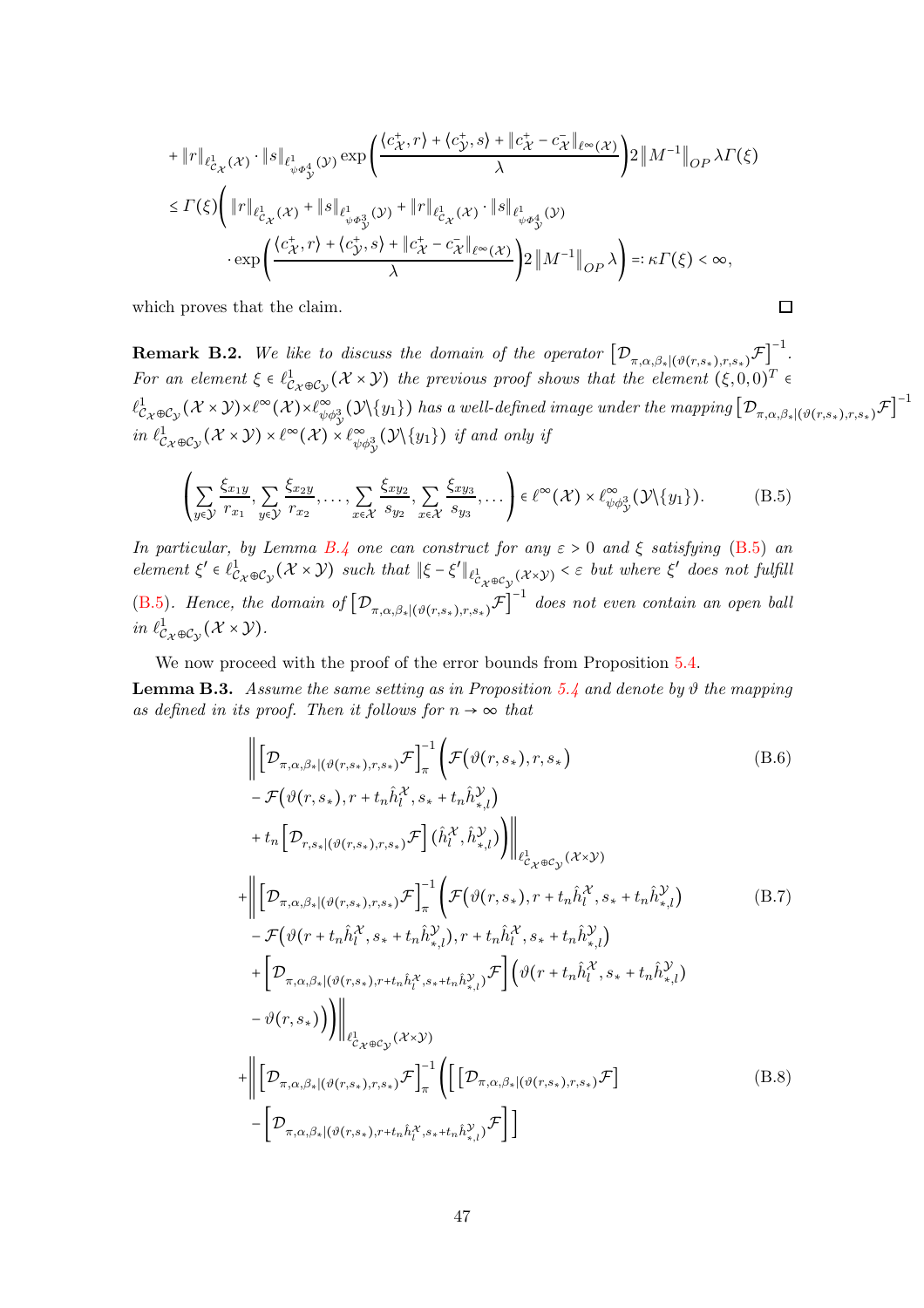$$
\left. \left( \vartheta \left( r + t_n \hat{h}_l^{\mathcal{X}}, s_* + t_n \hat{h}_{*,l}^{\mathcal{Y}} \right) - \vartheta \left( r, s_* \right) \right) \right) \right\|_{\ell^1_{C_{\mathcal{X}} \oplus C_{\mathcal{Y}}} (\mathcal{X} \times \mathcal{Y})}
$$
  
=  $o(t_n)$ .

*Proof.* We prove this assertion using Lemma [B.1](#page-44-0) by showing for each term on which we apply  $\left[\mathcal{D}_{\pi,\alpha,\beta_*|(\vartheta(r,s_*),r,s_*)}\mathcal{F}\right]_{\pi}^{-1}$ <sup>-1</sup> that the corresponding quantity  $\Gamma(\cdot)$ , given some function  $\psi$ , decreases with order  $o(t_n)$ . The resulting image element then tends to zero with respect to  $\ell^1_{\mathcal{C}_{\mathcal{X}}\oplus\mathcal{C}_{\mathcal{Y}}}(\mathcal{X}\times\mathcal{Y})$  with order  $o(t_n)$ .

Let us start with the term in  $(B.6)$ . A straightforward calculation gives

$$
\left(\mathcal{F}(\vartheta(r,s_*),r,s_*) - \mathcal{F}(\vartheta(r,s_*),r+t_n\hat{h}_l^{\mathcal{X}},s_*+t_n\hat{h}_{*,l}^{\mathcal{Y}})\n+ t_n\left[\mathcal{D}_{r,s_*|(\vartheta(r,s_*),r,s_*)}\mathcal{F}\right](\hat{h}_l^{\mathcal{X}},\hat{h}_{*,l}^{\mathcal{Y}})\right) = t_n^2 \begin{pmatrix} \frac{\pi^{\lambda}(r,s_*)}{r\otimes s} & \odot (\hat{h}_l^{\mathcal{X}}\otimes \hat{h}_l^{\mathcal{Y}}) \\
0 & 0 \end{pmatrix} =: \begin{pmatrix} \xi_1(n) \\ 0 \\ 0 \end{pmatrix}.
$$

Since  $\xi_1(n)$  is only finitely supported, it is contained in  $\ell^1_{\mathcal{C}_{\mathcal{X}}\oplus\mathcal{C}_{\mathcal{Y}}}(\mathcal{X}\times\mathcal{Y})$  and, given  $\psi\equiv 1$ , we note that  $\Gamma(\xi_1(n)) = \mathcal{O}(t_n^2) \subseteq o(t_n)$  which yields by Lemma [B.1](#page-44-0)

$$
\left\|\left[\mathcal{D}_{\pi,\alpha,\beta_*|(\vartheta(r,s_*),r,s_*)}\mathcal{F}\right]_{\pi}^{-1}(\xi_1(n),0,0)\right\|_{\ell^1_{\mathcal{C}_{\mathcal{X}}\oplus\mathcal{C}_{\mathcal{Y}}}(\mathcal{X}\times\mathcal{Y})}=o(t_n).
$$

For the second term, i.e., the one term in [\(B.7\)](#page-46-4) denote by  $(\alpha^{\lambda}, \beta^{\lambda})$  and  $(\alpha^{\lambda}_{n}, \beta^{\lambda}_{n})$  the optimal entropic dual potentials for  $(r, s)$  and  $(r+t_n\hat{h}_l^{\chi}, s+t_n\hat{h}_l^{\chi})$  with  $\beta_{y_1}^{\lambda} = 0$ , respectively. Further, consider the closed ball  $B_{\rho_0}(r,s)$  from Proposition [5.3](#page-25-1) and let *n* be sufficiently large such that  $(r+t_n\hat{h}_l^{\mathcal{X}}, s_*+t_n\hat{h}_{*,l}^{\mathcal{Y}}) \in B_{\rho_0}(r,s)$  (Lemma [C.2\)](#page-52-0). This guarantees that dual optimizers are Lipschitz (Proposition [5.3\)](#page-25-1). A straightforward calculation yields

$$
\begin{aligned}\n&\left[\mathcal{F}(\vartheta(r,s_*),r+t_n\hat{h}_l^{\chi},s_*+t_n\hat{h}_{*,l}^{\chi})\right.\\&\left. -\mathcal{F}(\vartheta(r+t_n\hat{h}_l^{\chi},s_*+t_n\hat{h}_{*,l}^{\chi}),r+t_n\hat{h}_l^{\chi},s_*+t_n\hat{h}_{*,l}^{\chi})\right.\\&\left. +\left[\mathcal{D}_{\pi,\alpha,\beta_*|(\vartheta(r,s_*),r+t_n\hat{h}_l^{\chi},s_*+t_n\hat{h}_{*,l}^{\chi})}\mathcal{F}\right](\vartheta(r+t_n\hat{h}_l^{\chi},s_*+t_n\hat{h}_{*,l}^{\chi})-\vartheta(r,s_*)\right)\right] \\
&= \left(\begin{aligned}\n&-\left((r+t_n\hat{h}_l^{\chi})\otimes(s+t_n\hat{h}_l^{\chi})\right)\odot\exp\left(\frac{A_{*}^{T}(\alpha^{\lambda},\beta^{\lambda}_{*})-c}{\lambda}\right)\odot\mathcal{A}\left(\frac{A_{*}^{T}(\alpha^{\lambda}-\alpha^{\lambda},\beta^{\lambda}_{*,n}-\beta^{\lambda}_{*})}{\lambda}\right)\\
&0\n\end{aligned}\right) \\
&=:\begin{pmatrix}\n\xi_{2}(n) \\
0\n\end{pmatrix},\n\end{aligned}
$$

where  $\Delta$  is given by  $\Delta: \mathbb{R} \to \mathbb{R}_{\geq 0}$ ,  $x \mapsto \exp(x) - 1 - x$  and is evaluated component-wise for each entry of  $A_*^T(\alpha_n^{\lambda} - \alpha^{\lambda}, \beta_{*,n}^{\lambda} - \beta_{*}^{\lambda})$ . The function  $\Delta$  is smooth, non-negative and its derivative vanishes at zero, hence, for a positive null-sequence  $x_n \to 0$  it follows that  $\Delta(x_n) = o(x_n)$ . In addition, for each  $x \geq 0$  the inequality  $\Delta(-x) \leq \Delta(x)$  is satisfied. Before we apply Lemma [B.1](#page-44-0) let us state a component-wise bound for  $\xi_2(n)$ . For this purpose, let

$$
\kappa \coloneqq \exp\left(\lambda^{-1} \sup_{n \in \mathbb{N}} \langle c_{\mathcal{X}}^+, r + t_n \hat{h}_l^{\mathcal{X}} \rangle + \lambda^{-1} \sup_{n \in \mathbb{N}} \langle c_{\mathcal{Y}}^+, s + t_n \hat{h}_l^{\mathcal{Y}} \rangle \right) < \infty
$$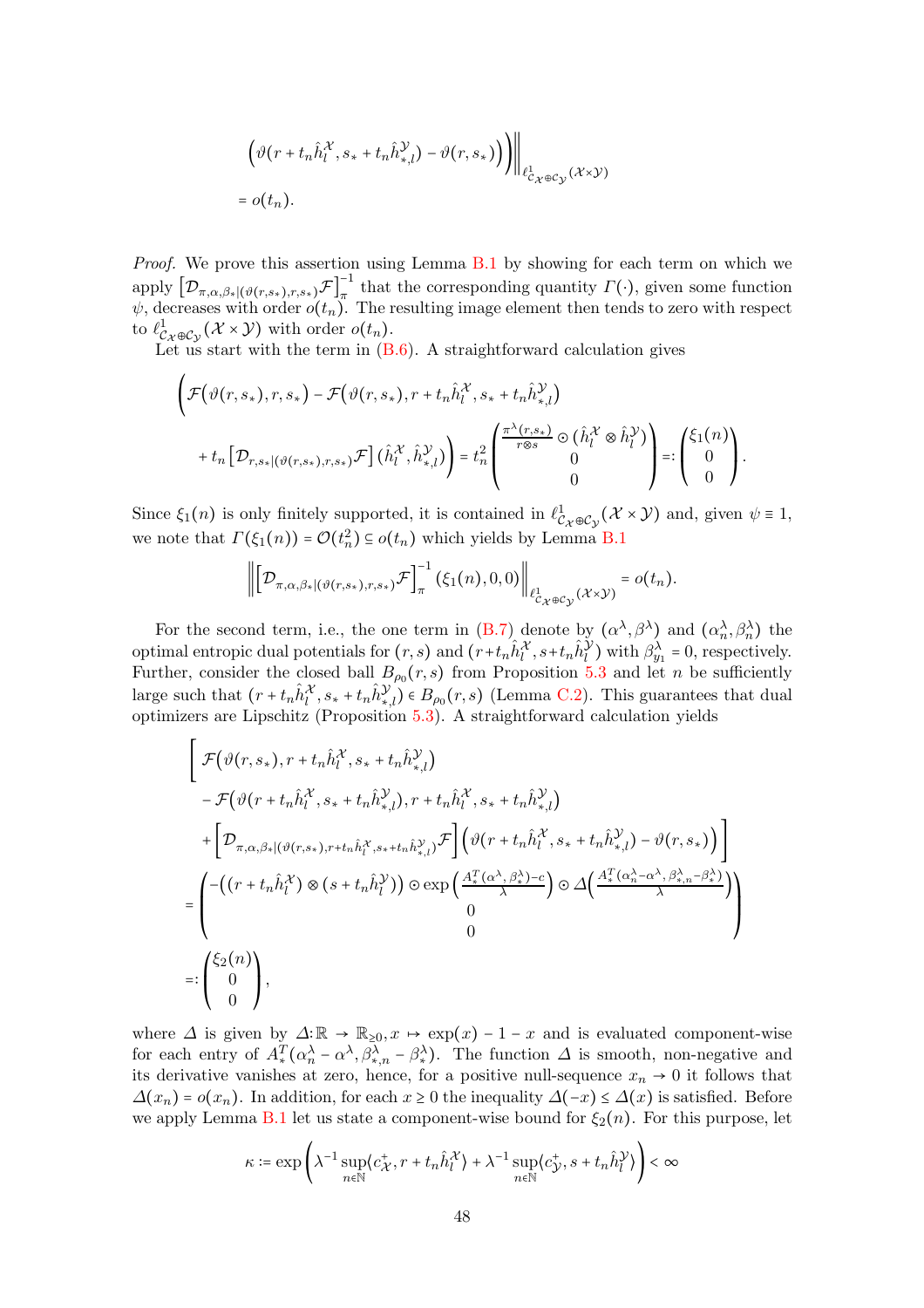and recall by our bounds from Proposition [2.3](#page-7-3) that  $\exp\left(\lambda^{-1}[A_*^T(\alpha^{\lambda}, \beta_*^{\lambda}) - c]\right) \le \kappa(\phi_{\mathcal{X}} \otimes$  $\phi_{\mathcal{Y}}$ ). Hence, for all  $n \in \mathbb{N}$  it holds that

<span id="page-48-1"></span><span id="page-48-0"></span>
$$
|\xi_2(n)| = |(r + t_n \hat{h}_l^{\chi}) \otimes (s + t_n \hat{h}_l^{\gamma})| \odot \exp\left(\frac{A_*^T(\alpha^{\lambda}, \beta_*^{\lambda}) - c}{\lambda}\right)
$$
  

$$
\odot \left| \Delta\left(\frac{A_*^T(\alpha_n^{\lambda} - \alpha^{\lambda}, \beta_{*,n}^{\lambda} - \beta_*^{\lambda})}{\lambda}\right) \right|
$$
  

$$
\leq |(r + t_n \hat{h}_l^{\gamma}) \otimes (s + t_n \hat{h}_l^{\gamma})| \odot \kappa(\phi_{\chi} \otimes \phi_{\gamma})
$$
  

$$
\odot \Delta\left(\frac{A_*^T(|\alpha_n^{\lambda} - \alpha^{\lambda}|, |\beta_{*,n}^{\lambda} - \beta_*^{\lambda}|)}{\lambda}\right)
$$
  

$$
\leq |(r + t_n \hat{h}_l^{\gamma}) \otimes (s + t_n \hat{h}_l^{\gamma})| \odot \kappa(\phi_{\chi} \otimes \phi_{\gamma})
$$
  

$$
\odot A_*^T\left(\Delta\left(\frac{|\alpha_n^{\lambda} - \alpha^{\lambda}|}{\lambda}\right), \kappa' \phi_{\gamma} \frac{|\beta_{*,n}^{\lambda} - \beta_*^{\lambda}|}{\lambda}\right)
$$
  
(B.10)

for some constant  $\kappa' > 0$ . Herein, we use for the second inequality that  $\Delta$  is Lipschitz with modulus  $\exp(t)$  on the bounded domain  $[-t, t]$  for  $t \geq 0$  in conjunction with our bounds for  $|\alpha_n^{\lambda} - \alpha^{\lambda}|$ ,  $|\beta_{*,n}^{\lambda} - \beta_{*}^{\lambda}|$  (Proposition [2.3\)](#page-7-3), which assert for  $(x, y) \in \mathcal{X} \times (\mathcal{Y} \setminus \{y_1\})$  that

<span id="page-48-2"></span>
$$
\left| \Delta \left( \frac{|\alpha_{n,x}^{\lambda} - \alpha_x^{\lambda}| + |\beta_{\star,n,y}^{\lambda} - \beta_{\star,y}^{\lambda}|}{\lambda} \right) - \Delta \left( \frac{|\alpha_{n,x}^{\lambda} - \alpha_x^{\lambda}|}{\lambda} \right) \right| \le \kappa' \phi_{\mathcal{Y}} |\beta_{\star,n,y}^{\lambda} - \beta_{\star,y}^{\lambda}|. \tag{B.11}
$$

Notably, based on [\(B.10\)](#page-48-0) we infer by  $(r, s) \in \ell_{C_{\mathcal{X}}}^1(\mathcal{X}) \otimes \ell_{\mathcal{O}_{\mathcal{X}}}^1(\mathcal{Y})$  that  $\xi_2(n) \in \ell_{C_{\mathcal{X}} \oplus C_{\mathcal{Y}}}^1(\mathcal{X} \times \mathcal{Y})$ . In order to apply Lemma [B.1](#page-44-0) let us consider a monotonous unbounded function  $\psi: \mathbb{N} \to$ [1, ∞) such that  $\sum_{i=1}^{\infty} \psi(i) \Phi_{\mathcal{Y}}^4(y_i) s_{y_i} < \infty$  (Lemma [B.4\)](#page-51-2). For this function  $\psi$  we now show that  $\Gamma(\xi_2(n)) = o(t_n)$ , so let  $I \in \mathbb{N}$  and consider  $x \in \mathcal{X}$ . Then it holds that

$$
\sum_{y \in \mathcal{Y}} \frac{|r_x + t_n \hat{h}_{l,x}^{\mathcal{X}}| \cdot |s_y + t_n \hat{h}_{l,y}^{\mathcal{Y}}|}{r_x} \exp\left(\frac{\alpha_x^{\lambda} + \beta_y^{\lambda} - c(x,y)}{\lambda}\right) \left| \Delta \left(\frac{\alpha_{n,x}^{\lambda} - \alpha_x^{\lambda} + \beta_{n,y}^{\lambda} - \beta_y^{\lambda}}{\lambda}\right) \right|
$$
\n
$$
\leq \sum_{i=1}^{I} \frac{|r_x + t_n \hat{h}_{l,x}^{\mathcal{X}}| \cdot |s_{y_i} + t_n \hat{h}_{l,y_i}^{\mathcal{Y}}|}{r_x} \kappa \phi_{\mathcal{X}}(x) \phi_{\mathcal{Y}}(y_i) \Delta \left(\frac{|\alpha_{n,x}^{\lambda} - \alpha_x^{\lambda}| + |\beta_{n,y_i}^{\lambda} - \beta_y^{\lambda}|}{\lambda}\right)
$$
\n
$$
+ \sum_{i=I+1}^{\infty} \frac{|r_x + t_n \hat{h}_{l,x}^{\mathcal{X}}| \cdot |s_{y_i} + t_n \hat{h}_{l,y_i}^{\mathcal{Y}}|}{r_x} \kappa \phi_{\mathcal{X}}(x) \psi(y_i) \phi_{\mathcal{Y}}^{\lambda}(y_i)
$$
\n
$$
\cdot \left(\left| \Delta \left(\frac{\alpha_{n,x}^{\lambda} - \alpha_x^{\lambda}}{\lambda}\right) \right| + \left| \frac{\beta_{n,y_i}^{\lambda} - \beta_{y_i}^{\lambda}}{\psi(y_i) \phi_{\mathcal{Y}}(y_i) \lambda} \right| \right)
$$
\n
$$
\leq \left(1 + t_n \max_{x \in \{x_1, \ldots x_l\}} \frac{|\hat{h}_{l,x}^{\mathcal{X}}|}{r_x}\right) \kappa \left\|\phi_{\mathcal{X}}\|_{\ell^{\infty}(\mathcal{X})} \left\|s + t_n \hat{h}_{l}^{\mathcal{Y}}\right\|_{\ell_{\phi_{\mathcal{Y}}}^1(\mathcal{Y})}
$$
\n
$$
\times \Delta \left(\frac{\|\alpha_n^{\lambda} - \alpha^{\lambda}\|_{\ell^{\infty}(\mathcal{X})} + \max_{i=1}^{i} |\beta_{n,y_i}^{\lambda} - \beta_{y_i}^{\lambda}|}{\lambda}\right)
$$
\n<math display="block</math>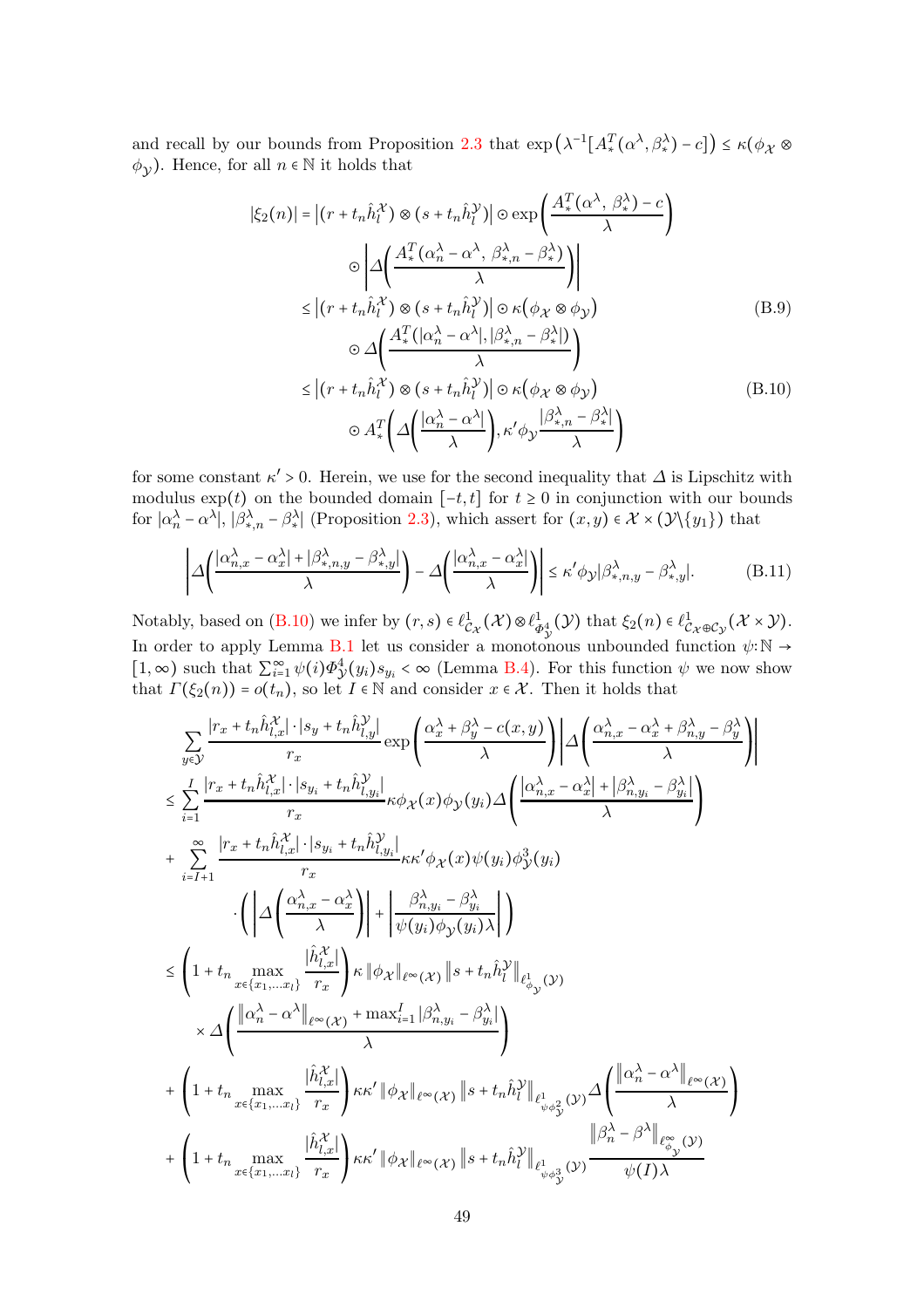$$
= \kappa'' \left[ \Delta \left( \lambda^{-1} \left( \left\| \alpha_n^{\lambda} - \alpha^{\lambda} \right\|_{\ell^{\infty}(\mathcal{X})} + \max_{i=1}^I |\beta_{n,y_i}^{\lambda} - \beta_{y_i}^{\lambda}| \right) \right) + \psi(I)^{-1} \left\| \beta_n^{\lambda} - \beta^{\lambda} \right\|_{\ell^{\infty}_{\phi_{\mathcal{Y}}}(\mathcal{Y})} \right]
$$

for some  $\kappa'' > 0$  that is independent of I and  $x \in \mathcal{X}$ . By the local Lipschitz property (Proposition [5.3\)](#page-25-1) we know that

$$
\begin{aligned} \left\| \alpha_n^\lambda - \alpha^\lambda \right\|_{\ell^\infty(\mathcal{X})} &\leq t_n \varLambda' \left\| \left( \hat{h}_l^\mathcal{X}, \hat{h}_l^\mathcal{Y} \right) \right\|_{\ell_{C_\mathcal{X}}^1(\mathcal{X}) \times \ell_{\varPhi_\mathcal{Y}}^1(\mathcal{Y})}, \\ \left\| \beta_n^\lambda - \beta^\lambda \right\|_{\ell^\infty_{\phi_\mathcal{Y}}(\mathcal{Y})} &\leq t_n \varLambda' \left\| \left( \hat{h}_l^\mathcal{X}, \hat{h}_l^\mathcal{Y} \right) \right\|_{\ell_{C_\mathcal{X}}^1(\mathcal{X}) \times \ell_{\varPhi_\mathcal{Y}}^1(\mathcal{Y})}. \end{aligned}
$$

Hence, for  $\varepsilon > 0$  select  $I \in \mathbb{N}$  large enough such that

$$
\kappa'' \frac{\left\|\beta_n^\lambda-\beta^\lambda\right\|_{\ell^\infty_{\phi_{\mathcal{Y}}}(\mathcal{Y})}}{\psi(I)} \leq \psi(I)^{-1} t_n \kappa'' \varLambda' \left\|\left(\hat{h}_l^{\mathcal{X}}, \hat{h}_l^{\mathcal{Y}}\right)\right\|_{\ell^1_{C_{\mathcal{X}}}(\mathcal{X}) \times \ell^1_{\Phi^2_{\mathcal{Y}}}(\mathcal{Y})} < \frac{\varepsilon t_n}{2},
$$

and choose  $N \in \mathbb{N}$  sufficiently large such that for all  $n \geq N$  holds

$$
\begin{aligned} &\kappa''\varDelta\left(\lambda^{-1}\left(\left\|\alpha_n^\lambda-\alpha^\lambda\right\|_{\ell^\infty(\mathcal{X})}+\max_{i=1}^I\left|\beta_{n,y_i}^\lambda-\beta_{y_i}^\lambda\right|\right)\right)\\ &\leq \kappa''\varDelta\left(t_n\lambda^{-1}\Big(1+\max_{i=1}^I\phi_{\mathcal{X}}(i)\Big)\varDelta'\left\|(\hat{h}_l^{\mathcal{X}},\hat{h}_l^{\mathcal{Y}})\right\|_{\ell^1_{C_{\mathcal{X}}}(\mathcal{X})\times\ell^1_{\varPhi^2_{\mathcal{Y}}}(\mathcal{Y})}\right) <\frac{\varepsilon t_n}{2}.\end{aligned}
$$

Consequently, we obtain that  $\sup_{x\in\mathcal{X}}\sum_{y\in\mathcal{Y}}|\xi_2(n)_{xy}|/r_x < \varepsilon t_n$  and thus it holds that  $\sup_{x\in\mathcal{X}}\sum_{y\in\mathcal{Y}}|\xi_2(n)_{xy}|/r_x =$  $o(t_n)$ . To show that  $\Gamma(\xi_2(n)) = o(t_n)$  let us again consider some integer  $I \in \mathbb{N}$ . For  $y_i \notin \{y_1, \ldots, y_I\}$  we employ the upper bound [\(B.10\)](#page-48-0) and see for some  $\kappa''' > 0$  independent from  $y_i$  and  $I$  that

$$
\sum_{x \in \mathcal{X}} \frac{|r_x + t_n \hat{h}_{l,x}^{\mathcal{X}}| \cdot |s_{y_i} + t_n \hat{h}_{l,y_i}^{\mathcal{Y}}|}{s_{y_i} \psi(i) \phi_{\mathcal{Y}}^3(y_i)}\n\exp\left(\frac{\alpha_x^{\lambda} + \beta_{y_i}^{\lambda} - c(x, y_i)}{\lambda}\right) \Delta\left(\frac{|\alpha_{n,x}^{\lambda} - \alpha_x^{\lambda}| + |\beta_{n,y_i}^{\lambda} - \beta_{y_i}^{\lambda}|}{\lambda}\right)\n\leq \left(1 + t_n \max_{y \in \{y_1, \dots, y_l\}} \frac{|\hat{h}_{l,y}^{\mathcal{Y}}|}{s_y}\right) \|r + t_n \hat{h}_l^{\mathcal{X}}\|_{\ell^1(\mathcal{X})} \kappa'''\|\phi_{\mathcal{X}}^2\|_{\ell^{\infty}(\mathcal{X})} \frac{|\beta_{n,y_i}^{\lambda} - \beta_{y_i}^{\lambda}|}{\psi(i) \phi_{\mathcal{Y}}(y_i)}.
$$
\n(B.12)

Note that the first four factors can be bounded by a constant independent of I and  $y \in \mathcal{Y}$ . For the last factor in  $(B.12)$  we employ the local Lipschitz property of dual optimizers with modulus  $\Lambda'$  (Proposition [5.3\)](#page-25-1) and obtain

<span id="page-49-0"></span>
$$
\frac{|\beta^{\lambda}_{n,y_i}-\beta^{\lambda}_{y_i}|}{\psi(i)\phi_{\mathcal{Y}}(y_i)}\leq \psi(i)^{-1}t_n\varLambda'\left\|\left(\hat{h}^{\mathcal{X}}_l,\hat{h}^{\mathcal{Y}}_l\right)\right\|_{\ell^1_{C_{\mathcal{X}}}(\mathcal{X})\times \ell^1_{\varPhi^2_{\mathcal{Y}}}(\mathcal{Y})}.
$$

Hence, for  $\varepsilon > 0$  we may choose I sufficiently large such that

<span id="page-49-1"></span>
$$
\psi(i)^{-1}t_n\Lambda'\left\|(\hat{h}_l^{\mathcal{X}}, \hat{h}_l^{\mathcal{Y}})\right\|_{\ell^1_{\mathcal{C}_{\mathcal{X}}}(\mathcal{X}) \times \ell^1_{\Phi^2_{\mathcal{Y}}}(\mathcal{Y})} < \varepsilon t_n \quad \text{ for all } i > I. \tag{B.13}
$$

For each  $y_i \in \{y_1, \ldots, y_I\}$  we then use the upper bound from [\(B.9\)](#page-48-1) in conjunction with a similar bound as in [\(B.11\)](#page-48-2) and obtain for some  $\kappa^{\prime\prime\prime\prime} > 0$  independent from  $y_i$  and I that

$$
\sum_{x \in \mathcal{X}} \frac{|r_x + t_n \hat{h}_{l,x}^{\mathcal{X}}| \cdot |s_{y_i} + t_n \hat{h}_{l,y_i}^{\mathcal{Y}}|}{s_{y_i} \psi(i) \phi_{\mathcal{Y}}^3(y_i)} \exp\left(\frac{\alpha_x^{\lambda} + \beta_{y_i}^{\lambda} - c(x, y_i)}{\lambda}\right) \Delta\left(\frac{\alpha_{n,x}^{\lambda} - \alpha_x^{\lambda} + \beta_{n,y_i}^{\lambda} - \beta_{y_i}^{\lambda}}{\lambda}\right)
$$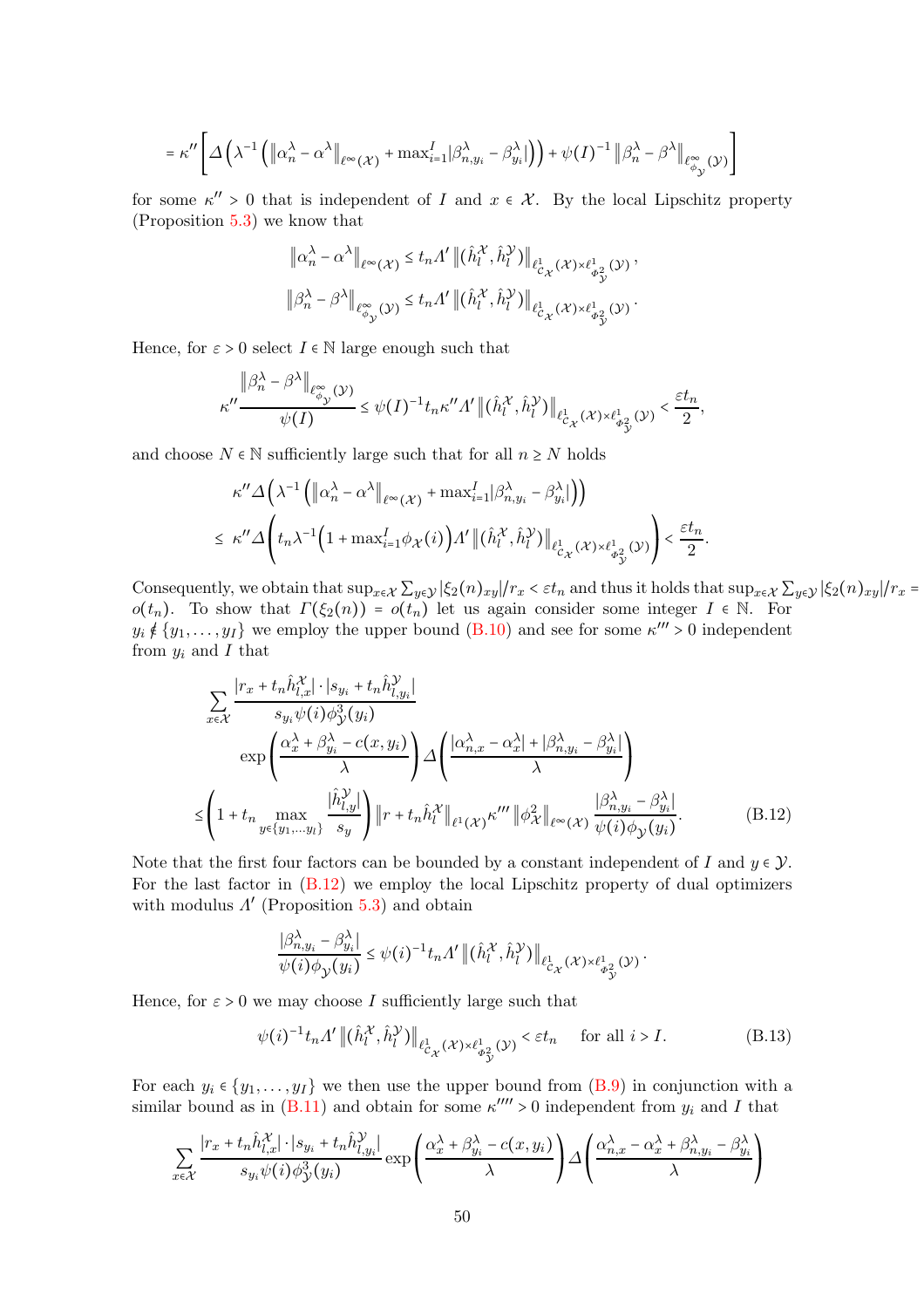$$
\leq \left(1 + t_n \max_{y \in \{y_1, \ldots, y_l\}} \frac{|\hat{h}_{l,y}^{\mathcal{Y}}|}{s_y}\right) \frac{\|r + t_n \hat{h}_l^{\mathcal{X}}\|_{\ell^1(\mathcal{X})}}{\psi(i)\phi_{\mathcal{Y}}^3(y_i)} \kappa'''' \|\phi_{\mathcal{X}}^2\|_{\ell^{\infty}(\mathcal{X})} \phi_{\mathcal{Y}}(y_i) \Delta\left(\frac{|\beta_{n,y_i}^{\lambda} - \beta_{y_i}^{\lambda}|}{\lambda}\right)
$$
  
=  $\mathcal{O}\Big(\Delta\big(|\beta_{n,y_i}^{\lambda} - \beta_{y_i}^{\lambda}| \big)\Big) \subseteq o\big(|\beta_{n,y_i}^{\lambda} - \beta_{y_i}^{\lambda}| \big) \subseteq o(t_n).$  (B.14)

Here we exploited the local Lipschitz property of  $\beta^{\lambda}$  for the components  $y_i \in \{y_1, \ldots, y_I\}$ . As a result we obtain by [\(B.13\)](#page-49-1) and [\(B.14\)](#page-50-0) that  $\Gamma(\xi_2(n)) = o(t_n)$ . Hence, Lemma [B.1](#page-44-0) implies that

<span id="page-50-0"></span>
$$
\left\|\left[\mathcal{D}_{\pi,\alpha,\beta_*|(\vartheta(r,s_*),r,s_*)}\mathcal{F}\right]_{\pi}^{-1}(\xi_2(n),0,0)\right\|_{\mathcal{C}_{\mathcal{X}}\oplus\mathcal{C}_{\mathcal{Y}}} = o(t_n).
$$

For the last term, i.e., for [\(B.8\)](#page-46-5) we obtain

$$
\begin{split} &\left[\left[\mathcal{D}_{\pi,\alpha,\beta_{*}|(\vartheta(r,s_{*}),r,s_{*})}\mathcal{F}\right]\left(\vartheta(r+t_{n}\hat{h}_{l}^{\mathcal{X}},s_{*}+t_{n}\hat{h}_{*,l}^{\mathcal{Y}})-\vartheta(r,s_{*})\right)\\ &-\left[\mathcal{D}_{\pi,\alpha,\beta|(\vartheta(r,s_{*}),r+t_{n}\hat{h}_{l}^{\mathcal{X}},s_{*}+t_{n}\hat{h}_{*,l}^{\mathcal{Y}})}\mathcal{F}\right]\left(\vartheta(r+t_{n}\hat{h}_{l}^{\mathcal{X}},s_{*}+t_{n}\hat{h}_{*,l}^{\mathcal{Y}})-\vartheta(r,s_{*})\right)\right]\\ =&\left(\begin{aligned} &-(t_{n}\hat{h}_{l}^{\mathcal{X}}\otimes s+t_{n}r\otimes\hat{h}_{l}^{\mathcal{Y}}+t_{n}^{2}\hat{h}_{l}^{\mathcal{X}}\otimes\hat{h}_{l}^{\mathcal{Y}})\odot\exp\left(\frac{A_{*}^{T}(\alpha^{\lambda},\beta_{*}^{\lambda})-c}{\lambda}\right)\odot\frac{A_{*}^{T}(\alpha_{n}^{\lambda}-\alpha^{\lambda},\beta_{*,n}^{\lambda}-\beta_{*}^{\lambda})}{\lambda}\right)\\ &\qquad \qquad 0\end{aligned}\right)\\ =:\left(\begin{aligned} &\left(\xi_{3}(n)\\ &0\end{aligned}\right). \end{split}
$$

Since  $(r, s) \in \ell^1_{\mathcal{C}_{\mathcal{X}}}(\mathcal{X}) \otimes \ell^1_{\Phi^4_{\mathcal{Y}}}(\mathcal{Y})$  and as  $\hat{h}_l^{\mathcal{X}}, \hat{h}_l^{\mathcal{Y}}$  both have finite support, we obtain that  $\xi_3(n) \in \ell^1_{C_{\mathcal{X}} \oplus C_{\mathcal{Y}}}(\mathcal{X} \times \mathcal{Y})$ . To finish the proof, we show that  $\Gamma(\xi_3(n)) = o(t_n)$ , where we select  $\psi \equiv 1$ . For any  $x \in \mathcal{X}$  it then follows using the Lipschitz property for dual optimizers (Proposition [5.3\)](#page-25-1) that

$$
\frac{1}{r_x} t_n \Bigg[ \sum_{y \in \mathcal{Y}} \Big| \hat{h}_{l,x}^{\mathcal{X}} s_y + r_x \hat{h}_{l,y}^{\mathcal{Y}} + t_n \hat{h}_{l,x}^{\mathcal{X}} \hat{h}_{l,y}^{\mathcal{Y}} \Big|
$$
\n
$$
\cdot \exp \Bigg( \frac{\alpha_x^{\lambda} + \beta_y^{\lambda} - c(x,y)}{\lambda} \Bigg) \Big( |\alpha_{n,x}^{\lambda} - \alpha_x^{\lambda}| + |\beta_{n,y}^{\lambda} - \beta_y^{\lambda}| \Big) \Bigg]
$$
\n
$$
\leq t_n \Bigg( \|\alpha_n^{\lambda} - \alpha^{\lambda}\|_{\ell^{\infty}(\mathcal{X})} + \|\beta_n^{\lambda} - \beta^{\lambda}\|_{\ell^{\infty}_{\phi_{\mathcal{Y}}}(\mathcal{Y})} \Bigg) \exp \Bigg( \frac{\|c_x^{\mu} - c_x^{\lambda}\|_{\ell^{\infty}(\mathcal{X})}}{\lambda} \Bigg)
$$
\n
$$
\cdot \kappa \Bigg( 1 + \max_{x \in \{x_1, \dots, x_l\}} \frac{|\hat{h}_{l,x}^{\mathcal{X}}|}{r_x} \Bigg) \Bigg[ \sum_{y \in \mathcal{Y}} (s_y + (1 + t_n) |\hat{h}_{l,y}^{\mathcal{Y}}|) \phi_{\mathcal{Y}}^{\lambda}(y) \Bigg]
$$
\n
$$
= \mathcal{O} \Bigg( t_n \|\alpha_n^{\lambda} - \alpha^{\lambda}\|_{\ell^{\infty}(\mathcal{X})} + t_n \|\beta_n^{\lambda} - \beta^{\lambda}\|_{\ell^{\infty}_{\phi_{\mathcal{Y}}}(\mathcal{Y})} \Bigg) \subseteq \mathcal{O}(t_n^2) \subseteq o(t_n).
$$

Likewise, we see for all  $y \in \mathcal{Y}$  that

$$
\frac{1}{s_y \phi_y^3(y)} t_n \left[ \sum_{x \in \mathcal{X}} \left| \hat{h}_{l,x}^{\mathcal{X}} s_y + r_x \hat{h}_{l,y}^{\mathcal{Y}} + t_n \hat{h}_{l,x}^{\mathcal{X}} \hat{h}_{l,y}^{\mathcal{Y}} \right| \right] \cdot \exp \left( \frac{\alpha_x^{\lambda} + \beta_y^{\lambda} - c(x, y)}{\lambda} \right) \left( |\alpha_{n,x}^{\lambda} - \alpha_x^{\lambda}| + |\beta_{n,y}^{\lambda} - \beta_y^{\lambda}| \right) \right]
$$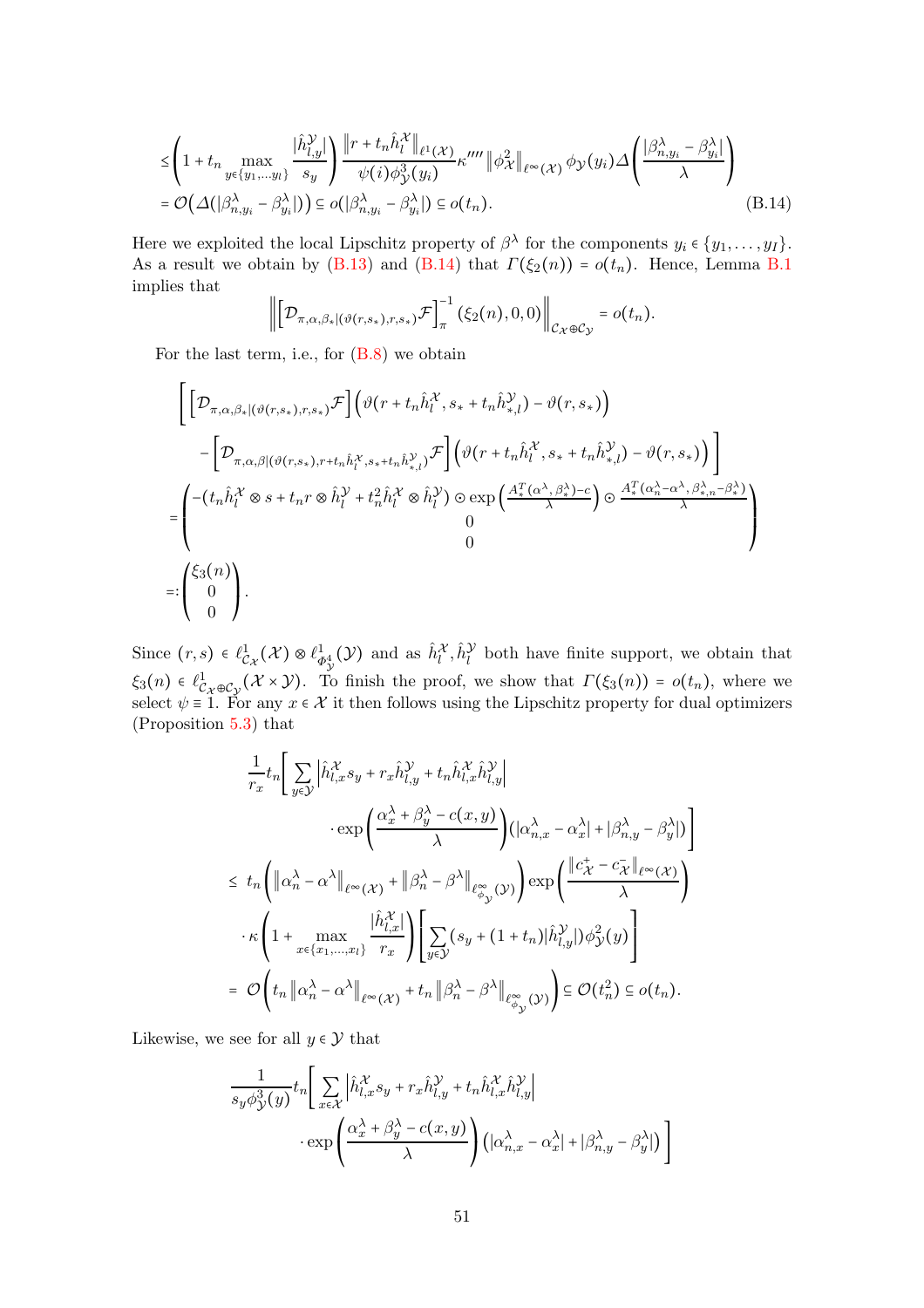$$
\leq t_n \left( \phi_{\mathcal{Y}}^2(y)^{-1} \left\| \alpha_n^{\lambda} - \alpha^{\lambda} \right\|_{\ell^{\infty}(\mathcal{X})} + \left\| \beta_n^{\lambda} - \beta^{\lambda} \right\|_{\ell^{\infty}(\mathcal{Y})} \right) \exp\left( \frac{\left\| c_{\mathcal{X}}^+ - c_{\mathcal{X}}^- \right\|}{\lambda} \right)
$$

$$
\cdot \kappa \left( 1 + \max_{y \in \{y_1, \dots, y_l\}} \frac{\left| \hat{h}_{l,y}^{\mathcal{Y}} \right|}{s_y} \right) \left[ \sum_{x \in \mathcal{X}} (r_x + (1 + t_n) \left| \hat{h}_{l,x}^{\mathcal{X}} \right|) \right]
$$

$$
= \mathcal{O}\left( t_n \left\| \alpha_n^{\lambda} - \alpha^{\lambda} \right\|_{\ell^{\infty}(\mathcal{X})} + t_n \left\| \beta_n^{\lambda} - \beta^{\lambda} \right\|_{\ell^{\infty}(\mathcal{Y})} \right) \subseteq \mathcal{O}(t_n^2) \subseteq o(t_n).
$$

This yields  $\Gamma(\xi_3(n)) = o(t_n)$  which concludes by Lemma [B.1](#page-44-0) the proof since

$$
\left\| \left[ \mathcal{D}_{\pi,\alpha,\beta_*|(\vartheta(r,s_*),r,s_*)} \mathcal{F} \right]_{\pi}^{-1} (\xi_3(n),0,0) \right\|_{\ell^1_{\mathcal{C}_{\mathcal{X}} \oplus \mathcal{C}_{\mathcal{Y}}} (\mathcal{X} \times \mathcal{Y})} = o(t_n). \quad \Box
$$

<span id="page-51-2"></span>**Lemma B.4.** Let  $(a_n)_{n\in\mathbb{N}}$  be a non-negative sequence such that  $\sum_{i=1}^{\infty} a_i < \infty$ . Then there exists an unbounded and monotonously increasing function  $\psi: \mathbb{N} \to [1,\infty)$  such that  $\sum_{i=1}^{\infty} \psi(i) a_i < \infty$ .

*Proof.* We define the function  $\psi$  by an iterative scheme. We start with  $\psi_0 \equiv 1$  and select for any  $k \in \mathbb{N}$  the integer  $N_{(k)} \ge \max(k, N_{(k-1)})$  as small as possible such that

$$
\sum_{i=1}^{N(k)} \psi_{k-1}(i)a_i + \sum_{i=N(k)+1}^{\infty} 2\psi_{k-1}(i)a_i \leq \left(2 - \frac{1}{k}\right) \sum_{i=1}^{\infty} a_i.
$$

We then define the monotone function

$$
\psi_k(i) \coloneqq \begin{cases} \psi_{k-1}(i) & \text{if } i \le N(k), \\ 2\psi_{k-1}(i) & \text{if } i > N(k). \end{cases}
$$

Note that  $\psi_{k-1} \leq \psi_k$  for each  $k \in \mathbb{N}$  and since  $N(k) < \infty$  it holds for all  $i > N(k)$  that  $\psi_{k-1}(i) < \psi_k(i)$ . Further, as  $N(k) \geq k$  for all  $k \in \mathbb{N}$  the sequence  $\psi_k$  converges point-wise to a monotone function  $\psi$  which is unbounded and satisfies by monotone convergence  $\sum_{i=1}^{\infty} \psi(i) a_i \leq 2 \sum_{i=1}^{\infty} a_i.$  $\Box$ 

# <span id="page-51-0"></span>C Properties of Finite Support Approximation

In this section we show a variety of useful characteristics of finite support approximations. Based on the notation in the proof of Theorem [3.4,](#page-10-0) we consider a probability measure  $r \in \ell^1_{C_{\mathcal{X}}(\mathcal{X})}$  on X with full support. Further, let  $(t_n)_{n \in \mathbb{N}}$  be a sequence such that  $t_n \searrow 0$ and  $(h_n^{\mathcal{X}})_{n\in\mathbb{N}}\subseteq\ell_{\mathcal{C}_{\mathcal{X}}}^1(\mathcal{X})$  with limit  $h^{\mathcal{X}}$  and that  $r+t_nh_n^{\mathcal{X}}\in\mathcal{P}(\mathcal{X})\cap\ell_{\mathcal{C}_{\mathcal{X}}}^1(\mathcal{X})$  for each  $n\in\mathbb{N}$ . Additionally, for an integer  $l \geq 2$  we denote the finite support approximations for  $h^{\mathcal{X}}$  by  $\hat{h}^{\mathcal{X}}_l$ , i.e., labelling

$$
\hat{h}_{l,x}^{\mathcal{X}} \coloneqq \begin{cases}\nh_{x_1}^{\mathcal{X}} + \sum_{i=l+1}^{\infty} h_{x_i}^{\mathcal{X}} & \text{if } x = x_1, \\
h_x^{\mathcal{X}} & \text{if } x \in \{x_2, \dots, x_l\}, \\
0 & \text{else.}\n\end{cases}
$$

<span id="page-51-1"></span>**Lemma C.1.** For  $\delta > 0$  there exist  $l \in \mathbb{N}$  such that

 $||h^{\mathcal{X}} - \hat{h}_l^{\mathcal{X}}||_{\ell_{\mathcal{C}_{\mathcal{X}}}^1(\mathcal{X})} \leq \delta.$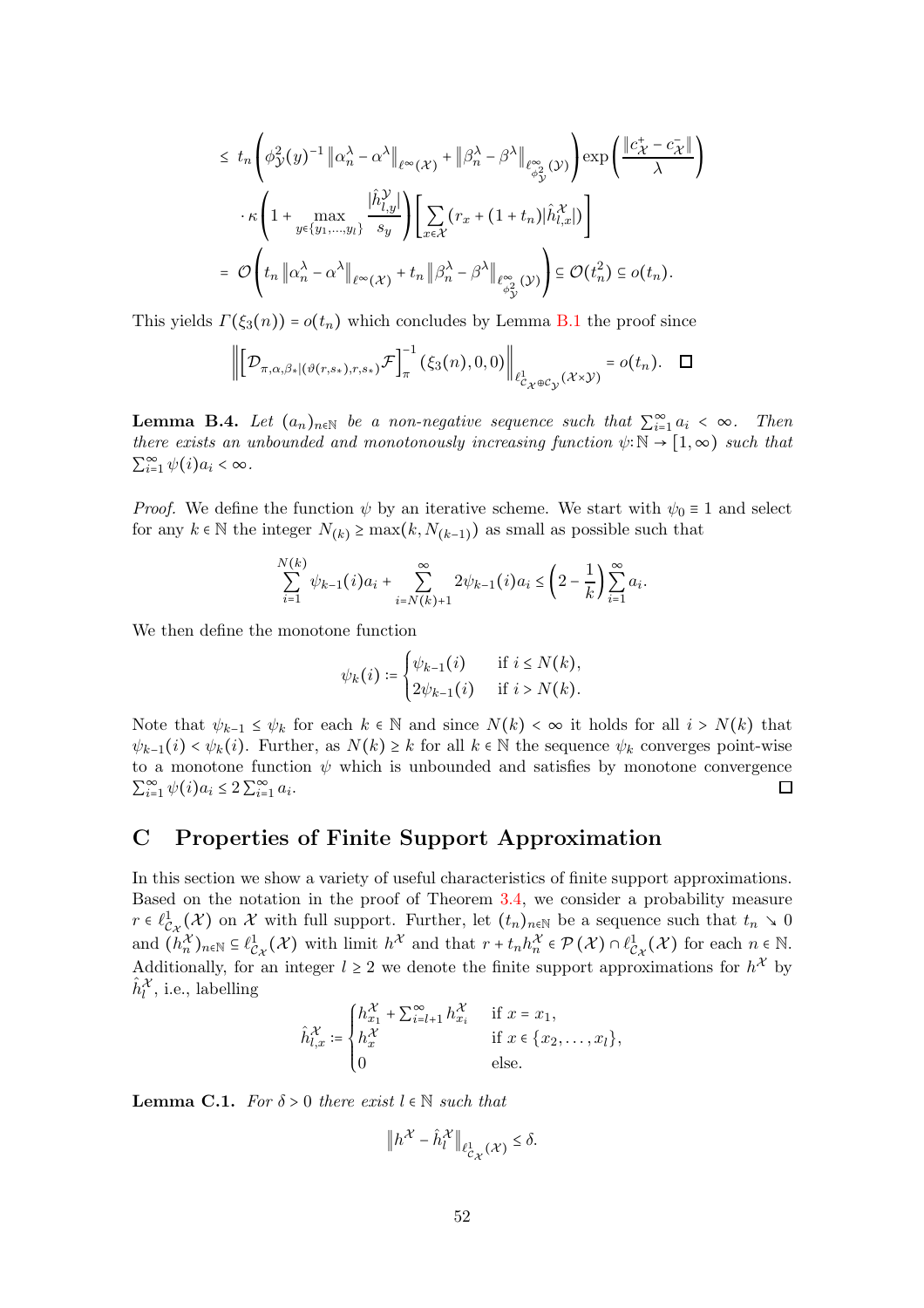Additionally, there is  $N \in \mathbb{N}$  such that for all  $n \geq N$  holds

$$
\left\|\hat{h}_l^{\mathcal{X}} - \hat{h}_{n,l}^{\mathcal{X}}\right\|_{\ell_{C_{\mathcal{X}}}^1(\mathcal{X})} \le \delta, \quad \left\|h_n^{\mathcal{X}} - \hat{h}_{n,l}^{\mathcal{X}}\right\|_{\ell_{C_{\mathcal{X}}}^1(\mathcal{X})} \le \delta.
$$

*Proof.* Choose l large enough such that  $\mathcal{C}_{\mathcal{X}}(x_1) \sum_{i=l+1}^{\infty} \mathcal{C}_{\mathcal{X}}(x_i) |h_{x_i}^{\mathcal{X}}| \leq \delta/6$ . Then we see

$$
\left\|h^{\mathcal{X}}-\hat{h}_l^{\mathcal{X}}\right\|_{\ell_{C_{\mathcal{X}}}^1(\mathcal{X})}\leq \mathcal{C}_{\mathcal{X}}(x_1)\sum_{i=l+1}^{\infty}|h_{x_i}^{\mathcal{X}}|+\sum_{i=l+1}^{\infty}\mathcal{C}_{\mathcal{X}}(x_i)|h_{x_i}^{\mathcal{X}}|\leq \frac{\delta}{3}.
$$

Let N be large enough such that  $\mathcal{C}_{\mathcal{X}}(x_1)$   $\|h^{\mathcal{X}} - h_n^{\mathcal{X}}\|_{\ell_{\mathcal{C}_{\mathcal{X}}}^1(\mathcal{X})} \le \delta/3$  for all  $n \ge N$ . This yields

$$
\left\|\hat{h}_l^{\mathcal{X}} - \hat{h}_{n,l}^{\mathcal{X}}\right\|_{\ell_{C_{\mathcal{X}}}^1(\mathcal{X})} = \mathcal{C}_{\mathcal{X}}(x_1) \left|h_{x_1}^{\mathcal{X}} - h_{n,x_1}^{\mathcal{X}} + \sum_{i=l+1}^{\infty} (h_{x_i}^{\mathcal{X}} - h_{n,x_i}^{\mathcal{X}})\right| + \sum_{i=2}^l \mathcal{C}_{\mathcal{X}}(x_i) \left|h_{x_i}^{\mathcal{X}} - h_{n,x_i}^{\mathcal{X}}\right|
$$
  
\$\leq \mathcal{C}\_{\mathcal{X}}(x\_1) \sum\_{x \in \mathcal{X}} \mathcal{C}\_{\mathcal{X}}(x) \left|h\_{x\_i}^{\mathcal{X}} - h\_{n,x\_i}^{\mathcal{X}}\right| = \mathcal{C}\_{\mathcal{X}}(x\_1) \left\|h^{\mathcal{X}} - h\_{n}^{\mathcal{X}}\right\|\_{\ell\_{C\_{\mathcal{X}}}^1(\mathcal{X})} \leq \frac{\delta}{3},

which implies by triangle inequality

$$
\left\| {h}^{\mathcal{X}}_n - \hat{h}^{\mathcal{X}}_{n,l} \right\|_{\ell^1_{C_{\mathcal{X}}}(\mathcal{X})} \leq \left\| {h}^{\mathcal{X}}_n - {h}^{\mathcal{X}} \right\|_{\ell^1_{C_{\mathcal{X}}}(\mathcal{X})} + \left\| {h}^{\mathcal{X}} - \hat{h}^{\mathcal{X}}_l \right\|_{\ell^1_{C_{\mathcal{X}}}(\mathcal{X})} + \left\| \hat{h}^{\mathcal{X}}_l - \hat{h}^{\mathcal{X}}_{n,l} \right\|_{\ell^1_{C_{\mathcal{X}}}(\mathcal{X})} \leq \delta,
$$

 $\Box$ 

and thus finishes the proof.

<span id="page-52-0"></span>Lemma C.2. It holds that

$$
K \coloneqq \|h^{\mathcal{X}}\|_{\ell^1_{C_{\mathcal{X}}}(\mathcal{X})} + \sup_{n \in \mathbb{N}} \|h_n^{\mathcal{X}}\|_{\ell^1_{C_{\mathcal{X}}}(\mathcal{X})} + \sup_{n, l \in \mathbb{N}} \|\hat{h}_{n, l}^{\mathcal{X}}\|_{\ell^1_{C_{\mathcal{X}}}(\mathcal{X})} < \infty.
$$

Further, for  $\rho > 0$  there is  $N \in \mathbb{N}$  such that it follows for all  $n \geq N$  and  $l \in \mathbb{N}$  that

$$
r + t_n h_n^{\mathcal{X}}, r + t_n \hat{h}_{n,l}^{\mathcal{X}}, r + t_n \hat{h}_l^{\mathcal{X}} \in \left\{ \tilde{r} \in \ell_{C_{\mathcal{X}}}^1(\mathcal{X}) : \|\tilde{r} - r\|_{\ell_{C_{\mathcal{X}}}^1(\mathcal{X})} \leq \rho \right\}.
$$

*Proof.* By convergence of  $h_n^{\mathcal{X}}$  towards  $h^{\mathcal{X}}$  with respect to  $\ell_{\mathcal{C}_{\mathcal{X}}}^1(\mathcal{X})$  we see that

$$
\|h^{\mathcal X}\|_{\ell^1_{\mathcal{C}_{\mathcal X}}({\mathcal X})}+\sup_{n\in\mathbb N}\|h_n^{\mathcal X}\|_{\ell^1_{\mathcal{C}_{\mathcal X}}({\mathcal X})}<\infty.
$$

Further, for given  $l, n \in \mathbb{N}$  and it follows that  $\|\hat{h}_{n,l}^{\mathcal{X}}\|_{\ell_{c_{\mathcal{X}}}^1(\mathcal{X})} \leq C_{\mathcal{X}}(x_1) \|h_n^{\mathcal{X}}\|_{\ell_{c_{\mathcal{X}}}^1(\mathcal{X})}$ , which yields that  $K < \infty$ . For  $N \in \mathbb{N}$  large enough such that  $t_n < \rho K^{-1}$  we conclude the second claim.  $\Box$ 

<span id="page-52-1"></span>**Lemma C.3.** For given  $l \in \mathbb{N}$  and a probability measure r with supp(r) =  $\mathcal{X}$  there exists an integer  $N \in \mathbb{N}$  such that for all  $n \geq N$  it holds  $r + t_n \hat{h}_l^{\mathcal{X}} \in \mathcal{P}(\mathcal{X})$  and  $r + t_n \hat{h}_{n,l}^{\mathcal{X}} \in \mathcal{P}(\mathcal{X})$ with  $supp(r+t_n\hat{h}_l^{\mathcal{X}})=supp(r+t_n\hat{h}_{n,l}^{\mathcal{X}})=\mathcal{X}$ .

*Proof.* First, we note that  $\sum_{x \in \mathcal{X}} h_{n,x}^{\mathcal{X}} = 0$  for all  $n \in \mathbb{N}$  implies  $\sum_{x \in \mathcal{X}} h_x^{\mathcal{X}} = 0$ . By construction of the finite support approximation, it also follows for any  $l, n \in \mathbb{N}$  that  $\sum_{x \in \mathcal{X}} \hat{h}_{n,l,x}^{\mathcal{X}}$  $\sum_{x \in \mathcal{X}} \hat{h}_{l,x}^{\mathcal{X}} = 0$ . Hence, it remains to show for given  $l \in \mathbb{N}$  that there exists  $N \in \mathbb{N}$  such that the elements  $r + t_n \hat{h}_l^{\mathcal{X}}, r + t_n \hat{h}_{n,l}^{\mathcal{X}}$  are strictly positive in each entry. To this end, consider